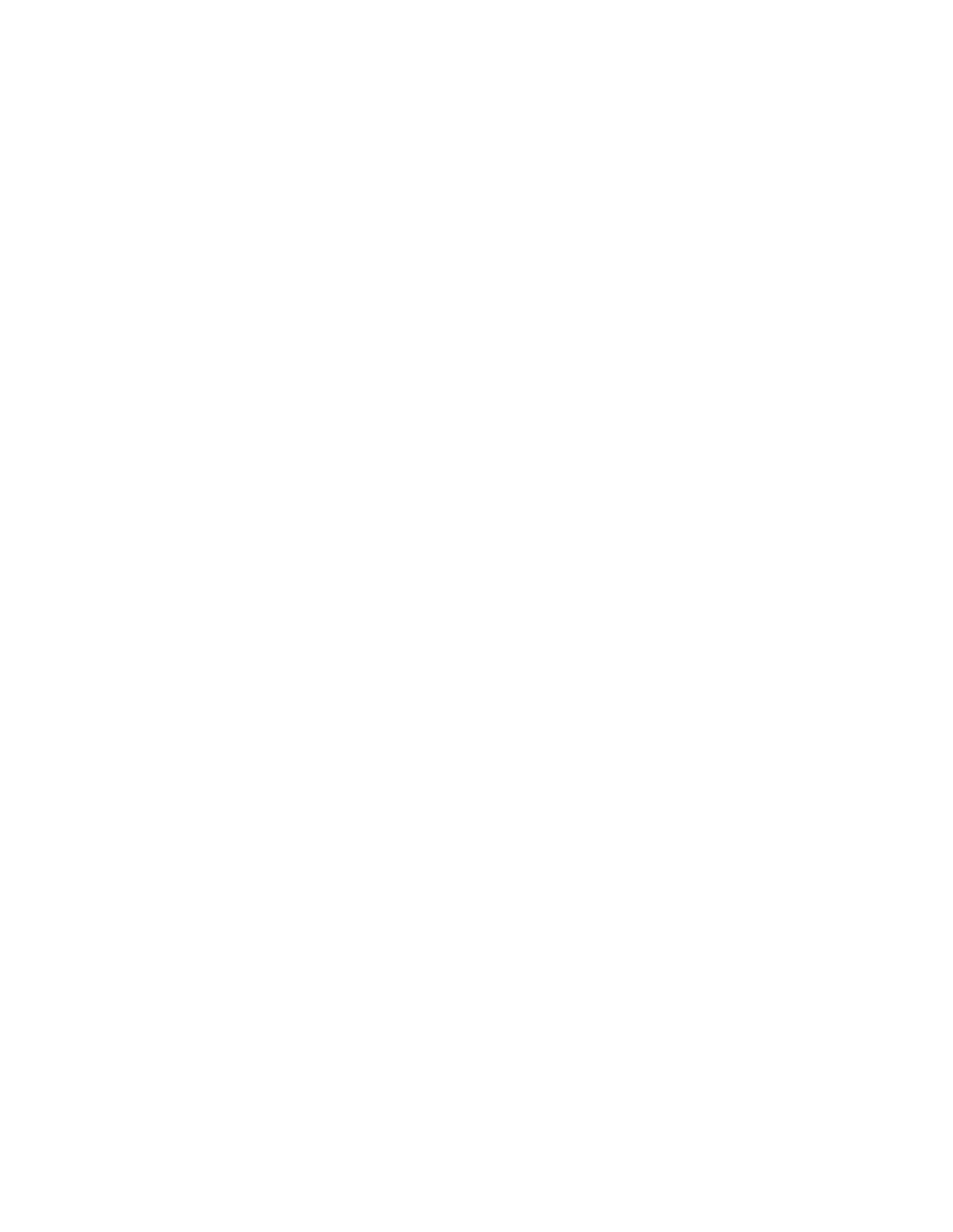REFERENCE RE GENETIC NON-DISCRIMINATION ACT

**IN THE MATTER OF a Reference by the Government of Quebec to the Court of Appeal of Quebec concerning the constitutionality of the** *Genetic Non-Discrimination Act* **enacted by sections 1 to 7 of the** *Act to prohibit and prevent genetic discrimination***, S.C. 2017, c. 3**

**Canadian Coalition for Genetic Fairness** *Appellant*

*v.*

**Attorney General of Canada and Attorney General of Quebec** *Respondents*

and

**Attorney General of British Columbia, Attorney General of Saskatchewan, Canadian Life and Health Insurance Association, Canadian Human Rights Commission, Privacy Commissioner of Canada and Canadian College of Medical Geneticists** *Interveners*

**Indexed as: Reference re Genetic Non-Discrimination Act**

**2020 SCC 17**

File No.: 38478.

2019: October 10; 2020: July 10.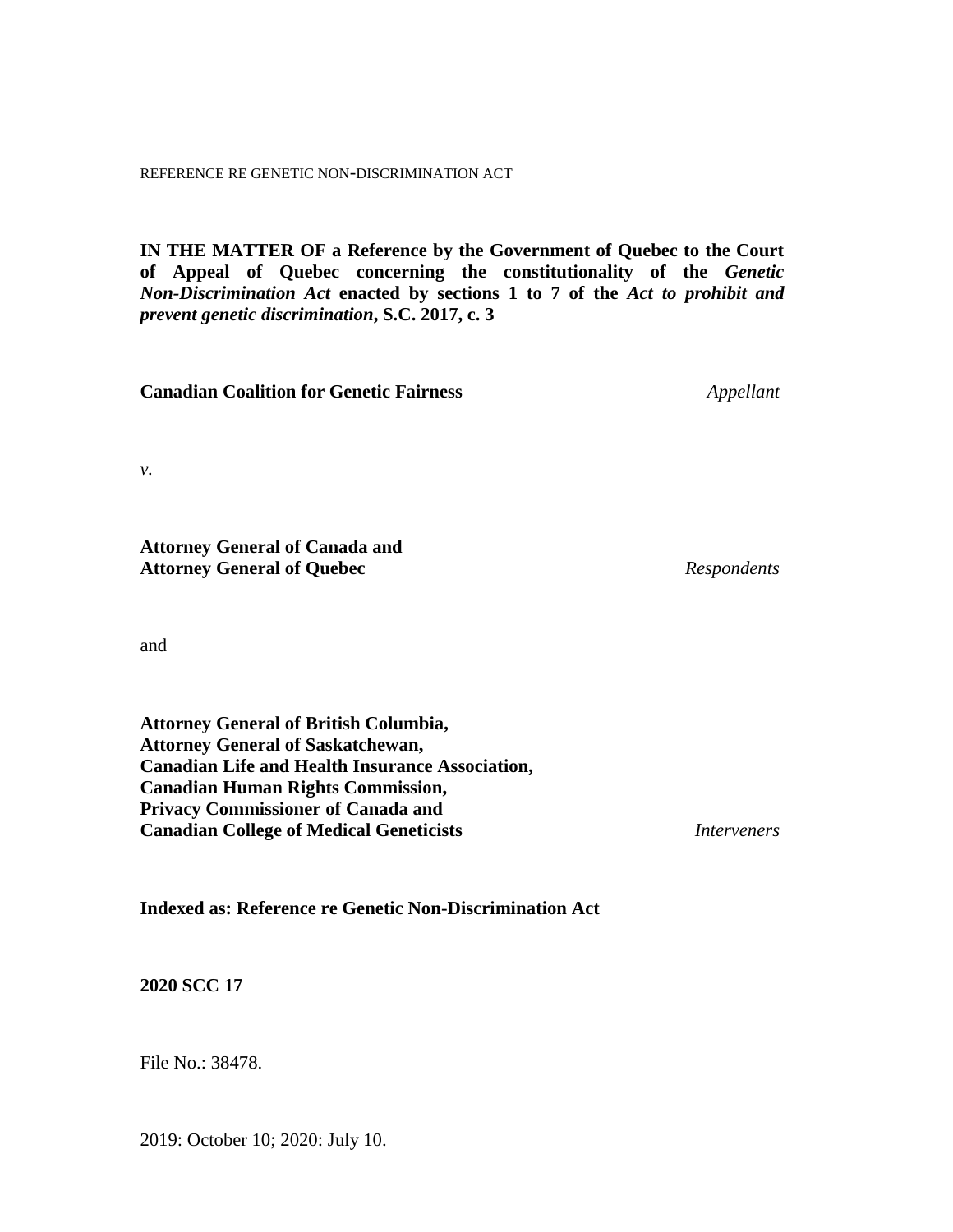Present: Wagner C.J. and Abella, Moldaver, Karakatsanis, Côté, Brown, Rowe, Martin and Kasirer JJ.

ON APPEAL FROM THE COURT OF APPEAL FOR QUEBEC

*Constitutional law — Division of powers — Criminal law — Genetic tests — Parliament enacting legislation criminalizing compulsory genetic testing and non-voluntary use or disclosure of genetic test results in context of wide range of activities — Whether ss. 1 to 7 of Genetic Non-Discrimination Act, S.C. 2017, c. 3, are ultra vires Parliament's jurisdiction over criminal law — Constitution Act, 1867, s. 91(27).*

In 2017, Parliament enacted the *Genetic Non-Discrimination Act*. Section 2 of the *Act* defines a genetic test as "a test that analyzes DNA, RNA or chromosomes for purposes such as the prediction of disease or vertical transmission risks, or monitoring, diagnosis or prognosis". Sections 3, 4 and 5 establish prohibitions relating to genetic tests: individuals and corporations cannot force individuals to take genetic tests or disclose genetic test results as a condition of obtaining access to goods, services and contracts; cannot refuse an individual access to goods, services and contracts because they have refused to take a genetic test or refused to disclose the results of a genetic test; and cannot use individuals' genetic test results without their written consent in the areas of contracting and the provision of goods and services. Section 6 provides that the prohibitions established by ss. 3 to 5 do not apply to a physician, pharmacist or other health care practitioner, or to a person conducting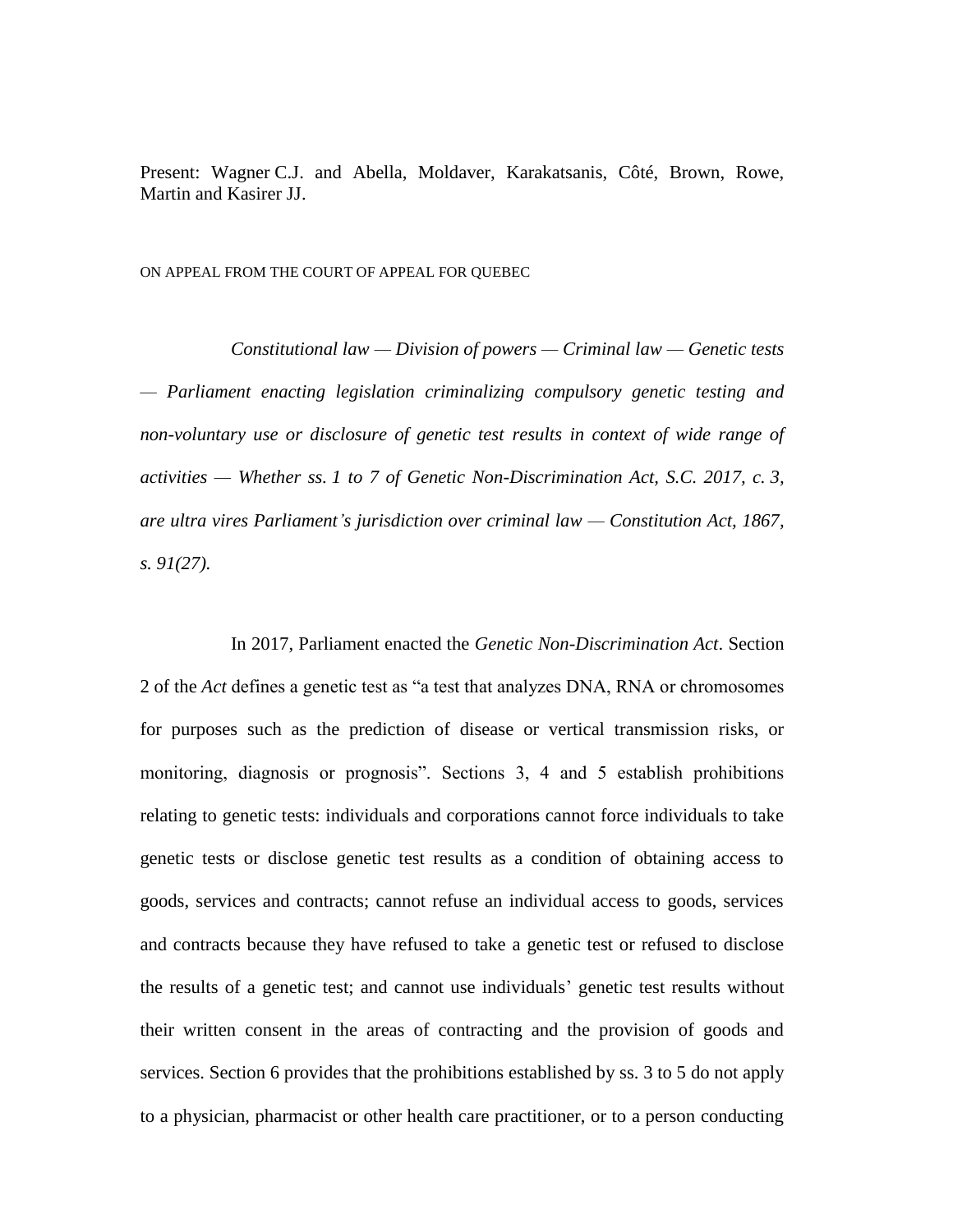research in certain respects. Section 7 provides that doing anything prohibited by ss. 3, 4 or 5 is an offence punishable on summary conviction or by indictment. Section 8 of the *Act* amended the *Canada Labour Code* to protect employees from forced genetic testing or disclosure of test results, and from disciplinary action on the basis of genetic test results, and ss. 9 to 11 of the *Act* amended the *Canadian Human Rights Act* to add genetic characteristics as a prohibited ground of discrimination and to create a deeming provision relating to refusal to undergo genetic testing or disclose test results.

The Government of Quebec referred the constitutionality of ss. 1 to 7 of the *Act* to the Quebec Court of Appeal, asking whether these provisions were *ultra vires* to the jurisdiction of Parliament over criminal law under s. 91(27) of the *Constitution Act, 1867*. The Court of Appeal answered the reference question in the affirmative, concluding that ss. 1 to 7 of the *Act* exceeded Parliament's authority over criminal law. The Canadian Coalition for Genetic Fairness, which had intervened in the Court of Appeal, appeals to the Court as of right.

*Held* (Wagner C.J. and Brown, Rowe and Kasirer JJ. dissenting): The appeal should be allowed and the reference question answered in the negative.

*Per* Abella, **Karakatsanis** and Martin JJ.: Parliament had the power to enact the *Genetic Non-Discrimination Act* under s. 91(27) of the *Constitution Act, 1867*. The pith and substance of the challenged provisions is to protect individuals' control over their detailed personal information disclosed by genetic tests, in the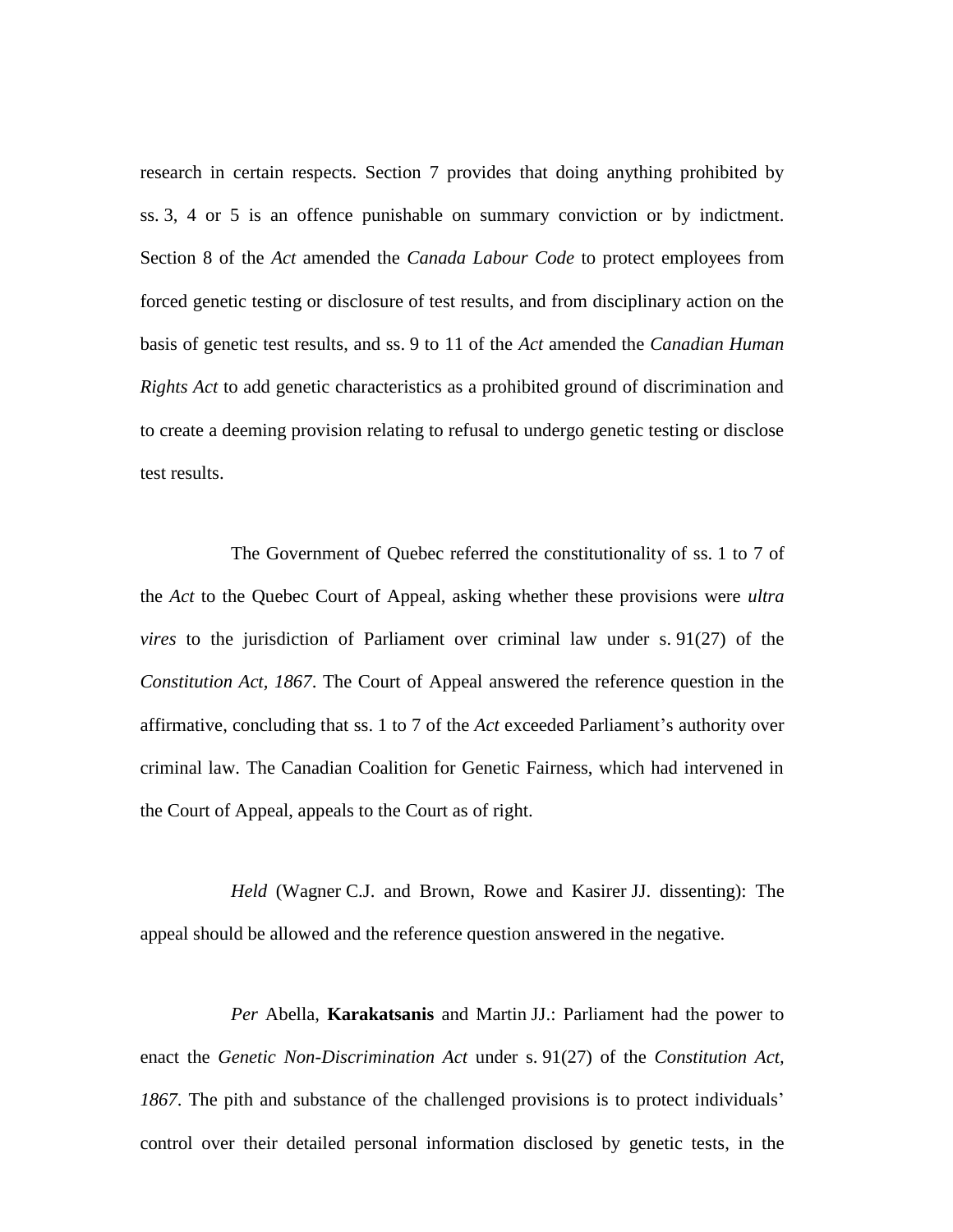broad areas of contracting and the provision of goods and services, in order to address Canadians' fears that their genetic test results will be used against them and to prevent discrimination based on that information. This matter is properly classified within Parliament's power over criminal law. The provisions are supported by a criminal law purpose because they respond to a threat of harm to several overlapping public interests traditionally protected by the criminal law — autonomy, privacy, equality and public health.

To determine whether a law falls within the authority of Parliament or a provincial legislature, a court must first characterize the law and then, based on that characterization, classify the law by reference to the federal and provincial heads of power under the Constitution.

At the characterization stage, a court must identify the law's pith and substance. The goal is to determine the law's true subject matter, even when it differs from its apparent or stated subject matter. The court will first look to characterize the specific provisions that are challenged, rather than the legislative scheme as a whole, to determine whether they are validly enacted. Identifying a law's pith and substance requires considering both the law's purpose and its legal and practical effects. Characterization plays a critical role in determining how a law can be classified, and thus the law's matter must be precisely defined. The focus is on the law itself and what it is really about.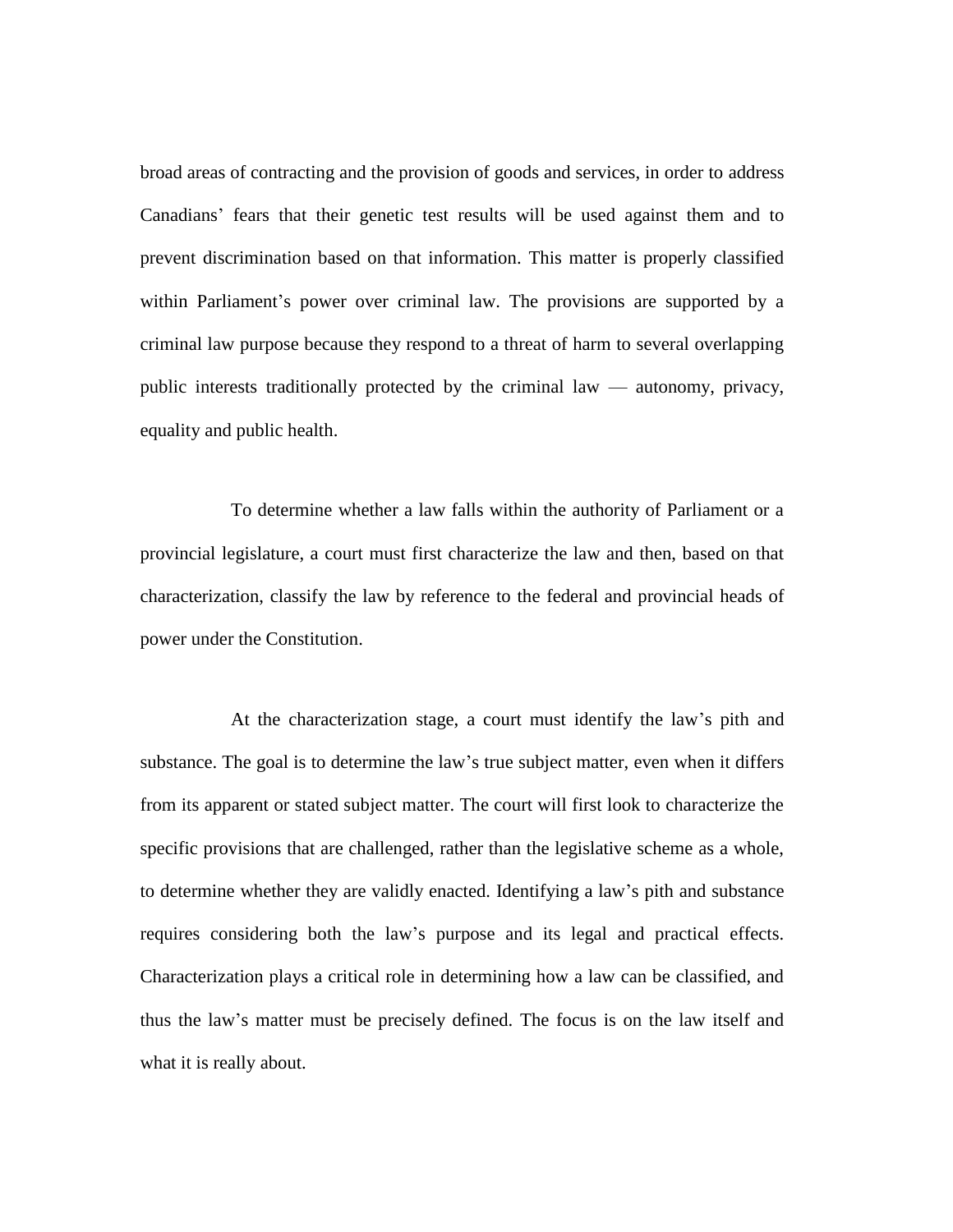To determine a law's purpose, a court looks to both intrinsic and extrinsic evidence. Intrinsic evidence includes the text of the law, and provisions that expressly set out the law's purpose, as well as the law's title and structure. Extrinsic evidence includes statements made during parliamentary proceedings and drawn from government publications. Both legal and practical effects are also relevant to identifying a law's pith and substance. Legal effects flow directly from the provisions of the statute itself, whereas practical effects flow from the application of the statute.

Here, the title of the *Act* and the text of the prohibitions provide strong evidence that ss. 1 to 7 have the purpose of combatting genetic discrimination and the fear of genetic discrimination based on the results of genetic tests by prohibiting conduct that makes individuals vulnerable to genetic discrimination in the areas of contracting and the provision of goods and services. The prohibitions created by ss. 3 to 5 apply to a wide range of circumstances in which individuals might be treated adversely based on their decision about whether to undergo genetic testing. They do not target a particular activity or industry, but instead target conduct that enables genetic discrimination. Section 2 of the *Act* defines a "genetic test" as an analysis of genetic material for a health-related purpose and therefore speaks to a health-related genetic test. Reading the definition this way supports the conclusion that the *Act* aims to combat discrimination based on genetic test results, as health-related genetic tests reveal highly personal information — details that individuals might not wish to know or share and that could be used against them.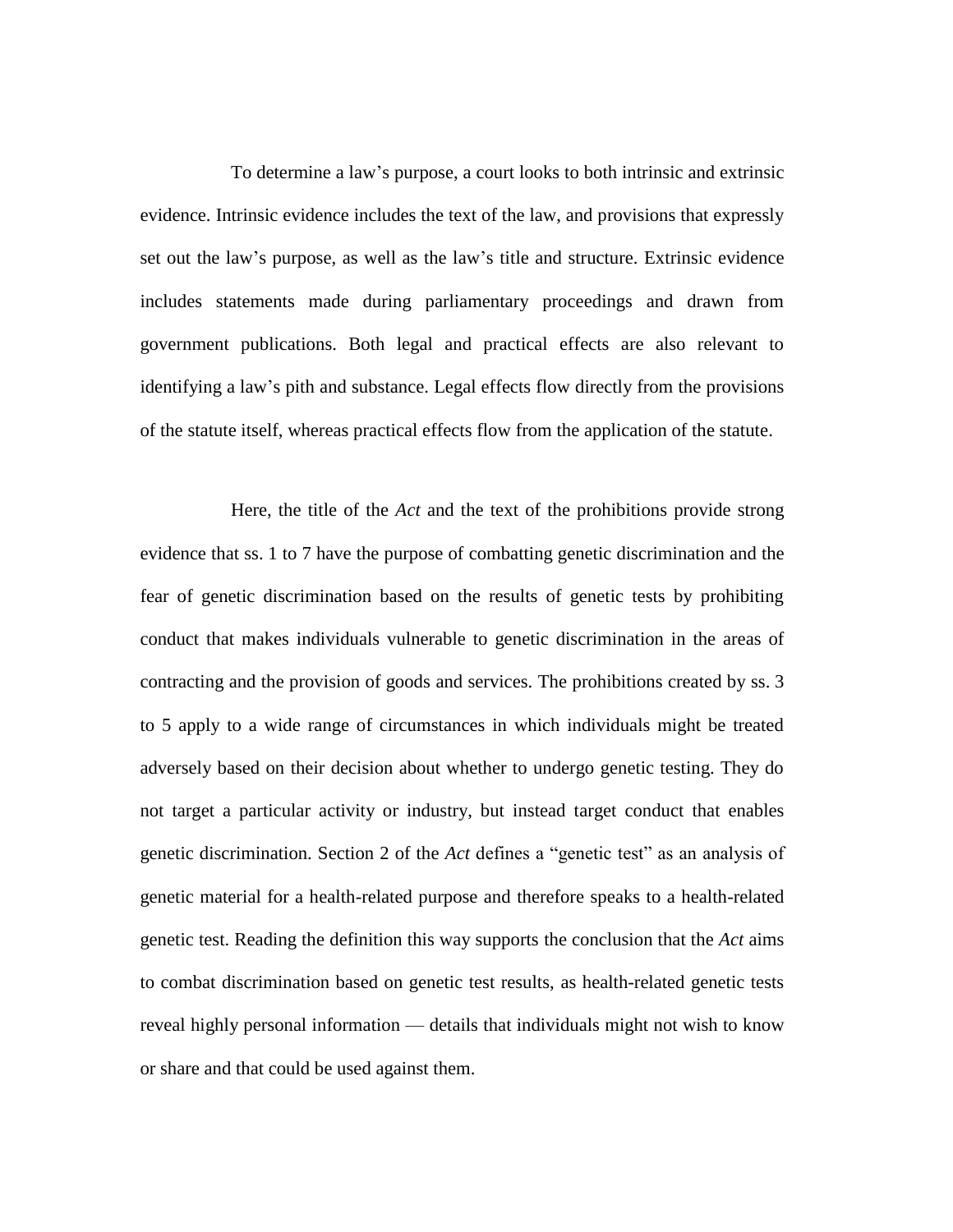The parliamentary debates provide strong evidence to support the view that the purpose of ss. 1 to 7 is to combat genetic discrimination. The debates make clear that the immediate mischief that the law was intended to address was the lack of legal protection for the results of genetic testing, which left individuals vulnerable to genetic discrimination and gave rise to fear of genetic discrimination. Those concerns correspond to the title of the *Act* and the text of the prohibitions. Parliament's amendments to the *Canada Labour Code* and the *Canadian Human Rights Act* enacted at the same time as ss. 1 to 7 of the *Act* suggest that Parliament was looking to take a coordinated approach to tackling genetic discrimination based on test results, using different tools.

Parliament's purpose in enacting the provisions in question is borne out in the provisions' effects. Starting with legal effects, ss. 3 to 5 of the *Act* prohibit genetic testing requirements and non-consensual uses of genetic test results in a broad range of circumstances. Section 7 imposes significant penalties for contravening these prohibitions. These prohibitions and penalties will also likely affect the operation of provincial and territorial legislation that requires the disclosure of genetic test results. The most direct and significant practical effect of the prohibitions is to give individuals control over the decision of whether to undergo genetic testing and over access to the results of genetic testing. The prohibitions do so by preventing genetic testing requirements from being imposed on individuals as a condition of access to goods, services and contracts, and by preventing individuals' genetic test results from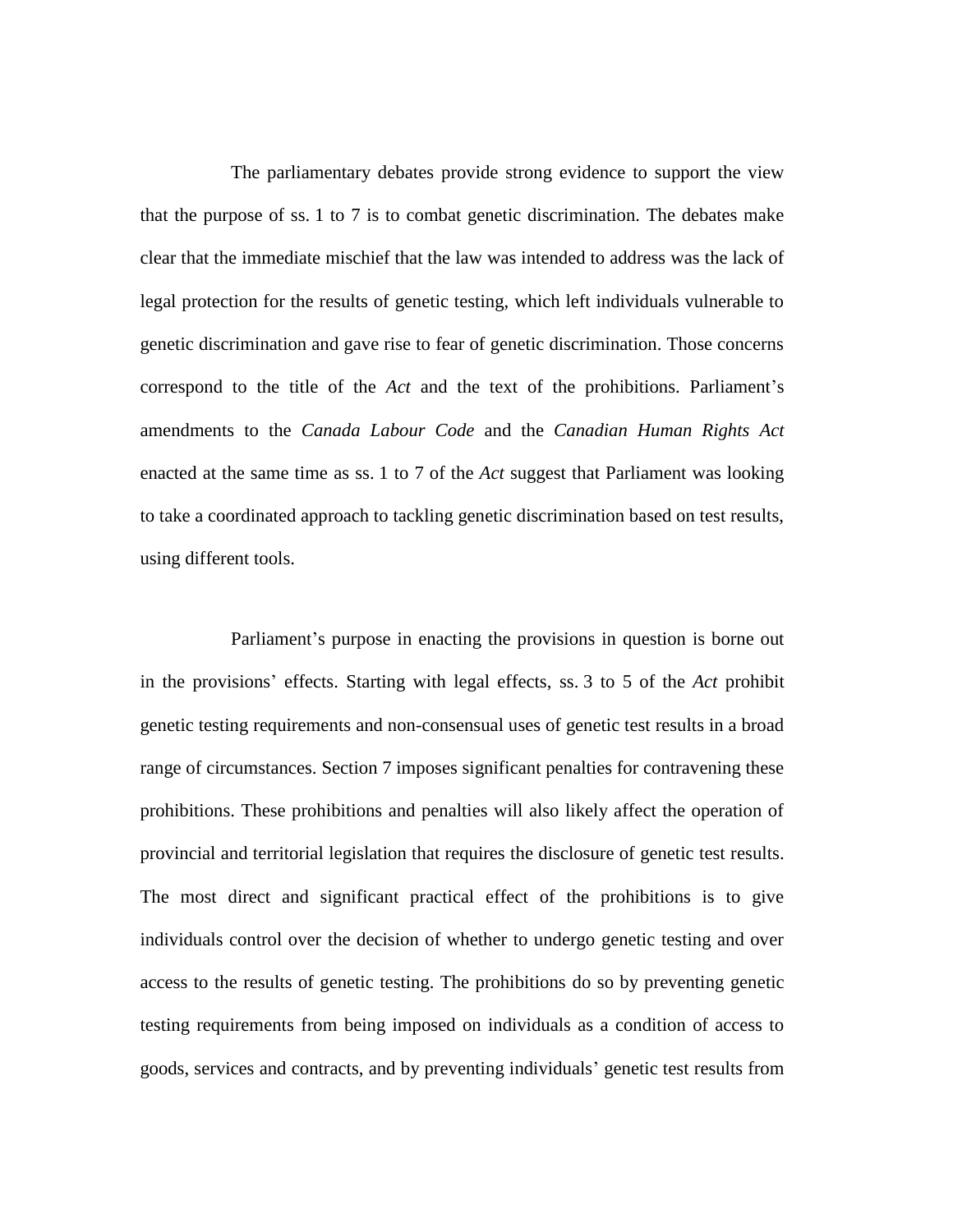being used non-consensually when they seek to obtain goods and services and enter into contracts.

As to classification, s. 91(27) of the *Constitution Act, 1867*, gives Parliament the exclusive authority to make laws in relation to the criminal law. A law will be valid criminal law if, in pith and substance,  $(1)$  it consists of a prohibition (2) accompanied by a penalty and (3) backed by a criminal law purpose. Here, as there are undoubtedly prohibitions accompanied by penalties, the only issue is whether ss. 1 to 7 of the *Act* are supported by a criminal law purpose.

A law is backed by a criminal law purpose if the law, in pith and substance, represents Parliament's response to a threat of harm to a public interest traditionally protected by the criminal law, such as peace, order, security, health and morality, or to a threat of harm to another similar interest. As long as Parliament is addressing a reasoned apprehension of harm to one or more of these public interests, no degree of seriousness of harm need be proved before it can make criminal law.

The essential character of the prohibitions in the *Act* represents Parliament's response to the risk of harm that the prohibited conduct, genetic discrimination and the fear of genetic discrimination based on genetic test results pose to several public interests traditionally protected by the criminal law: autonomy, privacy, equality and public health.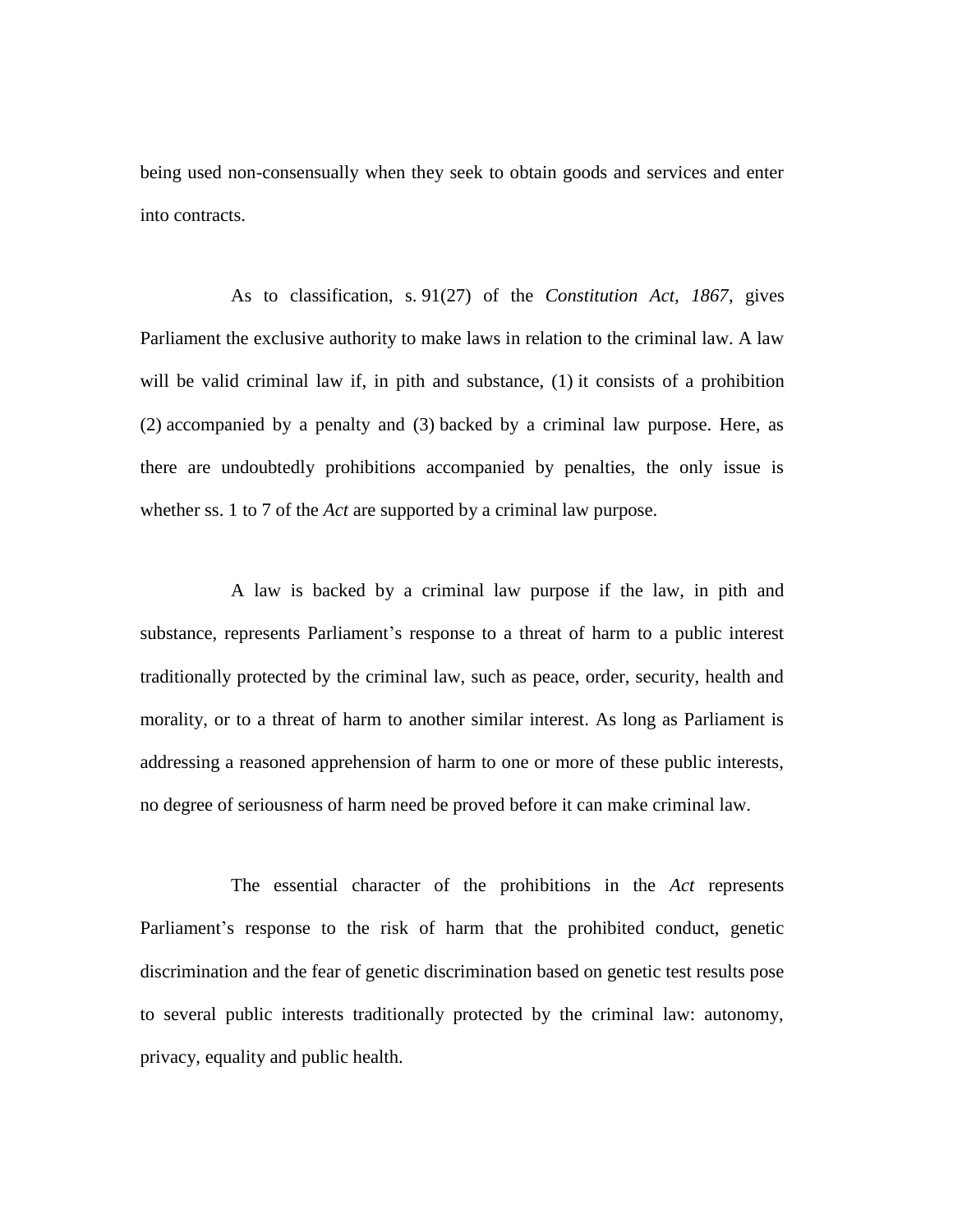Safeguarding autonomy and privacy are established uses of the criminal law power. The conduct prohibited by ss. 1 to 7 of the *Act* poses a risk of harm to two facets of autonomy and personal privacy because individuals have an interest in deciding whether or not to access the detailed genetic information revealed by genetic testing and whether or not to share their test results with others. The risk of harm to these dignity-related interests in the contexts of the provision of goods and services and the conclusion of contracts is significant: the dignity, autonomy and privacy interests in individuals' detailed genetic information were understood by Parliament to be unique and strong. The potential for genetic test results to reveal highly personal information about the individual tested and the potential for abuse of genetic test results and the information they reveal are immense. Protecting fundamental moral precepts or social values is also an established criminal law purpose. Genetic discrimination threatens the fundamental social value of equality by stigmatizing and imposing adverse treatment on individuals because of their inherited, immutable genetic characteristics. In pith and substance, ss. 1 to 7 of the *Act* are Parliament's response to the risk of harm that the prohibited conduct and discrimination based on genetic test results pose to autonomy, privacy and equality. Parliament has the power under s. 91(27) to protect people from emerging threats to these interests. This is especially so when Parliament reasonably views the information it is safeguarding as uniquely elemental to identity, and uniquely vulnerable to abuse. Protecting these core interests is an established, proper use of the criminal law power.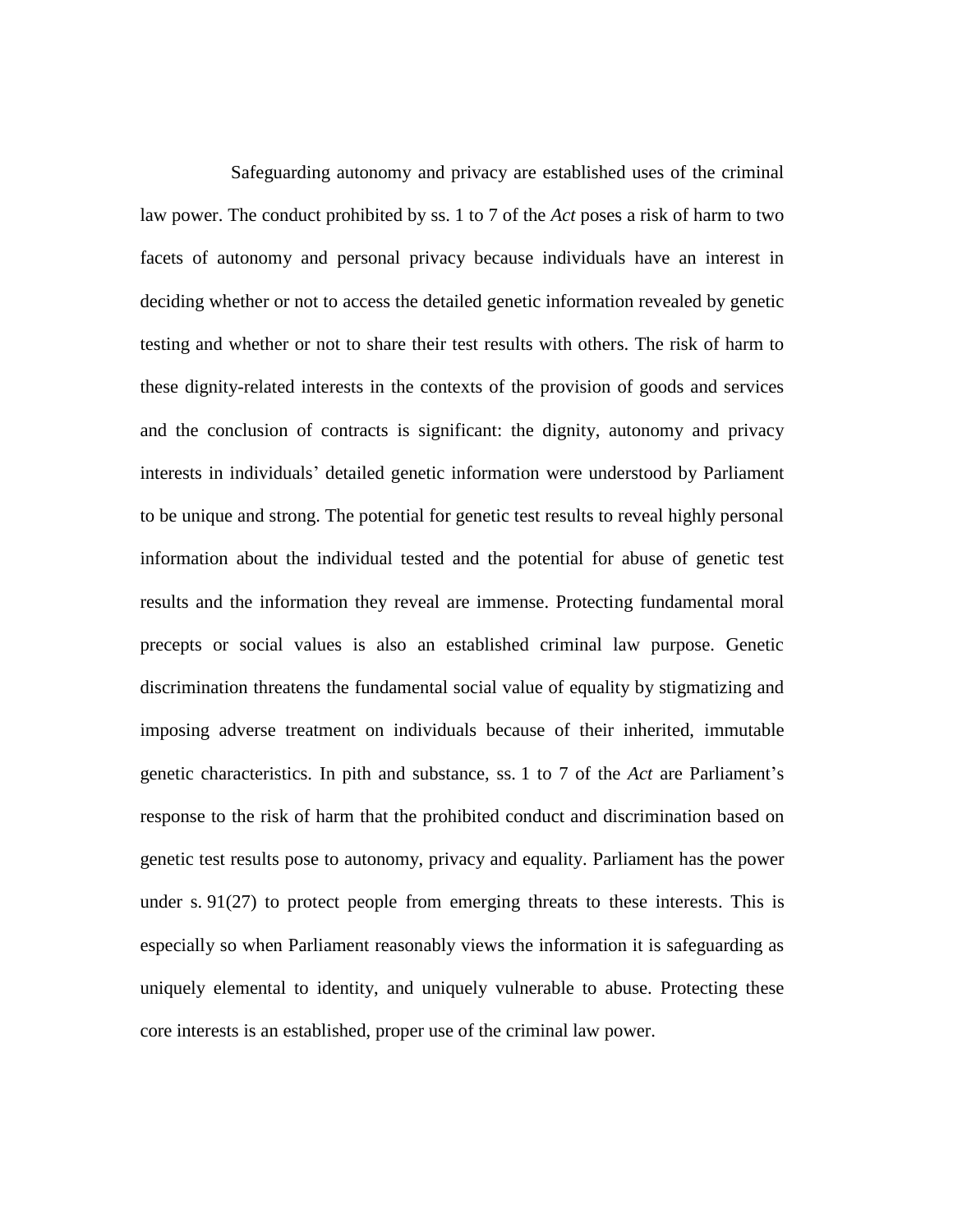Parliament can also use its criminal law power to respond to a reasoned apprehension of harm to public health. Genetic discrimination and the fear of genetic discrimination are barriers to accessing suitable, maximally effective health care, to preventing the onset of health conditions and to participating in research. Here, in pith and substance, Parliament's action was a response to the harm that vulnerability to and fear of genetic discrimination posed to public health. Giving individuals control over access to their genetic information by prohibiting forced genetic testing and disclosure of test results and the non-consensual collection, use or disclosure of genetic test results in the areas of contracting and the provision of goods and services targets the harmful fear of genetic discrimination that poses a threat to health. The *Act* was intended to target that fear.

*Per* **Moldaver** and Côté JJ.: There is agreement in the result with Justice Karakatsanis that ss. 1 to 7 of the *Act* represent a valid exercise of Parliament's power over criminal law set out at s. 91(27) of the *Constitution Act, 1867*. However, there is disagreement as to the pith and substance of ss. 1 to 7: it is to protect health by prohibiting conduct that undermines individuals' control over the intimate information revealed by genetic testing. By giving people control over the decision to undergo genetic testing and over the collection, disclosure and use of the results of such testing, Parliament sought to mitigate their fears that their genetic test results could be used against them in a wide variety of contexts. Parliament had ample evidence before it that this fear was causing grave harm to the health of individuals and their families, and to the public healthcare system as a whole.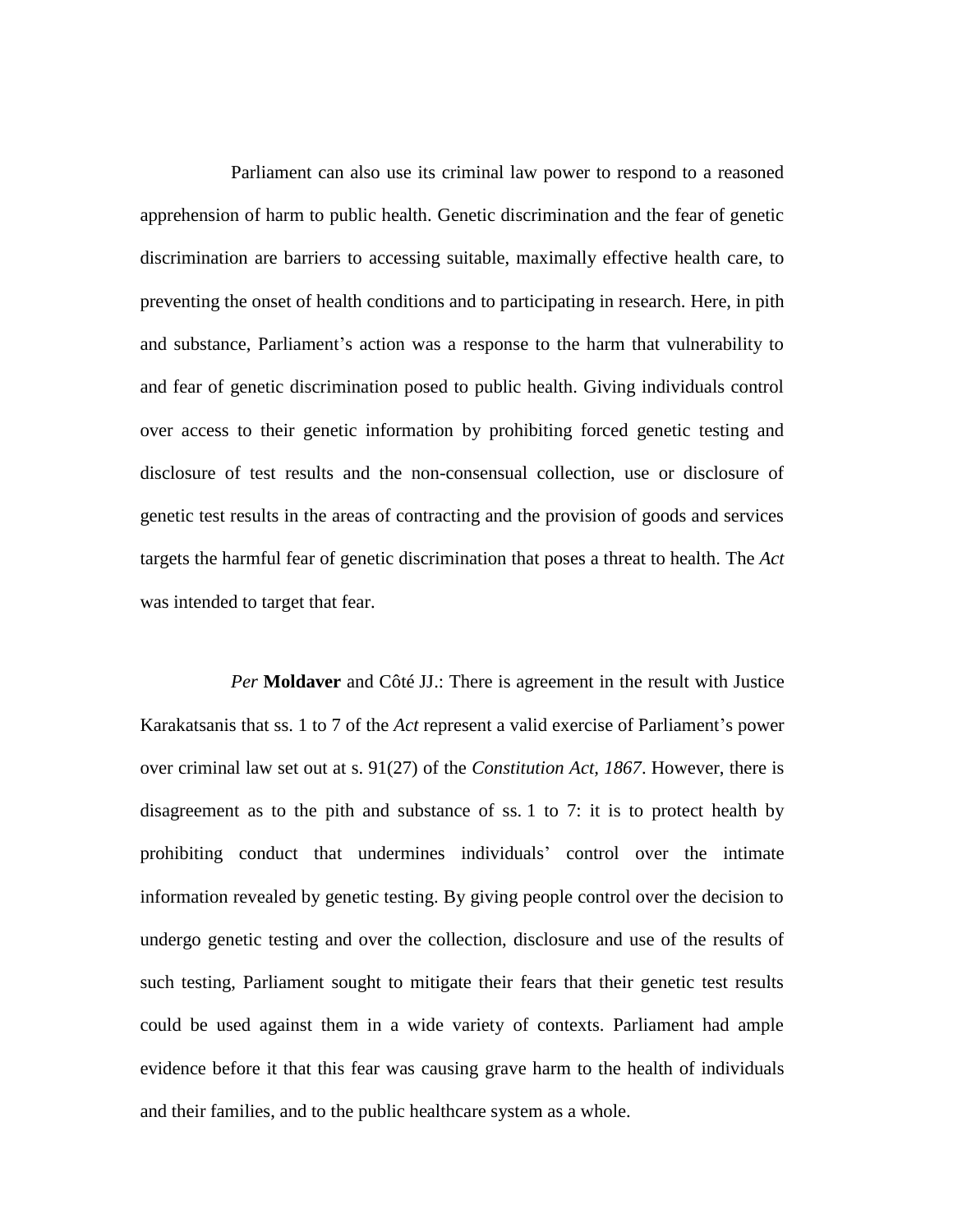The pith and substance of the impugned provisions is borne out by their purpose and effects. By enacting ss. 1 to 7 of the *Act*, Parliament sought to prohibit conduct that was undermining individuals' control over the information revealed by genetic testing — conduct that was leading to health-related harms. This purpose can be discerned from the structure and content of the *Act*, and from the parliamentary debates.

The text of the impugned provisions is a key source of intrinsic evidence of purpose. Section 2 sets out the definition of "genetic test", which is restricted to tests that are taken for health-related purposes. This limited definition is crucial in order to accurately identify the purpose of the prohibitions in ss. 3 to 5 of the *Act*, since the term "genetic test" lies at the heart of each of those sections. Sections 3 to 5 give individuals control over the profoundly personal information revealed by genetic testing.

An additional form of intrinsic evidence is the title of the *Act*. While the short and long titles of the *Act* do not mirror the pith and substance of ss. 1 to 7, they are nonetheless consistent with the purpose identified. This is because reducing the opportunities for genetic discrimination is one of the ways in which the provisions in issue reduce individuals' fears that their genetic information will be used against them — the barrier to pursuing genetic testing that Parliament identified and sought to remove. Thus, while preventing genetic discrimination is not the dominant purpose of the impugned provisions, it is still an important feature of the legislation.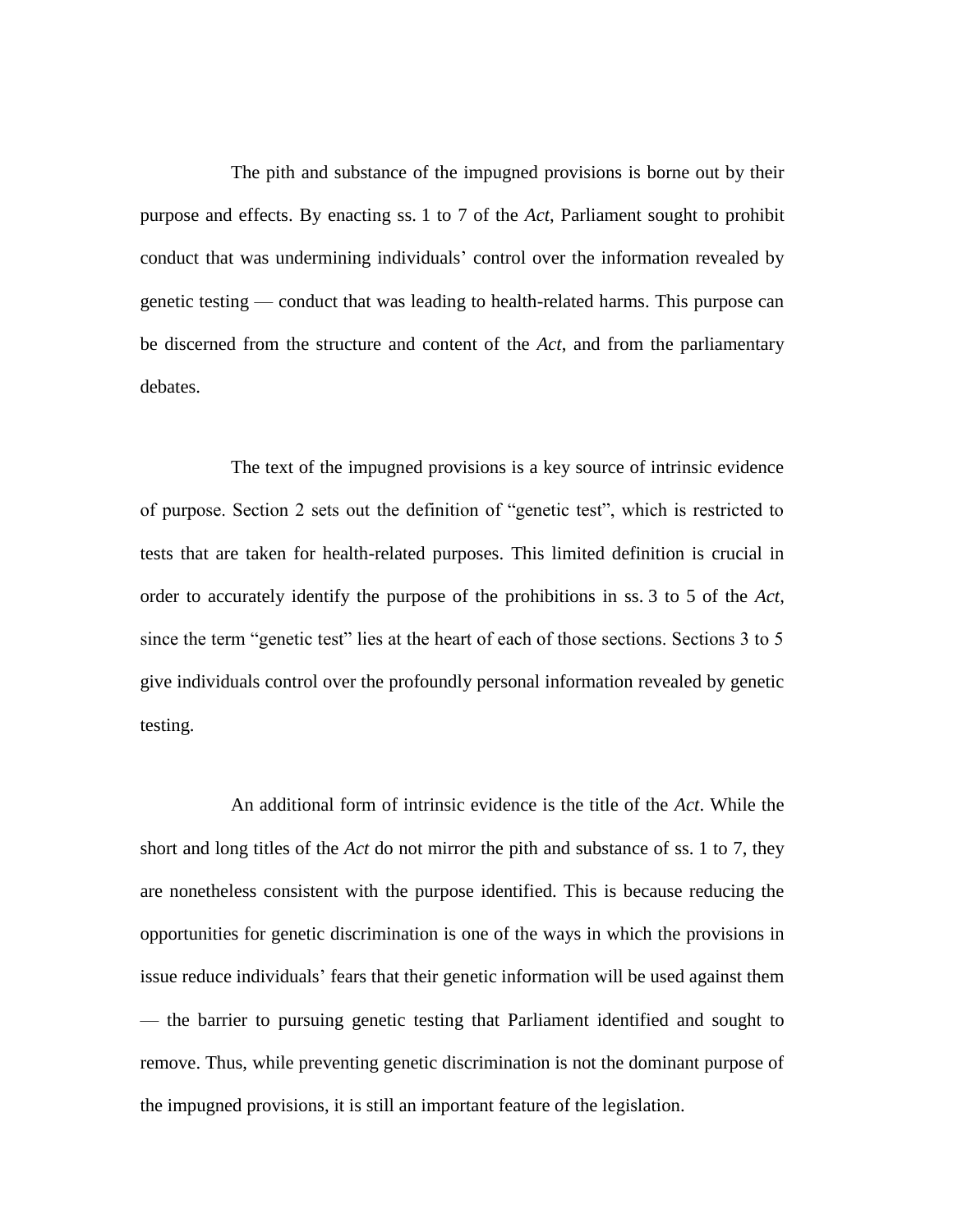Although the constitutionality of ss. 8 to 10 of the *Act* — which amended the *Canada Labour Code* and the *Canadian Human Rights Act* — is not in issue, considering ss. 1 to 7 of the *Act* alongside those sections reveals important distinctions that shed light on the purpose of the impugned provisions. Unlike ss. 1 to 7 of the *Act*, the amendments in ss. 8 to 10 of the *Act* prohibit genetic discrimination. This indicates that where Parliament's dominant objective was to prevent and prohibit genetic discrimination, it did so directly. This supports the conclusion that the dominant purpose of ss. 1 to 7 is not preventing and prohibiting genetic discrimination, but rather prohibiting conduct that deprives individuals of control over their genetic test results in order to protect health.

The parliamentary record bolsters the conclusion regarding the purpose of the provisions in question. The debates and testimony are directed at the devastating health consequences that were resulting from people foregoing genetic testing out of fear that the personal health information revealed by such testing could be used against them, including in discriminatory ways. To avoid these health consequences, Parliament targeted a disincentive to genetic testing: individuals' lack of control over the personal health information revealed by genetic testing. It sought to remove this barrier by prohibiting conduct that deprived individuals of that control.

There is agreement with Karakatsanis J. that the most significant practical effect of the *Act* is that it gives individuals control over the decision of whether to undergo genetic testing and over access to the results of any genetic testing they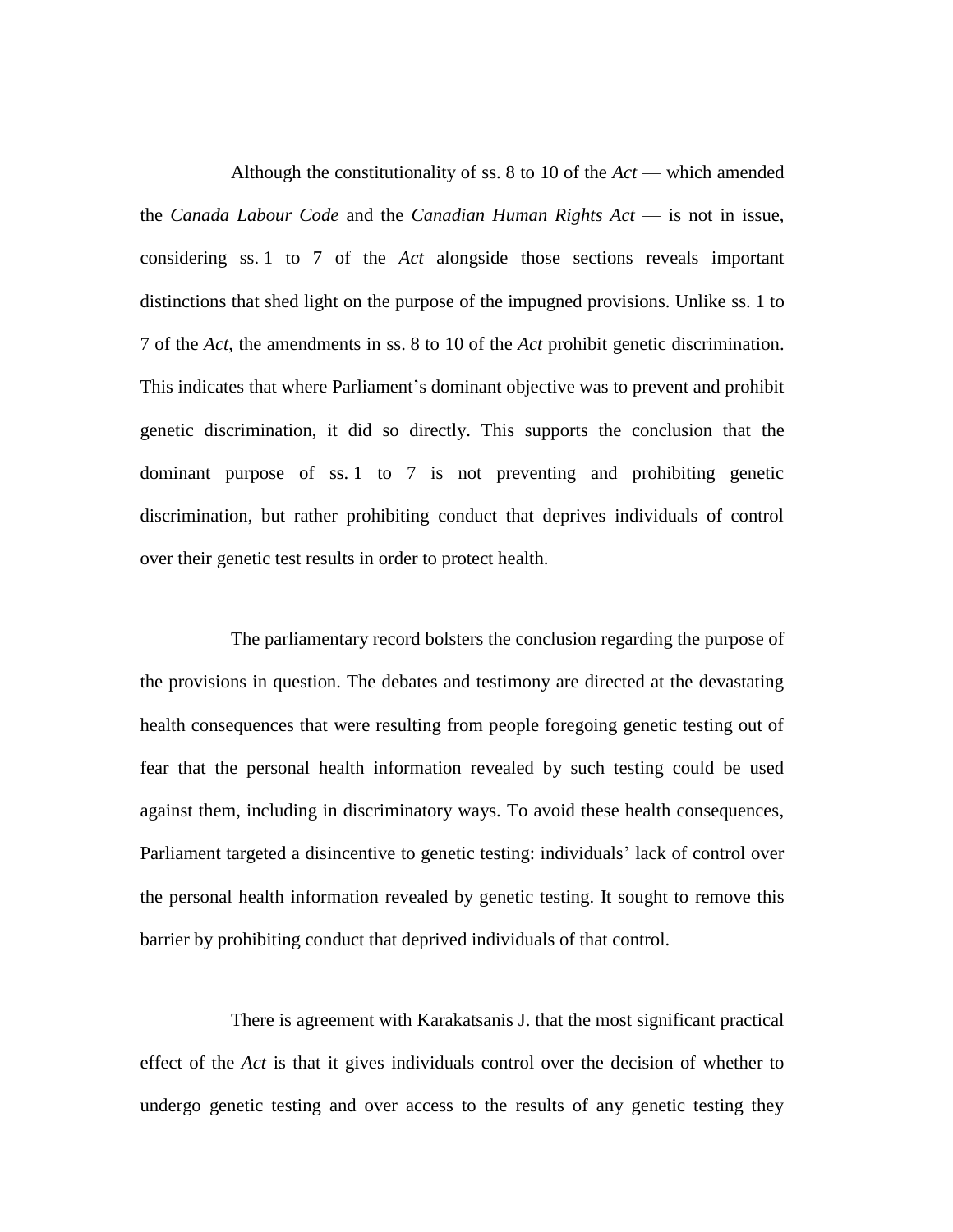choose to undergo. Sections 1 to 7 confer near complete control over the specific category of genetic information that Parliament was targeting (i.e. "genetic test" results). These sections give individuals the ability to dictate the manner and extent to which their genetic test results may be collected, disclosed, and used in a wide array of contexts. This control has cascading effects that ultimately result in the protection of health. By giving individuals control over the intimate health-related information revealed by genetic testing, the pertinent provisions have the effect of reducing their fears that this information will be used against them in myriad ways.

At the classification stage, ss. 1 to 7 of the *Act* are backed by a criminal law purpose because they are directed at suppressing a threat. Canadians choosing to forego genetic testing and thereby dying preventable deaths and suffering other preventable health-related harms for no reason other than the fear that their genetic test results could be used against them is a threat to health that Parliament was constitutionally entitled to address, pursuant to s. 91(27) of the *Constitution Act, 1867*. Beyond addressing the dangers of preventable disease, the impugned provisions also protect other significant facets of health, like privacy and autonomy. They accordingly represent a valid exercise of Parliament's power to enact laws in relation to the criminal law.

*Per* Wagner C.J. and Brown, Rowe and **Kasirer** JJ. (dissenting): The appeal should be dismissed and the reference question answered affirmatively. Sections 1 to 7 of the *Act* were not enacted within the constitutional authority of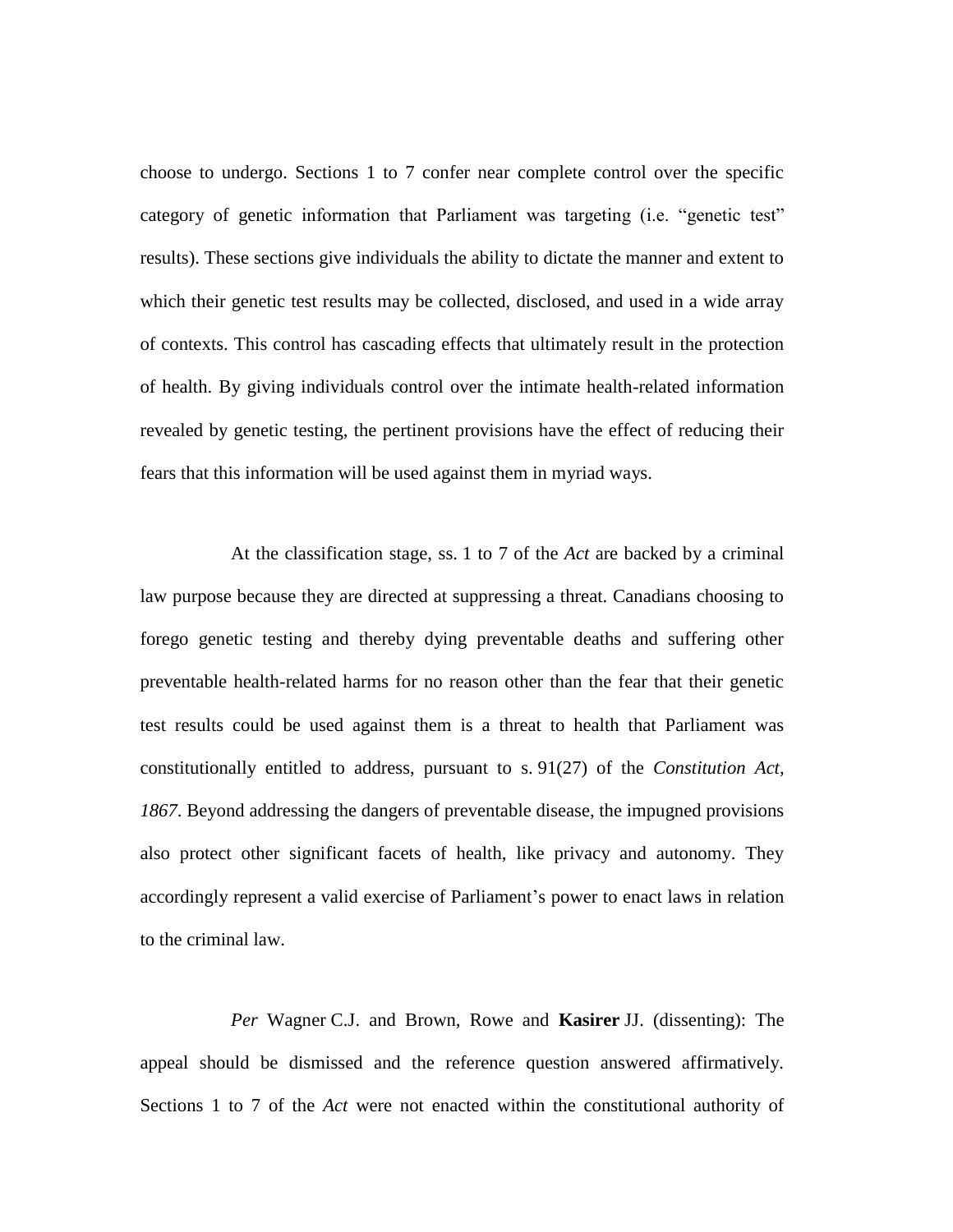Parliament over the criminal law under s. 91(27) of the *Constitution Act, 1867*. Rather, they fall within provincial jurisdiction over property and civil rights conferred by s. 92(13).

The pith and substance of ss. 1 to 7 of the *Act* is to regulate contracts and the provision of goods and services, in particular contracts of insurance and employment, by prohibiting some perceived misuses of one category of genetic tests, the whole with a view to promoting the health of Canadians. Sections 1 to 7 do not satisfy the substantive component of criminal law  $-$  a valid criminal law purpose  $$ as Parliament has neither articulated a well-defined threat that it intended to target, nor did it provide any evidentiary foundation of such a threat. Instead, ss. 1 to 7 substantially affect the substantive law of insurance as well as human rights and labour legislation in all provinces.

To determine whether ss. 1 to 7 of the *Act* are *ultra vires* Parliament's jurisdiction over criminal law under s. 91(27) of the *Constitution Act, 1867*, courts must first characterize the law, i.e. determine its pith and substance, and then classify the law and determine whether it comes within the jurisdiction of the level of government that enacted it.

The exercise of characterization of impugned legislation must be as precise as possible. The true character of legislation is one which reflects its dominant purpose and effect. While other incidental features of the law may be noted, they should not dictate characterization lest classification be sent down the wrong path.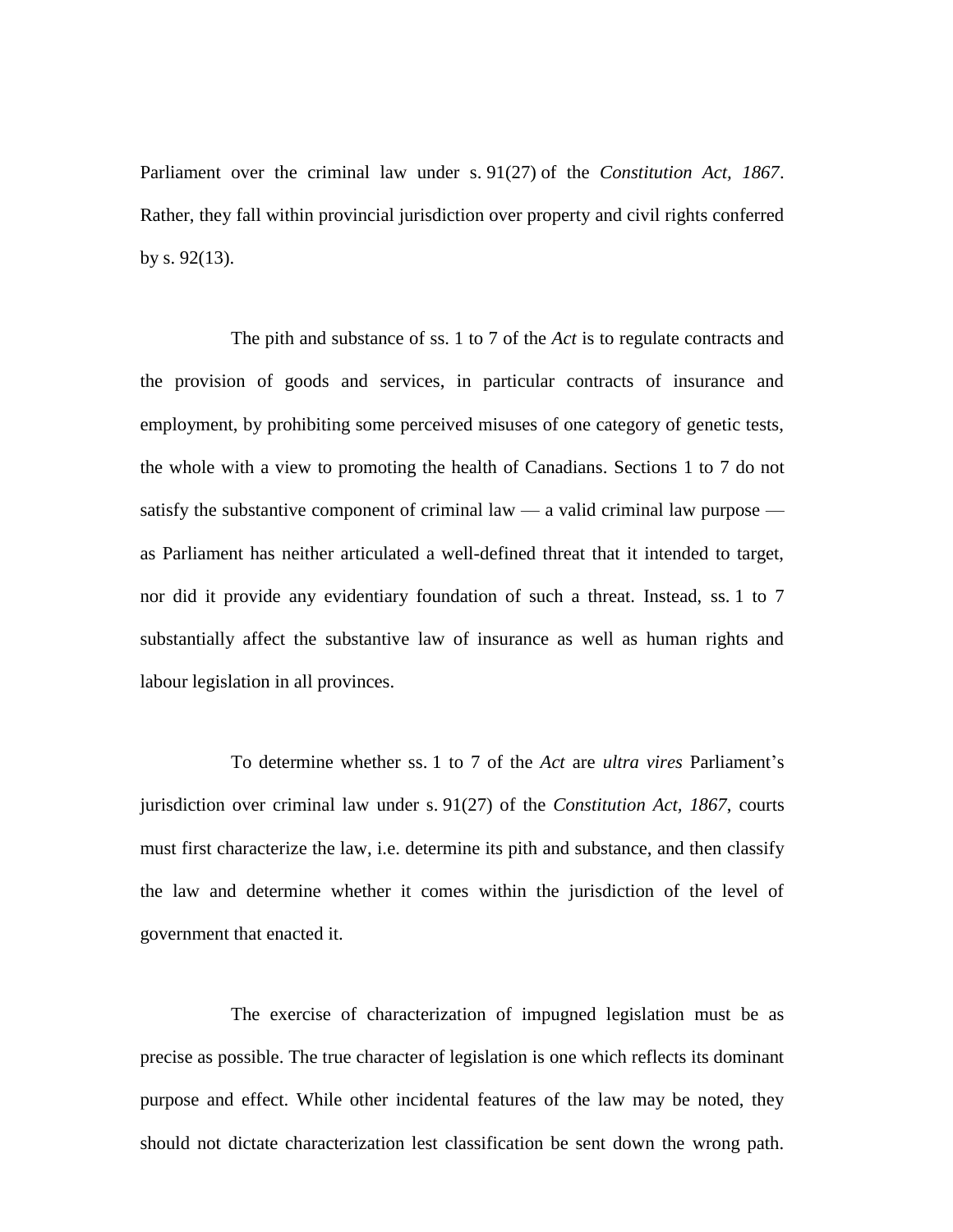The court's inquiry into pith and substance must be anchored in the text of the impugned legislation. The court must also be careful not to let form control the pith and substance inquiry; it should examine the substance of the legislation to determine what the legislature is really doing. In order to discern the purpose for which the impugned provisions were adopted, both intrinsic and extrinsic evidence must be considered.

Regarding intrinsic evidence, while a statute's title can be helpful to identify its pith and substance, legislatures sometimes use titles to other ends. Here, neither the long title nor the short title of the *Act* can be said to reflect clearly the impugned provisions' true purpose. They do not support a conclusion that ss. 1 to 7 seek to prohibit or prevent discrimination on genetic grounds. They also do not disclose Parliament's dominant purpose as focused on privacy and autonomy.

As no preamble or purpose section outlines the *raison d'être* of the law, the text of the provisions take particular significance in determining their pith and substance. The definition of "genetic test" in s. 2 is central to identifying the law's purpose, since the prohibitions in ss. 3 to 5, the exemption in s. 6, and the penalties in s. 7 all rely on this narrow, health-based definition. Taken together, ss. 1 to 7 aim to prohibit making the provision of goods and services or the making, continuing, or offering of specific terms or conditions of a contract conditional upon an individual undergoing or disclosing the results of genetic testing. The provisions do not prohibit the use of genetic information that may be disclosed voluntarily or obtained through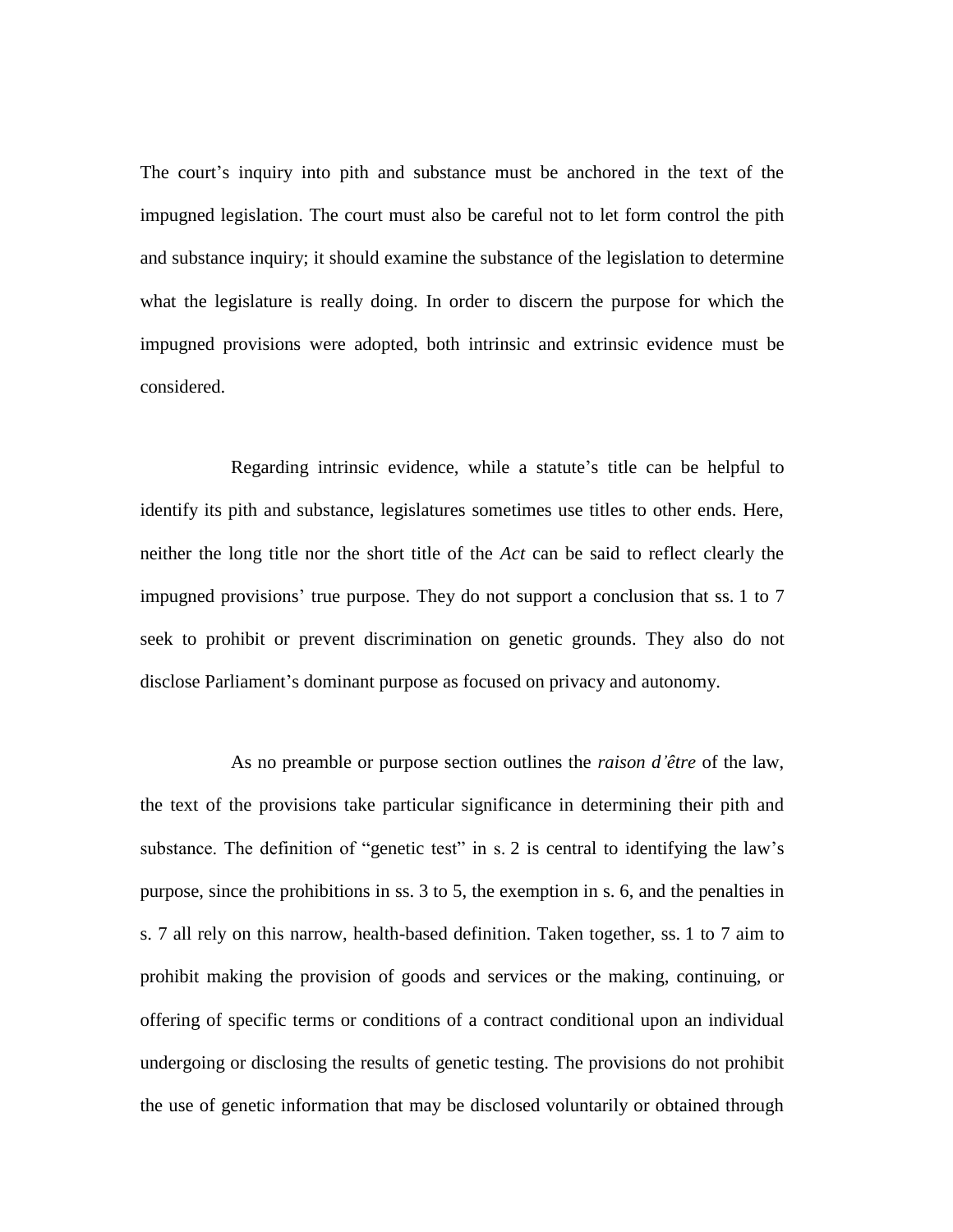other means, and they do not prohibit genetic discrimination. Sections 1 to 7 are limited in compass to a category of certain health-based genetic tests.

With respect to extrinsic evidence, the amendments to the *Canadian Human Rights Act* and *Canada Labour Code* in ss. 8 to 10 of the *Act* plainly create prohibitions against genetic discrimination which are absent from ss. 1 to 7 of the *Act*. This demonstrates that the purpose of ss. 1 to 7 is not to prohibit discrimination based on genetic characteristics. While ss. 1 to 7 may offer, to some extent, limited control to individuals over their genetic information, they do not reduce their fears surrounding genetic testing in any real measure, since they do nothing to prohibit genetic discrimination.

Next, the legislative debates are an indicia of the legislature's intent, but they cannot stand for the *Act* and replace its provisions. With that said, in this case, the debates generally reveal that genetic tests were considered to be beneficial and viewed as a means of opening avenues to improved health treatment, as they allow Canadians to be aware of risks and change their behaviour. Parliament was focused on the promotion of health and on removing barriers in order to create incentives for genetic testing. The main sectors of focus in the parliamentary record were insurance and employment. On balance, the debates emphasize that ss. 1 to 7 of the *Act* were included as a way to encourage Canadians to undergo genetic tests, by mitigating their fears that they would be misused, in particular in respect of insurance and employment.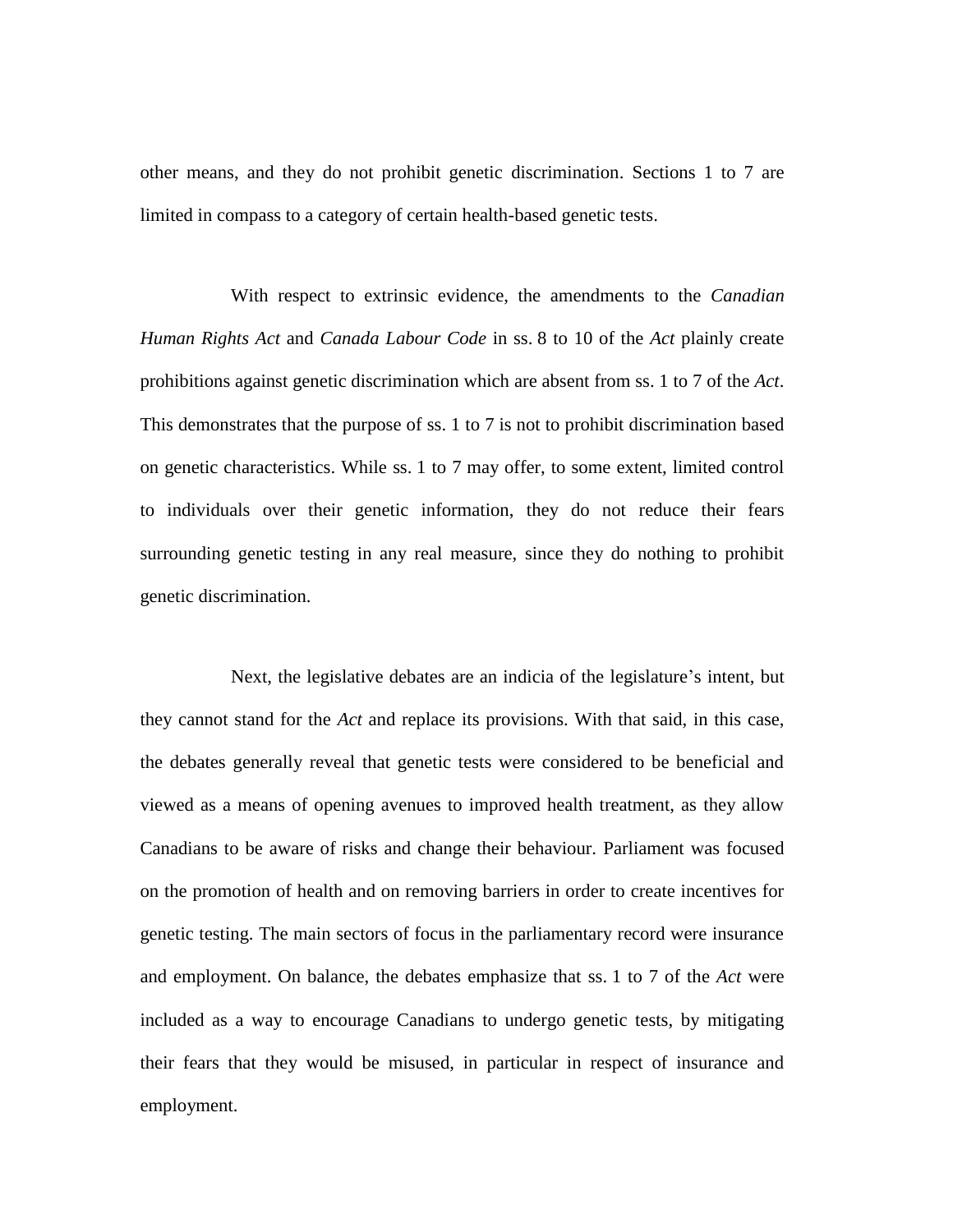In light of the above, the purpose of ss. 1 to 7 is not to combat discrimination based on genetic characteristics, or to control the use of private information revealed by genetic testing. Rather, their true aim is to regulate contracts, particularly contracts of insurance and employment, in order to encourage Canadians to undergo genetic tests without fear that those tests will be misused so that their health can ultimately be improved.

Immediate effects, and not indirect or speculative effects, are relevant to the validity of a law in so far as they reveal its pith and substance. Here, the dominant effects of ss. 1 to 7 concern the regulation of insurance and the promotion of health rather than the protection of privacy and autonomy or the prevention of genetic discrimination. The provisions' focus is on controlling the exchange of information obtained through specific means in relation to contracts and the provision of goods and services, particularly in the insurance industry. Legally, the provisions represent a departure from the provincial law of insurance and human rights legislation in Canada; practically, the insurance market will be affected by the incomplete information insurers receive from some policy-holders.

The definition of "genetic test" in s. 2 of the *Act* and the conditions placed on contracts and the provision of services in ss. 3 to 5 also indicate plainly that health improvement is the dominant effect sought by ss. 1 to 7 of the *Act*. The contested provisions seek to improve the health of Canadians through the removal of a stumbling block: the fear that genetic tests will be misused. They also bear upon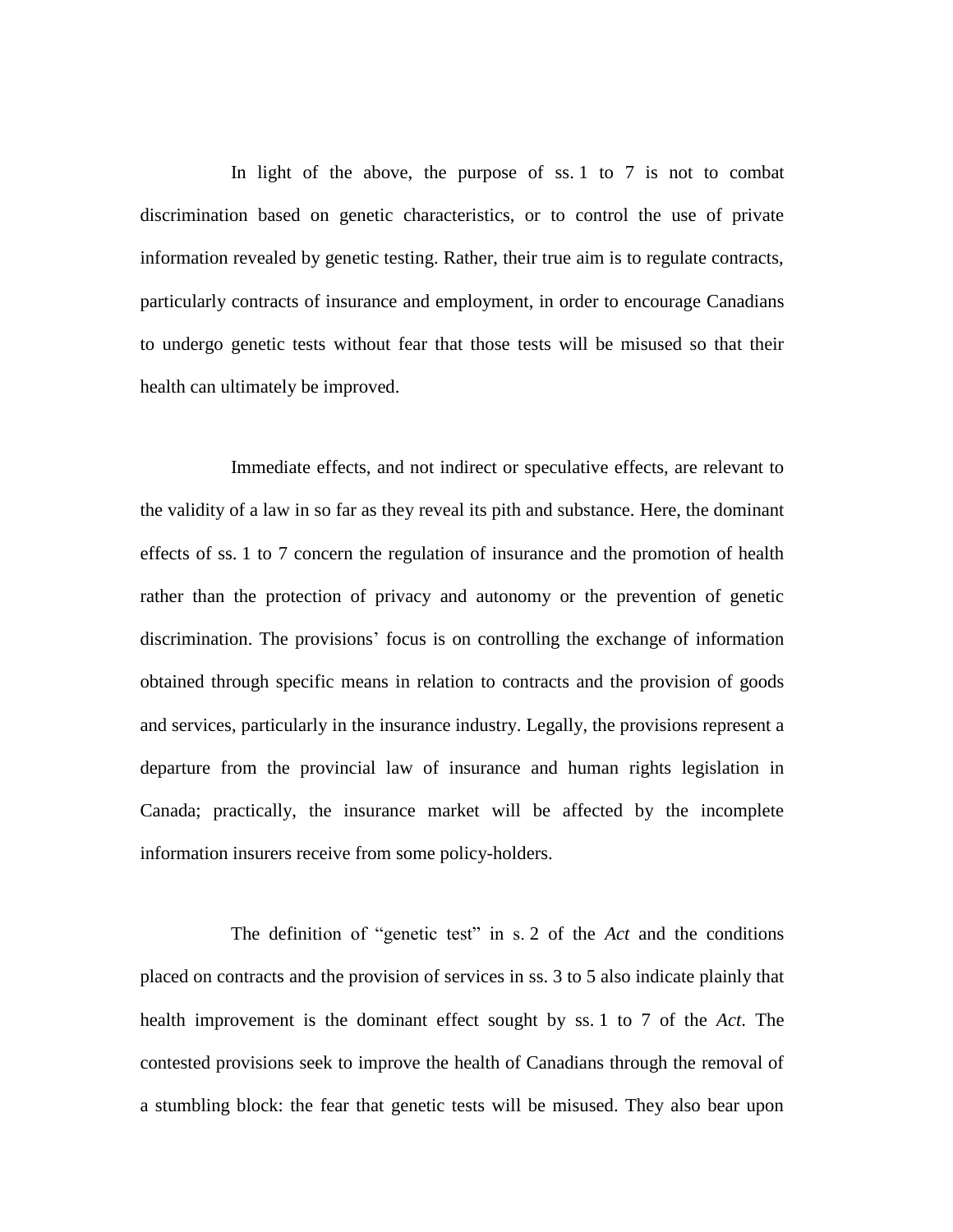privacy and autonomy. However, given the focus on a narrow category of testing and only on genetic information derived from genetic tests, and given that all information about one's health is considered private, the effects of the impugned provisions on privacy are incidental to the promotion of health.

The sole issue at the classification stage is whether Parliament was authorized to enact the impugned provisions under the criminal law power conferred by s. 91(27) of the *Constitution Act, 1867*. A law will be properly categorized as valid criminal law if three essential elements are satisfied: a prohibition, a penalty related to that prohibition, and a valid criminal law purpose. The first two elements are formal requirements while the third is substantive. This tripartite test ensures Parliament cannot use its authority improperly to invade upon provinces' areas of competence, thus ensuring the balance of federalism is respected. Here, the only issue concerns whether ss. 1 to 7 are supported by the third requirement, a valid criminal law purpose.

For the substantive criminal law purpose requirement to be met, the impugned legislation must be directed at an evil or injurious or undesirable effect upon the public. The concept of "evil" is necessary to remind Parliament that mere undesirable effects are not sufficient for legislation to have a criminal purpose. It remains conceptually useful for courts to search for an evil before the criminal law purpose requirement is satisfied. Three questions must be confronted when determining whether a law rests upon a valid criminal law purpose. First, does the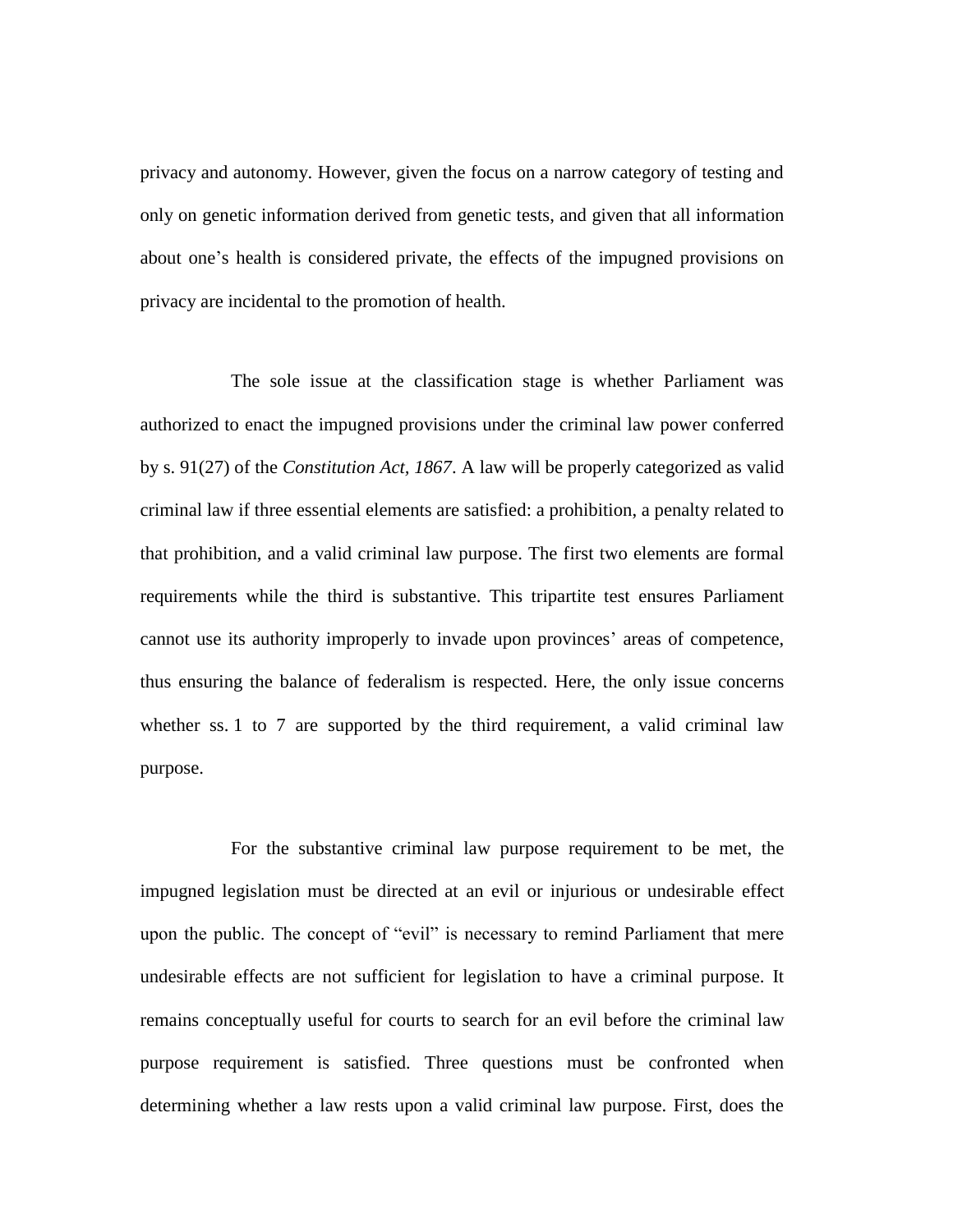impugned legislation relate to a public purpose, such as public peace, order, security, health, or morality? Second, did Parliament articulate a well-defined threat to be suppressed or prevented by the impugned legislation (i.e. the evil or injurious or undesirable effect upon the public)? Third, is the threat "real", in the sense that Parliament had a concrete basis and a reasoned apprehension of harm when enacting the impugned legislation?

Regarding the first question, there is agreement that the contested provisions can be said to relate to a public purpose: health. There is a clear dimension related to health in the dominant character of the legislation. The impugned provisions also have an impact on privacy and autonomy, but the scope of the definition of "genetic test" in s. 2 means that health is the primary character of the law and that privacy and autonomy are only derivatives thereof.

Regarding the second question, Parliament must clearly articulate and define the scope of the threat it seeks to suppress, i.e. it must articulate a precise threat with ascertainable contours. This requirement is particularly important in relation to matters that have provincial aspects, such as health, in order to preserve the balance of federal and provincial powers. It is not sufficient for the impugned provisions' pith and substance to merely relate to health; it must also involve suppressing an evil or injurious or undesirable effect upon the public. Here, there is no defined public health evil or threat to be suppressed. The objective of the legislation is to foster or promote beneficial health practices — it seeks to encourage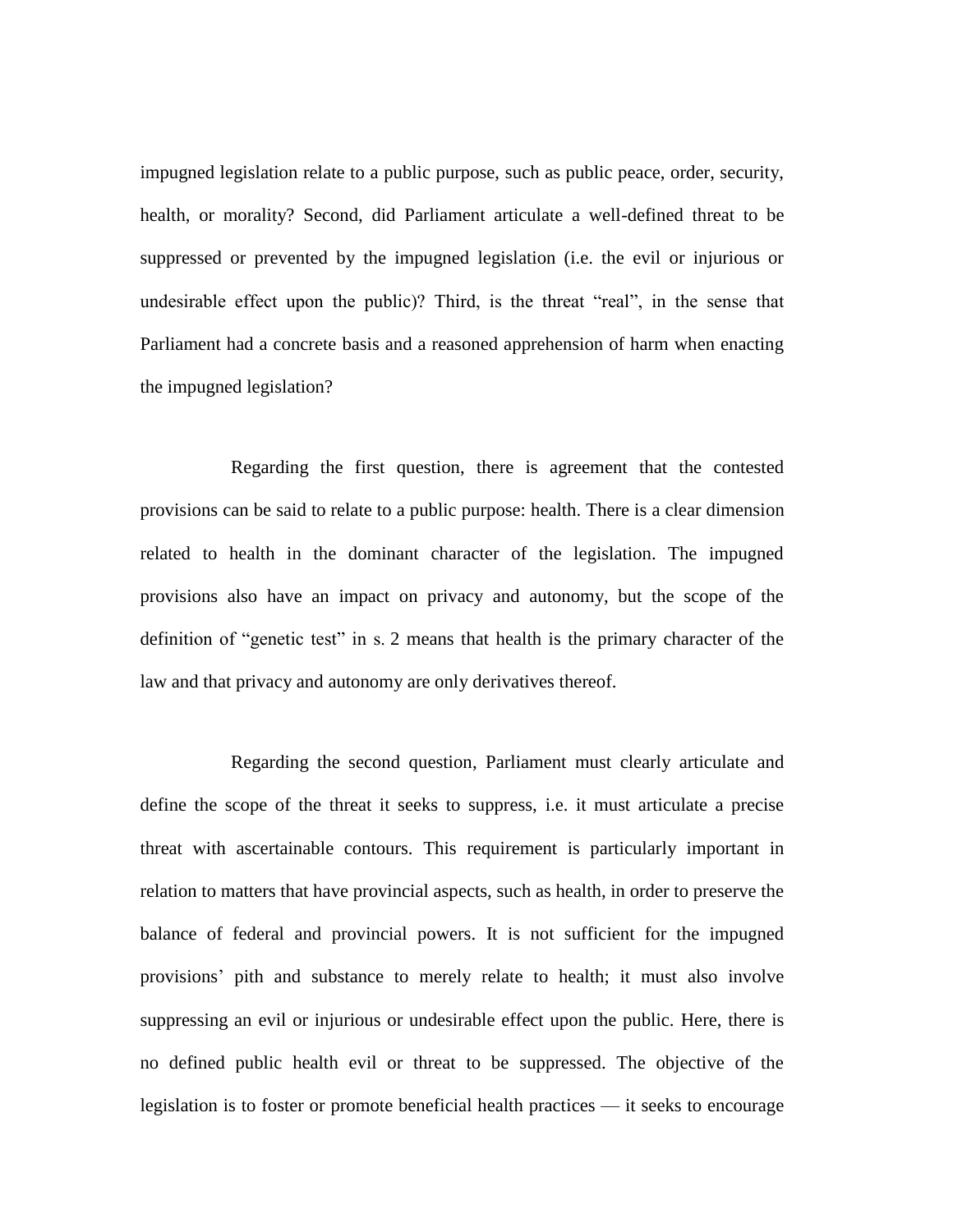Canadians to undergo genetic testing, which may then result in better health outcomes. This, in and of itself, will simply not suffice at this stage. The mere fact that genetic testing is a novel development does not, on its own, bring it within the purview of the criminal law. Moreover, a gap in provincial legislations across the country is not a well-defined threat that justifies recourse to the criminal law.

Regarding the third question, while Parliament undoubtedly has wide latitude to determine the nature and degree of harm to which it wishes to respond, it cannot act where there is no adequate evidentiary foundation of harm. Had there been a well-defined threat to health in this case, there still would have been no evidentiary foundation of harm. Rather, Parliament seeks to improve the health of Canadians by making them aware of underlying conditions they may have and does so by attempting to encourage the use of genetic tests. The contested provisions therefore do not satisfy the substantive component of criminal law.

### **Cases Cited**

#### By Karakatsanis J.

**Applied:** *Reference re Validity of Section 5(a) of the Dairy Industry Act*, [1949] S.C.R. 1, aff'd [1951] A.C. 179; **referred to:** *OPSEU v. Ontario (Attorney General)*, [1987] 2 S.C.R. 2; *Kitkatla Band v. British Columbia (Minister of Small Business, Tourism and Culture)*, 2002 SCC 31, [2002] 2 S.C.R. 146; *Reference re Secession of Quebec*, [1998] 2 S.C.R. 217; *Re Resolution to amend the Constitution*,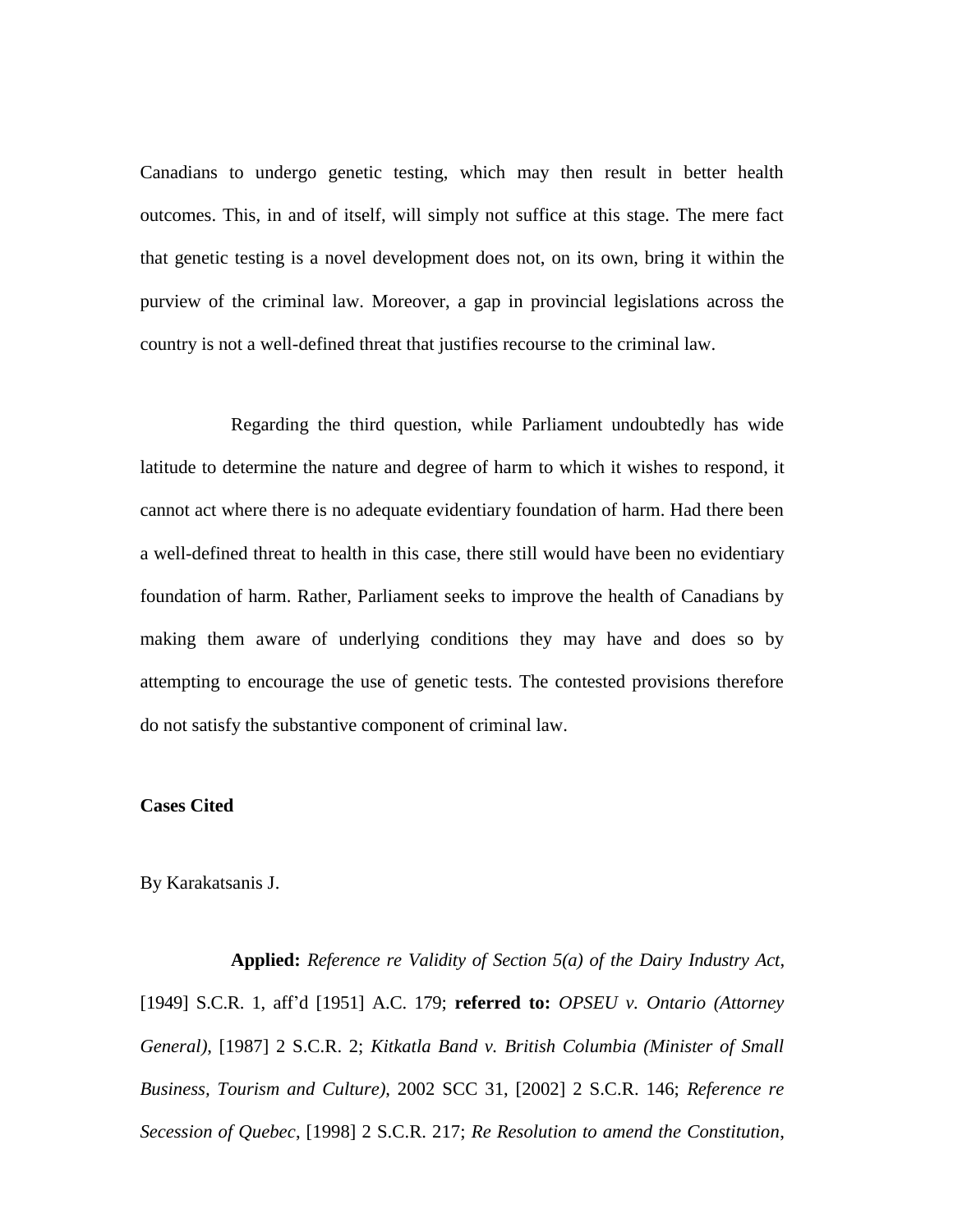[1981] 1 S.C.R. 753; *Hodge v. The Queen* (1883), 9 App. Cas. 117; *Reference re pan-Canadian securities regulation*, 2018 SCC 48, [2018] 3 S.C.R. 189; *Canadian Western Bank v. Alberta*, 2007 SCC 22, [2007] 2 S.C.R. 3; *Canada (Attorney General) v. PHS Community Services Society*, 2011 SCC 44, [2011] 3 S.C.R. 134; *Quebec (Attorney General) v. Canada (Attorney General)*, 2015 SCC 14, [2015] 1 S.C.R. 693; *Reference re Securities Act*, 2011 SCC 66, [2011] 3 S.C.R. 837; *Saskatchewan (Attorney General) v. Lemare Lake Logging Ltd.*, 2015 SCC 53, [2015] 3 S.C.R. 419; *Smith v. The Queen*, [1960] S.C.R. 776; *Goodwin v. British Columbia (Superintendent of Motor Vehicles)*, 2015 SCC 46, [2015] 3 S.C.R. 250; *Chatterjee v. Ontario (Attorney General)*, 2009 SCC 19, [2009] 1 S.C.R. 624; *Multiple Access Ltd. v. McCutcheon*, [1982] 2 S.C.R. 161; *Reference re Firearms Act (Can.)*, 2000 SCC 31, [2000] 1 S.C.R. 783; *General Motors of Canada Ltd. v. City National Leasing*, [1989] 1 S.C.R. 641; *Reference re Assisted Human Reproduction Act*, 2010 SCC 61, [2010] 3 S.C.R. 457; *RJR-MacDonald Inc. v. Canada (Attorney General)*, [1995] 3 S.C.R. 199; *R. v. Morgentaler*, [1993] 3 S.C.R. 463; *Friends of the Oldman River Society v. Canada (Minister of Transport)*, [1992] 1 S.C.R. 3; *Desgagnés Transport Inc. v. Wärtsilä Canada Inc.*, 2019 SCC 58; *Re B.C. Motor Vehicle Act*, [1985] 2 S.C.R. 486; *Canadian National Railway Co. v. Canada (Attorney General)*, 2014 SCC 40, [2014] 2 S.C.R. 135; *R. v. Hydro-Québec*, [1997] 3 S.C.R. 213; *R. v. Malmo-Levine*, 2003 SCC 74, [2003] 3 S.C.R. 571; *Proprietary Articles Trade Association v. Attorney General for Canada*, [1931] A.C. 310; *Scowby v. Glendinning*, [1986] 2 S.C.R. 226; *R. v. Wetmore*, [1983] 2 S.C.R. 284; *Standard Sausage Co. v. Lee*, [1933] 4 D.L.R. 501; *R. v. Morgentaler*, [1988] 1 S.C.R. 30; *R. v. Jarvis*, 2019 SCC 10, [2019] 1 S.C.R. 488;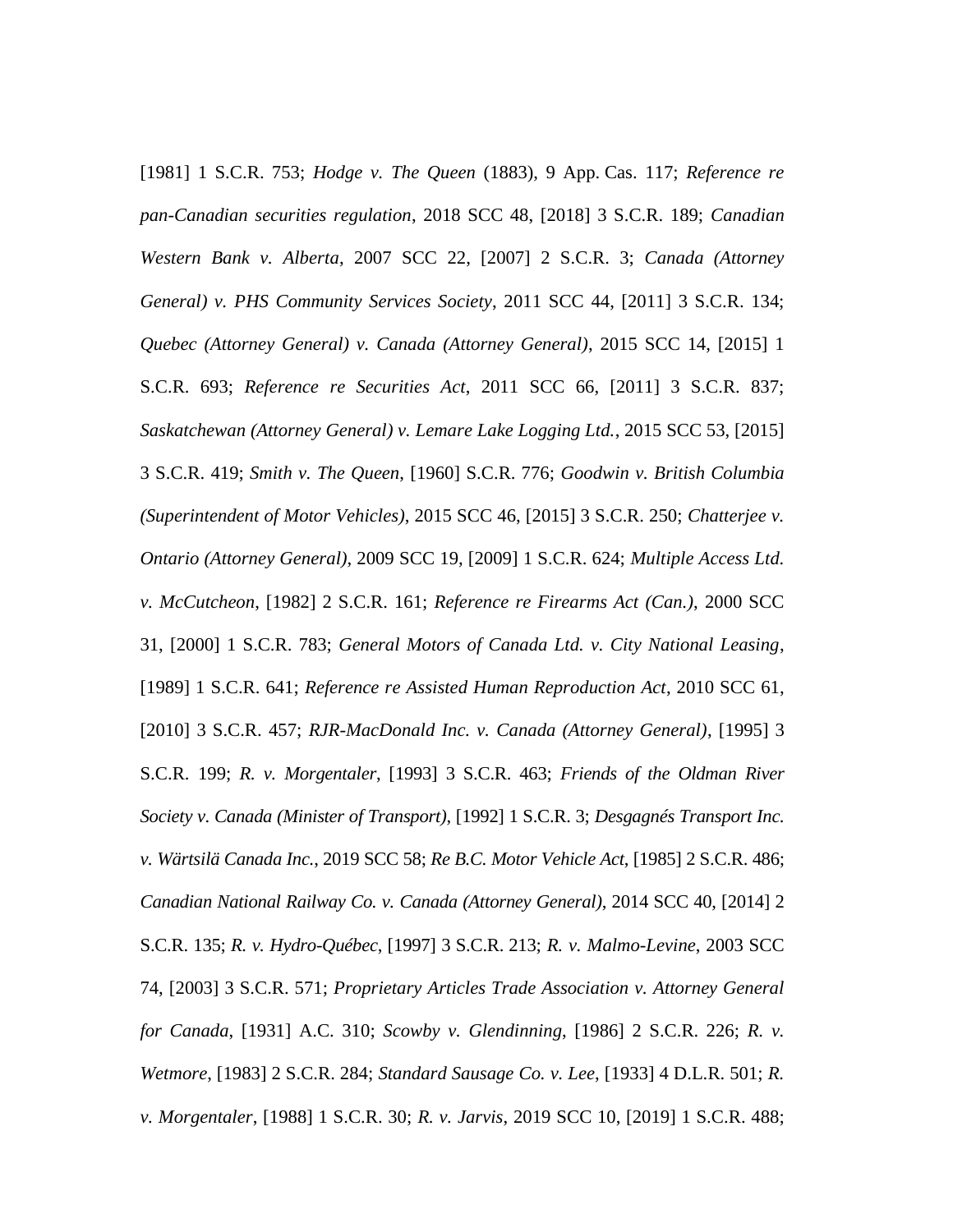*R. v. Dyment*, [1988] 2 S.C.R. 417; *R. v. Tessling*, 2004 SCC 67, [2004] 3 S.C.R. 432; *R. v. Cole*, 2012 SCC 53, [2012] 3 S.C.R. 34; *Labatt Breweries of Canada Ltd. v. Attorney General of Canada*, [1980] 1 S.C.R. 914; *Carter v. Canada (Attorney General)*, 2015 SCC 5, [2015] 1 S.C.R. 331; *Association des parents de l'école Rose-des-vents v. British Columbia (Education)*, 2015 SCC 21, [2015] 2 S.C.R. 139.

By Moldaver J.

**Applied:** *RJR-MacDonald Inc. v. Canada (Attorney General)*, [1995] 3 S.C.R. 199; **referred to:** *Quebec (Attorney General) v. Canada (Attorney General)*, 2015 SCC 14, [2015] 1 S.C.R. 693; *Ward v. Canada (Attorney General)*, 2002 SCC 17, [2002] 1 S.C.R. 569; *Reference re Validity of Section 5(a) of the Dairy Industry Act*, [1949] S.C.R. 1; *RJR-MacDonald Inc. v. Canada (Attorney General)* (1991), 82 D.L.R. (4th) 449; *RJR-MacDonald Inc. v. Canada (Attorney General)* (1993), 102 D.L.R. (4th) 289; *Reference re Firearms Act (Can.)*, 2000 SCC 31, [2000] 1 S.C.R. 783.

By Kasirer J. (dissenting)

*Reference re Validity of Section 5(a) of the Dairy Industry Act*, [1949] S.C.R. 1; *Desgagnés Transport Inc. v. Wärtsilä Canada Inc.*, 2019 SCC 58; *Reference re Assisted Human Reproduction Act*, 2010 SCC 61, [2010] 3 S.C.R. 457; *Canadian Western Bank v. Alberta*, 2007 SCC 22, [2007] 2 S.C.R. 3; *Canada (Attorney General) v. PHS Community Services Society*, 2011 SCC 44, [2011] 3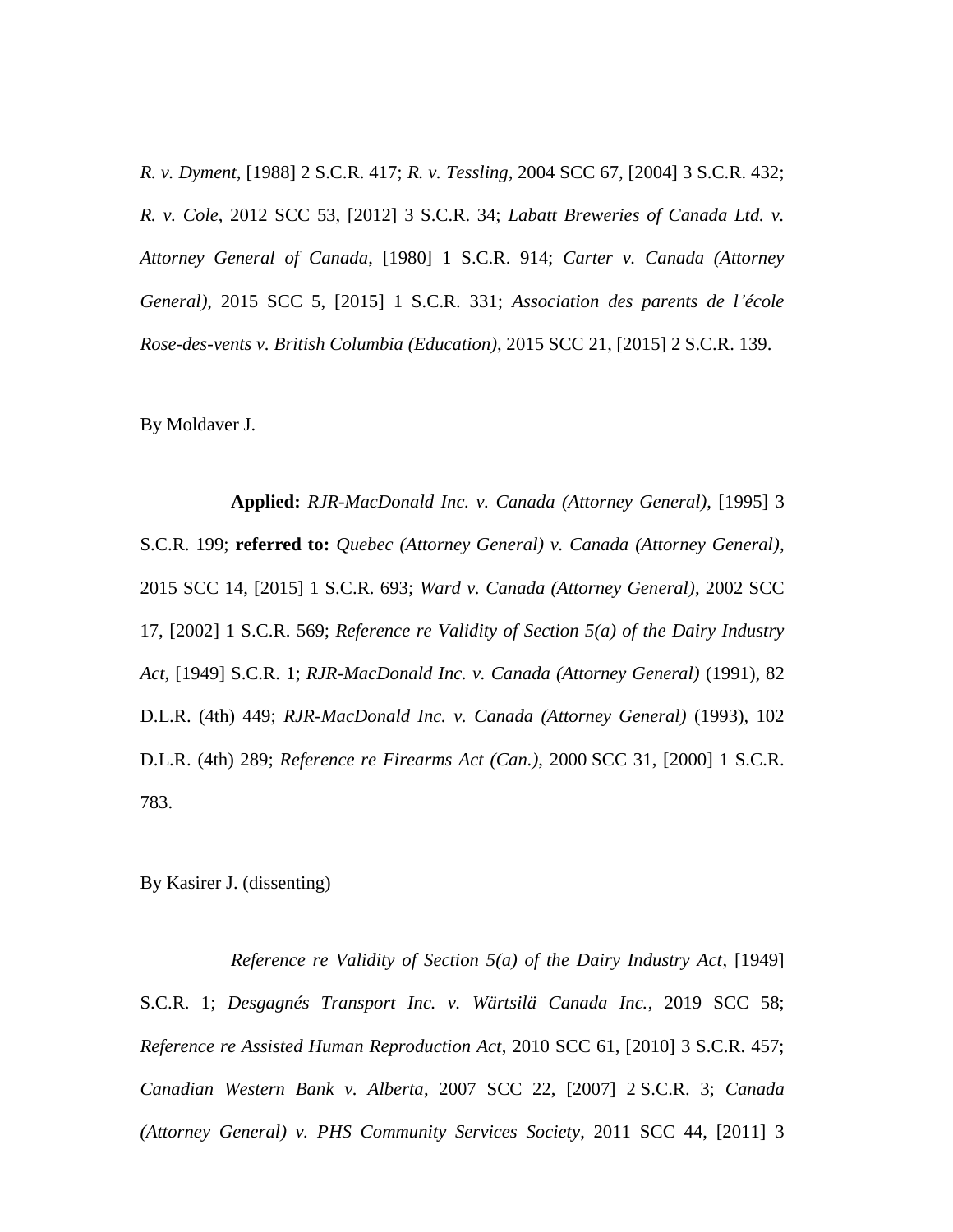S.C.R. 134; *Reference re Environmental Management Act (British Columbia*), 2019 BCCA 181, 25 B.C.L.R. (6th) 1, aff'd 2020 SCC 1; *R. v. Morgentaler*, [1993] 3 S.C.R. 463; *Reference re Firearms Act (Can.)*, 2000 SCC 31, [2000] 1 S.C.R. 783; *Quebec (Attorney General) v. Canada (Attorney General)*, 2015 SCC 14, [2015] 1 S.C.R. 693; *Global Securities Corp. v. British Columbia (Securities Commission)*, 2000 SCC 21, [2000] 1 S.C.R. 494; *Ward v. Canada (Attorney General)*, 2002 SCC 17, [2002] 1 S.C.R. 569; *Chatterjee v. Ontario (Attorney General)*, 2009 SCC 19, [2009] 1 S.C.R. 624; *R. v. Comeau*, 2018 SCC 15, [2018] 1 S.C.R. 342; *Canadian Federation of Agriculture v. Attorney-General for Quebec*, [1951] A.C. 179; *R. v. Malmo-Levine*, 2003 SCC 74, [2003] 3 S.C.R. 571; *Schneider v. The Queen*, [1982] 2 S.C.R. 112; *RJR-MacDonald Inc. v. Canada (Attorney General)*, [1995] 3 S.C.R. 199; *R. v. Wetmore*, [1983] 2 S.C.R. 284; *R. v. Hydro-Québec*, [1997] 3 S.C.R*.* 213; *Labatt Breweries of Canada Ltd. v. Attorney General of Canada*, [1980] 1 S.C.R. 914; *R. v. Hauser*, [1979] 1 S.C.R. 984; *R. v. Butler*, [1992] 1 S.C.R. 452; *Citizens Insurance Co. v. Parsons* (1881), 7 App. Cas. 96; *Carter v. Canada (Attorney General)*, 2015 SCC 5, [2015] 1 S.C.R. 331.

#### **Statutes and Regulations Cited**

- *An Act to amend the Canadian Human Rights Act and the Criminal Code*, S.C. 2017, c. 13.
- Bill S-201, *An Act to prohibit and prevent genetic discrimination*, 1st Sess., 42nd Parl., 2017.
- Bill S-201, *An Act to prohibit and prevent genetic discrimination*, 2nd Sess., 41st Parl., 2015.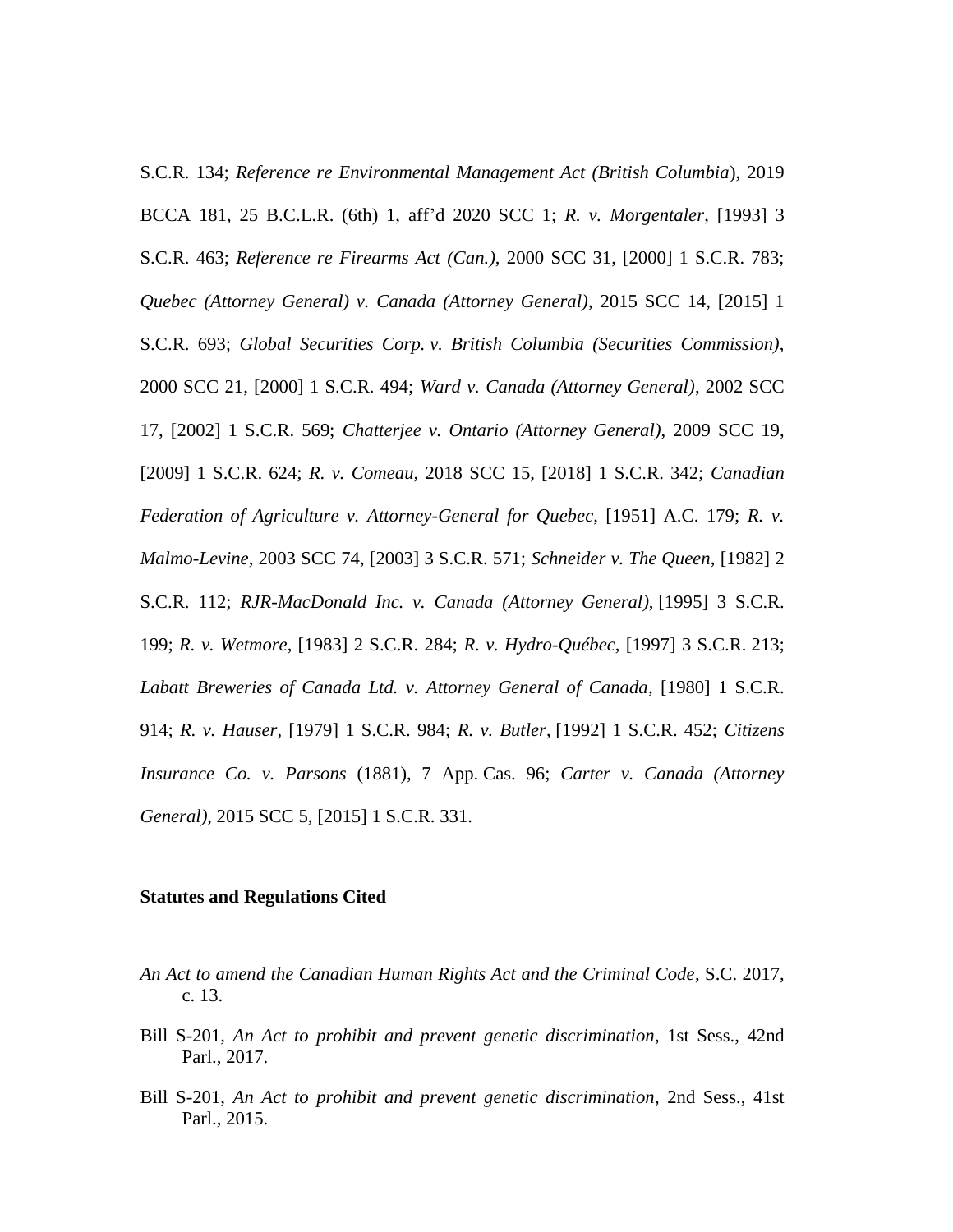- Bill S-218, *An Act to prohibit and prevent genetic discrimination*, 1st Sess., 41st Parl., 2013, s. 6.
- *Canada Labour Code*, R.S.C. 1985, c. L-2, ss. 247.98, 247.99.
- *Canadian Charter of Rights and Freedoms*, s. 8.
- *Canadian Human Rights Act*, R.S.C. 1985, c. H-6, ss. 2, 3(1), (2), (3).
- *Charter of Human Rights and Freedoms*, CQLR, c. C-12, ss. 10, 12, 13, 20.1 para. 2.
- *Civil Code of Québec*, art. 2408.
- *Constitution Act, 1867*, ss. 91, 92.
- *Constitution Act, 1982*, s. 35.
- *Court of Appeal Reference Act*, CQLR, c. R-23, s. 1.
- *Criminal Code*, R.S.C. 1985, c. C-46, ss. 162(1), 184.
- *Genetic Non-Discrimination Act*, S.C. 2017, c. 3, ss. 1, 2, 3, 4, 5, 6, 7, 8, 9, 10, 11.
- *Human Rights Code*, R.S.O. 1990, c. H.19, s. 22.
- *Interpretation Act*, R.S.C. 1985, c. I-21, s. 5(2).

#### **Authors Cited**

- Boivin, Denis. *Insurance Law*, 2nd ed. Toronto: Irwin Law, 2015.
- Canada. House of Commons. *House of Commons Debates*, vol. 148, No. 47, 1st Sess., 42nd Parl., May 3, 2016, p. 2736.
- Canada. House of Commons. *House of Commons Debates*, vol. 148, No. 77, 1st Sess., 42nd Parl., September 20, 2016, pp. 4885-87, 4889-90, 4892-94.
- Canada. House of Commons. *House of Commons Debates*, vol. 148, No. 97, 1st Sess., 42nd Parl., October 25, 2016, pp. 6125-28.
- Canada. House of Commons. *House of Commons Debates*, vol. 148, No. 140, 1st Sess., 42nd Parl., February 14, 2017, p. 8955.
- Canada. House of Commons. Standing Committee on Justice and Human Rights. *Evidence*, No. 34, 1st Sess., 42nd Parl., November 15, 2016, p. 2.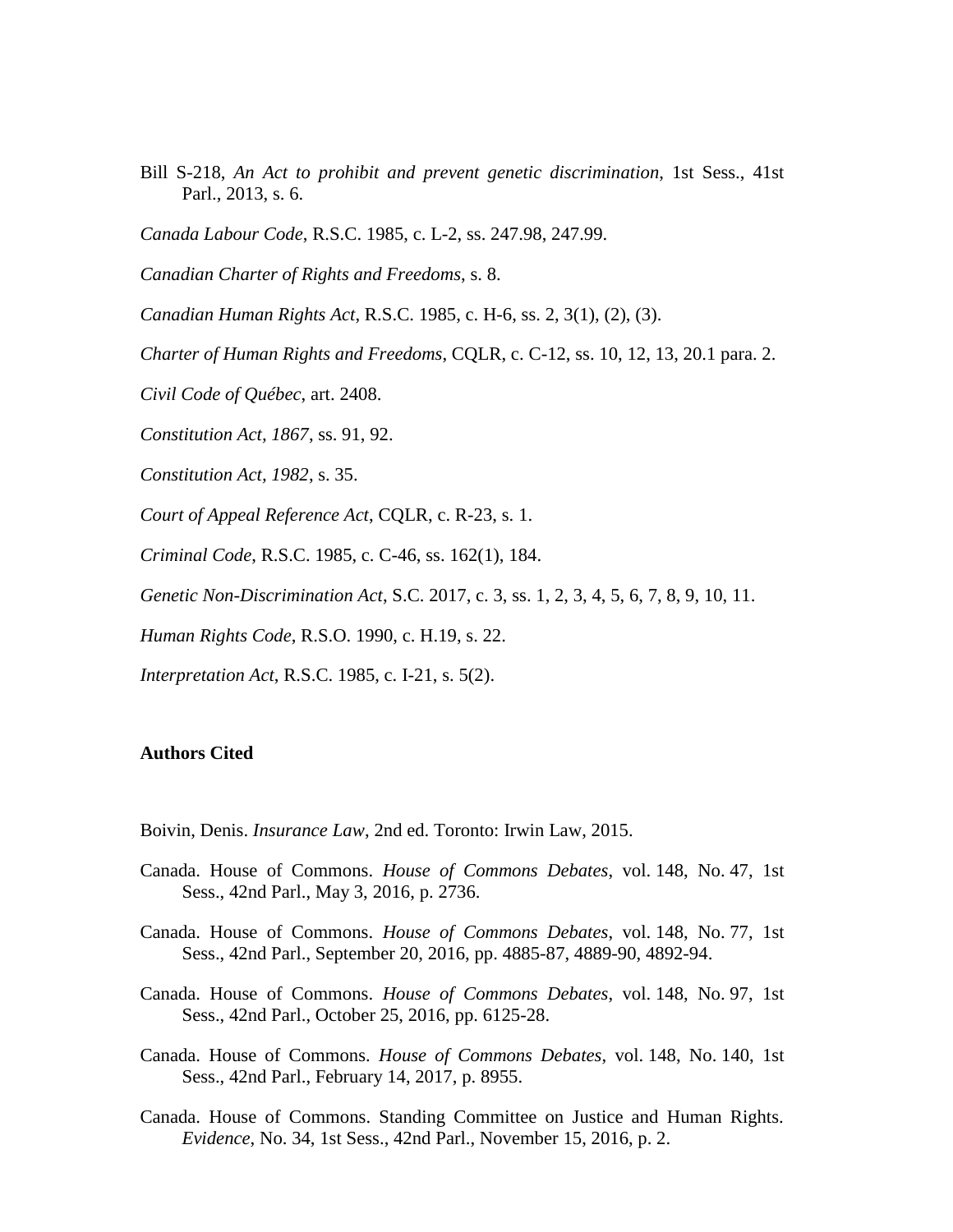- Canada. House of Commons. Standing Committee on Justice and Human Rights. *Evidence*, No. 35, 1st Sess., 42nd Parl., November 17, 2016, p. 13.
- Canada. House of Commons. Standing Committee on Justice and Human Rights. *Evidence*, No. 36, 1st Sess., 42nd Parl., November 22, 2016, pp. 12-13.
- Canada. House of Commons. Standing Committee on Justice and Human Rights. *Evidence*, No. 37, 1st Sess., 42nd Parl., November 24, 2016, pp. 1-11.
- Canada. Office of the Privacy Commissioner of Canada. *The Potential Economic Impact of a Ban on the Use of Genetic Information for Life and Health Insurance*, by Michael Hoy and Maureen Durnin. Gatineau, 2012.
- Canada. Senate. *Debates of the Senate*, vol. 148, No. 154, 1st Sess., 41st Parl., April 23, 2013, pp. 3744-45.
- Canada. Senate. *Debates of the Senate*, vol. 149, No. 32, 2nd Sess., 41st Parl., February 5, 2014, p. 889.
- Canada. Senate. *Debates of the Senate*, vol. 149, No. 137, 2nd Sess., 41st Parl., May 5, 2015, pp. 3270-78, 3281.
- Canada. Senate. *Debates of the Senate*, vol. 150, No. 8, 1st Sess., 42nd Parl., January 27, 2016, pp. 146-51.
- Canada. Senate. *Debates of the Senate*, vol. 150, No. 22, 1st Sess., 42nd Parl., March 22, 2016, p. 381.
- Canada. Senate. *Debates of the Senate*, vol. 150, No. 26, 1st Sess., 42nd Parl., April 13, 2016, p. 459.
- Canada. Senate. Standing Senate Committee on Human Rights. *Proceedings of the Standing Senate Committee on Human Rights*, No. 2, 1st Sess., 42nd Parl., March 9, 2016, pp. 2:15, 2:28.
- Canada. Senate. Standing Senate Committee on Human Rights. *Proceedings of the Standing Senate Committee on Human Rights*, No. 11, 2nd Sess., 41st Parl., October 2, 2014, pp. 11:88-11:96.
- Canada. Senate. Standing Senate Committee on Human Rights. *Proceedings of the Standing Senate Committee on Human Rights*, No. 15, 2nd Sess., 41st Parl., February 19, 2015, p. 15:49.
- Grand Robert de la langue française, 2<sup>e</sup> éd. par Alain Rey, dir. Paris: Le Robert, 2001, "*diagnostic*", "*pronostic*".
- Hogg, Peter W. *Constitutional Law of Canada*, vol. 1, 5th ed. Supp. Scarborough, Ont.: Thomson/Carswell, 2007 (loose-leaf updated 2019, release 1).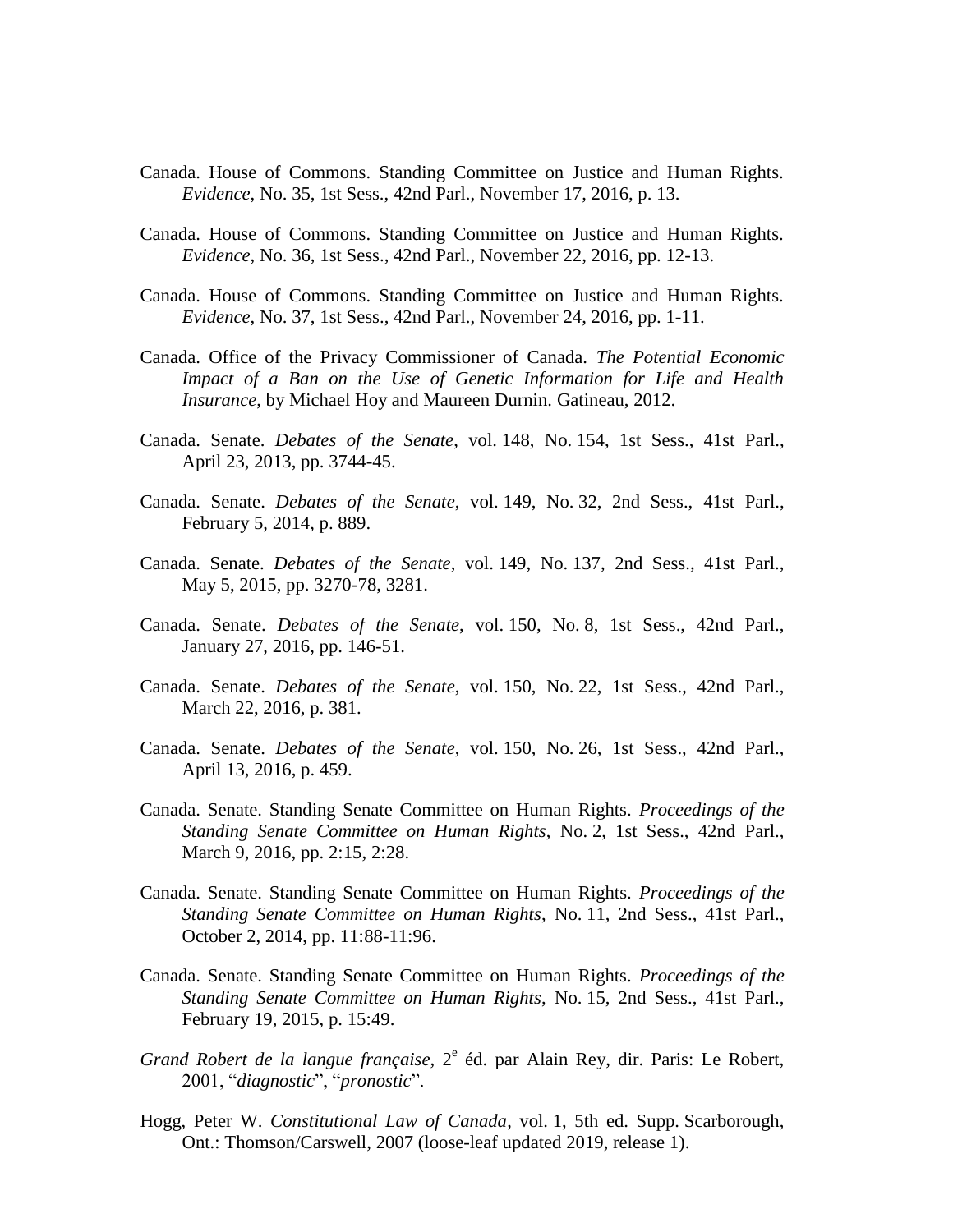Lluelles, Didier. *Droit des assurances terrestres*, 6<sup>e</sup> éd. Montréal: Thémis, 2017.

- Newman, Dwight. "Changing Division of Powers Doctrine and the Emergent Principle of Subsidiarity" (2011), 74 *Sask. L.R.* 21.
- Ogbogu, Ubaka. "The Assisted Human Reproduction Act Reference and the Thin Line Between Health and Crime" (2013), 22 *Constitutional Forum* 93.
- *Oxford English Dictionary*, 2nd ed. Oxford: Clarendon Press, 1989, "diagnosis", "prognosis".
- Régimbald, Guy, and Dwight Newman. *The Law of the Canadian Constitution*, 2nd ed. Toronto: LexisNexis, 2017.
- Sullivan, Ruth. *Statutory Interpretation*, 3rd ed. Toronto: Irwin Law, 2016.
- Sullivan, Ruth. *Sullivan on the Construction of Statutes*, 6th ed. Markham, Ont.: LexisNexis, 2014.
- Sylvestre, Marie-Eve. « Droit criminel, droit pénal et droits individuels », dans *JurisClasseur Québec — Collection droit public — Droit constitutionnel*, par Pierre-Claude Lafond, dir. Montréal: LexisNexis, 2010, fascicule 14 (feuilles mobiles mises à jour novembre 2019, envoi  $n^{\circ}$  16).

APPEAL from a judgment of the Quebec Court of Appeal (Duval Hesler

C.J. and Bich, Bélanger, Savard and Mainville JJ.A.), 2018 QCCA 2193, 2019 CLLC ¶230-020, [2018] AZ-51556275, [2018] Q.J. No. 12399 (QL), 2018 CarswellQue 11522 (WL Can.), in the matter of a reference concerning the constitutionality of the *Genetic Non-Discrimination Act* enacted by ss. 1 to 7 of the *Act to prohibit and prevent genetic discrimination*. Appeal allowed, Wagner C.J. and Brown, Rowe and Kasirer JJ. dissenting.

*Joseph J. Arvay*, *Q.C.*, *Bruce B. Ryder*, *Michael Sobkin* and *William Colish*, for the appellant.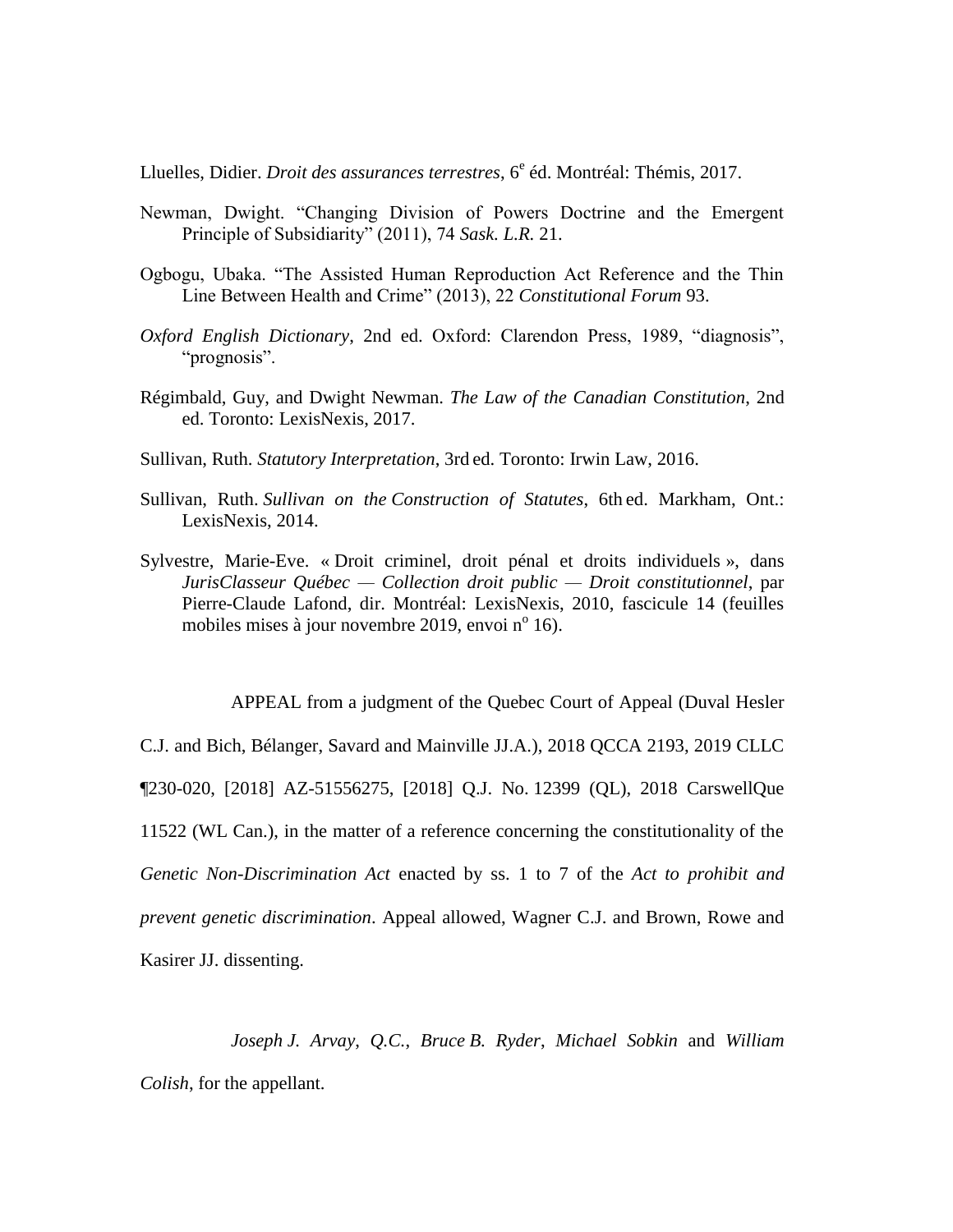*Alexander Pless* and *Liliane Bantourakis*, for the respondent the Attorney General of Canada.

*Francis Demers* and *Samuel Chayer*, for the respondent the Attorney General of Quebec.

*J. Gareth Morley* and *Zachary Froese*, for the intervener the Attorney General of British Columbia.

*Dana J. Brûlé*, for the intervener the Attorney General of Saskatchewan.

*Christopher Richter* and *Nick Kennedy*, for the intervener the Canadian Life and Health Insurance Association.

*Fiona Keith* and *Daniel Poulin*, for the intervener the Canadian Human Rights Commission.

*Frank Addario* and *Samara Secter*, for the intervener the Privacy Commissioner of Canada.

*Michael Bookman*, for the intervener the Canadian College of Medical Geneticists.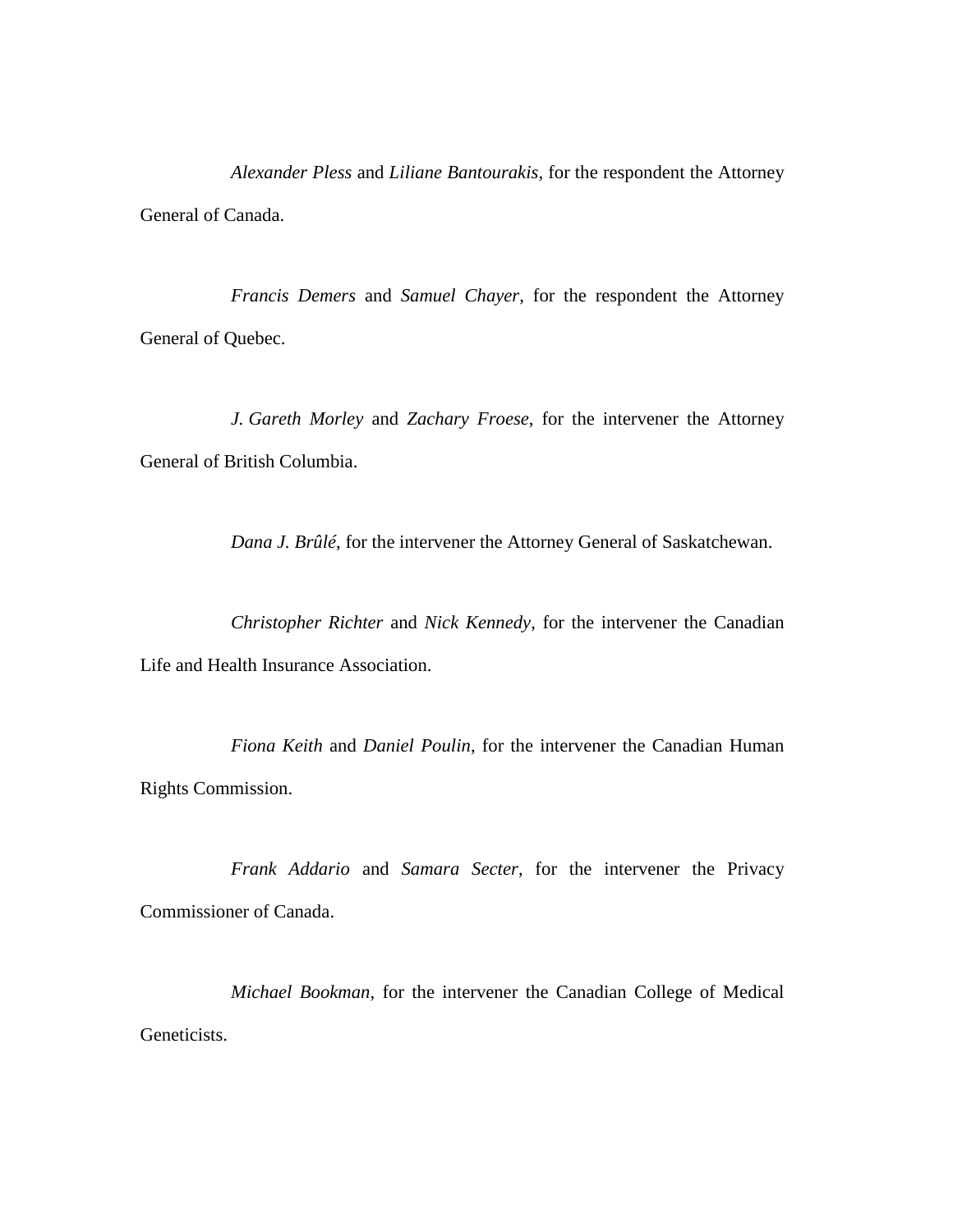*Douglas Mitchell*, as *amicus curiae*, and *Olga Redko* and *Léa Charbonneau*.

The reasons of Abella, Karakatsanis and Martin JJ. were delivered by

KARAKATSANIS J. —

[1] Parliament criminalized compulsory genetic testing and the non-voluntary use or disclosure of genetic test results in the context of a wide range of activities — activities that structure much of our participation in society. This Court must decide whether Parliament could validly use its broad criminal law power to do so.

[2] In particular, we must decide whether s. 91(27) of the *Constitution Act, 1867* empowers Parliament to prohibit forcing an individual to take a genetic test or to disclose genetic test results, or to prohibit using an individual's genetic test results without consent, by way of ss. 1 to 7 of the *Genetic Non-Discrimination Act*, S.C. 2017, c. 3. Answering that question turns on whether Parliament enacted the challenged prohibitions for a valid criminal law purpose. I find that it did.

[3] The Government of Quebec referred the constitutionality of ss. 1 to 7 of the *Act* to the Quebec Court of Appeal, which concluded that those provisions fell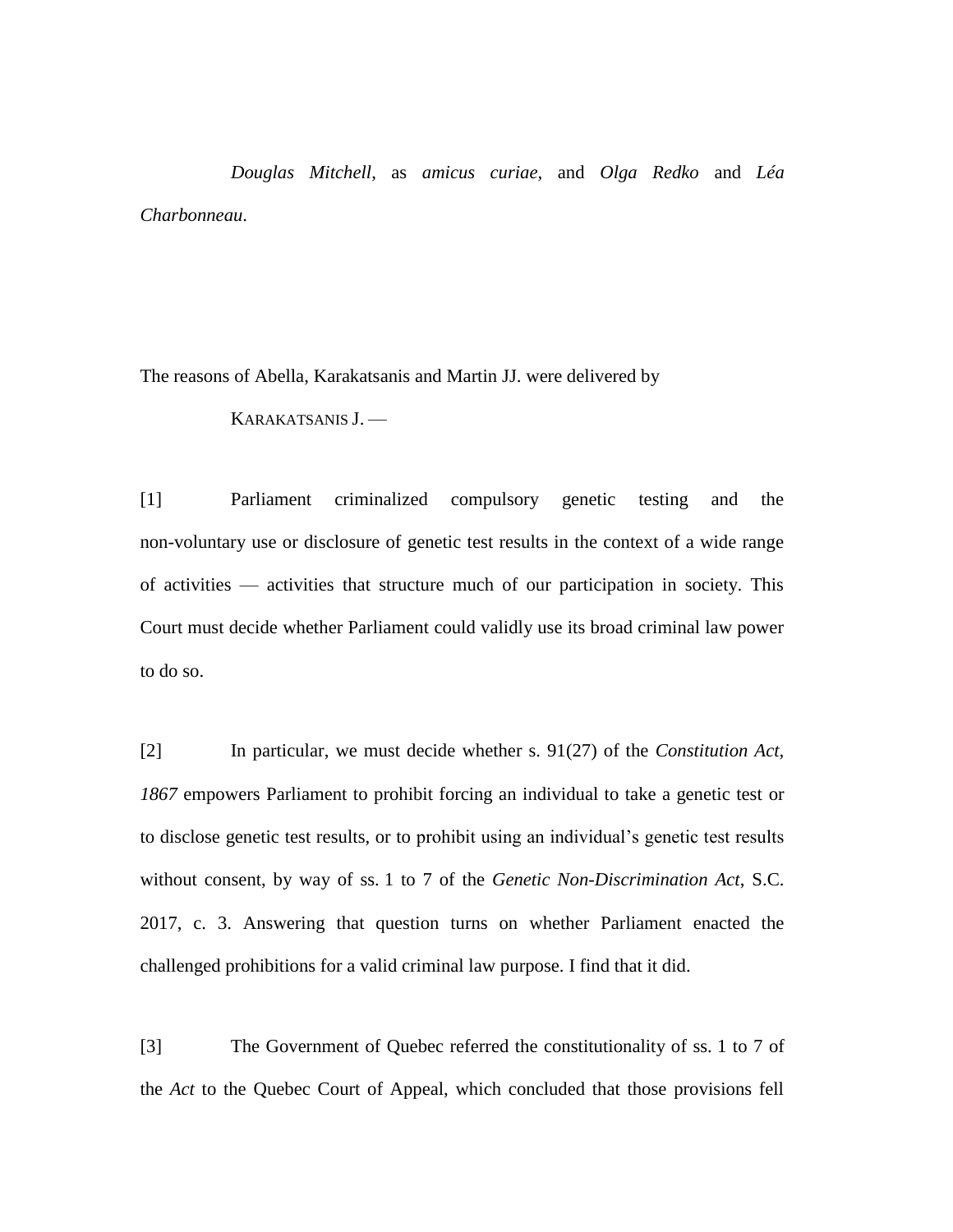outside Parliament's authority to make criminal law. The appellant, the Canadian Coalition for Genetic Fairness, appeals to this Court as of right.

[4] I would allow the appeal and conclude that Parliament had the power to enact ss. 1 to 7 of the *Genetic Non-Discrimination Act* under s. 91(27). As I explain below, the "matter" (or pith and substance) of the challenged provisions is to protect individuals' control over their detailed personal information disclosed by genetic tests, in the broad areas of contracting and the provision of goods and services, in order to address Canadians' fears that their genetic test results will be used against them and to prevent discrimination based on that information. This matter is properly classified within Parliament's s. 91(27) power over criminal law. The provisions are supported by a criminal law purpose because they respond to a threat of harm to several overlapping public interests traditionally protected by the criminal law. The prohibitions in the *Act* protect autonomy, privacy, equality and public health, and therefore represent a valid exercise of Parliament's criminal law power.

## I. Genetic Non-Discrimination Act

[5] In December 2015, Senator James S. Cowan introduced Bill S-201, *An Act to prohibit and prevent genetic discrimination*, 1st Sess., 42nd Parl., 2017, which would eventually become the *Genetic Non-Discrimination Act*, in the Senate. The Senate passed the bill by unanimous vote. The House of Commons passed it with 222 members of Parliament voting in favour and 60 against. Although the government opposed the bill, it did not require its backbenchers to vote against it. The bill came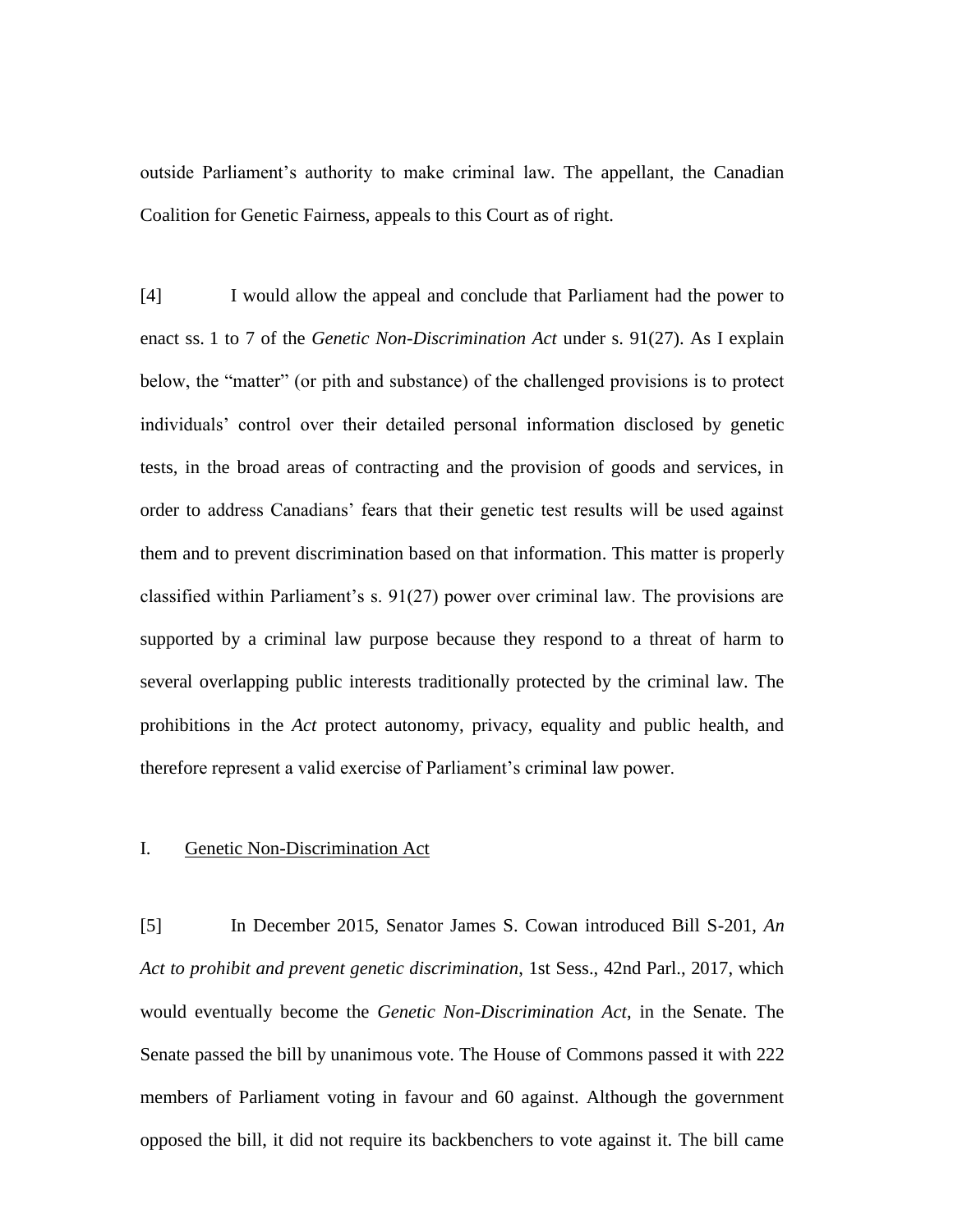into force on royal assent as the *Genetic Non-Discrimination Act*: see *Interpretation Act*, R.S.C. 1985, c. I-21, s. 5(2).

[6] Section 2 of the *Act* defines a genetic test as "a test that analyzes DNA, RNA or chromosomes for purposes such as the prediction of disease or vertical transmission risks, or monitoring, diagnosis or prognosis". Sections 3, 4 and 5 establish the following prohibitions relating to genetic tests:

> **3 (1)** It is prohibited for any person to require an individual to undergo a genetic test as a condition of

- (a) providing goods or services to that individual;
- (b) entering into or continuing a contract or agreement with that individual; or
- (c) offering or continuing specific terms or conditions in a contract or agreement with that individual.

**(2)** It is prohibited for any person to refuse to engage in an activity described in any of paragraphs (1)(a) to (c) in respect of an individual on the grounds that the individual has refused to undergo a genetic test.

**4 (1)** It is prohibited for any person to require an individual to disclose the results of a genetic test as a condition of engaging in an activity described in any of paragraphs  $3(1)(a)$  to (c).

**(2)** It is prohibited for any person to refuse to engage in an activity described in any of paragraphs  $3(1)(a)$  to (c) in respect of an individual on the grounds that the individual has refused to disclose the results of a genetic test.

**5** It is prohibited for any person who is engaged in an activity described in any of paragraphs  $3(1)(a)$  to (c) in respect of an individual to collect, use or disclose the results of a genetic test of the individual without the individual's written consent.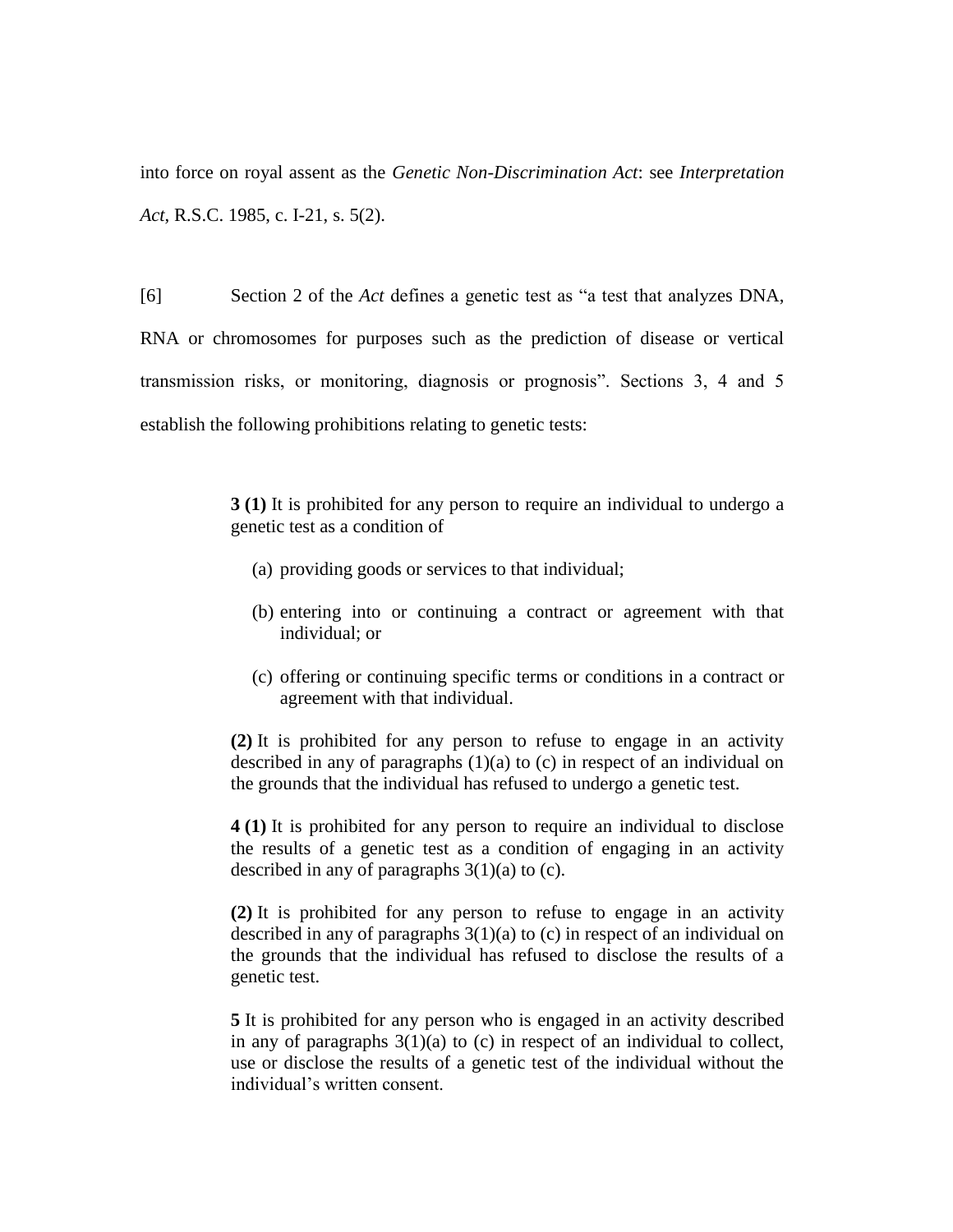[7] Thus, individuals and corporations cannot force individuals to take genetic tests or disclose genetic test results and cannot use individuals' genetic test results without their written consent in the areas of contracting  $\pm$  and the provision of goods and services.

[8] Section 7 provides that doing anything prohibited by ss. 3, 4 or 5 is an offence punishable on summary conviction by a fine of up to \$300,000 or imprisonment of up to 12 months, or both, and on indictment by a fine of up to \$1 million or imprisonment of up to 5 years, or both.

[9] Section 6 provides that the prohibitions established by ss. 3 to 5 do not apply to a physician, pharmacist or other health care practitioner "in respect of an individual to whom they are providing health services" and also do not apply to "a person who is conducting medical, pharmaceutical or scientific research in respect of an individual who is participating in the research".

[10] Sections 8, 9 and 10 of the *Act* amended the *Canada Labour Code*, R.S.C. 1985, c. L-2, and the *Canadian Human Rights Act*, R.S.C. 1985, c. H-6.<sup>2</sup> None of those amendments is at issue in this appeal, but, as I explain below, they may help illuminate the purpose of ss. 1 to 7 of the *Act*.

 $\overline{a}$ 

<sup>&</sup>lt;sup>1</sup> The provisions refer to entering into and continuing both contracts and agreements. Although the notion of an agreement is broader than that of a contract in a private law sense, I will refer simply to "contracting" and "entering into contracts" throughout these reasons.

<sup>&</sup>lt;sup>2</sup> Section 11 of the *Genetic Non-Discrimination Act*, which coordinated the amendments to the *Canadian Human Rights Act* made by ss. 9 and 10(1) of the *Genetic Non-Discrimination Act* with those made by *An Act to amend the Canadian Human Rights Act and the Criminal Code*, S.C. 2017, c. 13, came into force in June 2017.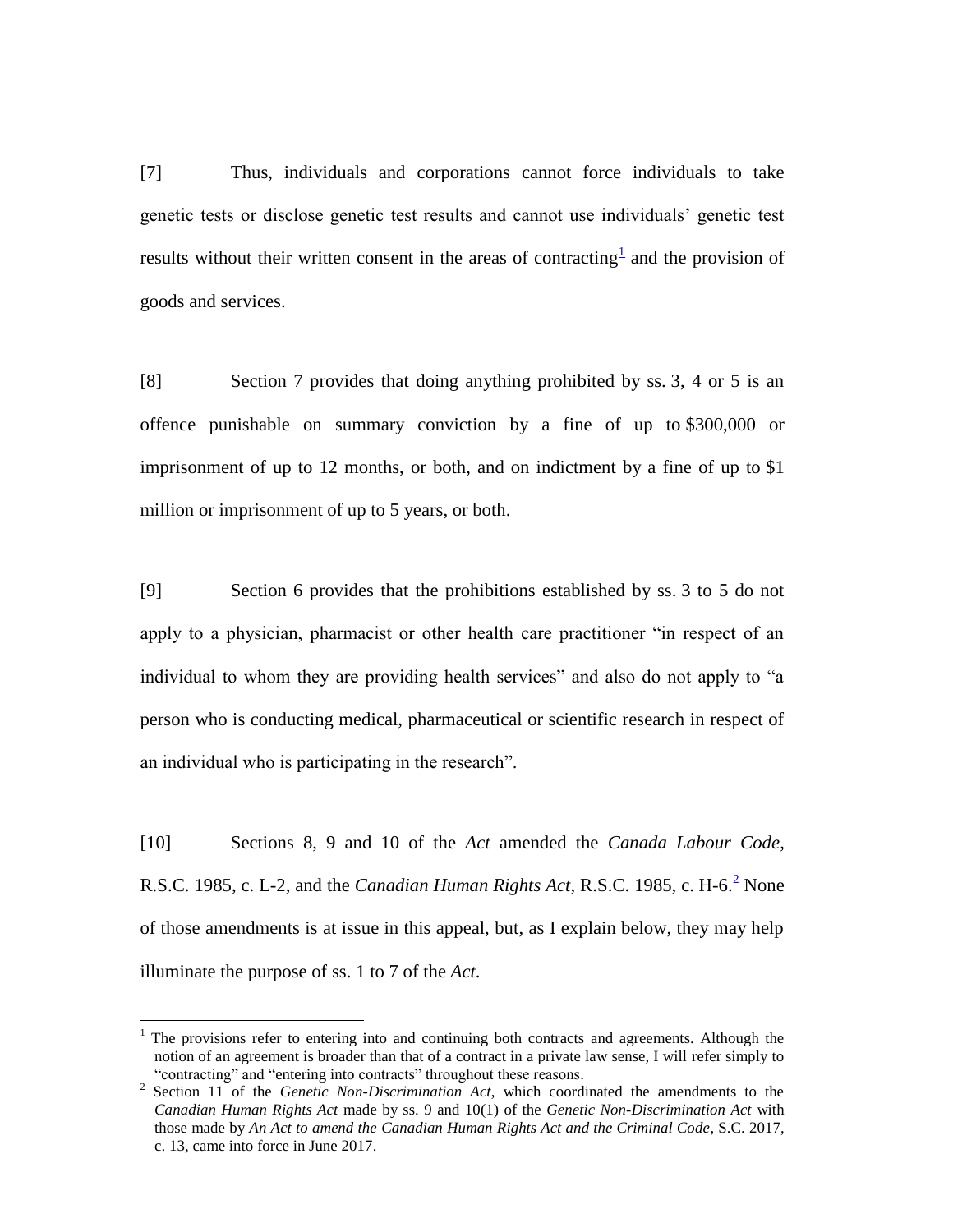[11] The Government of Quebec referred the following question to the Quebec Court of Appeal under the *Court of Appeal Reference Act*, CQLR, c. R-23, s. 1:

> Is the *Genetic Non-Discrimination Act* enacted by sections 1 to 7 of the *Act to prohibit and prevent genetic discrimination* (S.C. 2017, c. 3) *ultra vires* to the jurisdiction of the Parliament of Canada over criminal law under paragraph 91(27) of the *Constitution Act, 1867*? [para. 1]

[12] The Court of Appeal held that, in pith and substance, the *Act* aims to "encourage the use of genetic tests in order to improve the health of Canadians by supressing the fear of some that this information could eventually serve discriminatory purposes in the entering of agreements o[r] in the provision of goods and services, particularly insurance and employment contracts": para. 11. In the Court of Appeal's view, despite its title, nothing in the challenged provisions of the *Act* prohibits or even addresses genetic discrimination. The only mention of genetic discrimination is found in the amendments to the *Canadian Human Rights Act*.

[13] With that characterization in mind, the Court of Appeal concluded that the provisions do not pursue a valid criminal law purpose. In the Court of Appeal's view, the prohibitions created by ss. 3, 4 and 5 of the *Genetic Non-Discrimination Act* govern the type of information available for employment and insurance purposes, which is not a valid criminal law purpose. Moreover, the Court of Appeal reasoned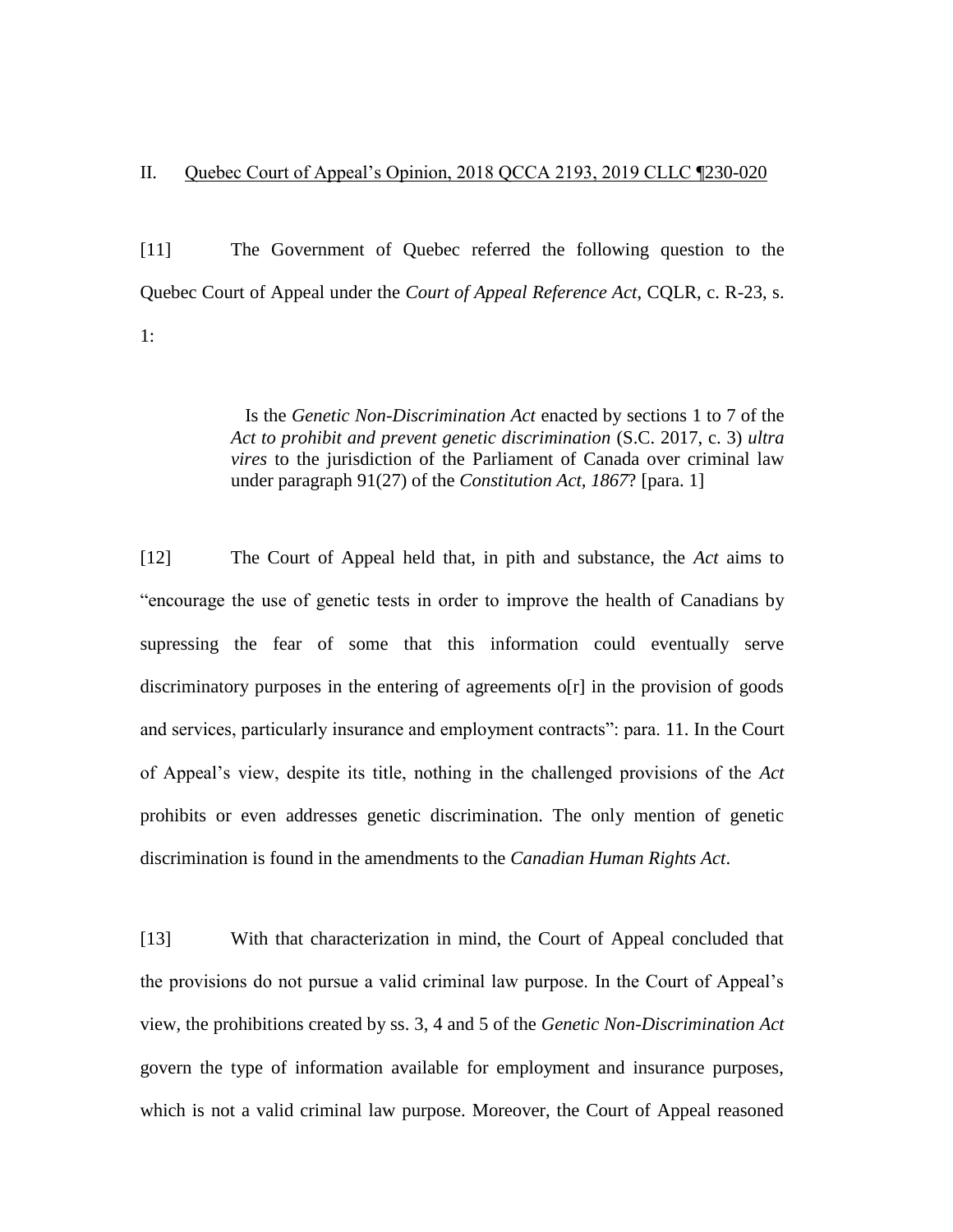that merely promoting health by encouraging more people to take genetic tests is not a criminal purpose because it does not attack a "real public health evil", in contrast to legislation that concerns tobacco and illegal drugs, both of which "intrinsically present a threat to public health": para. 24.

[14] Accordingly, the Court of Appeal answered the reference question in the affirmative, concluding that ss. 1 to 7 of the *Act* exceed Parliament's authority over criminal law.

III. Issue

[15] The only issue before this Court is whether Parliament had the power under s. 91(27) to enact ss. 1 to 7 of the *Genetic Non-Discrimination Act*. The wisdom of Parliament's decision to criminalize the conduct the provisions prohibit is not in issue. Nor is it this Court's task to consider whether the policy objectives advanced by the provisions could be better achieved by other means, such as provincial legislation. My conclusion that ss. 1 to 7 of the *Act* are valid criminal law does not preclude the provincial legislatures from addressing similar matters within their spheres of jurisdiction, subject to the doctrine of paramountcy.

## IV. Parties' Positions

[16] The appellant, the Canadian Coalition for Genetic Fairness, was an intervener before the Quebec Court of Appeal and appeals as of right to this Court. It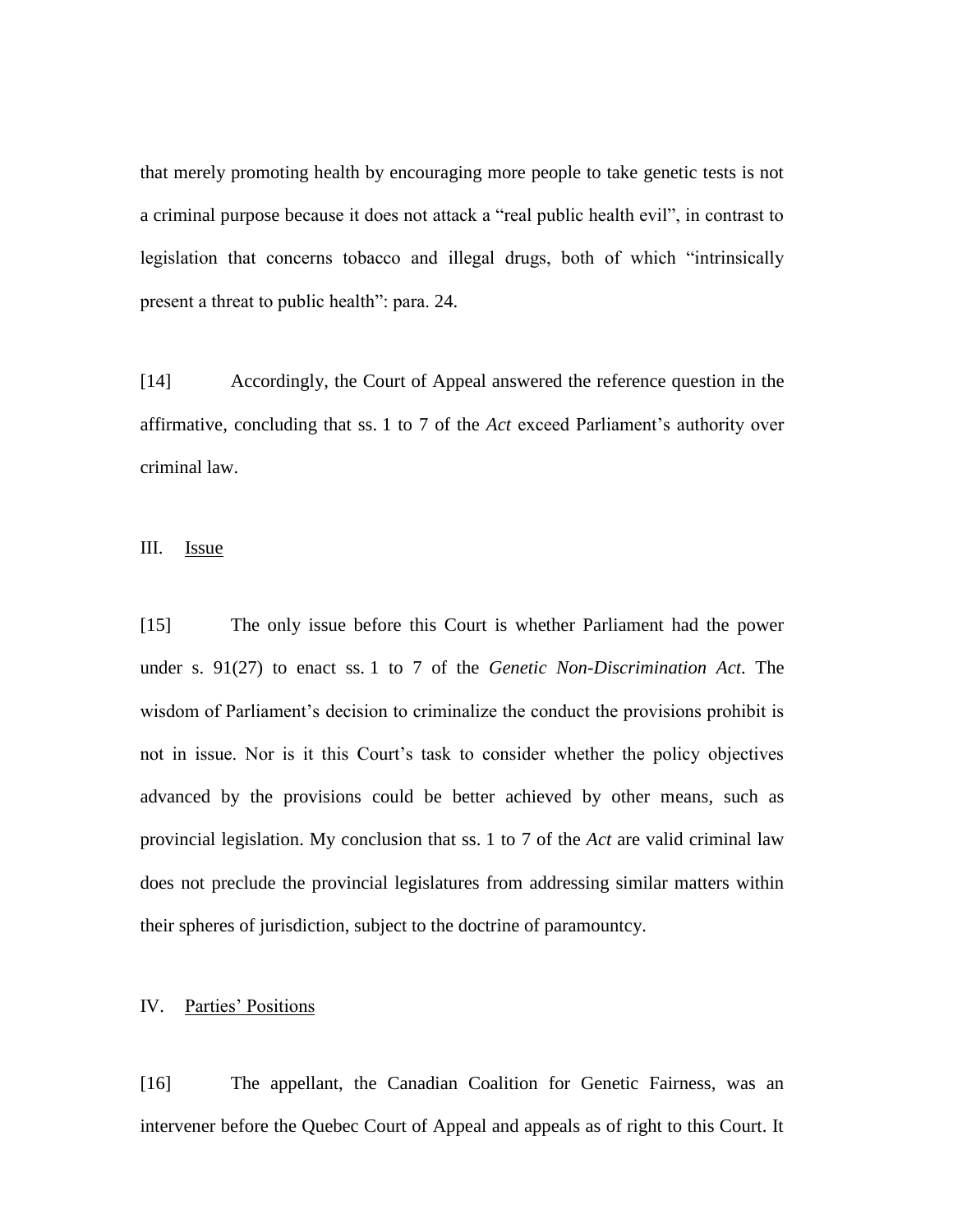contends that the *Act* falls squarely within Parliament's authority over the criminal law. In the appellant's view, the *Act*'s pith and substance is to protect and promote health by putting in place prohibitions that target compelled testing or the non-voluntary use or disclosure of genetic test results, practices that have serious consequences for health, privacy and equality. The appellant argues that the provisions pursue multiple criminal law objectives.

[17] The respondents, the Attorneys General of Canada and of Quebec, both take the position that the *Act* is beyond Parliament's authority. The Attorney General of Canada argues that the pith and substance of ss. 1 to 7 of the *Act* is to regulate contracts and the provision of goods and services with the aim of promoting health. The Attorney General of Quebec submits that, in pith and substance, the *Act* seeks to regulate the use of genetic information by insurance companies and employers under provincial jurisdiction. Accordingly, the Attorneys General submit that the challenged provisions in pith and substance relate primarily to matters properly classified as falling within the provinces' jurisdiction over property and civil rights under s. 92(13) of the *Constitution Act, 1867*.

[18] While the Court pays respectful attention to the submissions of attorneys general, they remain just that — submissions — even in the face of agreement between attorneys general. This Court's reference to agreement between federal and provincial attorneys general in the past has been in the context where they agree that the legislation at issue *is* constitutional: see, for example, *OPSEU v. Ontario*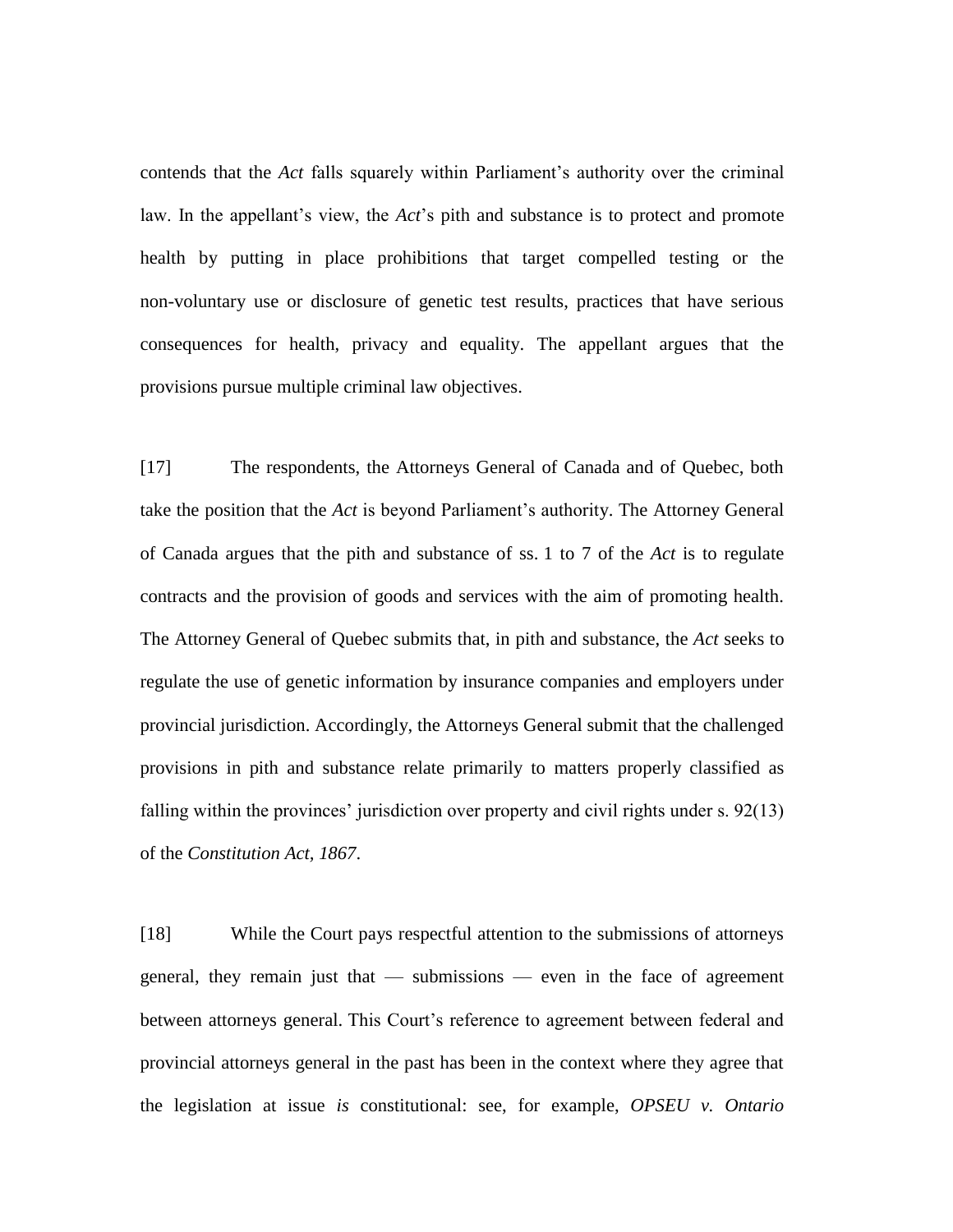*(Attorney General)*, [1987] 2 S.C.R. 2, at pp. 19-20; *Kitkatla Band v. British Columbia (Minister of Small Business, Tourism and Culture)*, 2002 SCC 31, [2002] 2 S.C.R. 146, at paras. 72-73. More fundamentally, agreement of the attorneys general that legislation is unconstitutional is not, in itself, persuasive. Parliament enacted the challenged provisions. The sole issue before us is whether it had the power to do so.

[19] Given the positions taken by the Attorneys General of Canada and Quebec, the Quebec Court of Appeal appointed Douglas Mitchell as *amicus curiae* to argue that the *Act* is within Parliament's authority. Mr. Mitchell reprised his role before this Court. He submits that the provisions are, in pith and substance, directed at the protection of the physical and psychological security and the dignity of vulnerable persons, as well as the prevention of social outcomes that Parliament has deemed to be morally wrong. The *Act* aims to further criminal law purposes and was validly enacted under s. 91(27).

# V. Analysis

[20] The Constitution of Canada is fundamentally defined by its federal structure; the organizing principle of federalism infuses and breathes life into it: *Reference re Secession of Quebec*, [1998] 2 S.C.R. 217, at paras. 32 to 49. This Court has held that the principle of federalism runs through the political and legal systems of Canada, and that the division of powers effected mainly by ss. 91 and 92 of the *Constitution Act, 1867* is the "primary textual expression" of the federalism principle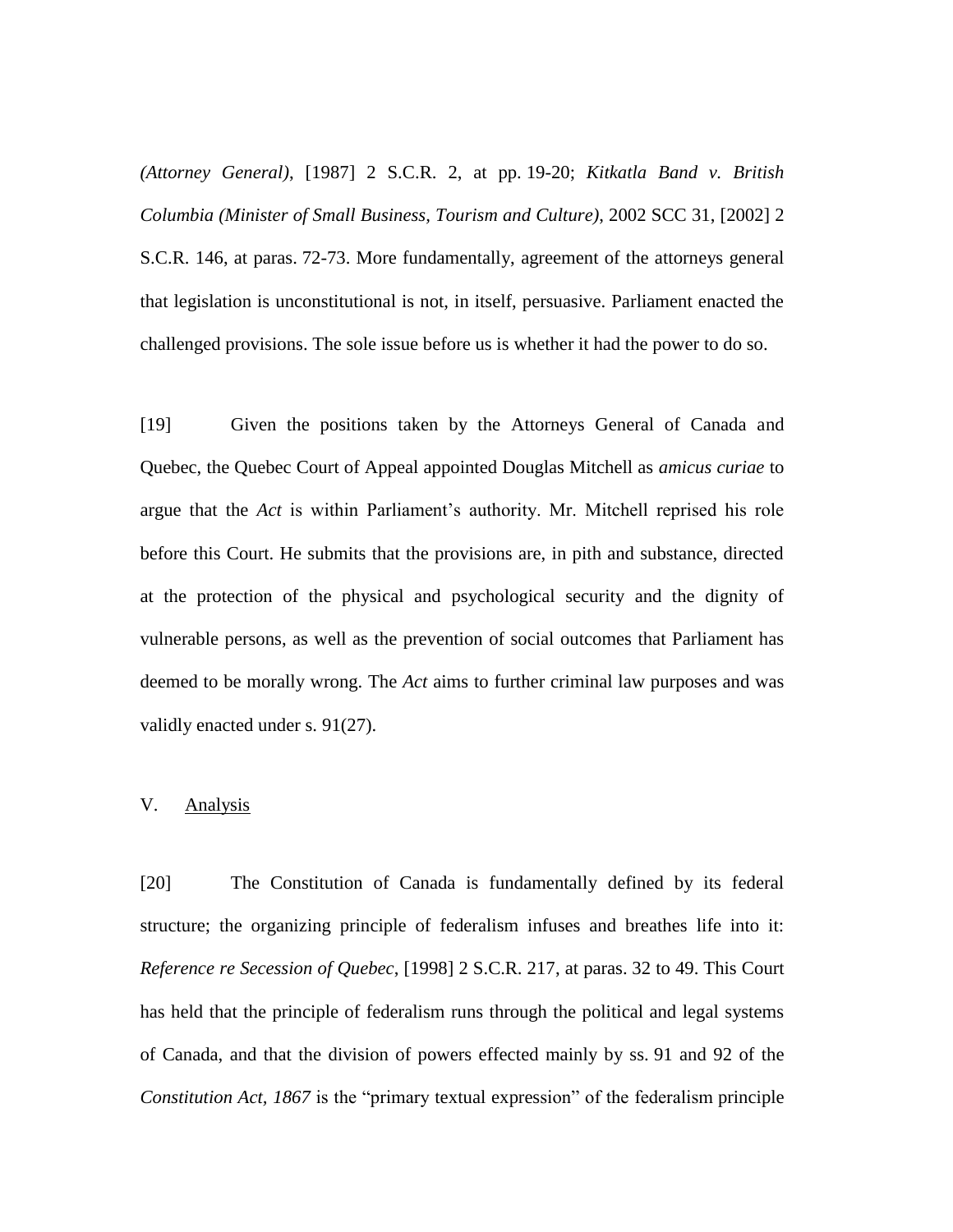in the Constitution: *Re Resolution to amend the Constitution*, [1981] 1 S.C.R. 753, at pp. 905-9; *Secession Reference*, at para. 47.

[21] The division of powers assigns spheres of jurisdiction to a central Parliament and to the provincial legislatures, distributing the whole of legislative authority in Canada. Within their respective spheres, the legislative authority of the Parliament and the provincial legislatures is supreme (subject to the constraints established by the Constitution, including the *Canadian Charter of Rights and Freedoms* and s. 35 of the *Constitution Act, 1982*): *Hodge v. The Queen* (1883), 9 App. Cas. 117 (P.C.), at p. 132; *Reference re Pan-Canadian Securities Regulation*, 2018 SCC 48, [2018] 3 S.C.R. 189, at paras. 56-57. The principle of federalism and the division of powers are aimed at reconciling diversity with unity: *Secession Reference*, at para. 43. They protect the autonomy of the provinces to pursue their own unique goals within their spheres of jurisdiction, while allowing the federal government to pursue common goals within its spheres.

[22] This Court's approach to the division of powers has evolved to embrace the possibility of intergovernmental cooperation and overlap between valid exercises of provincial and federal authority. In keeping with the movement of constitutional law towards a more flexible view of federalism that reflects the political and cultural realities of Canadian society, the fixed "watertight compartments" approach has long since been overtaken and the doctrine of interjurisdictional immunity has been limited: see *Canadian Western Bank v. Alberta*, 2007 SCC 22, [2007] 2 S.C.R. 3, at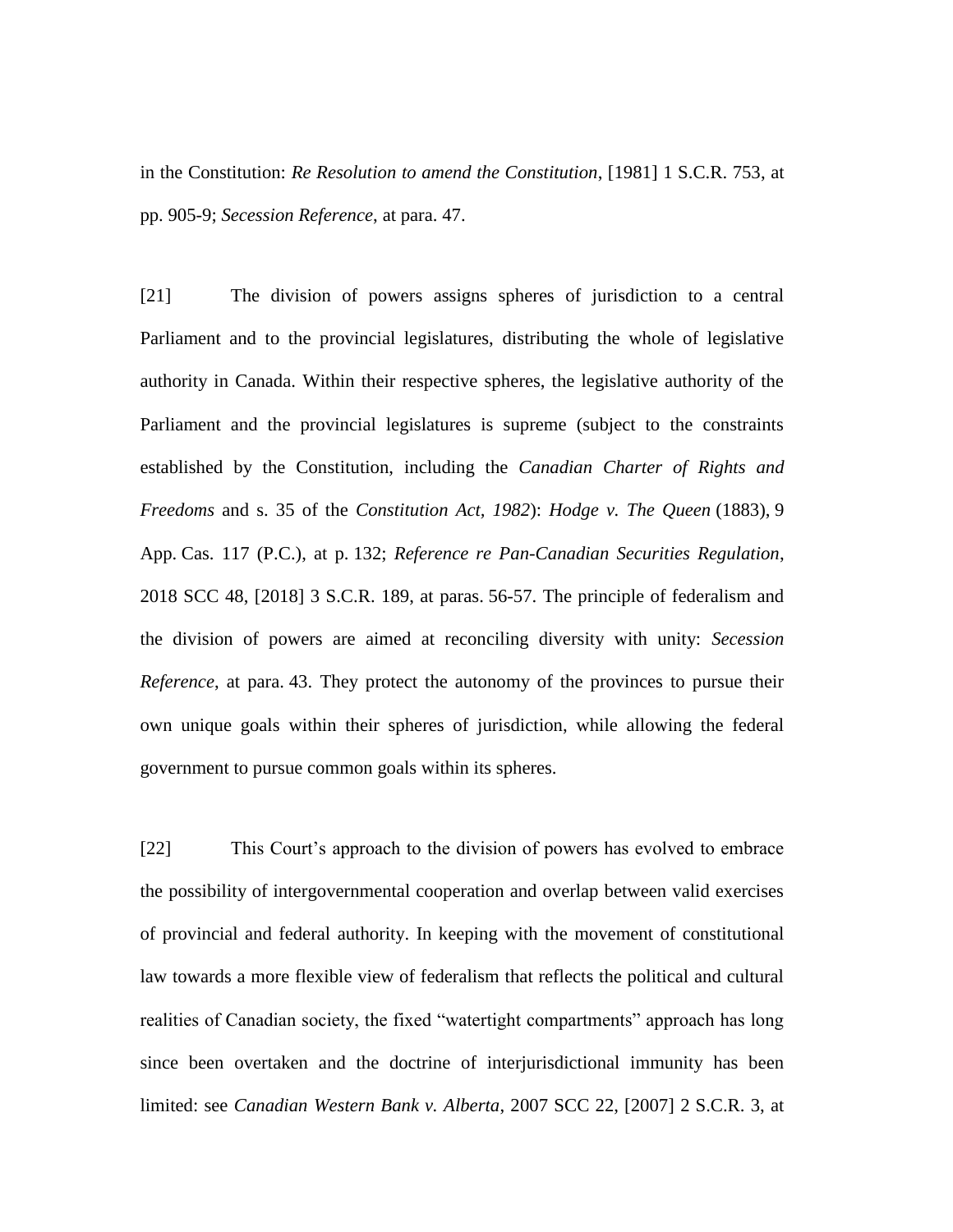paras. 23, 67 and 77; *Canada (Attorney General) v. PHS Community Services Societ*y, 2011 SCC 44, [2011] 3 S.C.R. 134, at paras. 60-66. Indeed, the more flexible principle of "co-operative federalism" and the doctrines of double aspect and paramountcy have been developed in part to account for the increasing complexity of modern society: *Canadian Western Bank*, at paras. 24, 30 and 37; *Quebec (Attorney General) v. Canada (Attorney General)*, 2015 SCC 14, [2015] 1 S.C.R. 693, at para. 17; *Reference re Pan-Canadian Securities Regulation*, at para. 18. The modern view of federalism "accommodates overlapping jurisdiction and encourages intergovernmental cooperation": *Reference re Securities Act*, 2011 SCC 66, [2011] 3 S.C.R. 837, at para. 57.

[23] The courts' preference for accommodating cooperation and overlap between provincial and federal legislation has often played a role in upholding the validity or constitutional operability of provincial legislation, particularly when the legislature has acted in an area in which Parliament has also legislated or over which there is a federal aspect: see, for example, *Saskatchewan (Attorney General) v. Lemare Lake Logging Ltd.*, 2015 SCC 53, [2015] 3 S.C.R. 419; *Smith v. The Queen*, [1960] S.C.R. 776; *Goodwin v. British Columbia (Superintendent of Motor Vehicles)*, 2015 SCC 46, [2015] 3 S.C.R. 250; *Chatterjee v. Ontario (Attorney General)*, 2009 SCC 19, [2009] 1 S.C.R. 624. This Court has described cooperative federalism as a principle used in part to "avoid unnecessary constraints on provincial legislative action": *Quebec (Attorney General) v. Canada (Attorney General)*, at para. 17.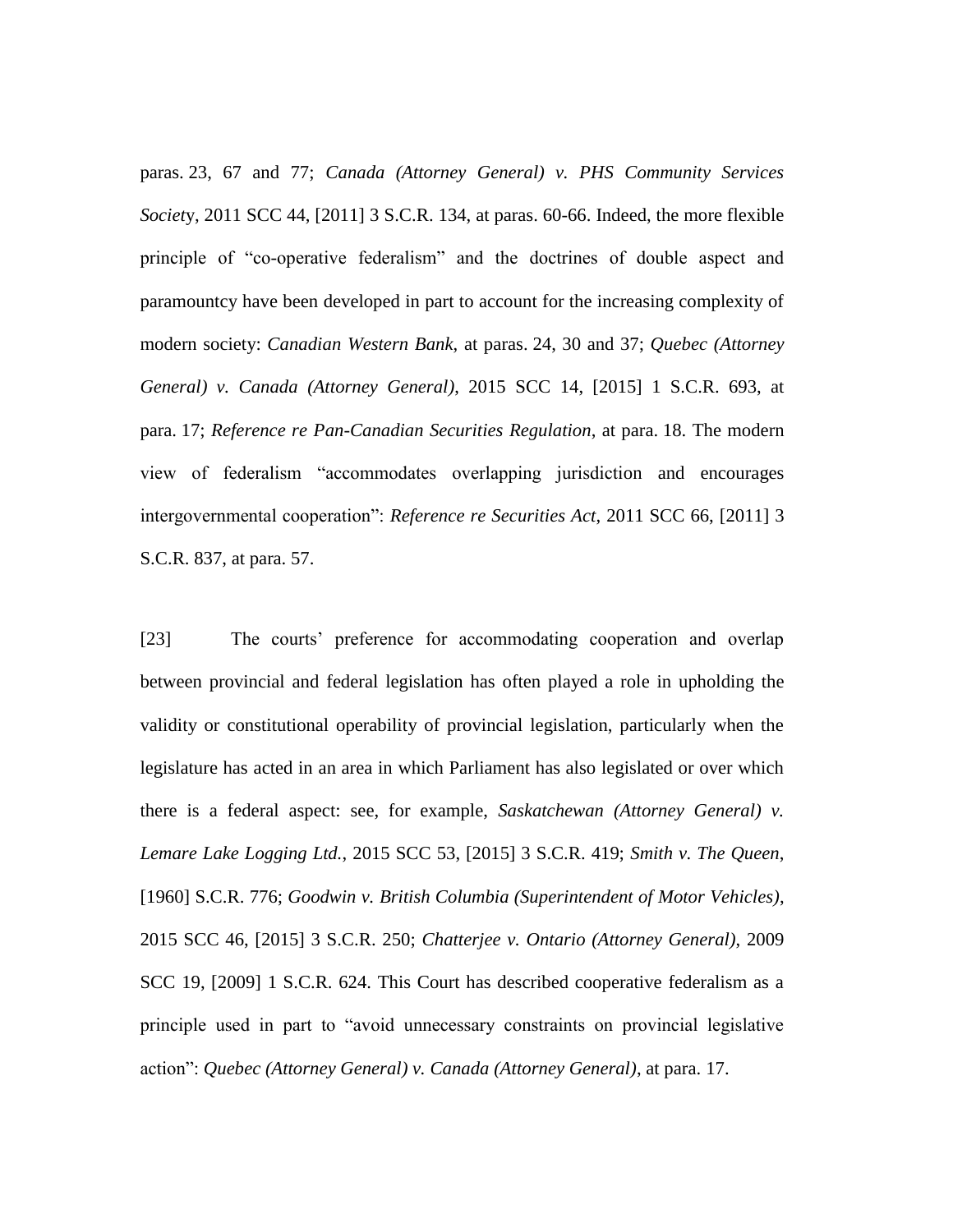[24] However, cooperative federalism and the increased tolerance for overlap captured by the double aspect and paramountcy doctrines have also been invoked to support federal legislation and interlocking federal and provincial legislative schemes in some circumstances: see, for example, *Multiple Access Ltd. v. McCutcheon*, [1982] 2 S.C.R. 161; *Reference re Pan-Canadian Securities Regulation*, at para. 18.

[25] This Court has also emphasized that the principle of cooperative federalism does not override or modify the scope of the legislative authority conferred by the Constitution: *Quebec (Attorney General) v. Canada (Attorney General)*, at paras. 18-19. Where the Constitution empowers one level of government to take unilateral action, cooperative federalism will not stand in its way: para. 20.

[26] To determine whether a law falls within the authority of Parliament or a provincial legislature, a court must first characterize the law and then, based on that characterization, classify the law by reference to the federal and provincial heads of power under the Constitution: *Reference re Firearms Act (Can.)*, 2000 SCC 31, [2000] 1 S.C.R. 783, at para. 15; *Reference re Securities Act*, at para. 63; *Reference re Pan-Canadian Securities Regulation*, at para. 86.

[27] Accordingly, I begin by characterizing the provisions of the *Genetic Non-Discrimination Act*, then proceed to determine whether they are properly classified as coming within Parliament's criminal law power.

A. *Characterization*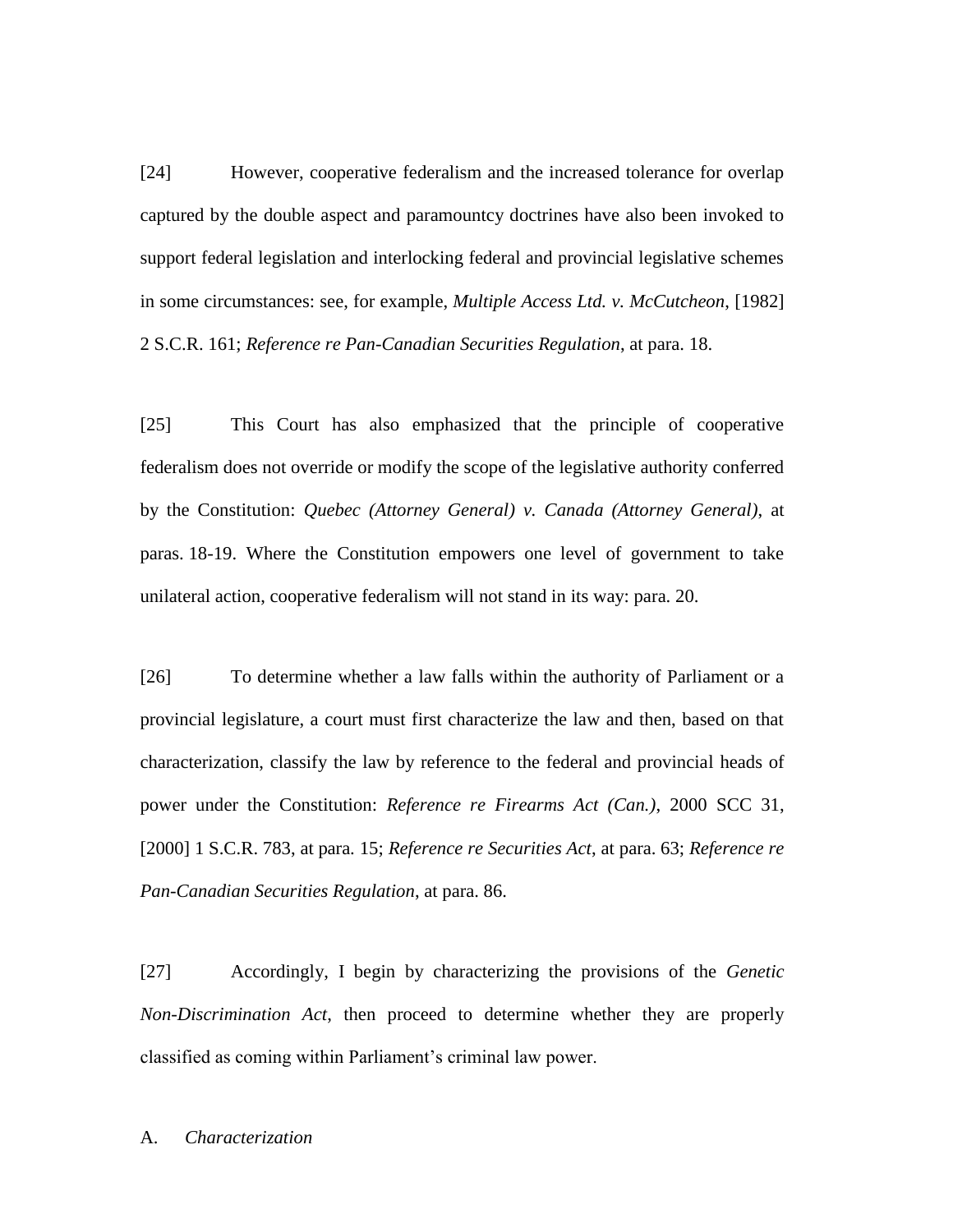[28] At the characterization stage, a court must identify the law's "pith and substance", or "*caractère véritable*". Since the Constitution gives Parliament and the provincial legislatures the authority to "make Laws in relation" to certain "Matters", the pith and substance analysis aims to "identif[y] the [law's] 'matter'": *Constitution Act, 1867*, ss. 91 and 92; see also *Canadian Western Bank*, at para. 26. As this Court recently described it in the *Reference re Pan-Canadian Securities Regulation*, at para. 86, the goal is to determine the law's "true subject matter", even when it differs from its apparent or stated subject matter: *Firearms Reference*, at para. 18. Generally, the court will first look to characterize the specific provisions that are challenged, rather than the legislative scheme as a whole, to determine whether they are validly enacted: *General Motors of Canada Ltd. v. City National Leasing*, [1989] 1 S.C.R. 641, at pp. 666-67.

[29] This Court has articulated the concept of the law's matter or pith and substance in a number of other ways, including by describing it as the law's "dominant purpose", "leading feature or true character", "dominant or most important characteristic": *Reference re Assisted Human Reproduction Act*, 2010 SCC 61, [2010] 3 S.C.R. 457, at para. 184 (*Reference re AHRA*), citing *RJR-MacDonald Inc. v. Canada (Attorney General)*, [1995] 3 S.C.R. 199, at para. 29; *R. v. Morgentaler*, [1993] 3 S.C.R. 463, at p. 481 (*Morgentaler* (1993)); *Friends of the Oldman River Society v. Canada (Minister of Transport)*, [1992] 1 S.C.R. 3, at p. 62, and the "essence of what the law does and how it does it": *Reference re AHRA*, at para. 284, citing *Chatterjee*, at para. 16; see also *Reference re AHRA*, at paras. 20 and 23.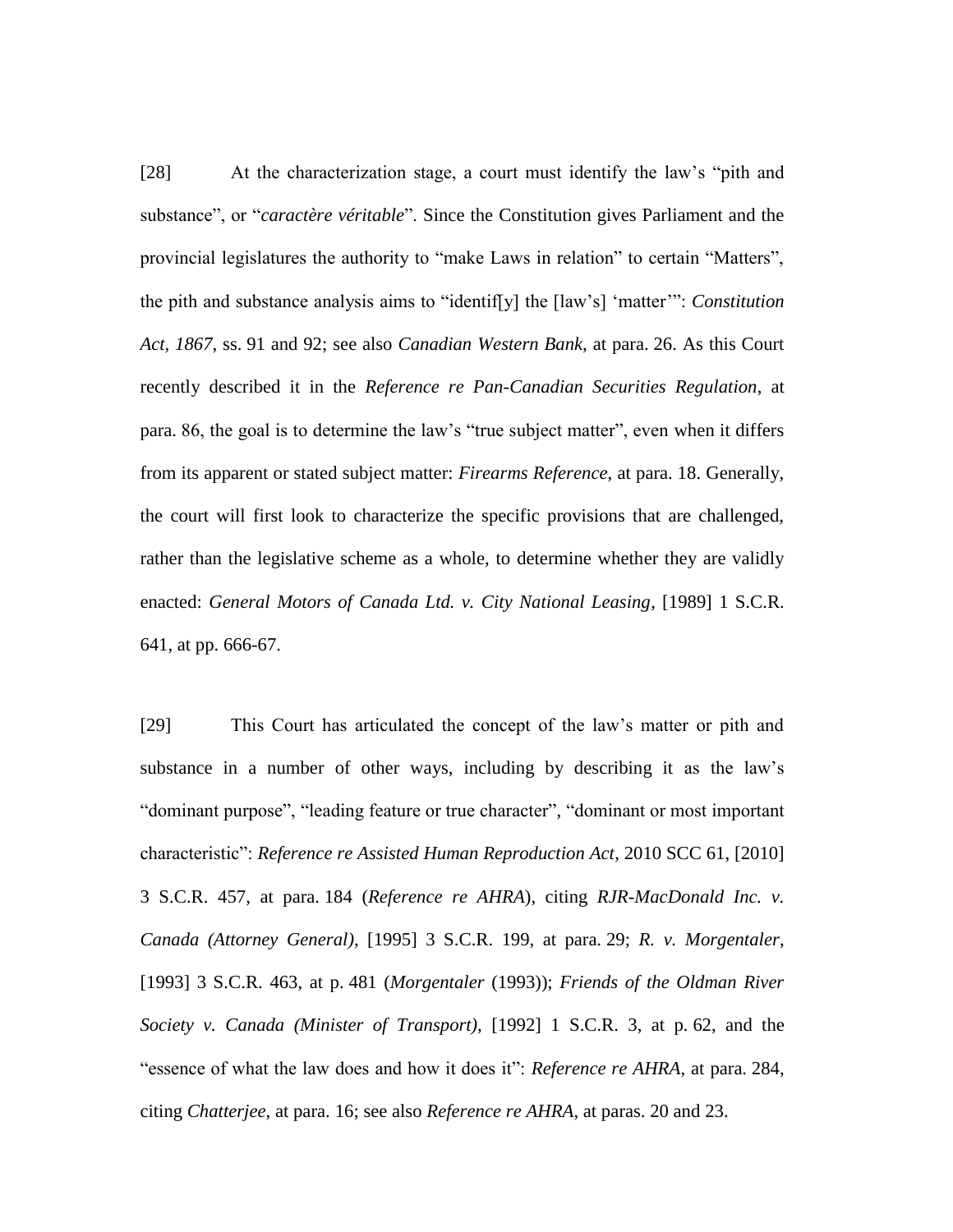[30] Identifying a law's pith and substance requires considering both the law's purpose and its effects: *Firearms Reference*, at para. 16. Both Parliament's or the provincial legislature's purpose and the legal and practical effects of the law will assist the court in determining the law's essential character.

[31] Characterizing a law can be a challenging exercise, especially when the challenged law has multiple features, and the court must determine which of those features is most important. Characterization plays a critical role in determining how a law can be classified, and thus the law's matter must be precisely defined: see *Desgagnés Transport Inc. v. Wärtsilä Canada Inc.*, 2019 SCC 58, at para. 35; see also *Reference re AHRA*, at paras. 190-91, per LeBel and Deschamps JJ. Identifying the pith and substance of the challenged law as precisely as possible encourages courts to take a close look at the evidence of the law's purpose and effects, and discourages characterization that is overly influenced by classification. The focus is on the law itself and what it is really about.

[32] Identifying the law's matter with precision also discourages courts from characterizing the law in question too broadly, which may result in it being superficially related to both federal and provincial heads of power, or may exaggerate the extent to which the law extends into the other level of government's sphere of jurisdiction: *Desgagnés Transport*, at para. 35; *Reference re AHRA*, at para. 190. Precisely defining the impugned law's matter therefore facilitates classification. But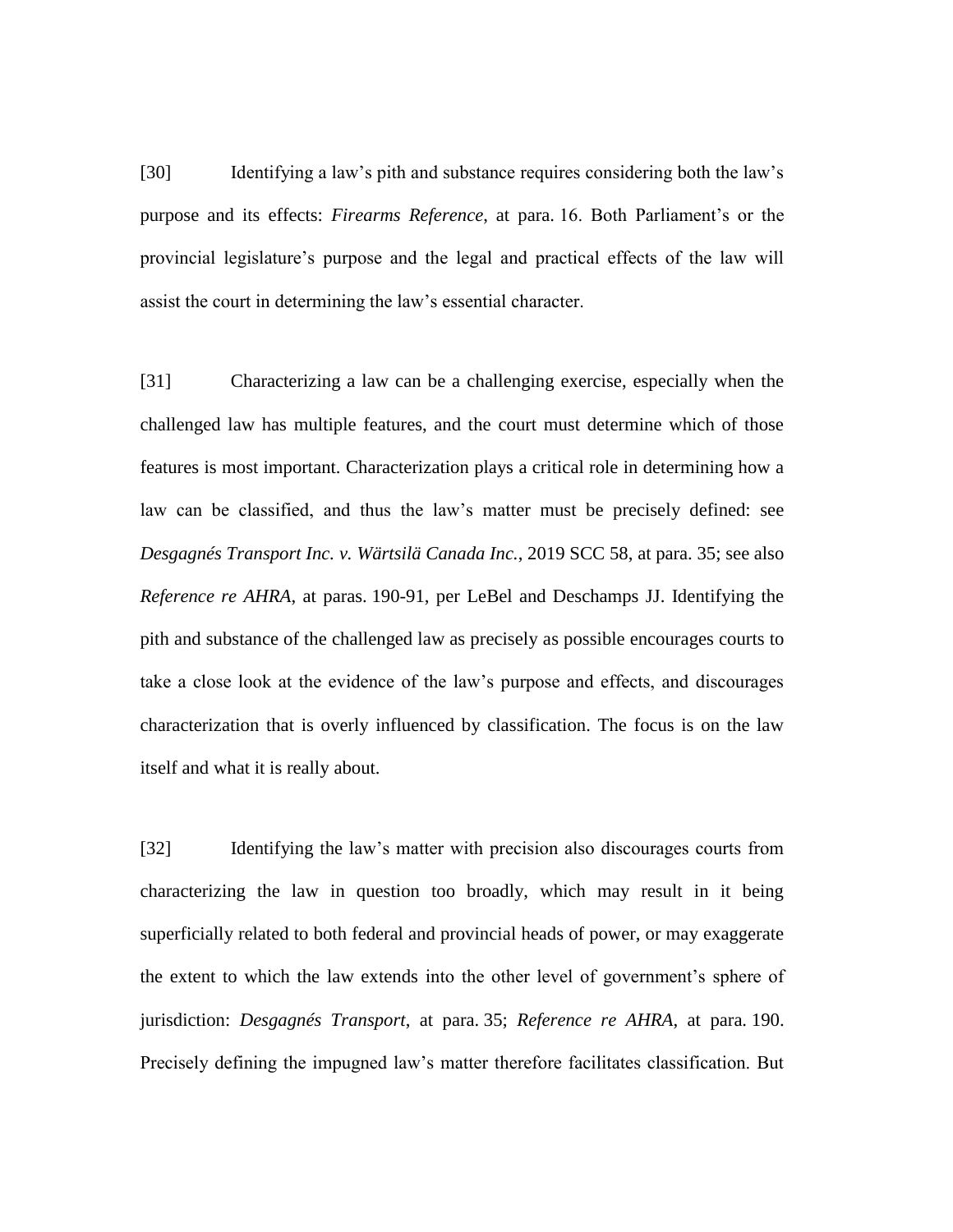precision should not be confused with narrowness. Pith and substance should capture the law's essential character in terms that are as precise as the law will allow.

[33] I now turn to characterizing ss. 1 to 7 of the *Act*, considering first the provisions' purpose before turning to their effects.

#### (1) Purpose

[34] To determine a law's purpose, a court looks to both intrinsic and extrinsic evidence. Intrinsic evidence includes the text of the law, and provisions that expressly set out the law's purpose, as well as the law's title and structure. Extrinsic evidence includes statements made during parliamentary proceedings and drawn from government publications: *Firearms Reference*, at para. 17.

[35] A law's title, especially its long title, is an important form of intrinsic evidence, as both titles are an integral part of the law: R. Sullivan, *Sullivan on the Construction of Statutes* (6th ed. 2014), at pp. 440-41. Here, both the short title — the *Genetic Non-Discrimination Act* — and the long title — *An Act to prohibit and prevent genetic discrimination* — suggest that the *Act*'s purpose is twofold. They suggest that the *Act* seeks to prohibit discrimination on genetic grounds and prevent such discrimination from occurring in the first place.

[36] Turning to the *Act*'s text and structure, the prohibitions created by ss. 3 to 5 apply to a wide range of circumstances (obtaining goods and services and entering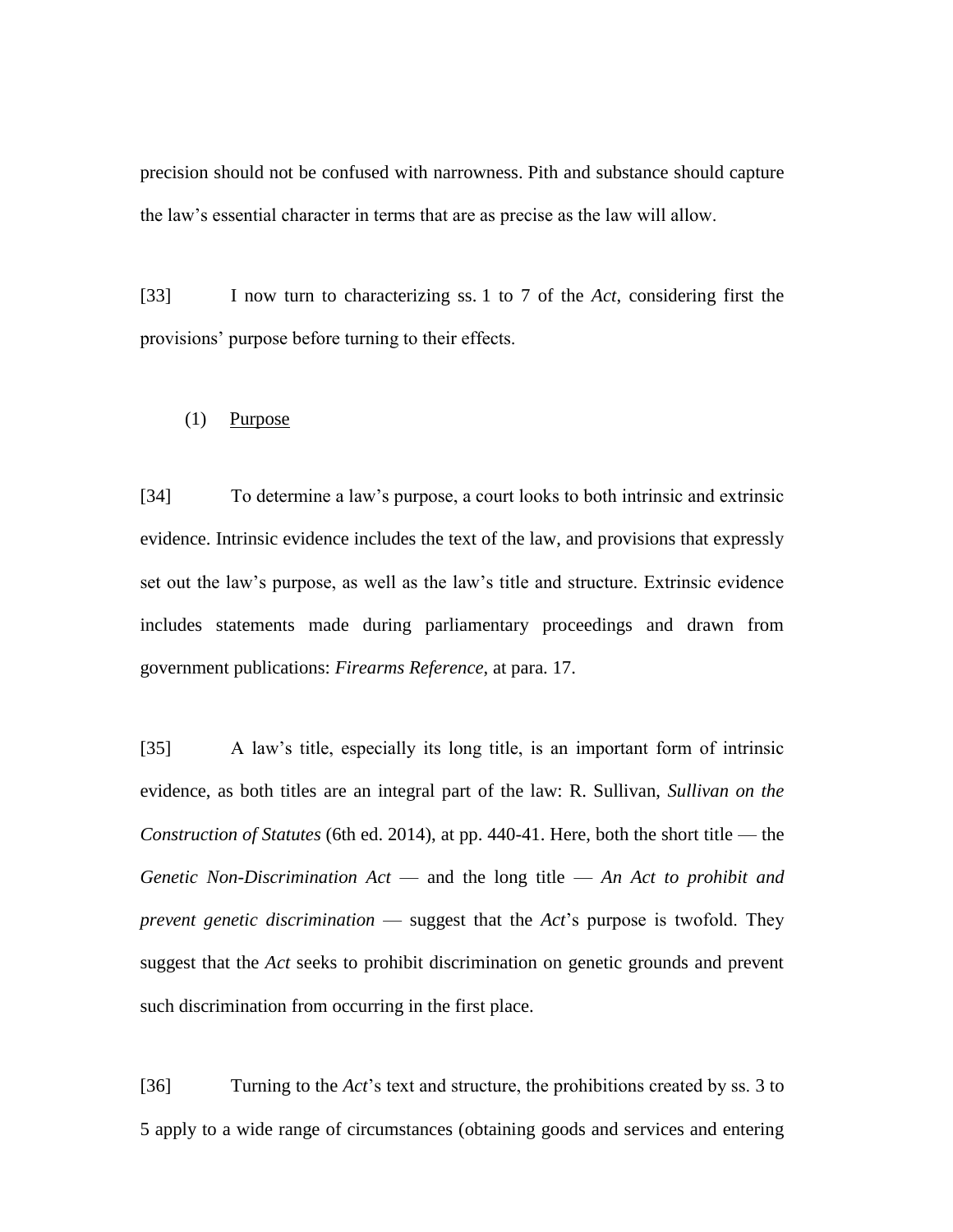into contracts) in which individuals might be treated adversely based on their decision whether to undergo genetic testing and based on test results. The prohibitions are of general application, as they do not target a particular activity or industry. Instead, they target specific behaviour related to genetic testing, namely forcing individuals to undergo testing and disclose test results, and using test results without consent. The prohibitions target conduct that enables genetic discrimination.

[37] The definition of "genetic test" in s. 2 of the *Act* is broad and captures analyses of DNA, RNA or chromosomes performed with a wide range of ends in mind. Section 2 defines a genetic test as "a test that analyzes DNA, RNA or chromosomes for purposes such as the prediction of disease or vertical transmission risks, or monitoring, diagnosis or prognosis".

[38] This definition identifies a test that conducts analysis of genetic material and provides examples of the types of purposes for which such analysis may be undertaken. Each example speaks to "disease": its "prediction", "diagnosis", "prognosis" and "monitoring" and the "prediction" of the "risk" of its "vertical transmission" from a gestational parent to a child.<sup>3</sup> On their face, these words appear to be illustrative examples. But, when read in context, they serve to delineate the scope of the definition. After all, analysis is always conducted for a purpose, so Parliament's choice to refer to analysis for certain types of purposes must be given meaning. The use of these medical terms relating to disease in association with one

 $\overline{a}$ 

<sup>&</sup>lt;sup>3</sup> See *The Oxford English Dictionary* (2nd ed. 1989), vol. IV, "diagnosis", at p. 596, and vol. XII, "prognosis", at p. 587; *Le Grand Robert de la langue française* (2nd ed. 2001), vol. 2, "*diagnostic*", at p. 1466, and vol. 5, "*pronostic*", at p. 1288.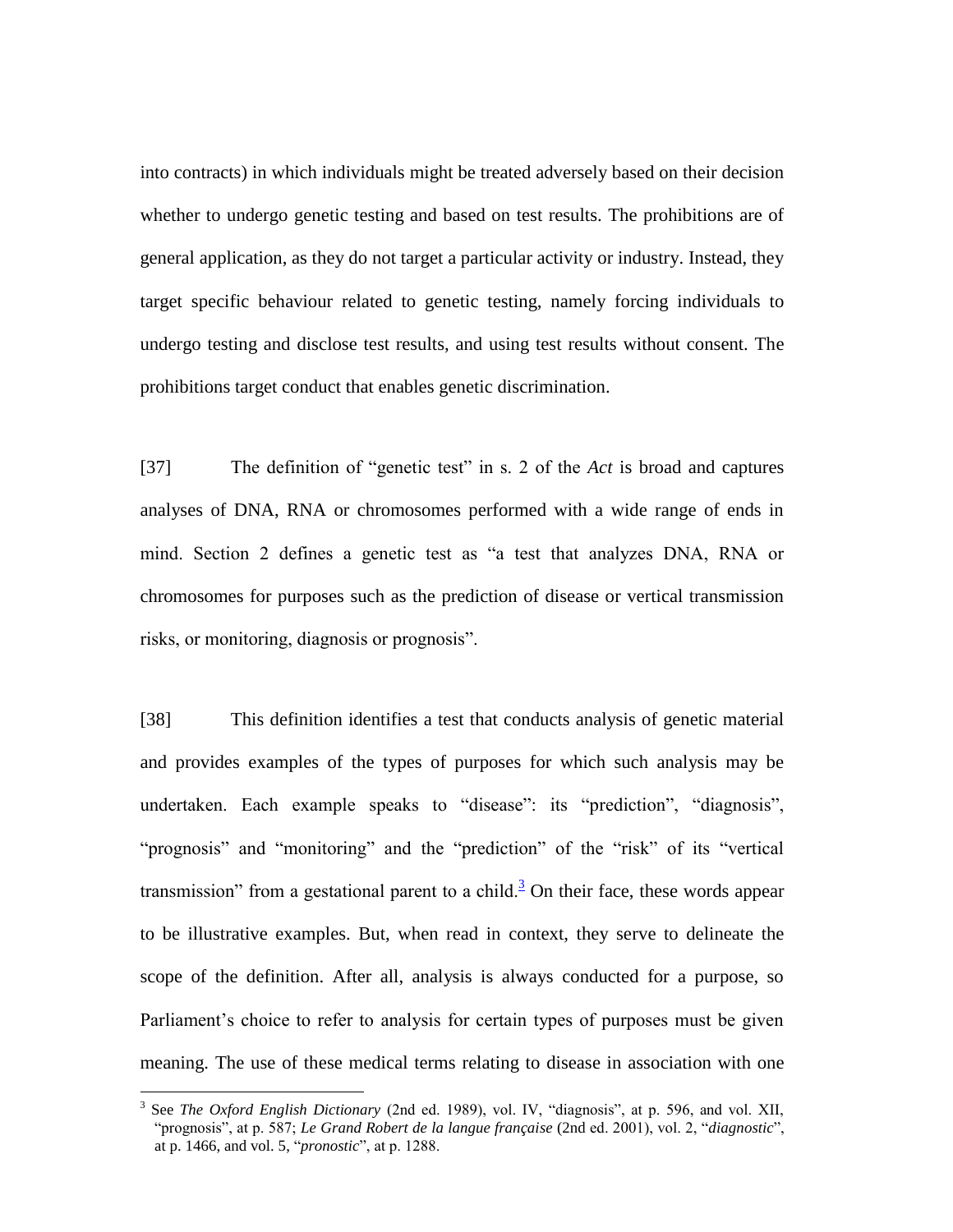another indicates that the purpose for which the analysis is undertaken must be health-related. Since a genetic test is defined as an analysis of genetic material for a health-related purpose, I think it fair to say that the definition speaks to a health-related genetic test. Indeed, Parliament's particular concern for protecting individuals' control over the results of health-related genetic tests pervades the debates, as I explain below.

[39] Reading the definition this way would support — not detract from — the conclusion that the *Act* aims to combat discrimination based on genetic test results. Health-related genetic tests reveal highly personal information — details that individuals might not wish to know or share and that could be used against them. The prohibitions target a broad range of conduct that creates the opportunity for genetic discrimination based on intimate personal information revealed by health-related tests. Parliament saw genetic test results relating to health as particularly vulnerable to abuse and discrimination. The intrinsic evidence suggests that the purpose of the provisions is to combat discrimination based on information disclosed by genetic tests by criminalizing compulsory genetic testing, compulsory disclosure of test results, and non-consensual use of test results in a broadly-defined context (the areas of contracting and the provision of goods and services). The extrinsic evidence points largely in the same direction.

[40] The main source of extrinsic evidence of purpose is the parliamentary debates on the bill that became the *Genetic Non-Discrimination Act*. I would note that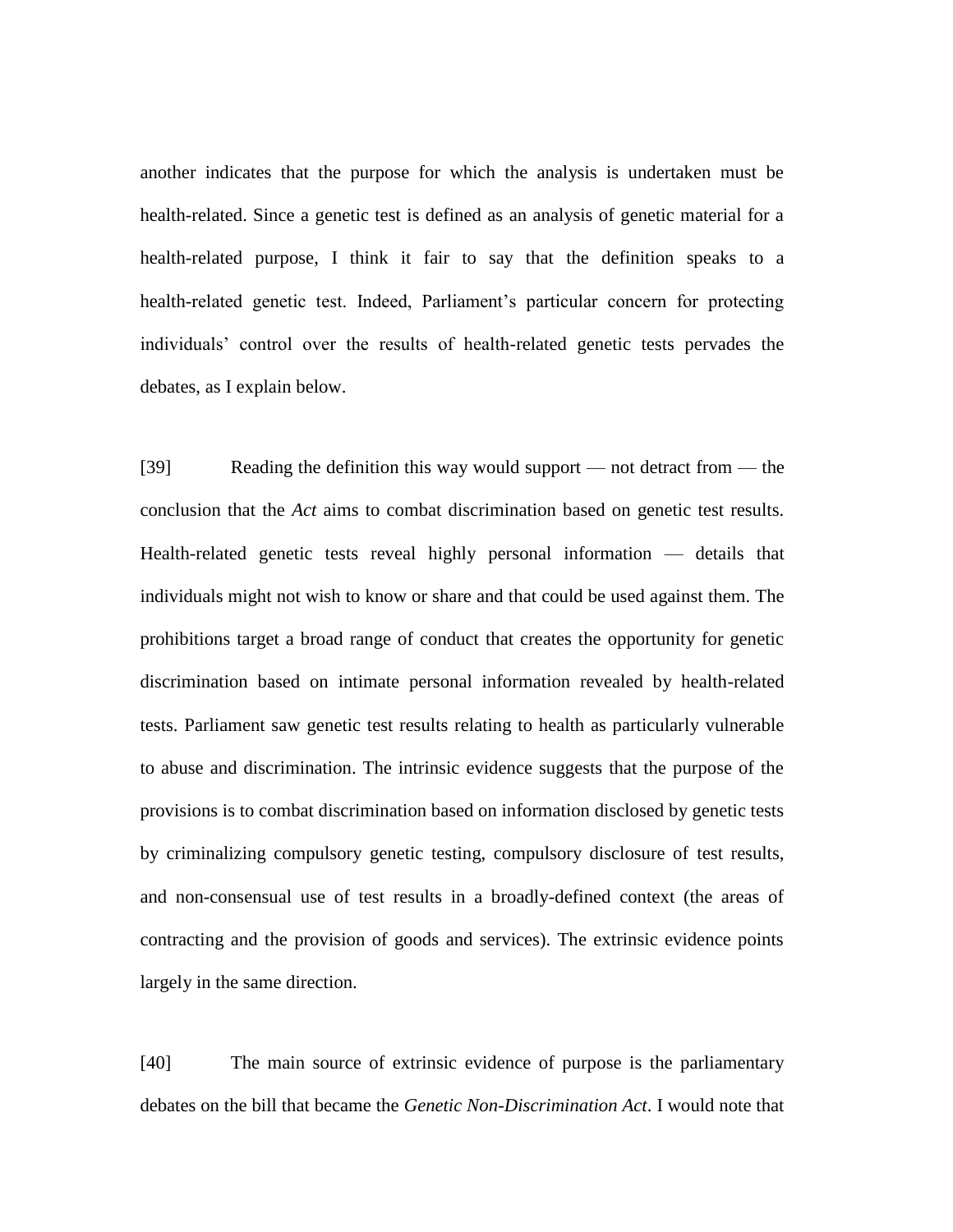this Court has historically urged caution in relying too heavily on statements made in the course of parliamentary debates: *Re B.C. Motor Vehicle Act*, [1985] 2 S.C.R. 486, at pp. 508-9; *Morgentaler* (1993), at p. 484; *Canadian National Railway Co. v. Canada (Attorney General)*, 2014 SCC 40, [2014] 2 S.C.R. 135, at para. 47. As well, because the bill was introduced as a Senate public bill, the Court does not have the benefit of statements made by or on behalf of the minister sponsoring the bill.

[41] With that caution in mind, I proceed to examining statements suggestive of purpose made in the course of parliamentary debate as additional evidence of purpose. Senator Cowan, the bill's sponsor, described the mischief the *Act* aims to address, along with the negative effects that genetic discrimination and the fear of genetic discrimination were having on the public:

> The problem, colleagues, is that the law in Canada has not kept pace with the science. In particular, in Canada, unlike in most other Western nations, if one has genetic testing and discovers that one carries a gene associated with a particular condition or disease, there is no law at either the federal or provincial level that provides protection against what is called "genetic discrimination." That is the problem that Bill S-201 is designed to address.

> Right now in Canada, a third party such as an insurance company, an employer or someone else can demand access to your genetic test results and then use that information against you. There is no law in place to protect against that.

> ... the ripple effect of these instances of actual discrimination<sup>4</sup> is very significant. Fear of genetic discrimination is causing many Canadians, far

 $\overline{a}$ 

. . .

<sup>4</sup> Senator Cowan cited several examples of discrimination based on genetic test results, drawing on testimony given by experts before the Standing Senate Committee on Human Rights. For instance,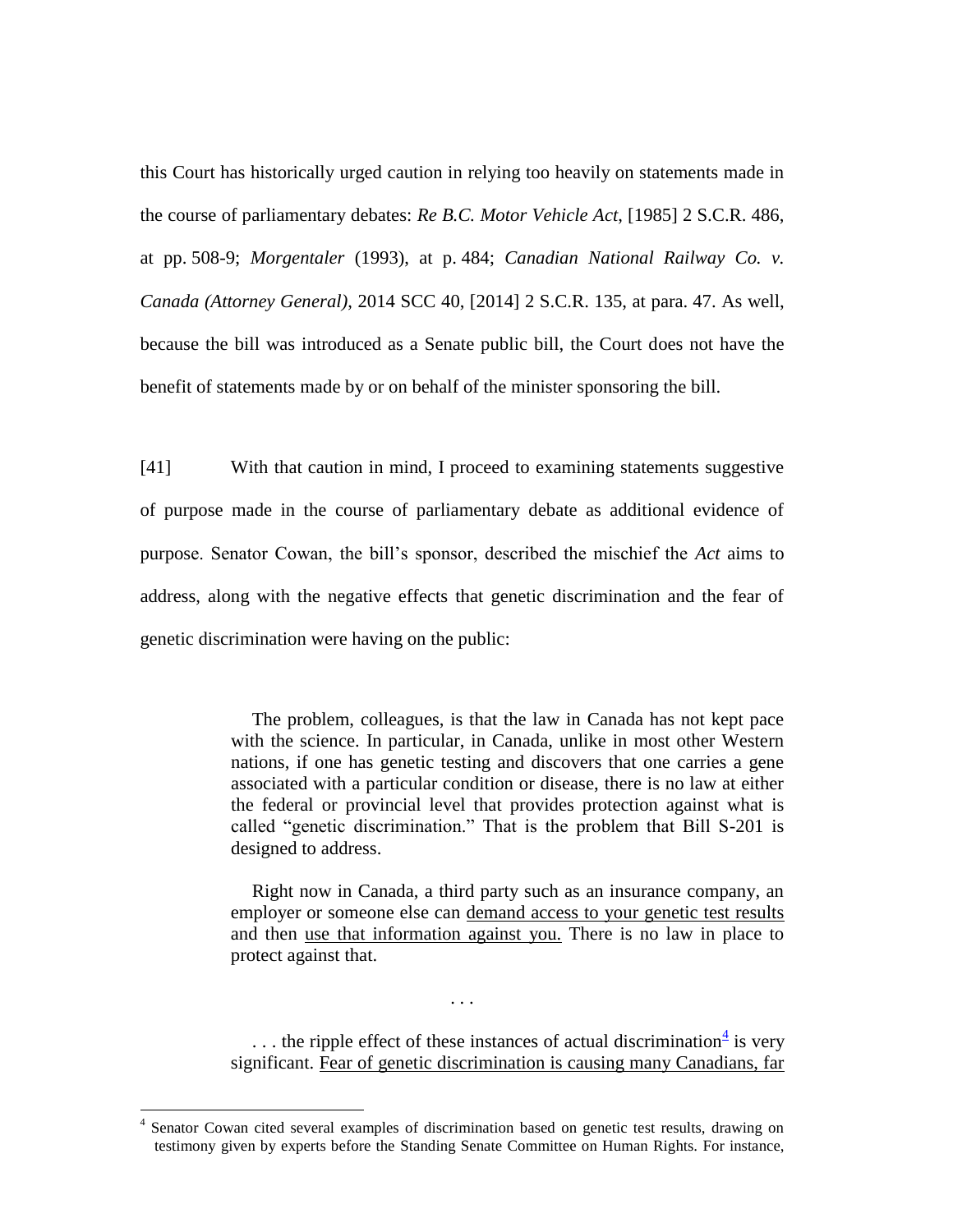too many Canadians, to choose not to have genetic testing that their doctors believe would help them.

. . .

The decision whether or not to take a genetic test is a deeply personal one. There are many factors that a person weighs in making the decision. There are some illnesses for which, at present, there is no treatment or cure. One, understandably, may prefer not to know . . . . There are many very serious issues to be considered. But, colleagues, genetic discrimination should not be such an issue. That kind of worry should simply not enter into the discussion. [Emphasis added; footnote added.]

(*Debates of the Senate*, vol. 150, No. 8, 1st Sess., 42nd Parl., January 27, 2016, at pp. 147-48 and 150)

[42] Robert Oliphant, Member of Parliament, the bill's sponsor in the House

of Commons, shared many of Senator Cowan's concerns:

 $\overline{a}$ 

In Canada, unlike most western countries, if one has a genetic test, there is no protection from a third party using that information, those test results, perhaps to one's detriment. This is the problem of genetic discrimination and that is what Bill S-201 seeks to address.

[Bill S-201] states clearly and unequivocally that society condemns genetic discrimination. It is unacceptable behaviour, and it will not be tolerated. [Emphasis added.]

. . .

(*House of Commons Debates*, vol. 148, No. 77, 1st Sess., 42nd Parl., September 20, 2016, at pp. 4886-87)

[43] The concerns raised by senators and members of Parliament in debate found support in the testimony given before Senate and House of Commons

he referred to the testimony of Dr. Yvonne Bombard and Dr. Ronald Cohn: see *Debates of the Senate*, vol. 150, No. 8, 1st Sess., 42nd Parl., January 27, 2016, at p. 148.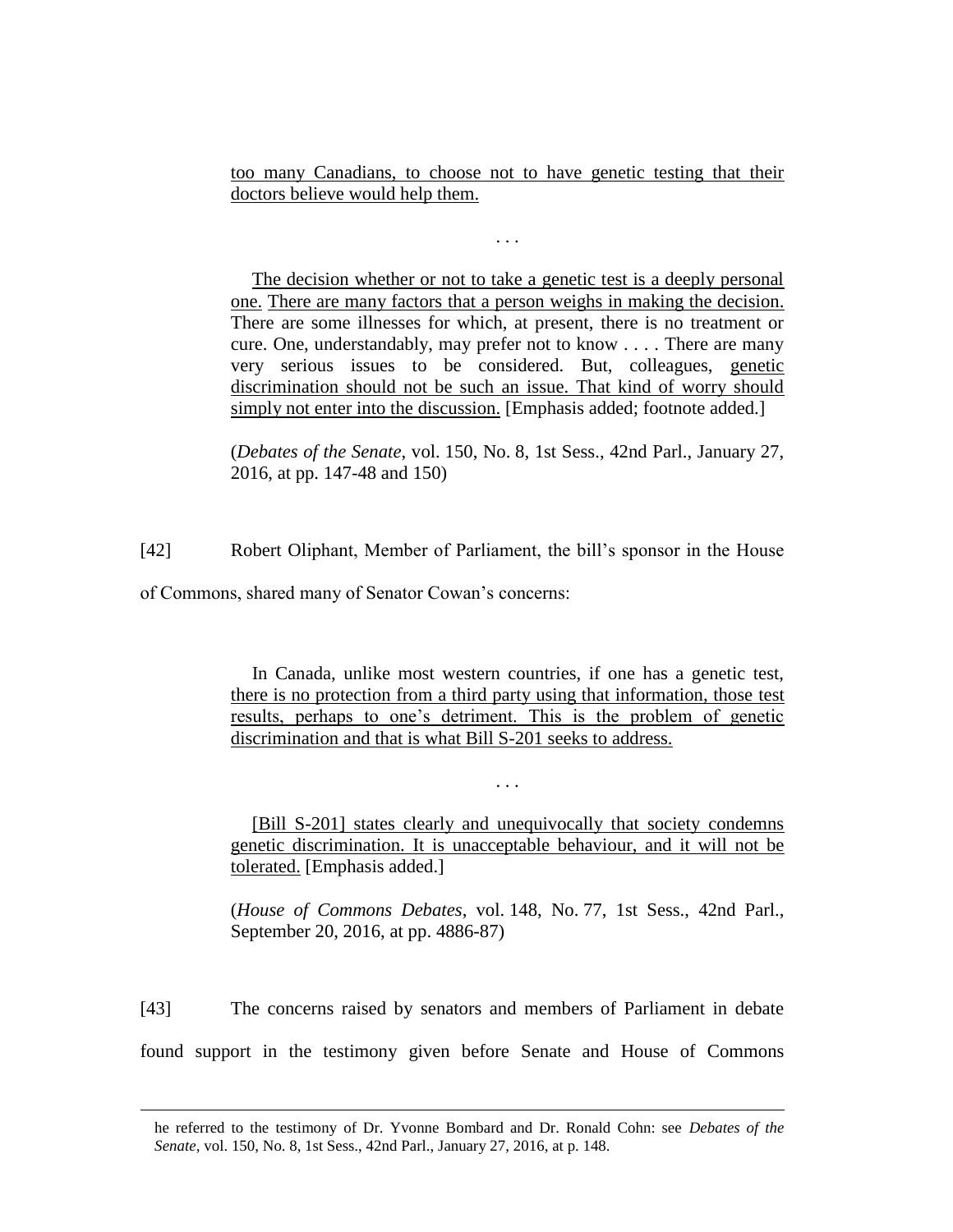committees. Some of the experts who appeared spoke to situations in which Canadians have been discriminated against on genetic grounds and explained that Canadians fear that their genetic test results might come to be used against them.<sup>5</sup> The experts explained that fear of genetic discrimination has led many Canadians to forego testing that might help them improve their health and contribute to improving public health.

[44] For its part, the Court of Appeal relied on the parliamentary debates to conclude that ss. 1 to 7 of the *Act* do not have the purpose of prohibiting genetic discrimination, but instead aim to improve health. The Court of Appeal concluded that even though the provisions make access to and use of the information obtained through genetic testing more difficult, they do not prohibit genetic discrimination itself. This is so despite the title of the *Act*, and in contrast to the amendments to the *Canadian Human Rights Act*.

[45] In my view, the Court of Appeal privileged statements made by parliamentarians in the course of debates about the positive effect they hoped the prohibitions would eventually have over statements about the immediate mischief that the law is intended to address. The mischief in parliamentarians' minds was the "gap" in the laws, which left individuals vulnerable to genetic discrimination and grounded

 $\overline{a}$ 

<sup>5</sup> See, for example, Y. Bombard, *Written testimony to the Standing Senate Committee on Human Rights regarding Bill S-201, An Act to Prohibit and Prevent Genetic Discrimination*, February 29, 2016, reproduced in R.R. (AGC), vol. XII, at p. 25; House of Commons, Standing Committee on Justice and Human Rights, *Evidence*, No. 36, 1st Sess., 42nd Parl., November 22, 2016, at pp. 12-13.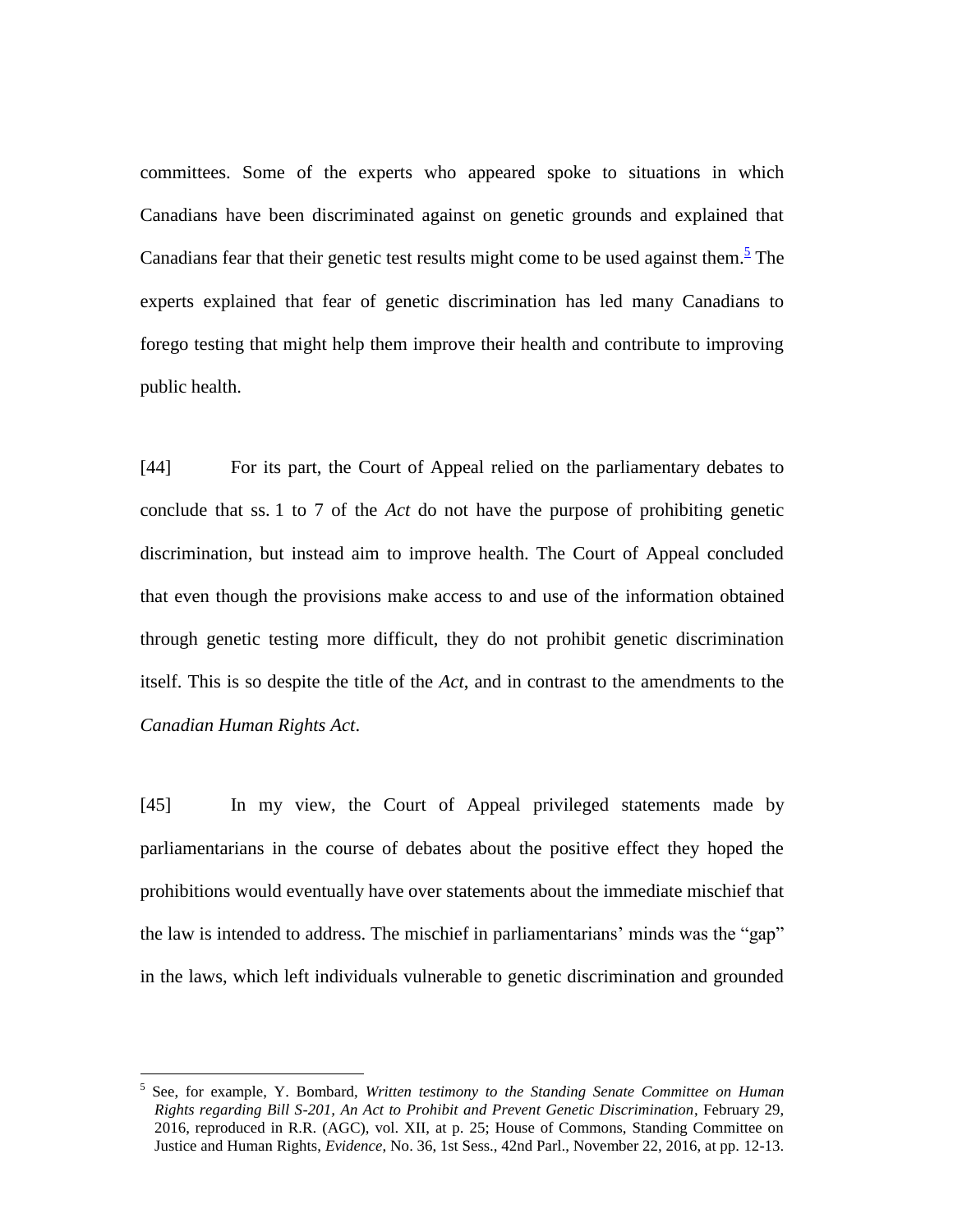the fear of genetic discrimination. Those concerns correspond to the title of the *Act* and the text of the prohibitions.

[46] In addition to enacting substantive provisions, the *Act* also amended the *Canada Labour Code* to protect employees from forced genetic testing or disclosure of test results, and from disciplinary action on the basis of genetic test results, and amended the *Canadian Human Rights Act* to add "genetic characteristics" as a prohibited ground of discrimination and to create a deeming provision relating to refusal to undergo genetic testing or disclose test results: see *Canada Labour Code*, ss. 247.98 and 247.99, as amended by s. 8 of the *Act*; *Canadian Human Rights Act*, s. 3(1) and (3), as amended by ss. 9 to 11 of the *Act*.

[47] Parliament's decision to make these amendments to the *Canada Labour Code* and the *Canadian Human Rights Act* in conjunction with its enactment of the *Act*'s substantive provisions suggests that Parliament was looking to take a coordinated approach to tackling genetic discrimination based on test results, using different tools. It was not only targeting genetic discrimination directly through human rights and labour legislation, but was also targeting precursors to such discrimination, namely forced genetic testing and disclosure of the results of such testing. The fact that Parliament did not criminalize genetic discrimination does not belie Parliament's purpose of combatting genetic discrimination in this context. The relative breadth, directness or efficacy of the means Parliament chooses to address a problem is not the court's concern in its pith and substance inquiry.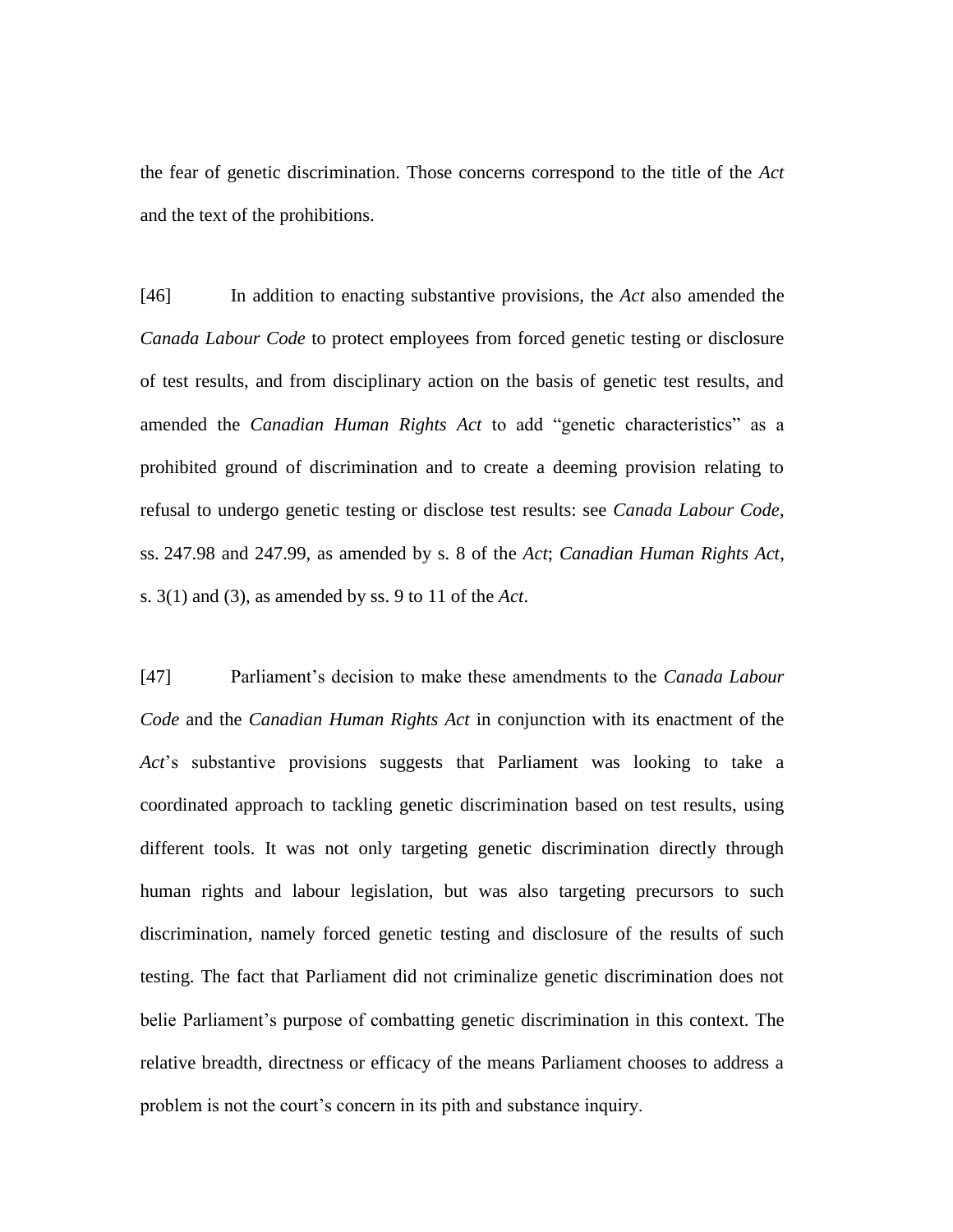[48] I would reject any suggestion that Parliament's purpose in enacting the challenged provisions was to change *all* employment and human rights law, rather than just that properly within its jurisdiction. Parliament appears to have chosen a multi-pronged approach to combatting genetic discrimination. That two of those prongs are federal labour and human rights legislation does not suggest that its objective in enacting prohibitions supported by penalties as a third prong is to circumvent constitutional constraints. The challenged provisions take a different and broader approach to tackling the problem presented by this form of genetic discrimination.

[49] The title of the *Act* and the text of the prohibitions provide strong evidence that the prohibitions have the purpose of combatting genetic discrimination based on test results, and that the more precise mischief they are intended to address is the lack of legal protection for the results of genetic testing. The *Act* does what its title says it does: it prevents genetic discrimination by directly targeting that mischief. The parliamentary debates also provide strong evidence to support this. I find that the purpose of the challenged provisions is to combat genetic discrimination and the fear of genetic discrimination based on the results of genetic tests by prohibiting conduct that makes individuals vulnerable to genetic discrimination in the areas of contracting and the provision of goods and services.

[50] As I will explain, the effects of ss. 1 to 7 of the *Act* are consistent with their purpose.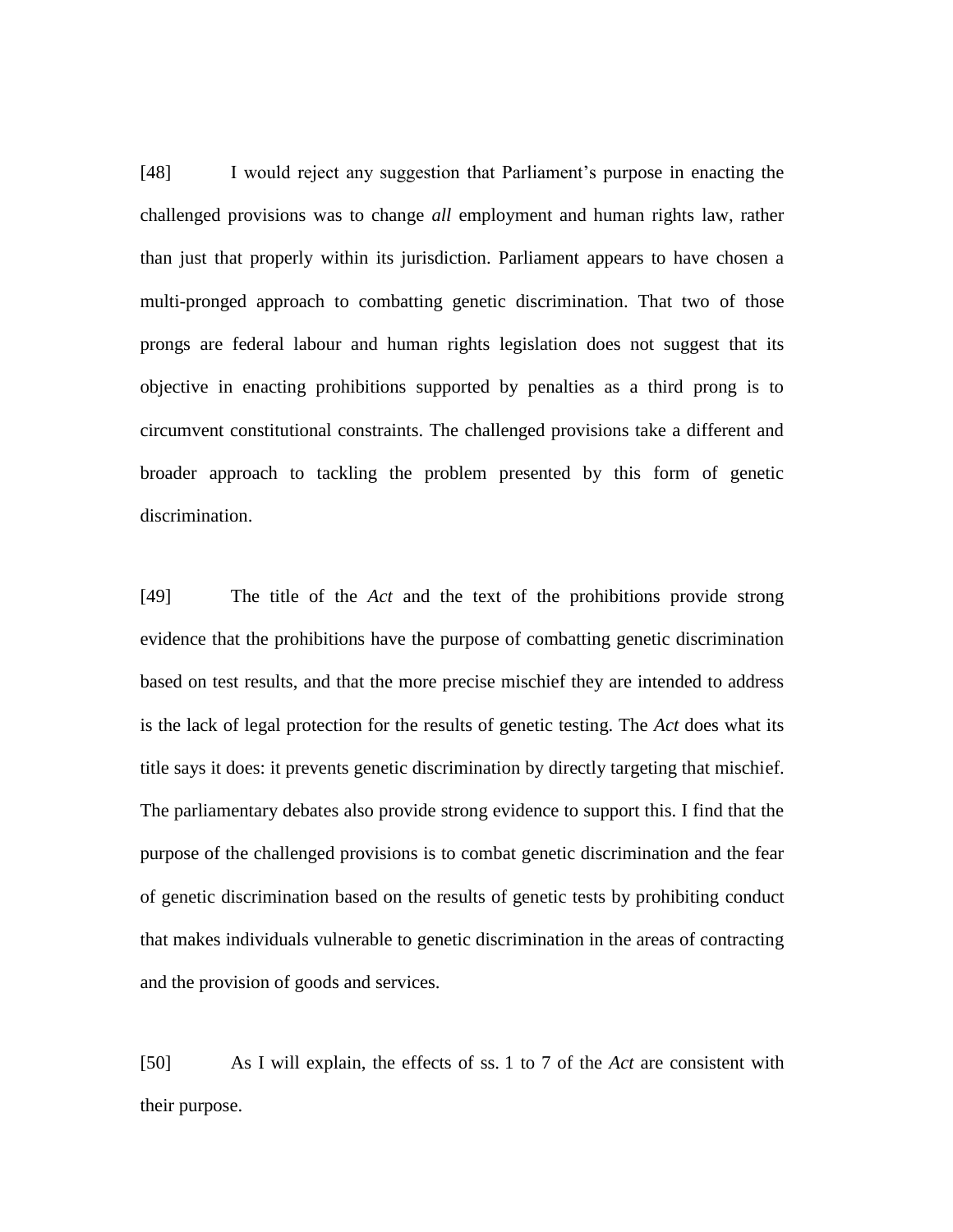#### (2) Effects

[51] Both legal and practical effects are relevant to identifying a law's pith and substance. Legal effects "flow[] directly from the provisions of the statute itself", whereas practical effects "flow from the application of the statute [but] are not direct effects of the provisions of the statute itself": *Kitkatla*, at para. 54, citing *Morgentaler* (1993), at pp. 482-83.

[52] Starting with legal effects, ss. 3 to 5 of the *Genetic Non-Discrimination Act* prohibit genetic testing requirements and non-consensual uses of genetic test results in a broad range of circumstances. Section 7 imposes significant penalties for contravening these prohibitions.

[53] These prohibitions and penalties will likely affect the operation of provincial and territorial legislation that requires the disclosure of genetic test results. The *Genetic Non-Discrimination Act* provisions would be paramount over provincial provisions to the extent of any conflict in operation: *Lemare Lake Logging*, at para. 18. For instance, provincial legislation that requires an individual seeking health or life insurance to disclose all material health information could not operate so as to require the individual to disclose genetic test results: see, for example, art. 2408 of the *Civil Code of Québec*.

[54] The most significant practical effect of the *Act* is that it gives individuals control over the decision of whether to undergo genetic testing and over access to the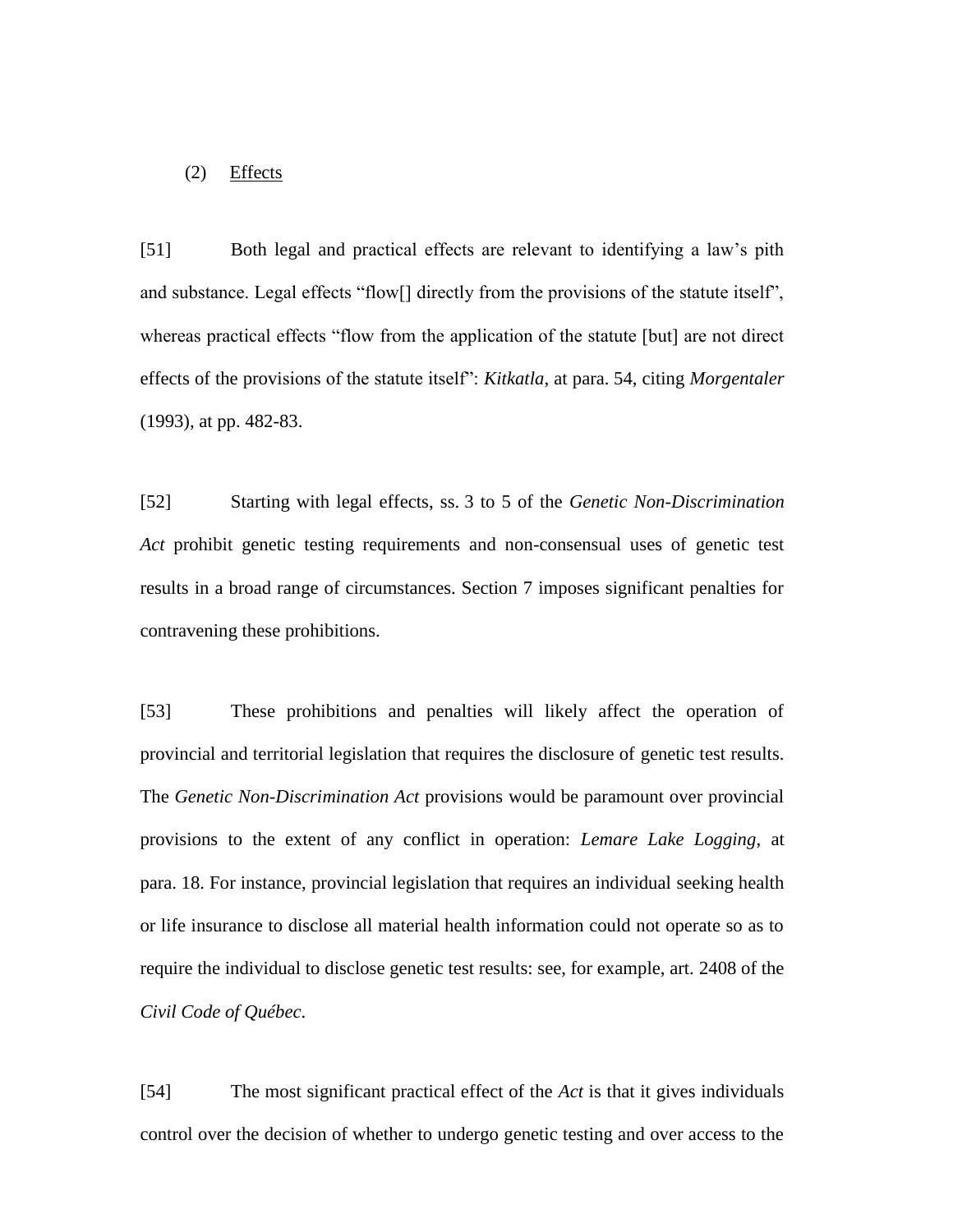results of any genetic testing they choose to undergo. The *Act* does so by preventing genetic testing requirements from being imposed on individuals as a condition of access to goods, services and contracts, and by preventing individuals' genetic test results from being used non-consensually when they seek to obtain goods and services and enter into contracts. Even if an individual voluntarily discloses the results of a genetic test in such circumstances, the *Act* prevents the recipient of the information from using the information in any manner that has not been consented to in writing or from further disclosing the information. The activities to which the *Act* applies are broad and fundamentally structure Canadians' interactions with the world around them. The control that ss. 1 to 7 of the *Act* gives to individuals over genetic testing and genetic test results is equally significant and broad in scope.

[55] Choices about genetic testing are deeply personal in nature and the reasons for making them vary widely from one individual to another. Just as one individual may wish to be aware of every possible predisposition or risk that a genetic test might reveal, another may prefer not to know. And the individual who wants to know may not want others to know. The *Act* protects those choices.

[56] By protecting choices about who has access to such information, the legislation reduces the risk of genetic discrimination. And by removing the fear of some of the negative consequences that could flow from genetic testing, the *Act* may encourage individuals to undergo genetic testing. Additional testing may in turn produce health benefits, including by enabling earlier detection of health problems or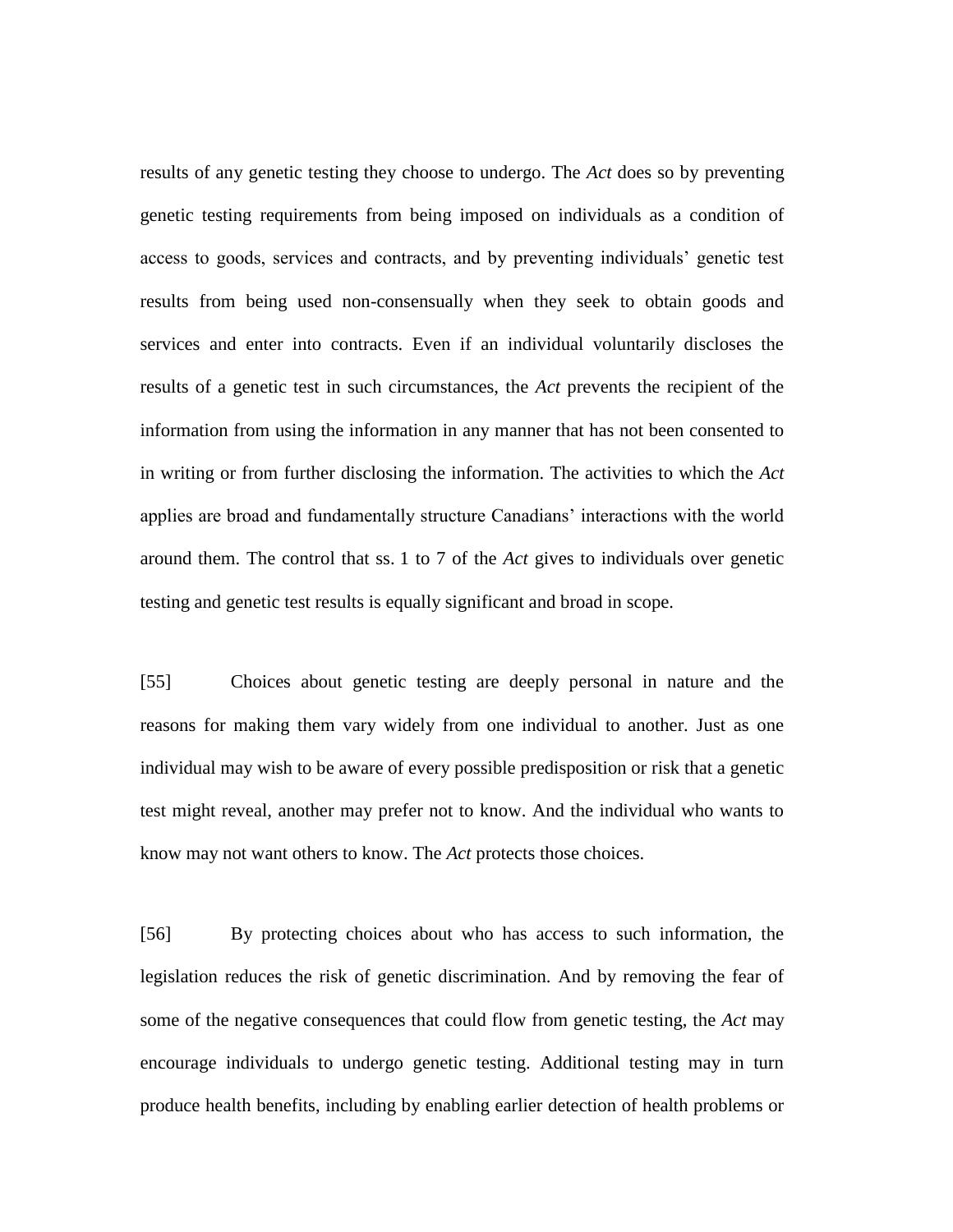predispositions, providing for more accurate and sometimes life-saving diagnoses and improving the health care system's ability to provide maximally beneficial care.<sup> $6$ </sup>

[57] The legislation may also affect the insurance industry and, potentially, insurance premiums. By preventing insurers from using genetic test results without an individual's consent in making decisions about what policies to underwrite, the provisions at issue may result in increased insurance premiums. Since insurers will not be able to adjust individual premiums (or decline to insure an individual) based on genetic test results without written consent, they may be more likely to insure individuals who may be at risk of future health problems, or to insure those individuals at lower premiums than they would otherwise charge. Individuals who know they are at higher risk of future health problems may also be more likely to purchase insurance. This may in turn increase the amounts the insurer will be required to pay out. To make sure that they will be able to meet those potential increased future liabilities, insurers may need to raise premiums overall.

[58] The Attorneys General and several interveners opposed to the law's constitutionality emphasize the *Act*'s potential impact on the insurance industry as indicative of pith and substance. They also point to parts of the parliamentary debates and a previous version of the bill, which exempted insurance providers from the prohibitions in respect of high-value insurance policies: see Bill S-218, *An Act to prohibit and prevent genetic discrimination*, 1st Sess., 41st Parl., 2013, s. 6 (not

 $\overline{a}$ 

<sup>6</sup> See House of Commons, Standing Committee on Justice and Human Rights, *Evidence*, No. 37, 1st Sess., 42nd Parl., November 24, 2016, at p. 2 (Dr. Gail Graham).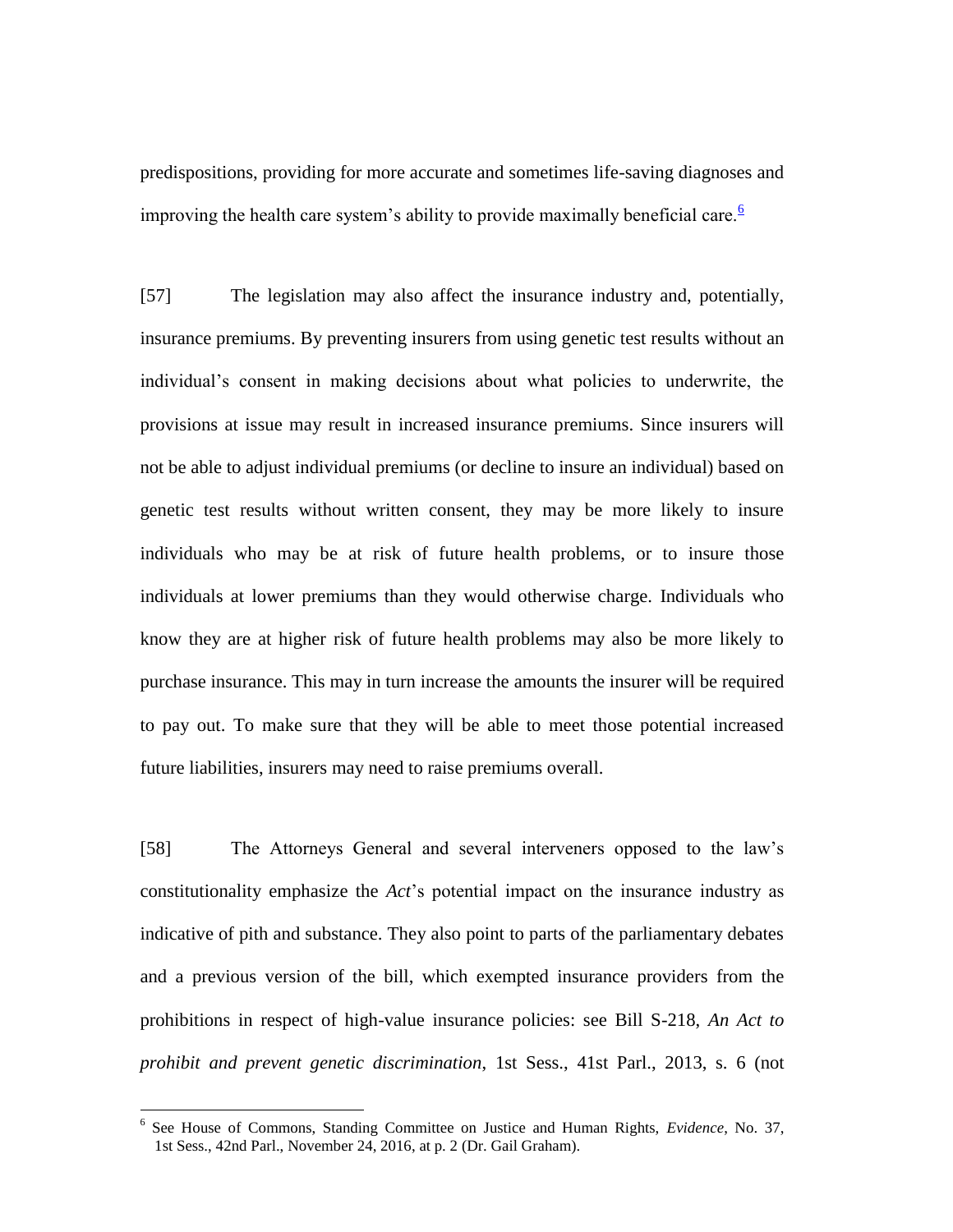passed). They argue that the previously proposed exception supports their view that Parliament was primarily concerned with access to insurance in enacting the prohibitions. Despite the removal of that exception, they say that ss. 1 to 7 of the *Act* are still focused on insurance contracts.

[59] I disagree. Insurance is undoubtedly an example of a context in which Parliament was concerned about individuals' exposure to genetic discrimination. Indeed, the appellant acknowledges that the prohibitions may have the heaviest impact on insurers and employers. However, the potential impact on these industries, especially the insurance industry, does not overtake the prohibitions' direct legal and practical effects in the pith and substance analysis. This is particularly so because those effects align with Parliament's purpose in enacting the prohibitions.

[60] The prohibitions in question are of general application, and do much more than prevent insurance companies from requiring individuals to disclose genetic test results when they contain relevant medical information. They give individuals control over their genetic testing results, allowing them to protect themselves against genetic discrimination. They respond to the mischief that is the lack of legal protection of genetic testing information in Canada across all sectors in which the specified activities take place — both private and public. They apply to a broad and growing array of circumstances. They may well apply, for instance, when a person is seeking to adopt a child, to use consumer genetic testing services, to access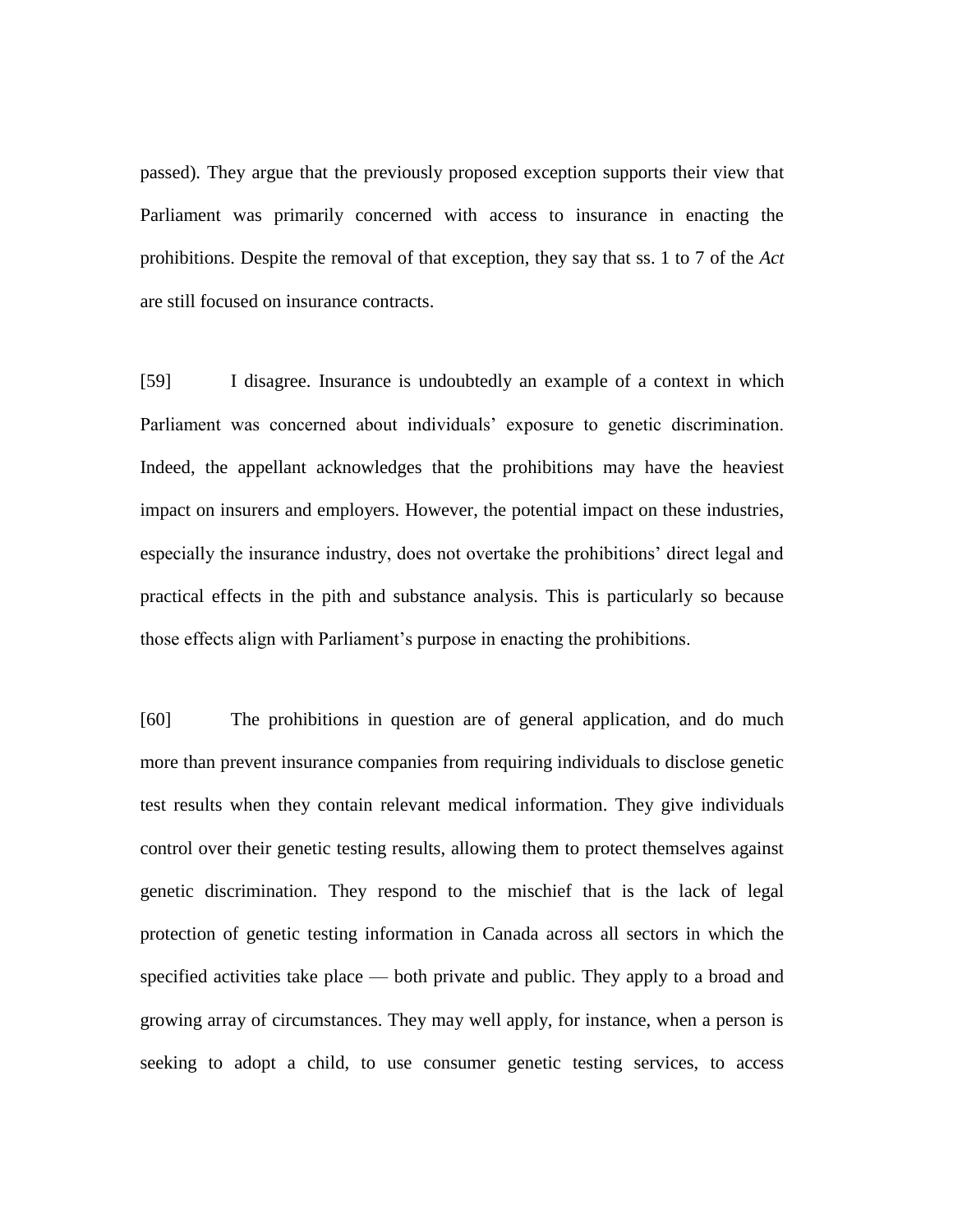government services, to purchase any kind of good or service, or to obtain housing, insurance or employment.

[61] As for the removal of the exception for high-value insurance contracts from a prior version of the bill, it underlines the importance of the *general* prohibitions — now without any exception for insurance contracts. The former high-value exception was understood by Senator Cowan to represent a reasonable concession made in favour of insurance companies as a response to concerns they expressed about the proposed bill's impact on the insurance industry: *Proceedings of the Standing Senate Committee on Human Rights*, No. 15, 2nd Sess., 41st Parl., February 19, 2015, at p. 15:49.

[62] Though there is no doubt that parliamentarians were concerned about genetic discrimination in the insurance context, it does not follow that the prohibitions are essentially about insurance. A characterization narrowly focused on insurance reflects an impoverished view of the *Act* and fails to capture the broad purpose and effects of the legislation.

# (3) Conclusion

[63] In enacting the *Genetic Non-Discrimination Act*, Parliament acted to combat genetic discrimination and the fear of genetic discrimination based on genetic test results. It sought to do so by filling the gap in Canada's laws that made individuals vulnerable to genetic discrimination in the areas of contracting and the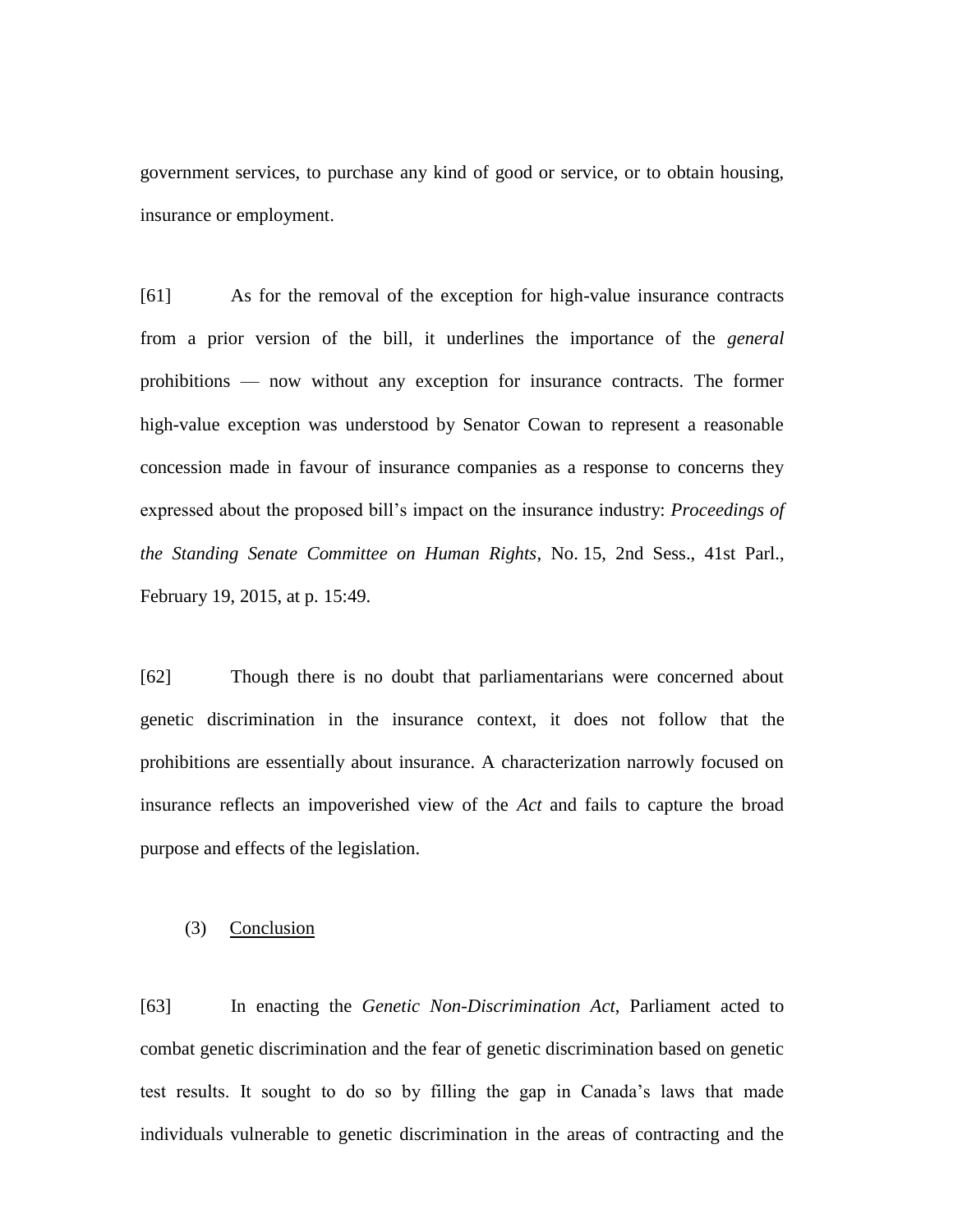provision of goods and services. Parliament's purpose is reflected clearly by the title and text of the *Act*. It is supported by the legislative debates and the concurrent amendments to the *Canadian Human Rights Act* and *Canada Labour Code* made by the *Act*.

[64] Crucially, Parliament's purpose in enacting the provisions in question is borne out in the provisions' effects. The most direct and significant practical effect of the prohibitions is to give individuals control over the decision of whether to undergo genetic testing and over access to the results of genetic testing. This practical effect is a direct result of the prohibitions' legal effects.

[65] I accordingly conclude that, in pith and substance, ss. 1 to 7 of the *Act* protect individuals' control over their detailed personal information disclosed by genetic tests in the areas of contracting and the provision of goods and services in order to address fears that individuals' genetic test results will be used against them and to prevent discrimination based on that information.

## B. *Classification*

[66] The parties disagree about whether the impugned provisions relate to a matter that comes within Parliament's s. 91(27) power over criminal law or primarily within the provincial legislatures' s. 92(13) power over property and civil rights. Both heads of power are broad and plenary, and may overlap when a given subject is approached from two different perspectives, one supporting the exercise of federal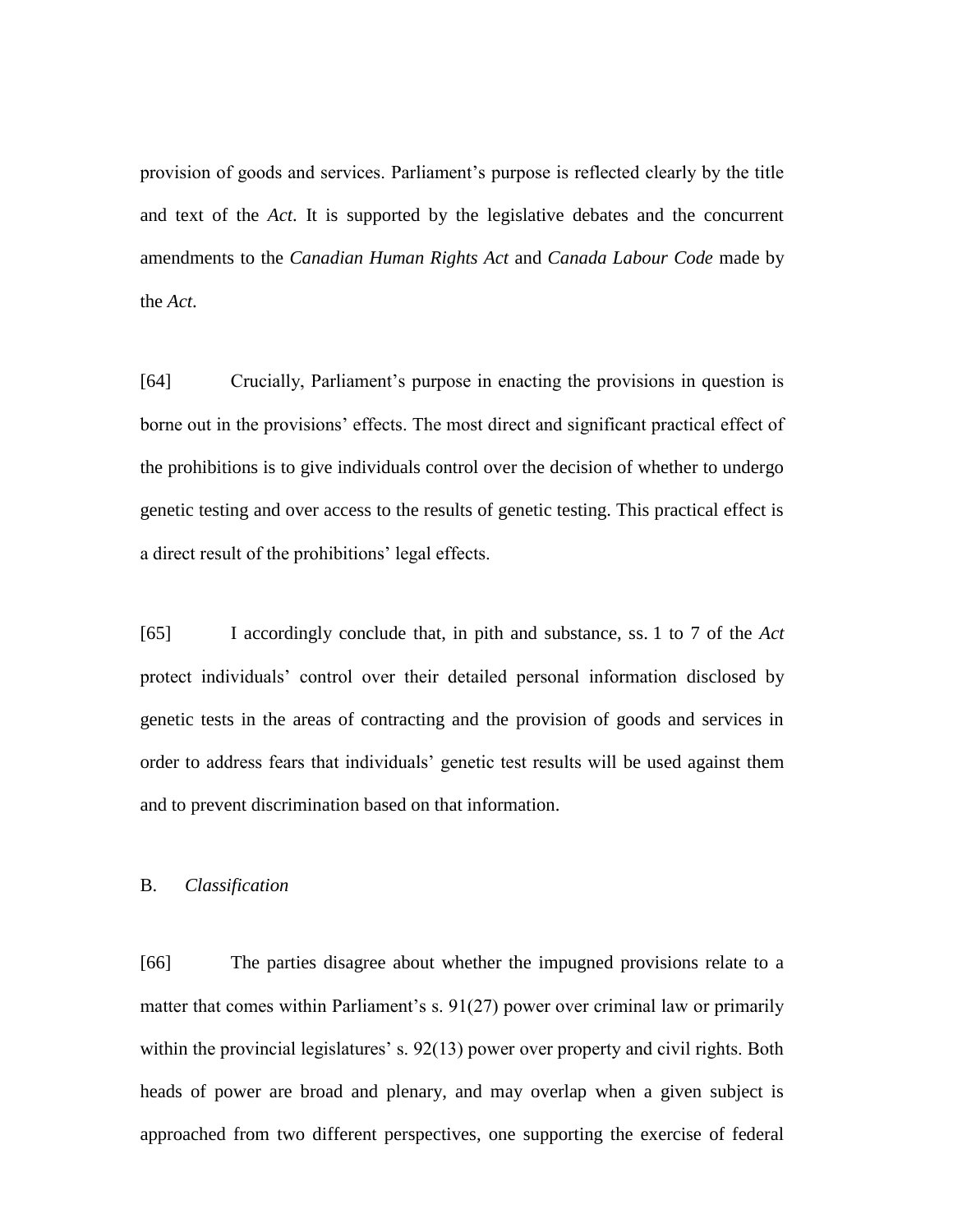authority and the other supporting the exercise of provincial authority, i.e. when the subject has a double aspect: see *Firearms Reference*, at para. 52; *Chatterjee*, at para. 13. Given the reference question posed by the Government of Quebec, the only question the Court must answer in this part of the division of powers analysis is whether the provisions at issue come within Parliament's s.  $91(27)$  criminal law power.

#### (1) The Criminal Law Power

[67] Section 91(27) of the *Constitution Act, 1867* gives Parliament the exclusive authority to make laws in relation to "[t]he Criminal Law". Sections 1 to 7 of the *Genetic Non-Discrimination Act* will be valid criminal law if, in pith and substance: (1) it consists of a prohibition (2) accompanied by a penalty and  $(3)$ backed by a criminal law purpose: *Firearms Reference*, at para. 27; *Reference re Validity of Section 5(a) of the Dairy Industry Act*, [1949] S.C.R. 1, at pp. 49-50 (*Margarine Reference*), aff'd [1951] A.C. 179 (P.C.).

[68] There is no dispute that the challenged provisions meet the first two requirements. They prohibit specific conduct and impose penalties for violating those prohibitions. The only issue is whether the matter of ss. 1 to 7 of the *Act* is supported by a criminal law purpose. As I will explain, a law is backed by a criminal law purpose if the law, in pith and substance, represents Parliament's response to a threat of harm to a public interest traditionally protected by the criminal law, such as peace, order, security, health and morality, or to another similar interest. I conclude that the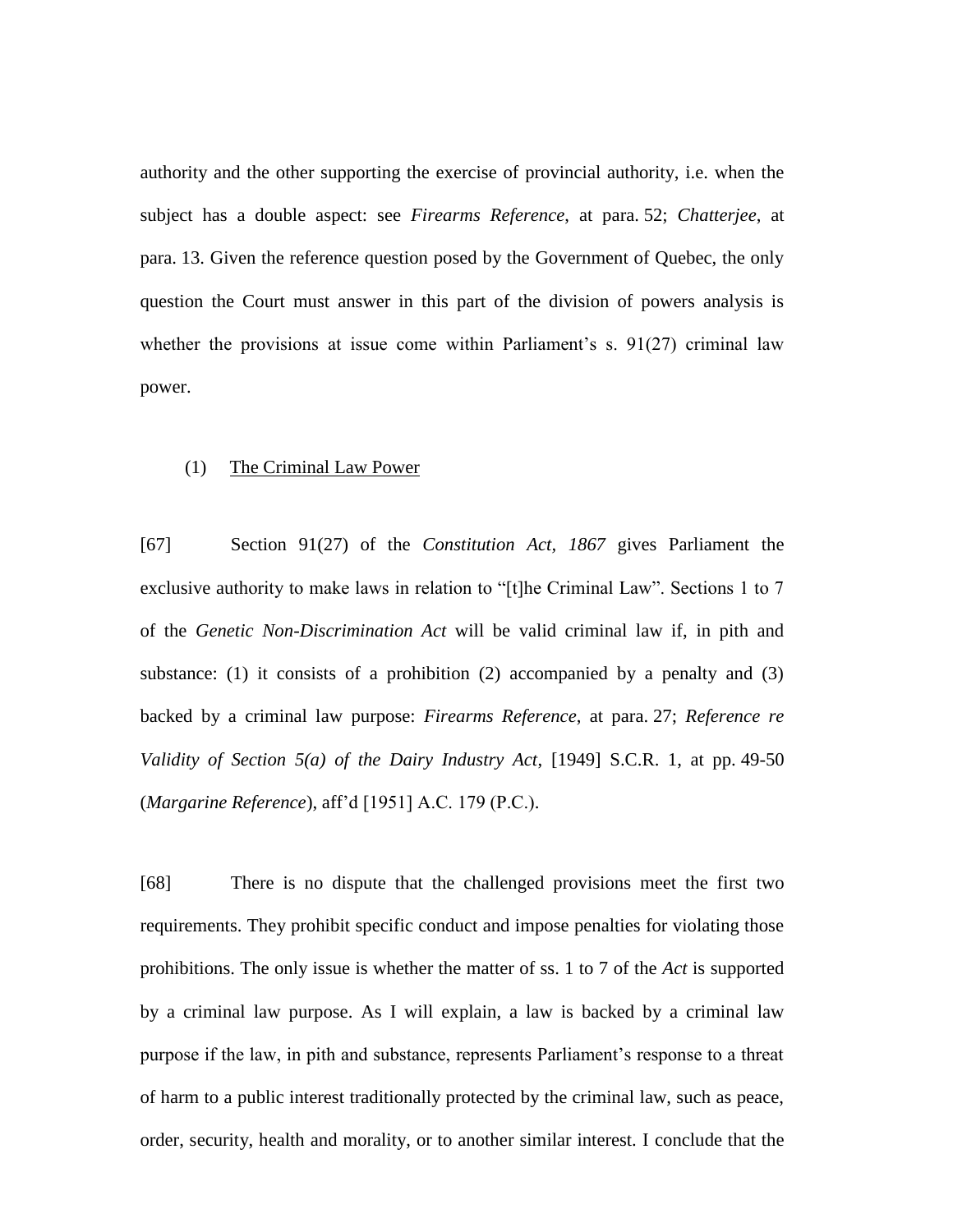prohibitions established by ss. 1 to 7 of the *Act* have a criminal law purpose, protecting several public interests traditionally safeguarded by the criminal law.

[69] Parliament's criminal law power is broad and plenary: see *RJR-MacDonald*, at para. 28; *R. v. Hydro-Québec*, [1997] 3 S.C.R. 213, at para. 34; *R. v. Malmo-Levine*, 2003 SCC 74, [2003] 3 S.C.R. 571, at para. 73. The criminal law must be able to respond to new and emerging matters, and the Court "has been careful not to freeze the definition [of the criminal law power] in time or confine it to a fixed domain of activity": *RJR-MacDonald*, at para. 28; see also *Proprietary Articles Trade Association v. Attorney General for Canada*, [1931] A.C. 310 (P.C.), at p. 324.

[70] But the use of the criminal law power to respond to those new and emerging matters must also be limited. This Court has rejected a purely formal approach that would have allowed Parliament to bring virtually any matter within s. 91(27), so long as it used prohibition and penalty as its vehicle: *Margarine Reference*; *Scowby v. Glendinning*, [1986] 2 S.C.R. 226, at p. 237.

[71] To that end, the Court in the *Margarine Reference* established the substantive criminal law purpose requirement. Rand J. famously stated that a criminal law prohibition must be "enacted with a view to a public purpose which can support it as being in relation to criminal law" and identified "[p]ublic peace, order, security, health, morality" as the typical but not exclusive "ends" served by the criminal law: p. 50. Rand J. also stated that criminal prohibitions are properly directed at "some evil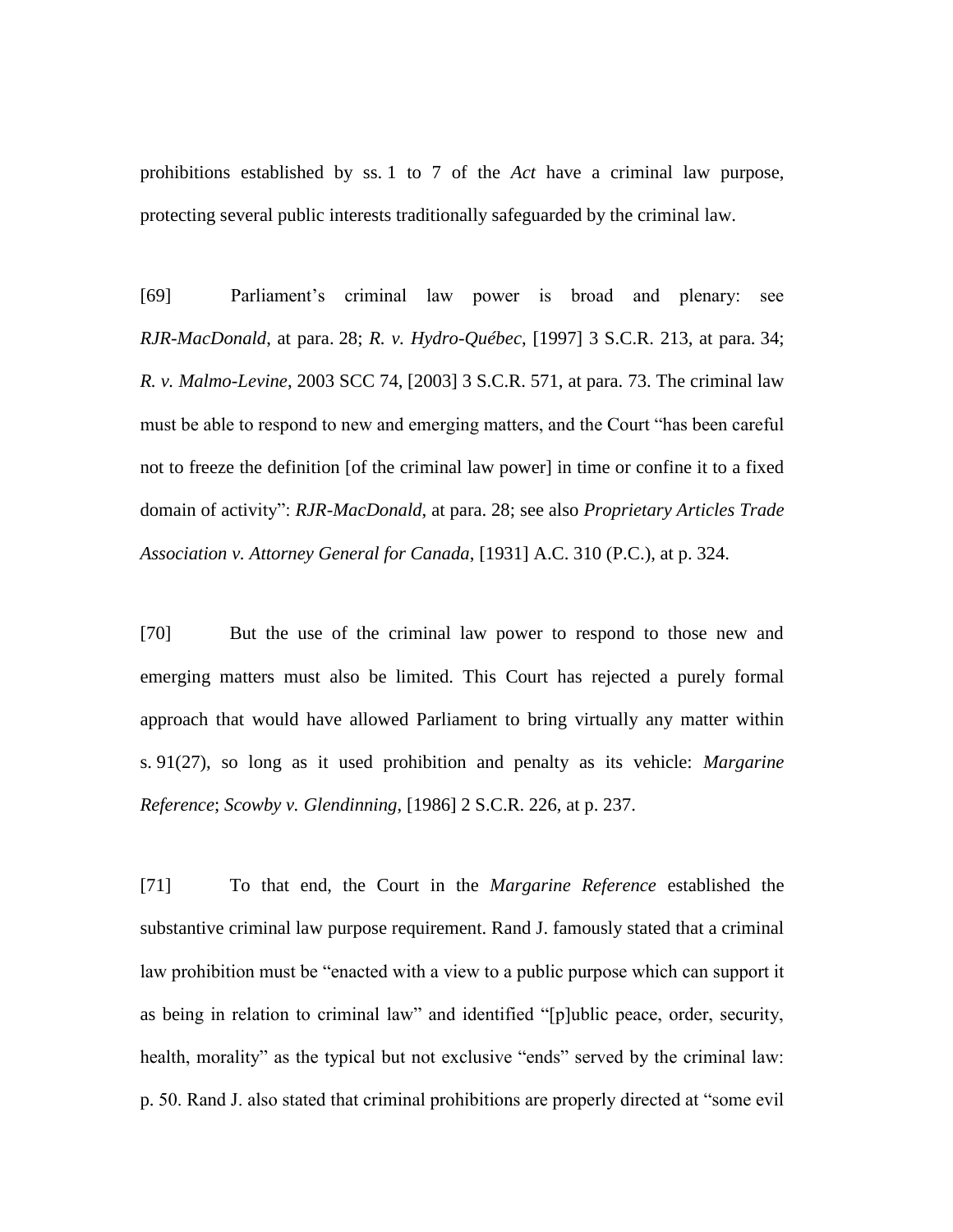or injurious or undesirable effect upon the public", and represent Parliament's attempt "to suppress the evil or to safeguard the interest threatened": p. 49.

[72] Rand J.'s statements in the *Margarine Reference* demonstrate that a law with a valid criminal law purpose has two features. First, it should be directed at some evil, injurious or undesirable effect on the public. Second, it should serve one or more of the "public purpose[s]" or "ends" Rand J. enumerated, or another similar purpose. Rand J.'s notion of public purpose refers to the public interests traditionally safeguarded by the criminal law, and other similar interests.

[73] Many of this Court's decisions illustrate how the criminal law purpose test operates. A law directed at protecting a public interest like public safety, health or morality will usually be a response to something that Parliament sees as posing a threat to that public interest. For example, prohibitions aimed at combatting tobacco consumption and protecting the public from adulterated foods and drugs were upheld because they protect public health from threats to it: see *RJR-MacDonald*, at paras. 30 and 32; *R. v. Wetmore*, [1983] 2 S.C.R. 284, at pp. 288-89, per Laskin C.J., and 292-93, per Dickson J.; *Standard Sausage Co. v. Lee*, [1933] 4 D.L.R. 501 (B.C.C.A.), at pp. 505-7; *Malmo-Levine*, at paras. 73 and 77-78, per Gonthier and Binnie JJ., and para. 208, per Arbour J. In *Reference re AHRA*, McLachlin C.J. referred to laws that "target conduct that Parliament reasonably apprehends as a threat to our central moral precepts" as valid criminal law grounded in morality: para. 50.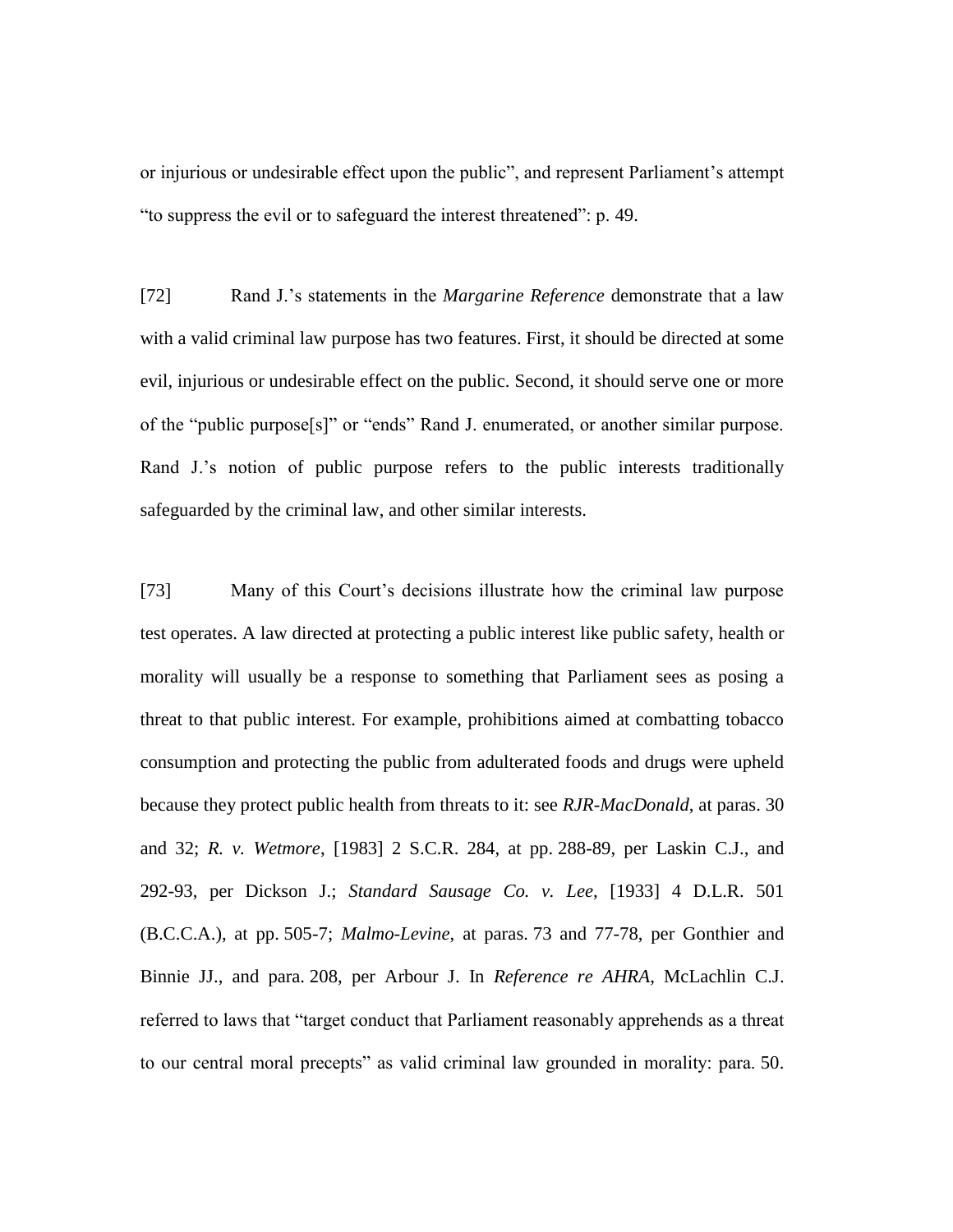Targeting conduct that merely implicates central moral precepts will not suffice as a criminal law purpose; the conduct must threaten those precepts.

[74] As these examples demonstrate, the *Margarine Reference*'s first criminal law purpose requirement (that the law target an evil, injurious or undesirable effect) is linked to the second (that the law protect a public interest that can properly ground criminal law). A law will have a criminal law purpose if it addresses an evil, injurious or undesirable effect on a public interest traditionally protected by the criminal law, or another similar public interest.

[75] In *Reference re AHRA*, a majority of the members of this Court, though divided on the merits, employed the helpful notion of harm to capture the *Margarine Reference*'s first criminal law purpose requirement. They accepted that laws responding to a "reasoned" or "reasonable apprehension of harm" would be supported by a criminal law purpose (so long as they are properly linked to the second requirement): paras. 50 and 55-56, per McLachlin C.J., and paras. 236-43, per LeBel and Deschamps JJ. Referring to the notion of harm is a useful way of understanding Rand J.'s requirement that a criminal law target an "evil or injurious or undesirable effect". Indeed, the notion of harm helpfully encapsulates the breadth of that phrase. I accept, as did eight judges in *Reference re AHRA*, that asking whether Parliament has acted in response to a "reasoned apprehension of harm" to a public interest traditionally protected by the criminal law or a similar public interest is an appropriate standard to ensure that Parliament has acted with a criminal law purpose.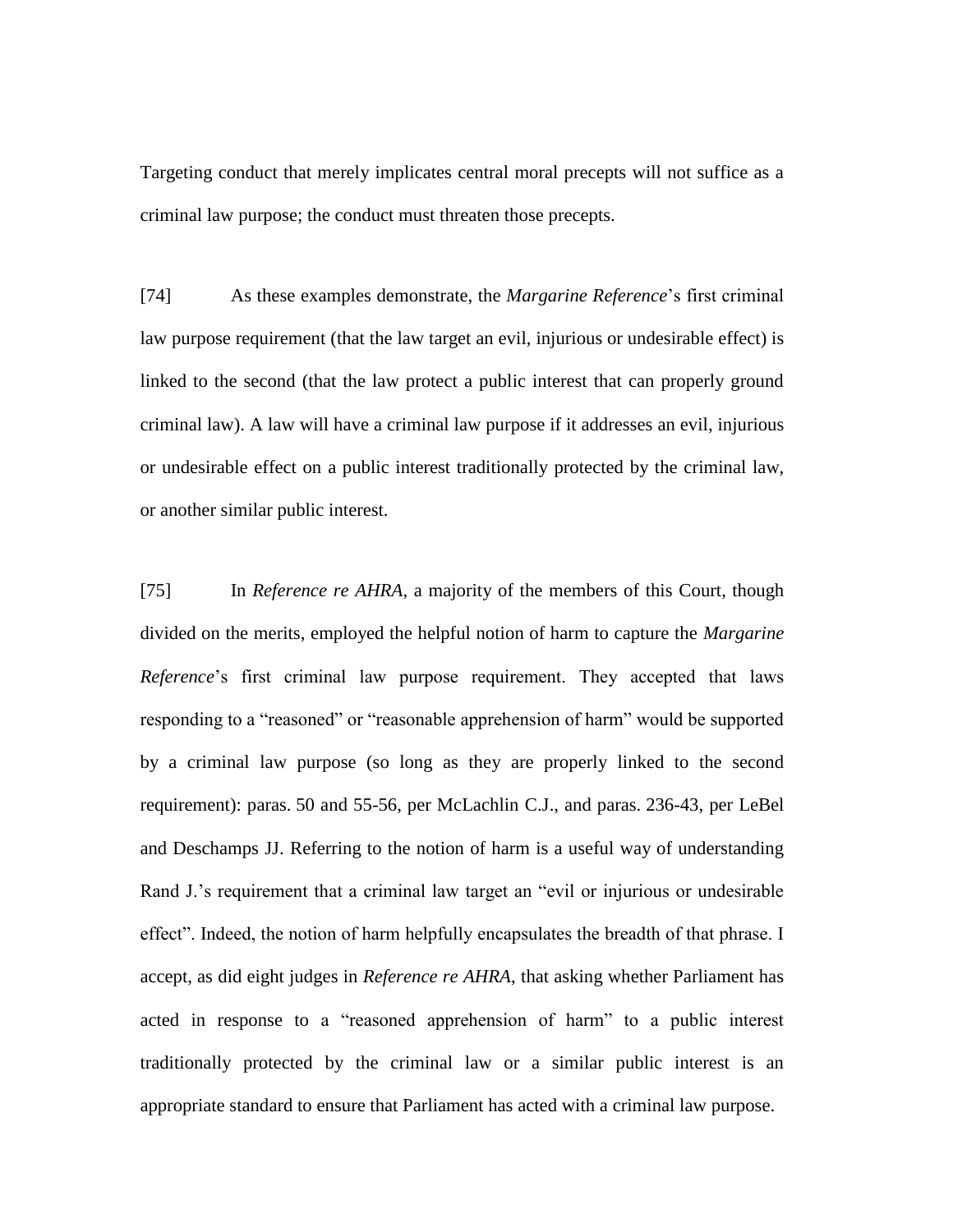[76] I would highlight that Parliament is not, and has never been, restricted to responding to a so-called "evil" or "real evil" when relying on its criminal law power. Rand J. did not require the presence of an evil or of evil effects in the *Margarine Reference*. He also referred to "injurious" or "undesirable" effects: p. 49. The notion of "evil" cannot serve to effectively limit Parliament to using the criminal law power to respond to moral threats. That would sweep away the other firmly established public interests protected by the criminal law and stymie the criminal law's evolution. The criminal law is not confined to prohibiting immoral conduct: *Firearms Reference*, at para. 55.

[77] In *Reference re AHRA*, McLachlin C.J. said that she would not have courts rely on their view of what is good and bad to question "the wisdom of Parliament" in enacting criminal law: para. 76. By contrast, LeBel and Deschamps JJ. would appear to have courts ask whether the targeted activity is bad enough that it *needs* to be suppressed, and assess whether Parliament has identified and established conduct or facts that support the apprehended harm to which it has responded: paras. 236 and 251. Because Cromwell J. did not adopt either McLachlin C.J.'s or LeBel and Deschamps JJ.'s approach to assessing criminal law purpose in *Reference re AHRA*, neither approach won the support of a majority of the Court.

[78] I agree with McLachlin C.J.'s deferential posture. As she rightly noted, because the issue in a division of powers analysis is not whether the law infringes the *Charter*, "the language of justification has no place": para. 45; see also para. 50. So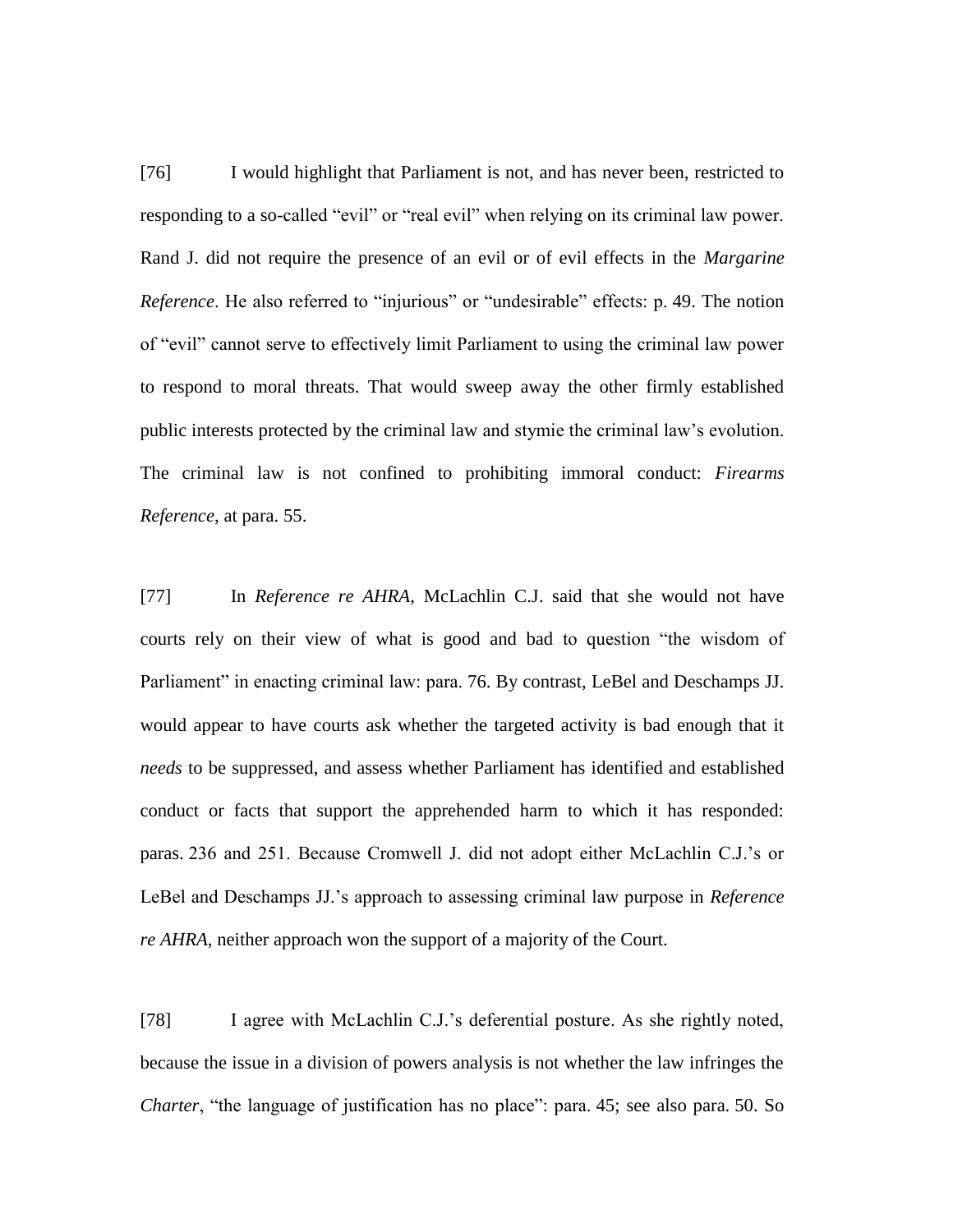long as Parliament's apprehension of harm is reasoned and its legislative action is, in pith and substance, a response to that apprehended harm, it has wide latitude to determine the nature and degree of harm to which it wishes to respond by way of the criminal law power, and the means by which it chooses to respond to that harm: *Malmo-Levine*, at para. 213, per Arbour J.; *RJR-MacDonald*, at para. 44; *Firearms Reference*, at para. 39.

[79] Taken together, the requirements established in the *Margarine Reference* and subsequently applied in this Court's jurisprudence mean that a law will have a criminal law purpose if its matter represents Parliament's response to a threat of harm to public order, safety, health or morality or fundamental social values, or to a similar public interest. As long as Parliament is addressing a reasoned apprehension of harm to one or more of these public interests, no degree of seriousness of harm need be proved before it can make criminal law. The court does not determine whether Parliament's criminal law response is appropriate or wise. The focus is solely on whether recourse to criminal law is *available* under the circumstances.

## (2) Application

[80] As stated above, the only classification issue concerning ss. 1 to 7 of the *Act* is whether the provisions are supported by a criminal law purpose. In my view, the essential character of the prohibitions represents Parliament's response to the risk of harm that the prohibited conduct, genetic discrimination and the fear of genetic discrimination based on genetic test results pose to several public interests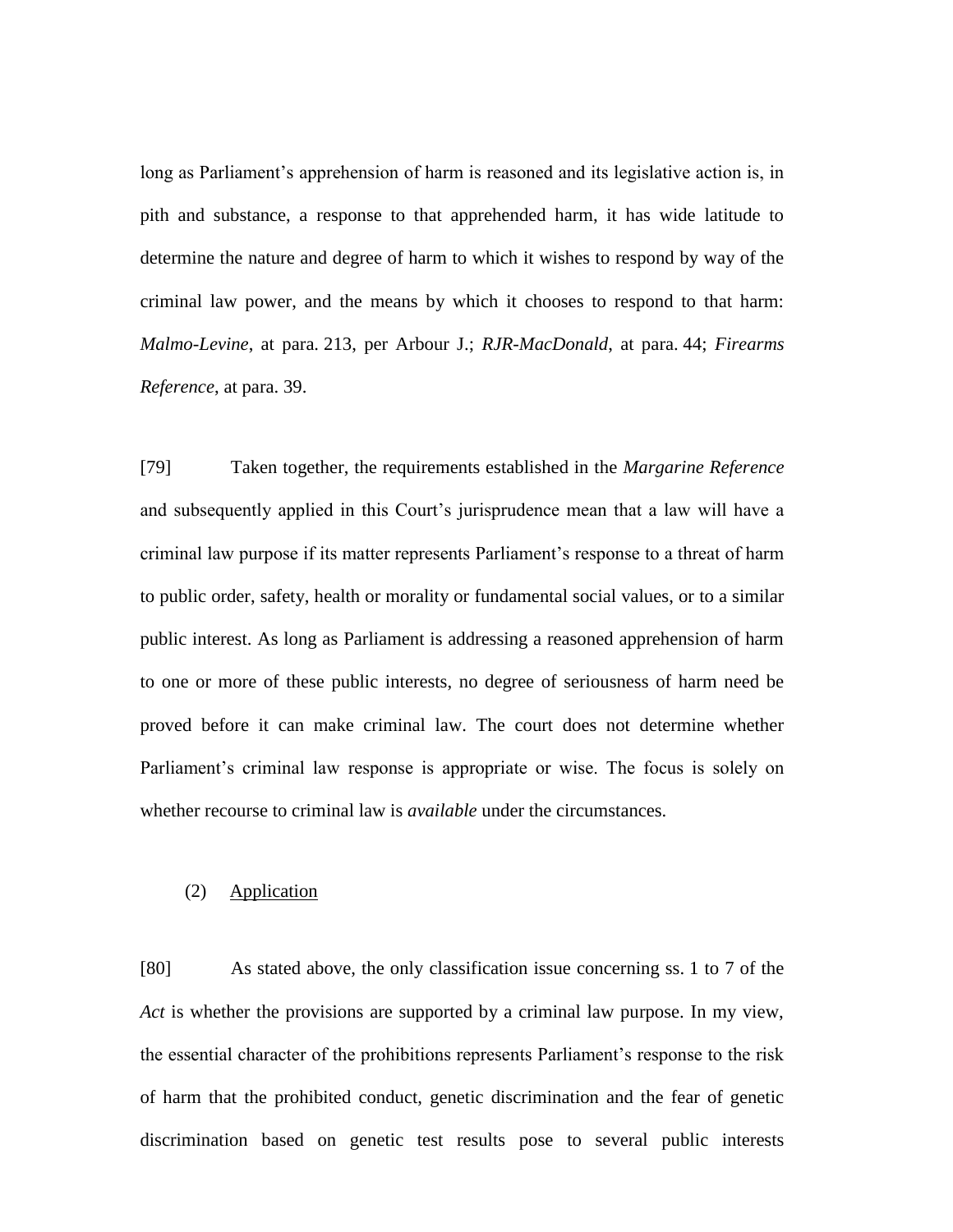traditionally protected by the criminal law: autonomy, privacy and the fundamental social value of equality, as well as public health.

[81] Indeed, the Attorney General of Canada accepts that the "traditional subjects of criminal law", including "condemning moral wrongs, protecting privacy, protecting public health", could offer avenues to Parliament legislating in respect of genetic discrimination: R.F., at para. 2. In my view, all three of those established public interests support the *Act*'s prohibitions and penalties. I explain why below, first addressing autonomy, privacy and equality, and then public health.

## (a) *Autonomy, Privacy and Equality*

[82] This Court has consistently recognized that individuals have powerful interests in autonomy and privacy, and in dignity more generally, protected by various *Charter* guarantees: see, for example, *R. v. Morgentaler*, [1988] 1 S.C.R. 30, at p. 166, per Wilson J. It has specifically recognized individuals' clear and pressing interest in safeguarding information about themselves — the ability to do so is "closely tied to the dignity and integrity of the individual, [and] is of paramount importance in modern society": *R. v. Jarvis*, 2019 SCC 10, [2019] 1 S.C.R. 488, at para. 66; *R. v. Dyment*, [1988] 2 S.C.R 417, at p. 429.

[83] Parliament has often used its criminal law power to protect these vital interests, acting to protect human dignity by safeguarding autonomy and privacy. The prohibitions on voyeurism in s. 162(1) of the *Criminal Code*, R.S.C. 1985, c. C-46,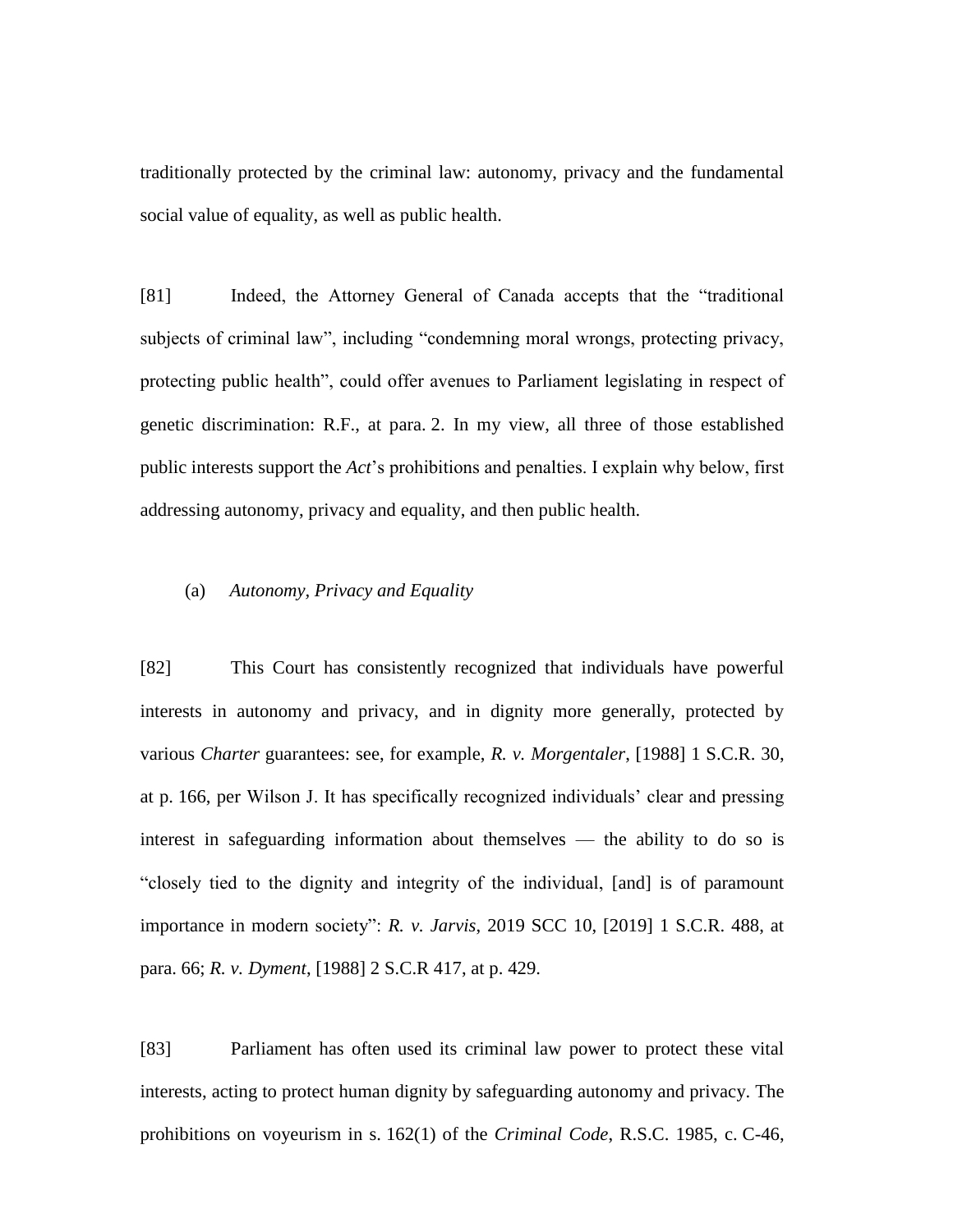and on wilfully intercepting private communications in s. 184, for example, both protect individuals' well-established interests in privacy and autonomy, while the prohibition on voyeurism also protects sexual integrity: *Jarvis*, at paras. 48 and 113. Safeguarding autonomy and privacy are established uses of the criminal law power.

[84] The conduct prohibited by ss. 1 to 7 of the *Act* poses a risk of harm to two facets of autonomy and personal privacy because individuals have an interest in deciding whether or not to access the detailed genetic information revealed by genetic testing and whether or not to share their test results with others.

[85] In particular, forced genetic testing (prohibited in s. 3 of the *Act*) poses a clear threat to autonomy and to an individual's privacy interest in not finding out what their genetic makeup reveals about them and their health prospects. People may not want to learn about their "genetic destiny", or risk the psychological harm that can result from obtaining unfavourable genetic test results: Office of the Privacy Commissioner of Canada, *The Potential Economic Impact of a Ban on the Use of Genetic Information for Life and Health Insurance*, by M. Hoy and M. Durnin (2012), at p. 11 (Hoy and Durnin). Forced disclosure of genetic test results (prohibited in s. 4) and the collection, use or disclosure of genetic test results without written consent (prohibited in s. 5) threaten autonomy and privacy by compromising an individual's control over access to their detailed genetic information. Such threats to autonomy and personal privacy are threats to human dignity.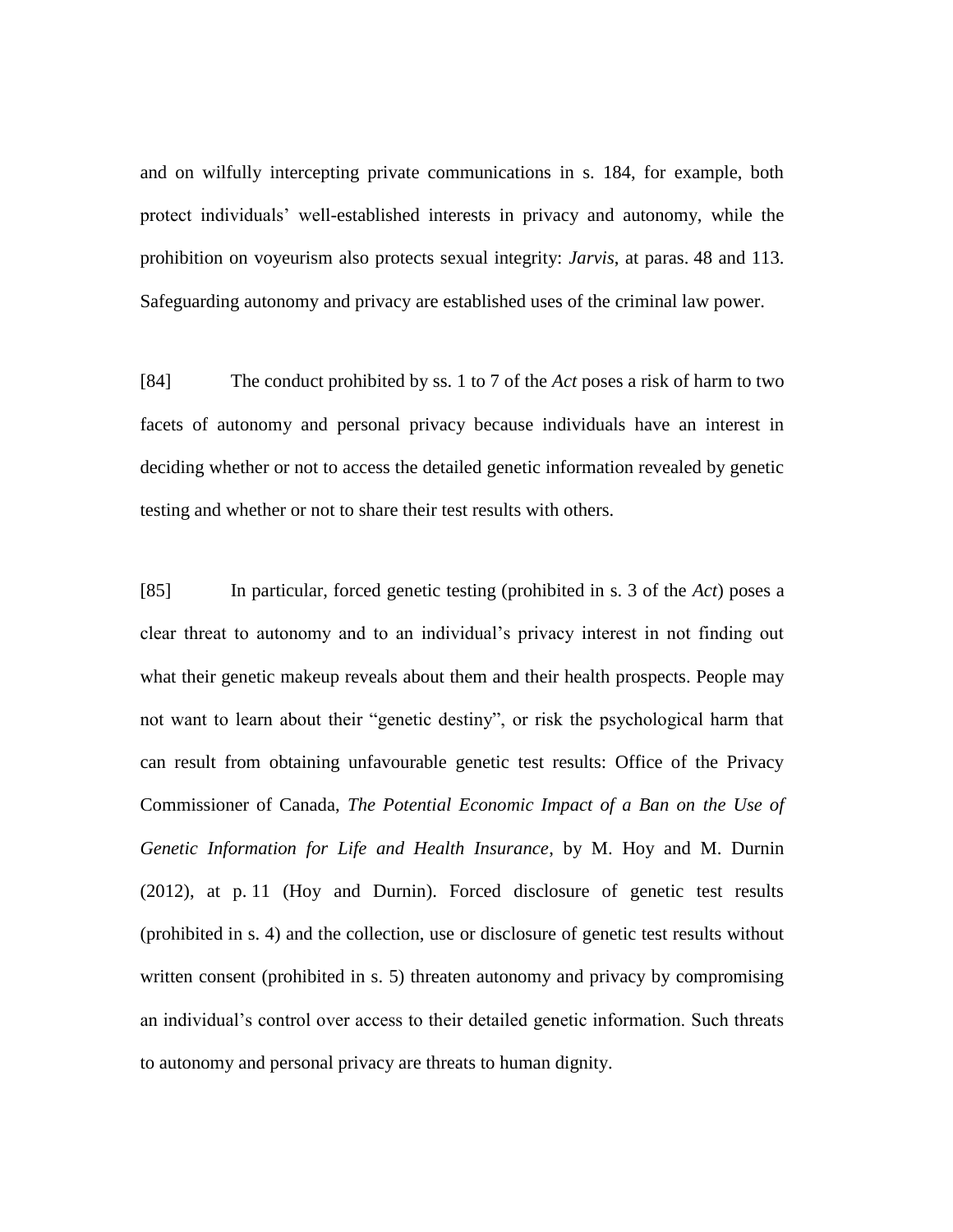[86] The prohibitions target this autonomy- and privacy-threatening conduct in the contexts of the provision of goods and services and the conclusion of contracts. The risk of harm to dignity-related interests in these contexts is neither narrow nor trivial: individuals meaningfully participate in society by way of goods, services and contracts. The prohibitions in the *Act* target a wide swath of conduct.

[87] Further, Parliamentary debates, and the extensive testimony and research referred to throughout the debates, demonstrate that many parliamentarians reasonably viewed genetic information disclosed by genetic testing to be uniquely personal and fundamental to identity.<sup> $7$ </sup> In a very real sense, an individual's genetic makeup *is* their "biographical core": on this concept in the s. 8 *Charter* context, see, for example, *R. v. Tessling*, 2004 SCC 67, [2004] 3 S.C.R. 432, at para. 25; *R. v. Cole*, 2012 SCC 53, [2012] 3 S.C.R. 34, at paras. 46, 48 and 58. It provides the foundation for who an individual is as a human being and is, "in an important way, one's very identity": Hoy and Durnin, at p. 10. The dignity, autonomy and privacy interests in individuals' detailed genetic information were understood by Parliament to be unique and strong.

[88] As the intervener the Privacy Commissioner of Canada points out, the number of inferences that may be drawn from genetic testing information is unknown. Between the early 2000s and 2016, the number of recognized genetic tests

 $\overline{a}$ 

<sup>7</sup> See, for example, *House of Commons Debates*, vol. 148, No. 77, at p. 4885 (Mr. Oliphant); *House of Commons Debates*, vol. 148, No. 97, 1st Sess., 42nd Parl., October 25, 2016, at p. 6125 (Peter Schiefke); *Proceedings of the Standing Senate Committee on Human Rights*, No. 2, 1st Sess., 42nd Parl., March 9, 2016, at p. 2:28 (Bev Heim-Myers); *Debates of the Senate*, vol. 150, No. 26, 1st Sess., 42nd Parl., April 13, 2016, at p. 459 (Linda Frum).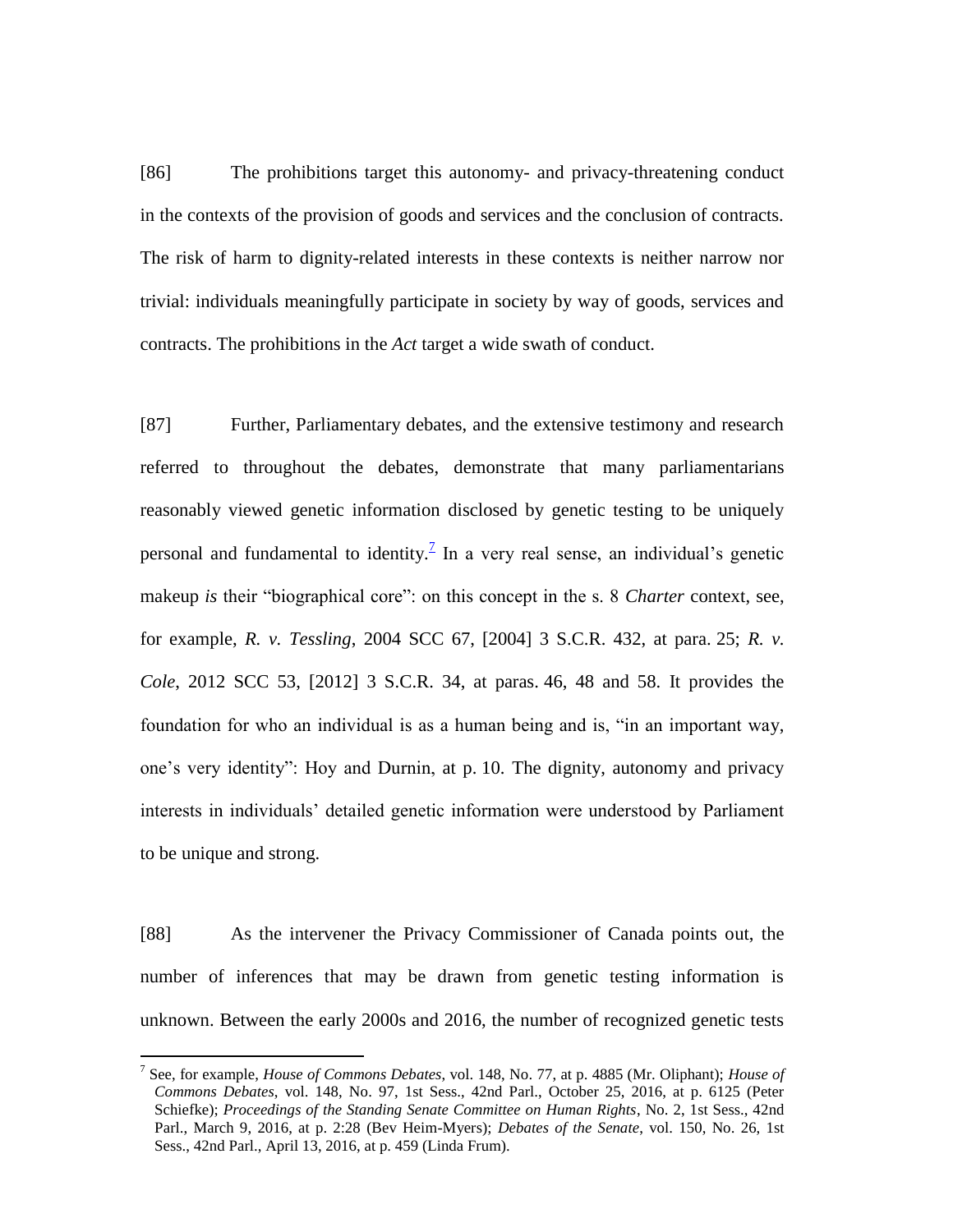increased exponentially, from 100 to well over 30,000. Just over 15 years after the complete human genome was first sequenced, 5,000 of the estimated 20,000 genes have already been linked to genetic diseases, and thousands of other gene variants that affect predispositions to more common health conditions are known. $\frac{8}{3}$  The potential for genetic test results to reveal highly personal information about the individual tested and their relatives is immense and will undoubtedly continue to evolve alongside technological abilities to interpret test results.

[89] Similarly, the potential for abuse of genetic test results and the information they reveal (including by way of genetic discrimination and other possible equality-threatening treatment) is of an unknowable scope and degree. As one Member of Parliament saw it, Parliament's role was to "pay attention to science and make sure that laws designed to protect us evolve in step with technology": *House of Commons Debates*, vol. 148, No. 97, at p. 6127 (Peter Schiefke). Parliament's criminal law power allows it to take proactive steps to protect the public from risks of an unknown nature or degree, even if on some points "the jury is still out": *Malmo-Levine*, at para. 78; *Reference re AHRA*, at para. 50.

[90] Protecting fundamental moral precepts or social values is an established criminal law purpose: *Margarine Reference*, at p. 50; *Labatt Breweries of Canada Ltd. v. Attorney General of Canada*, [1980] 1 S.C.R. 914, at pp. 932-33; *Reference re AHRA*, at paras. 49-51 and 250. Parliamentarians considered discrimination on the

 $\overline{a}$ 

<sup>8</sup> See *Debates of the Senate*, vol. 150, No. 8, at p. 147 (Senator Cowan); *House of Commons Debates*, vol. 148, No. 77, at p. 4885 (Mr. Oliphant); Standing Committee on Justice and Human Rights, *Evidence*, No. 37, at p. 2 (Dr. Gail Graham).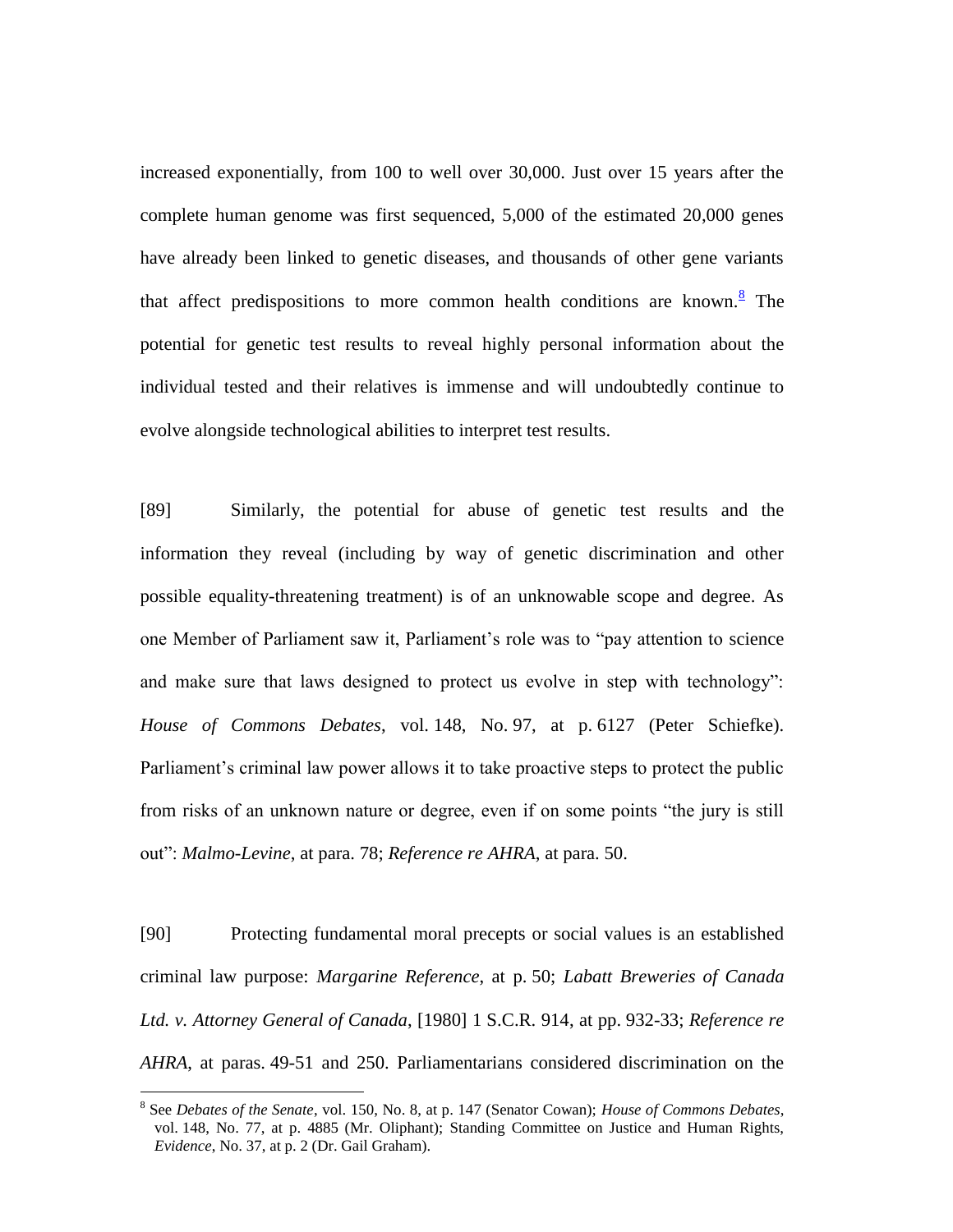basis of health-related genetic test results to be morally wrong. They viewed such genetic discrimination to be antithetical to the values of equality and human dignity. It is easy to see why. Such genetic discrimination threatens the fundamental social value of equality by stigmatizing and imposing adverse treatment on individuals because of their inherited, immutable genetic characteristics, and, in particular, the characteristics that may help to predict disease or disability. In acting to suppress a threat of that nature, Parliament acted with a criminal law purpose.

[91] Further, the fact that, in protecting individuals' control over their genetic test results, the prohibitions target a precursor to genetic discrimination rather than genetic discrimination itself does not mean that they are not a valid criminal law response to the threat posed by discrimination based on genetic test results. Once Parliament is found to be legislating in response to a reasoned apprehension of harm to one of the public interests that may be protected by the criminal law, "Parliament's choice of method cannot be determinative with respect to Parliament's power to legislate": *RJR-MacDonald*, at para. 44.

[92] In pith and substance, ss. 1 to 7 of the *Act* are Parliament's response to the risk of harm that the prohibited conduct and discrimination based on genetic test results pose to autonomy, privacy and equality. For the reasons set out above, Parliament has the power under s. 91(27) to protect people from emerging threats to privacy, autonomy and equality. This is especially so when Parliament reasonably views the information it is safeguarding as uniquely elemental to identity, and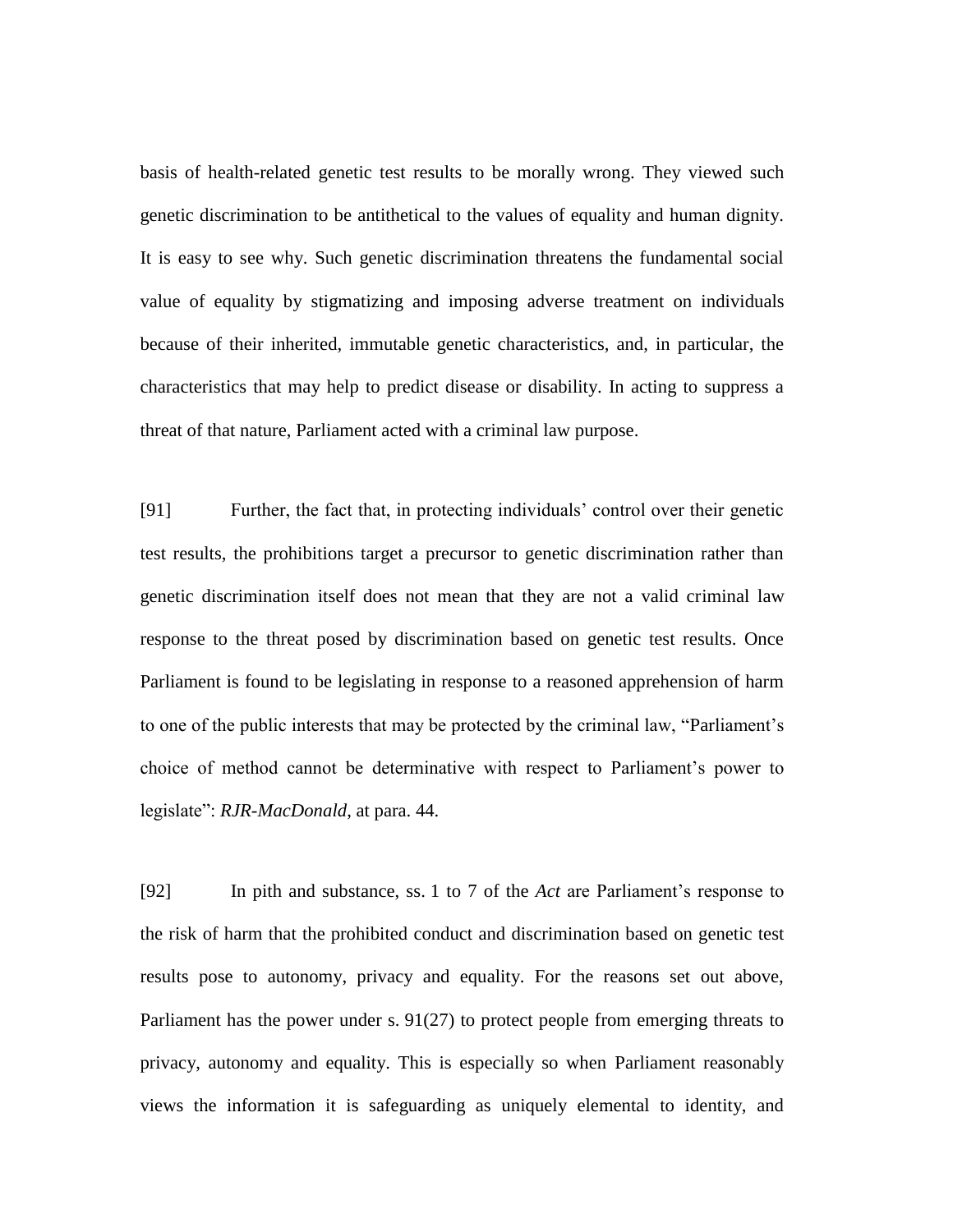uniquely vulnerable to abuse. Protecting these core interests is an established, proper use of the criminal law power.

## (b) *Public Health*

[93] Health is an "amorphous" field of jurisdiction, featuring overlap between valid exercises of the provinces' general power to regulate health and Parliament's criminal law power to respond to threats to health: see *RJR-MacDonald*, at para. 32; *PHS*, at para. 60. The criminal law authority that Parliament exercises in the area of health does not prevent the provinces from regulating extensively in relation to health: *Hydro-Québec*, at para. 131. Indeed, the two levels of government "frequently work together to meet common concerns": para. 131.

[94] Because of these overlapping exercises of jurisdiction, and the doctrine of paramountcy, the Court has expressed concern that the criminal law power must not "be used to eviscerate the provincial power to regulate health": *Reference re AHRA*, at para. 77, see also para. 52, per McLachlin C.J. Though the criminal law power must be appropriately circumscribed as a result, its plenary nature does not change when it is exercised to respond to threats to health. The usual requirements that it be exercised by way of prohibition and penalty and be supported by a criminal law purpose suffice to limit it: *RJR-MacDonald*, at para. 32.

[95] In the *Margarine Reference*, Rand J. made clear that protecting health is one of the "ordinary ends" served by the criminal law, and that the criminal law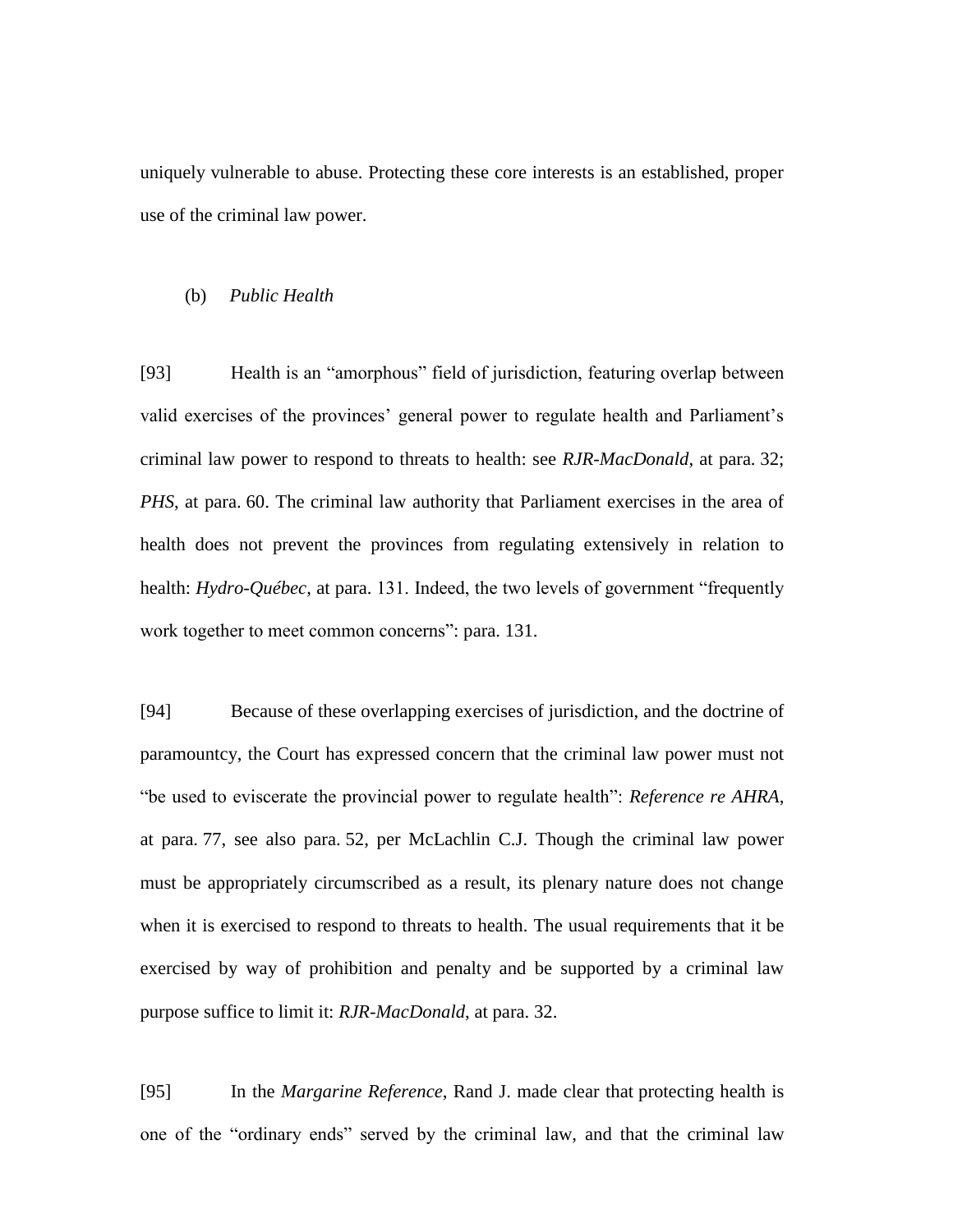power may be properly used to safeguard the public from any "injurious or undesirable effect": pp. 49-50. This Court has often referred to injurious or undesirable effects that relate to health as "public health evils": *RJR-MacDonald*, at para. 32, quoted in *Reference re AHRA*, at para. 52, see also para. 62, per McLachlin C.J.; *Malmo-Levine*, at paras. 209 and 212, per Arbour J. Nothing in this Court's jurisprudence suggests that the term "public health evil" means anything other than a threat to public health. As McLachlin C.J. confirmed in *Reference re AHRA*, "acts or conduct that have an injurious or undesirable effect on public health constitute public health evils that may properly be targeted by the criminal law": para. 62. Tobacco products, dangerous medical treatments, illicit drugs, adulterated food products and toxic chemicals all represent threats to health: see *RJR-MacDonald*; *Morgentaler* (1993); *Malmo-Levine*; *Wetmore*; *Hydro-Québec*. In *Labatt Breweries*, standards for the production and content of beer were not upheld under the criminal law power because they did not address a hazard to health, not because they failed to target something "evil": pp. 934-35.

[96] Parliament is entitled to use its criminal law power to respond to a reasoned apprehension of harm, including a threat to public health.

[97] Genetic discrimination and the fear of genetic discrimination are not merely theoretical concerns. Testimony before Parliament demonstrated that fear of genetic discrimination leads patients to forego beneficial testing, results in wasted health care dollars and may deter patients from participating in research that could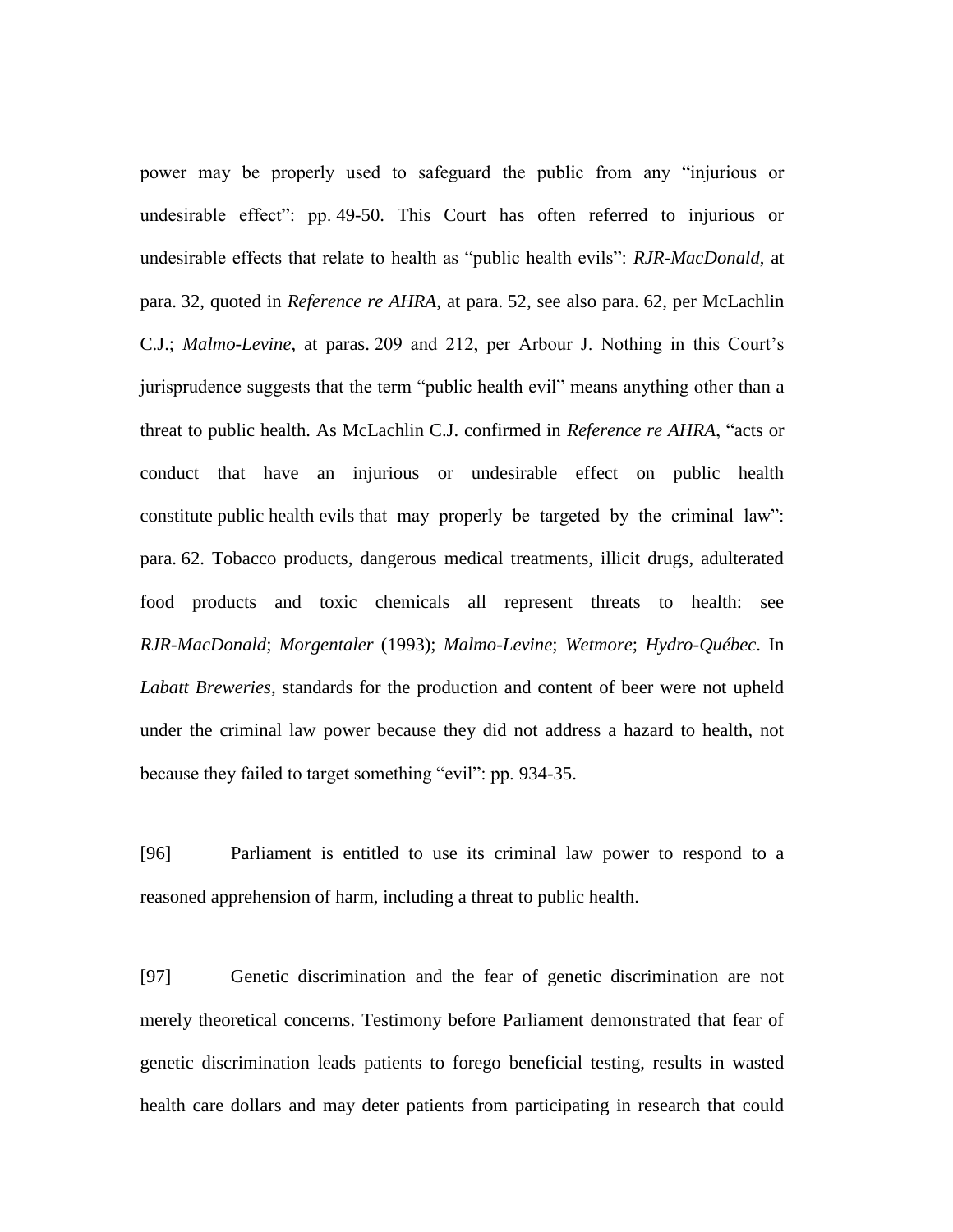advance medical understanding of their conditions. <sup>2</sup> Genetic discrimination is a barrier to accessing suitable, maximally effective health care, to preventing the onset of certain health conditions and to participating in research and other initiatives serving public health. Parliament accordingly apprehended individuals' vulnerability to and fear of genetic discrimination based on test results as a threat to public health.

[98] Individuals' vulnerability to genetic discrimination due to a lack of control over their genetic testing information imposed what Senator Cowan described as a "terrible dilemma" on some people: *Debates of the Senate*, vol. 150, No. 8, at p. 148; see also pp. 146-47. Those people were made to choose between two unenviable options. They could seek potentially beneficial genetic testing but be exposed to the risk of having to disclose results to a third party, who could use those results against them. Or they could forego genetic testing and expose themselves to potentially avoidable and serious health risks, but keep genetic testing information private.

[99] This choice effectively pitted individuals' interests in health against their interests in dignity, privacy, autonomy and equal treatment, and their access to goods, services and contracts. It was described as a choice that "no Canadian should have to

 $\overline{a}$ 

<sup>&</sup>lt;sup>9</sup> See Standing Committee on Justice and Human Rights, *Evidence*, No. 37, at p. 2 (Dr. Gail Graham); see also p. 1 (Dr. Cindy Forbes). Dr. Ronald Cohn, of the Hospital for Sick Children in Toronto, testified that more than a third of families he approached to participate in a genetic study refused for fear of genetic discrimination, in spite of the opportunity the study would have provided to find an explanation for the children's severe medical conditions: Standing Committee on Justice and Human Rights, *Evidence*, No. 36, at p. 12.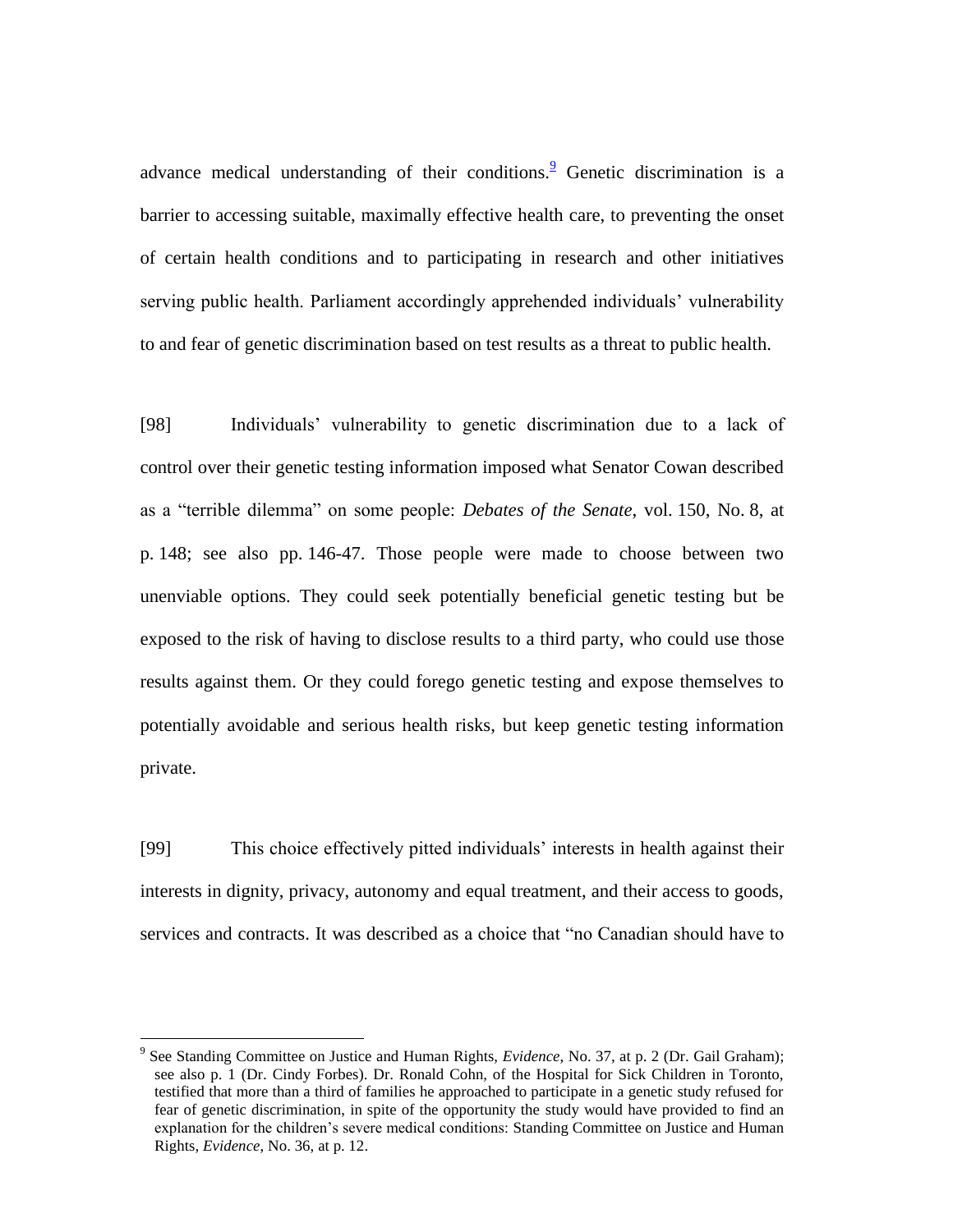face": *House of Commons Debates*, vol. 148, No. 140, 1st Sess., 42nd Parl., February 14, 2017, at p. 8955 (Michael Cooper). Parliament acted to eliminate it.

[100] Both the Court of Appeal and parties opposed to the constitutionality of ss. 1 to 7 of the *Act* rely on a distinction between the protection of health (a purpose traditionally within the realm of the criminal law) and the promotion of health (said to lie only within provincial jurisdiction and not to be a purpose validly advanced by the criminal law). They contend that the challenged provisions are aimed at promoting health, rather than responding to a threat to health.

[101] At this stage of the analysis, once the pith and substance of the challenged law has been determined, the distinction between protection and promotion of health can be more a matter of semantics than substance; it rests in part on the "artificial dichotomy" between prohibiting conduct that poses a risk of harm to health and generating health benefits by way of criminal prohibition, which McLachlin C.J. rightly warned against in *Reference re AHRA*, at para. 30. The relevant question is whether the law meets the criminal law purpose test — whether, in pith and substance, it responds to a risk of harm to health. If it does, the possibility that the law will also produce beneficial health effects does not negate that conclusion.

[102] Here, in pith and substance, Parliament's action was a response to the harm that vulnerability to and fear of genetic discrimination posed to public health. Giving individuals control over access to their genetic test results by prohibiting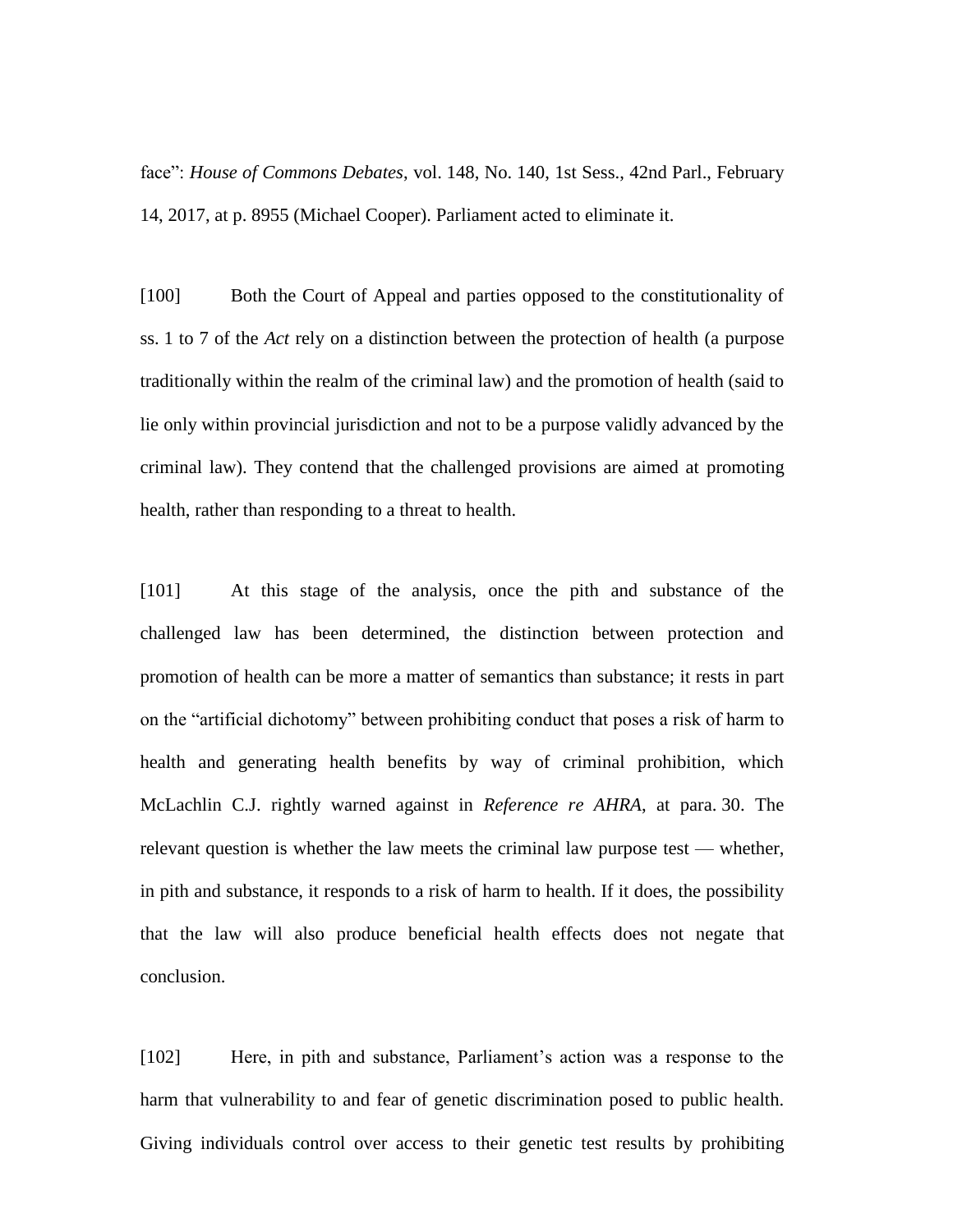forced genetic testing and disclosure of test results and the non-consensual collection, use or disclosure of genetic test results in the areas of contracting and the provision of goods and services targets the harmful fear of genetic discrimination that poses a threat to health. The *Act* was intended to target that fear.

# (3) Conclusion

[103] Parliament took action in response to its concern that individuals' vulnerability to genetic discrimination posed a threat of harm to several public interests traditionally protected by the criminal law. Parliament enacted legislation that, in pith and substance, protects individuals' control over their detailed personal information disclosed by genetic tests in the areas of contracting and the provision of goods and services in order to address Canadian's fears that their genetic test results will be used against them and to prevent discrimination based on that information. It did so to safeguard autonomy, privacy and equality, along with public health. The challenged provisions fall within Parliament's criminal law power because they consist of prohibitions accompanied by penalties, backed by a criminal law purpose.

VI. Costs

[104] The appellant seeks special costs in this Court no matter the outcome of this appeal.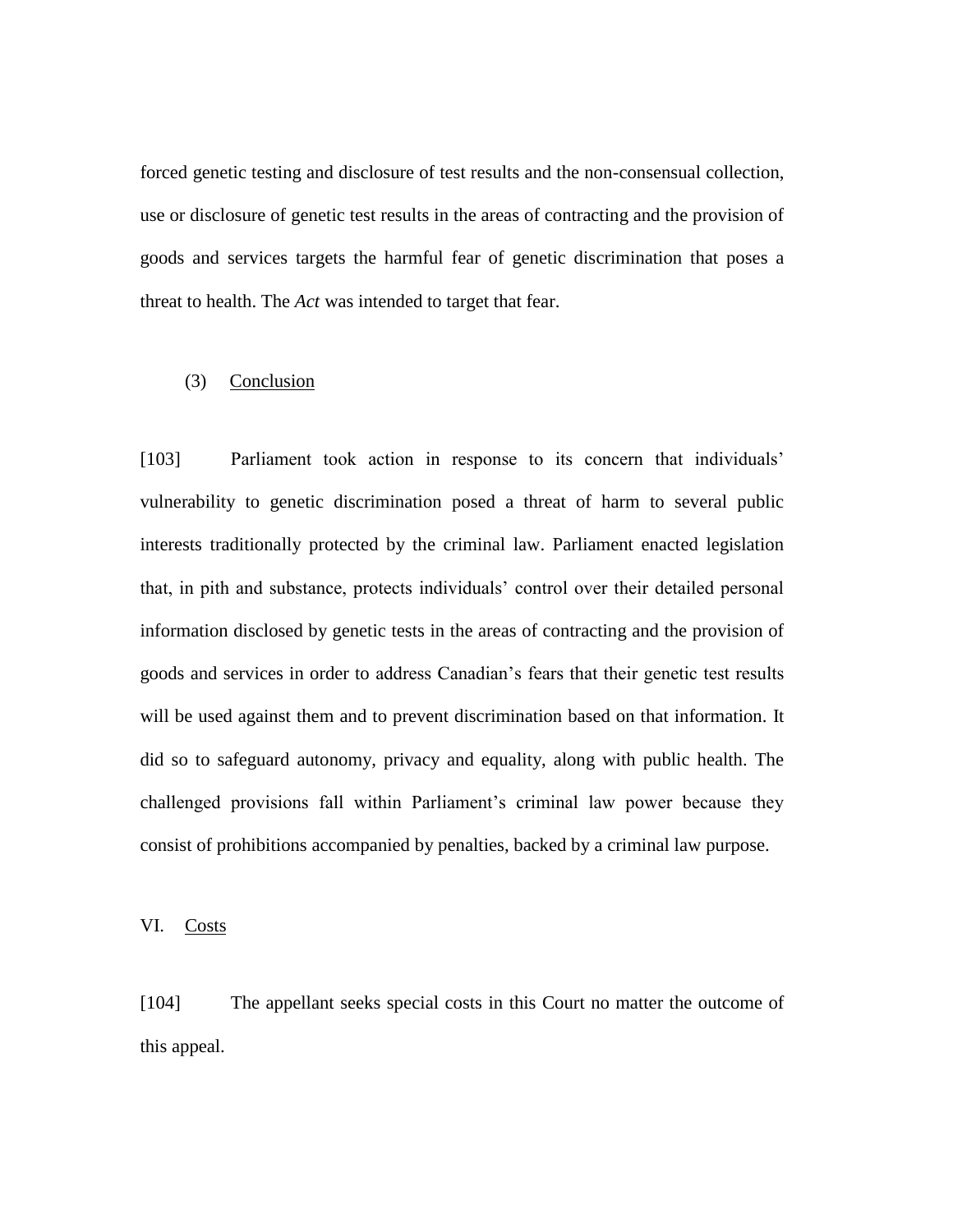[105] Given the appellant's success on the merits of this appeal, the Court must determine whether it should exercise its discretion to award special costs.

[106] In my view, this is not an appropriate case for this Court to award special costs. Ordinary costs suffice. Although, as the appellant points out, it is unusual that no attorney general appealed from the Quebec Court of Appeal's opinion in this reference, that alone does not make this an "exceptional" case justifying the award of special costs: *Carter v. Canada* (*Attorney General*), 2015 SCC 5, [2015] 1 S.C.R. 331, at para. 140; *Association des parents de l'école Rose-des-vents v. British Columbia (Education)*, 2015 SCC 21, [2015] 2 S.C.R. 139, at para. 84.

[107] Moreover, I am not convinced that the appellant has demonstrated that it was impossible for it to pursue this litigation with private funding: *Carter*, at para. 140; *École Rose-des-vents*, at para. 84. In contrast with the significant costs borne by the parties in both *Carter* and *École Rose-des-vents*, where the appeals came after costly and lengthy trials needed to develop the full factual records required to deal with the complex constitutional questions raised in those cases, the appellant did not bear such costs. This appeal arose on a reference, and there was no such need. Indeed, the appellant participated as an intervener, rather than as a full party, at the Quebec Court of Appeal.

## VII. Disposition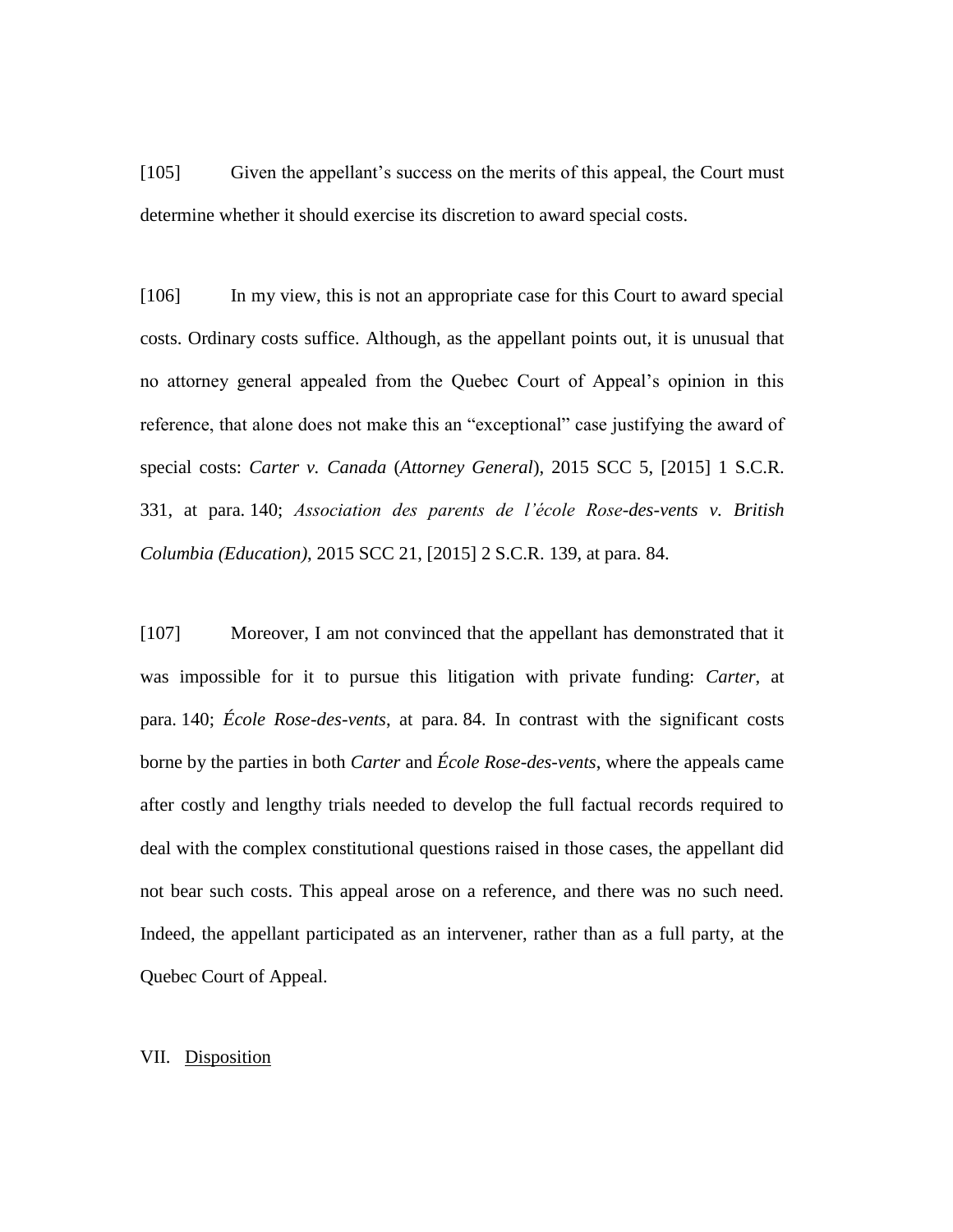[108] I would allow the appeal with costs on a party-and-party basis and answer the reference question posed by the Government of Quebec in the negative.

The reasons of Moldaver and Côté JJ. were delivered by

MOLDAVER J. —

### I. Overview

[109] The decision to undergo or forego genetic testing is one of the most intimate personal health decisions that individuals now face. Some people decide that they would rather not know what their genetic makeup reveals. Others decide that they want to know so that they can take steps to protect their own health and the health of their families. Parliament recognized that individuals should have the autonomy to make this profoundly personal choice without having to fear how the information revealed by genetic testing will be used. However, there was ample evidence before Parliament that many did not feel free to make this choice. The parliamentary record demonstrated that people were choosing to "stay in the dark" about their genetic makeup  $-$  to the detriment of their health, the health of their families, and the greater public health system — due to their concerns that they would not be able to control the uses to which the information revealed by genetic testing would be put. Sections 1 to 7 of the *Genetic Non-Discrimination Act*, S.C. 2017, c. 3 ("*Act*"), represent Parliament's attempt to address this serious threat to health.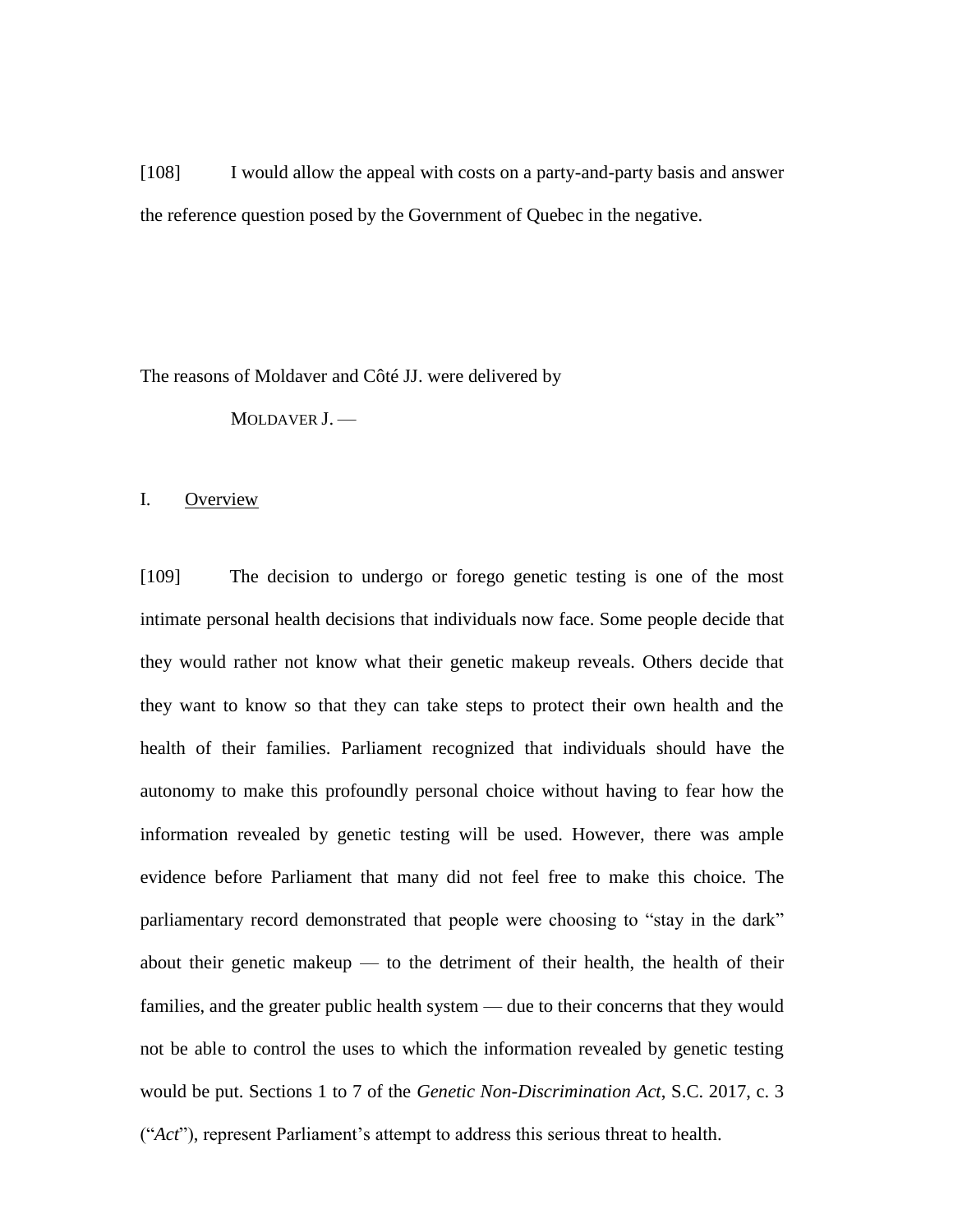[110] In the result, I agree with my colleague Justice Karakatsanis that ss. 1 to 7 of the *Act* represent a valid exercise of Parliament's power over criminal law set out at s. 91(27) of the *Constitution Act, 1867*. However, and with respect, I arrive at this result in a different manner because I see the pith and substance of the impugned provisions differently from her, as well as from my colleague Justice Kasirer.

[111] In my view, the pith and substance of ss. 1 to 7 of the *Act* is to protect health by prohibiting conduct that undermines individuals' control over the intimate information revealed by genetic testing. By giving people control over the decision to undergo genetic testing and over the collection, disclosure and use of the results of such testing, Parliament sought to mitigate their fears that their genetic test results could be used against them in a wide variety of contexts. Parliament had ample evidence before it that this fear was causing grave harm to the health of individuals and their families, and to the public healthcare system as a whole.

[112] The provisions in issue represent a valid exercise of Parliament's power over the criminal law because they contain prohibitions accompanied by penalties, and are backed by the criminal law purpose of suppressing a threat to health. In particular, they target the detrimental health effects occasioned by people foregoing genetic testing out of fear as to how the information revealed by such testing could be used.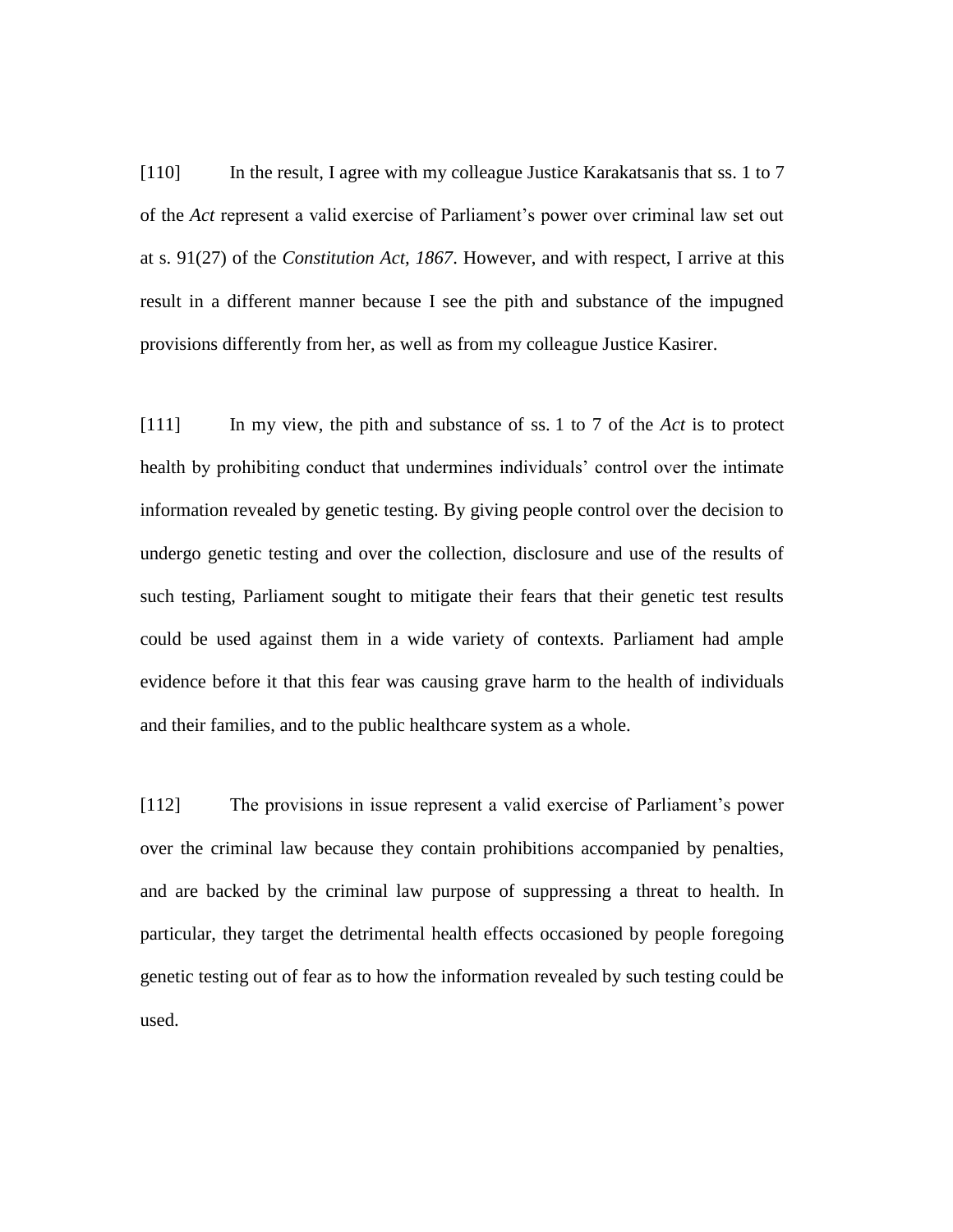[113] My colleagues have provided an extensive review of the legal principles that guide my analysis. It is accordingly unnecessary to engage in a detailed review of the jurisprudence. I will, however, highlight key legal principles as needed.

# II. Analysis

#### A. *Characterization*

[114] As indicated, I take the view that the pith and substance of ss. 1 to 7 of the *Act* is to protect health by prohibiting conduct that undermines individuals' control over the intimate information revealed by genetic testing. This is borne out by the purpose and effects of these provisions.

[115] As I will explain, I do not agree with Justice Karakatsanis that preventing discrimination forms part of the pith and substance of the challenged provisions. While I accept that ss. 1 to 7 of the *Act* reduce the opportunities for discrimination based on one's genetic test results, thereby mitigating individuals' fear of genetic discrimination, they do so by giving people control over the information revealed by genetic tests in furtherance of the purpose of protecting health. With respect, preventing or combating genetic discrimination is not the "'dominant purpose or true character'" of these provisions (see *Quebec (Attorney General) v. Canada (Attorney General)*, 2015 SCC 14, [2015] 1 S.C.R. 693, at para. 29, quoting *RJR-MacDonald Inc. v. Canada (Attorney General)*, [1995] 3 S.C.R. 199, at para. 29).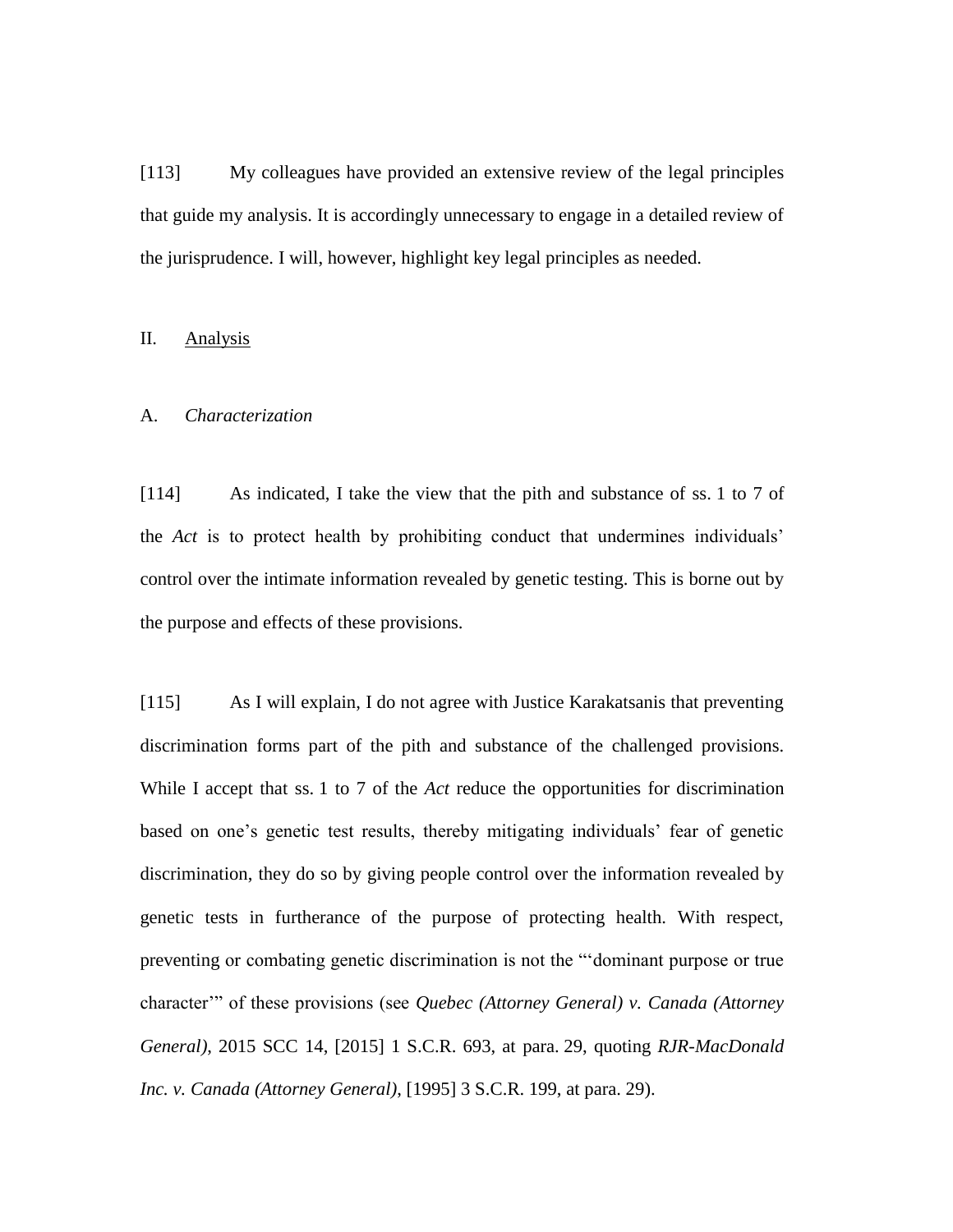[116] Nor can I agree with Justice Kasirer that the pith and substance of the provisions is "to regulate contracts and the provision of goods and services, in particular contracts of insurance and employment, by prohibiting some perceived misuses of one category of genetic tests, the whole with a view to promoting the health of Canadians" (para. 154). As I see it, what is at stake here is not the *promotion*  of beneficial health practices but the *protection* of individuals from a serious threat to health. Further, I have no doubt that the impugned provisions affect contracting and the provision of goods and services. However, with respect, I believe that the manner in which my colleague characterizes them "confuse[s] the law's purpose with 'the means chosen to achieve it" (*Quebec v. Canada*, at para. 29, quoting *Ward v. Canada (Attorney General)*, 2002 SCC 17, [2002] 1 S.C.R. 569, at para. 25). Although the means chosen by Parliament engage aspects of contracting and the provision of goods and services, as I see it, "the regulation of contracts and the provision of goods and services" is, at best, peripheral to the dominant purpose or true character of the legislation. Indeed, as Justice Kasirer himself recognizes, "health dominates the discussion" (para. 221).

## (1) Purpose

[117] By enacting ss. 1 to 7 of the *Act*, Parliament sought to prohibit conduct that was undermining individuals' control over the information revealed by genetic testing — conduct that was leading to health-related harms. This purpose can be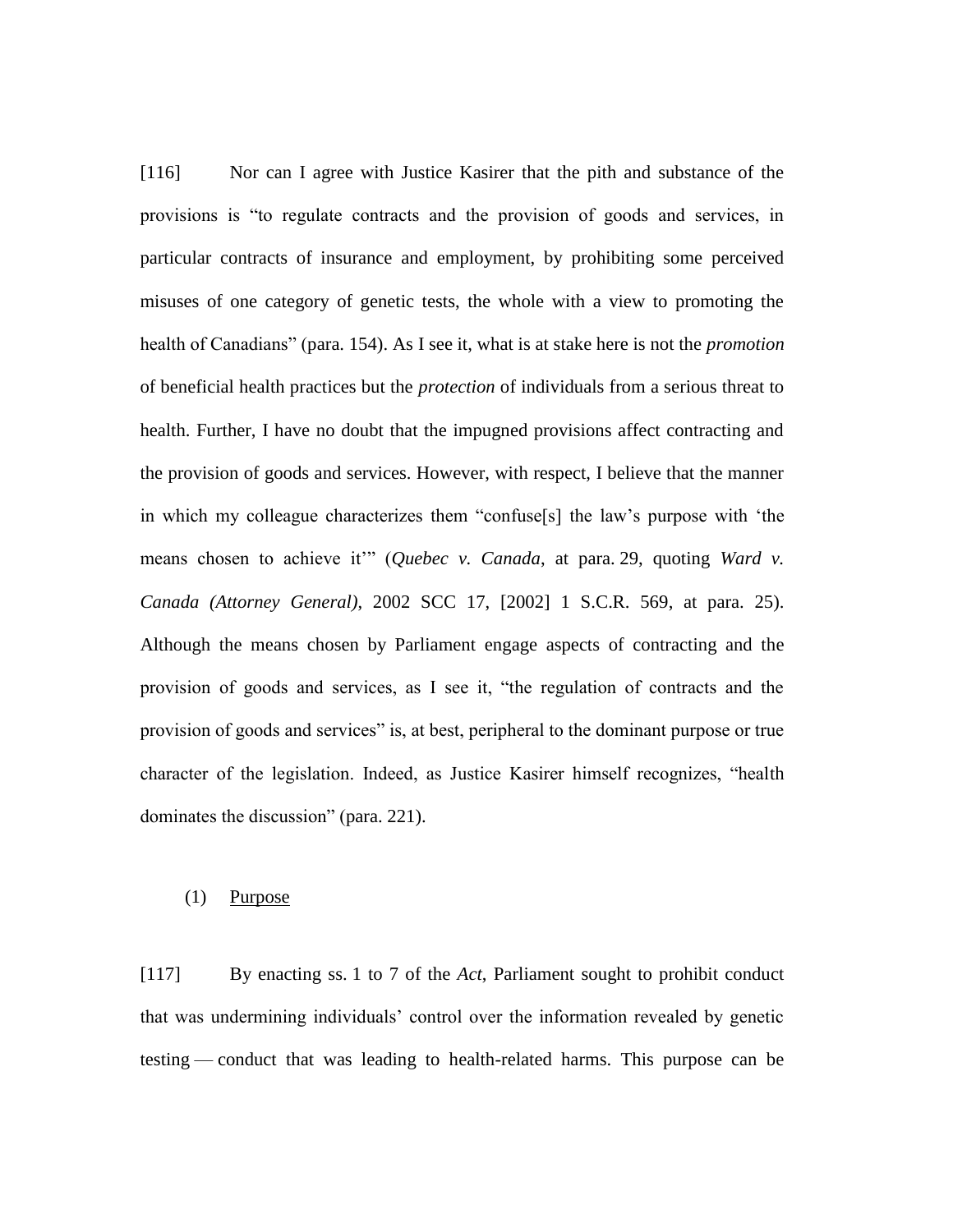discerned from the structure and content of the *Act*, and from the parliamentary debates.

#### (a) *The Structure and Content of the Act*

[118] The text of the provisions in question is a key source of intrinsic evidence. Here, the purpose I have identified is borne out by the text of ss. 2 to 6 of the *Act*.

[119] Section 2 of the *Act* sets out the definitions of "disclose", "genetic test", and "health care practitioner". While I disagree with his conclusion regarding what exactly the definition reveals about the impugned provisions' purpose, I agree with Justice Kasirer that the definition of "genetic test" is crucial to recognizing that the pertinent provisions are grounded in a health-related purpose. For the purposes of the *Act*, "genetic test" is defined as "a test that analyzes DNA, RNA or chromosomes for purposes such as the prediction of disease or vertical transmission risks, or monitoring, diagnosis or prognosis". The definition of "genetic test" is accordingly restricted to tests that are taken for health-related purposes such as predicting, preventing and diagnosing hereditary diseases, and guiding treatment options for a wide variety of diseases and conditions. This demonstrates that Parliament was squarely focused on protecting health.

[120] Understanding that the definition of "genetic test" is limited to health-related testing is crucial in order to accurately identify the purpose of the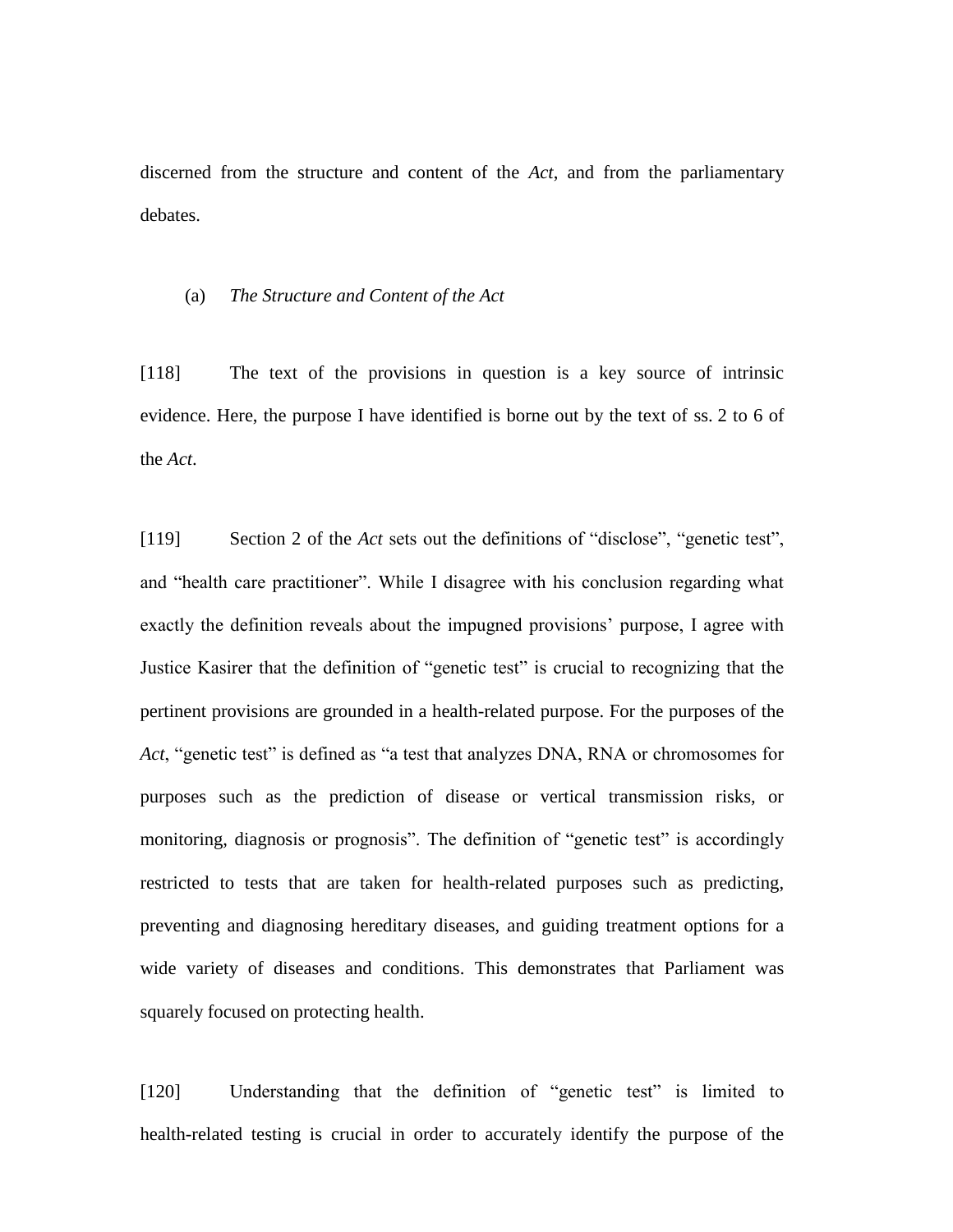prohibitions in ss. 3 to 5 of the *Act*, since the term "genetic test" lies at the heart of each of those sections. Sections 3 and 4 prohibit "any person" from requiring an individual to undergo a genetic test or to disclose the results of a genetic test as a condition of: (a) providing goods or services to that individual; (b) entering into or continuing a contract or agreement with that individual; or (c) offering or continuing to offer specific terms or conditions in a contract or agreement with that individual. These sections also prohibit any person from refusing to engage in any of the foregoing activities on the grounds that an individual has refused to take or disclose the results of a genetic test. Section 5 prohibits "any person" engaged in any of the activities described in (a) to (c) from collecting, using, or disclosing the results of an individual's genetic test without the individual's written consent. Together, these prohibitions give individuals control over the profoundly personal information revealed by genetic testing. As I will elaborate, giving people this control has the effect of reducing their fears that their genetic test results may be used against them — fears that were causing them to forego genetic testing that they otherwise wished to pursue in order to protect their own health and the health of their families.

[121] The prohibitions in ss. 3 to 5 of the *Act* are subject only to the targeted exemptions in s. 6. Section 6 provides that ss. 3 to 5 do not apply to "a physician, a pharmacist or any other health care practitioner in respect of an individual to whom they are providing health services". Section 6 also exempts persons "conducting medical, pharmaceutical or scientific research in respect of an individual who is a participant in the research" from the prohibitions in ss. 3 to 5. In this way, s. 6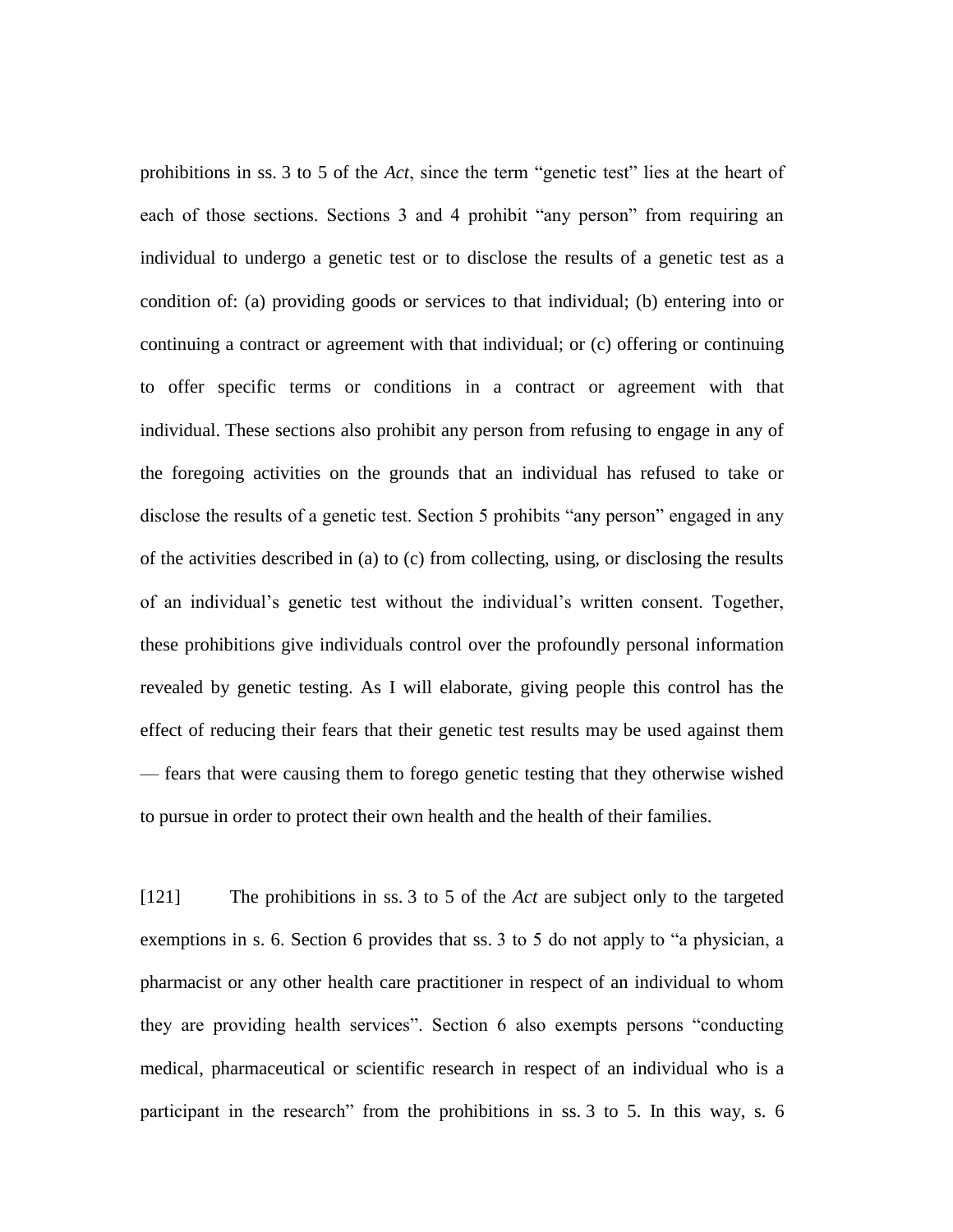explicitly carves out conduct that is beneficial — rather than harmful — to health from the ambit of the prohibitions, further demonstrating that Parliament's focus was squarely on protecting health.

[122] An additional form of intrinsic evidence is the title of the *Act*. I would echo the cautionary note sounded by Justice Kasirer, at para. 173, about placing undue emphasis on a statute's title in the characterization analysis. Titles are not determinative of pith and substance. Here, in my view, the short title of the *Act* (the *Genetic Non-Discrimination Act*) and the long title of the *Act* (*An Act to prohibit and prevent genetic discrimination*) do not mirror the pith and substance of ss. 1 to 7 of the *Act*. That said, these titles are nonetheless consistent with the purpose I have identified insofar as reducing the opportunities for genetic discrimination is one of the ways in which the provisions in issue reduce individuals' fears that their genetic information will be used against them — the barrier to pursuing genetic testing that Parliament identified and sought to remove. More specifically, by giving people control over whether to undergo genetic testing, and over the persons to whom their genetic test results are disclosed and the uses to which their genetic information may be put, these provisions reduce the opportunities for such information to be used in discriminatory ways. Thus, while preventing genetic discrimination is not, in my view, the dominant purpose of the impugned provisions, it is still an important feature of the legislation.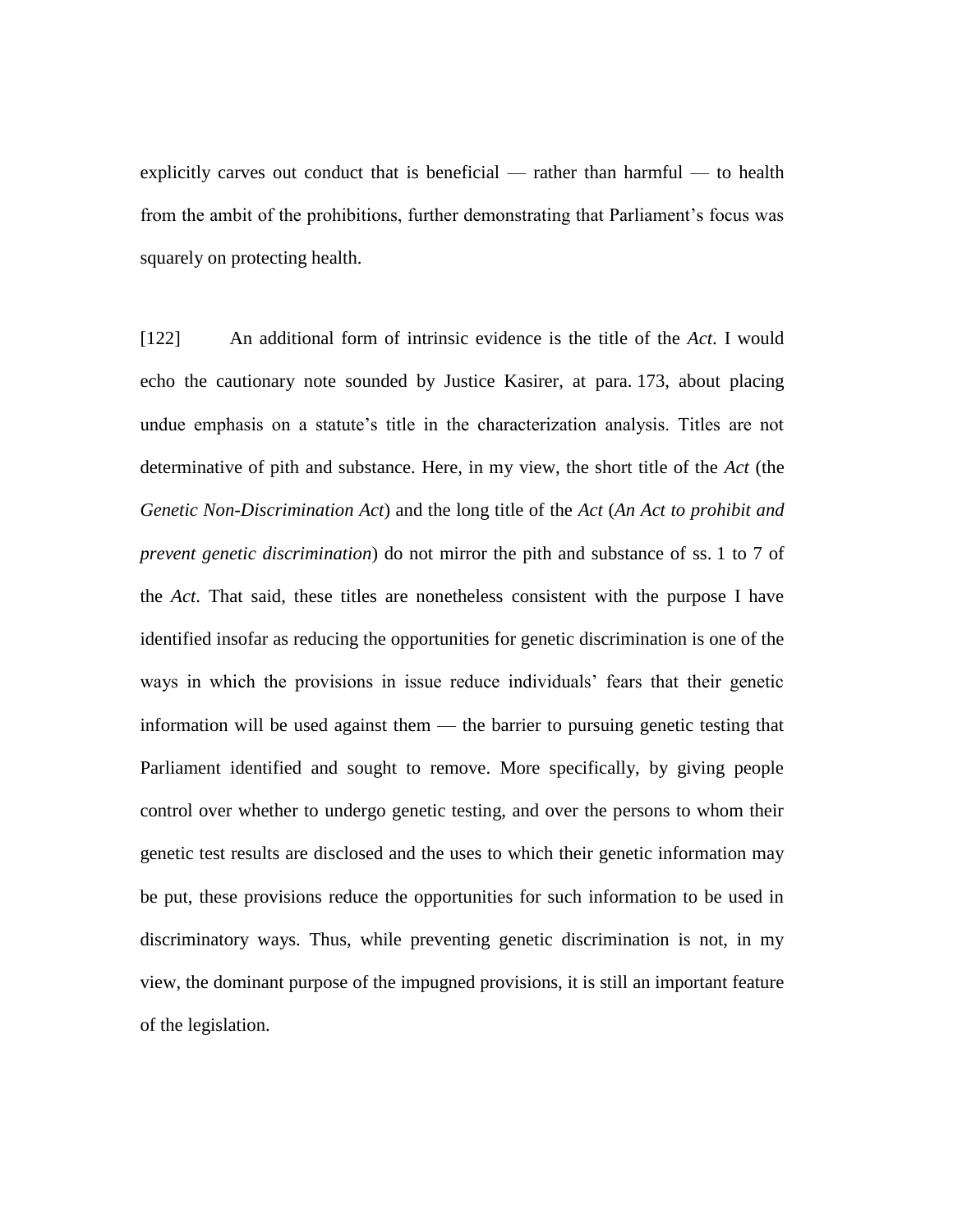[123] The constitutionality of ss. 8 to 10 of the *Act* — which amended the *Canada Labour Code*, R.S.C. 1985, c. L-2, and the *Canadian Human Rights Act*, R.S.C. 1985, c. H-6 — is not in issue. Nonetheless, the jurisprudence instructs that "[w]here the challenge concerns a particular provision which forms part of a larger scheme . . . the 'matter' of the provision must be considered in the context of the larger scheme, as its relationship to that scheme may be an important consideration in determining its pith and substance" (*Quebec v. Canada*, at para. 30). Here, in my view, considering ss. 1 to 7 of the *Act* alongside ss. 8 to 10 of the *Act* reveals important distinctions that shed light on the precise purpose of the provisions at issue.

[124] Among other things, the amendments to the *Canada Labour Code* and the *Canadian Human Rights Act* prohibit differential treatment based on the information revealed by genetic testing. The amendments to the *Canada Labour Code*, which introduced similar prohibitions to those in ss. 3 to 5 of the *Act*, protect federal employees from compulsory genetic testing, compulsory disclosure of genetic test results, and non-consensual collection, disclosure and use of genetic test results (see *Canada Labour Code*, s. 247.98(2) to (4)(b) and (5) to (6)). In addition, however, these amendments prohibit employers from taking disciplinary action against employees "on the basis of the results of a genetic test undergone by the employee" (*Canada Labour Code*, s. 247.98(4)(c)). Similarly, the amendments to the *Canadian Human Rights Act* introduced "genetic characteristics" as a prohibited ground of discrimination (at s. 2), and added a deeming provision, which provides that where "the ground of discrimination is refusal of a request to undergo a genetic test or to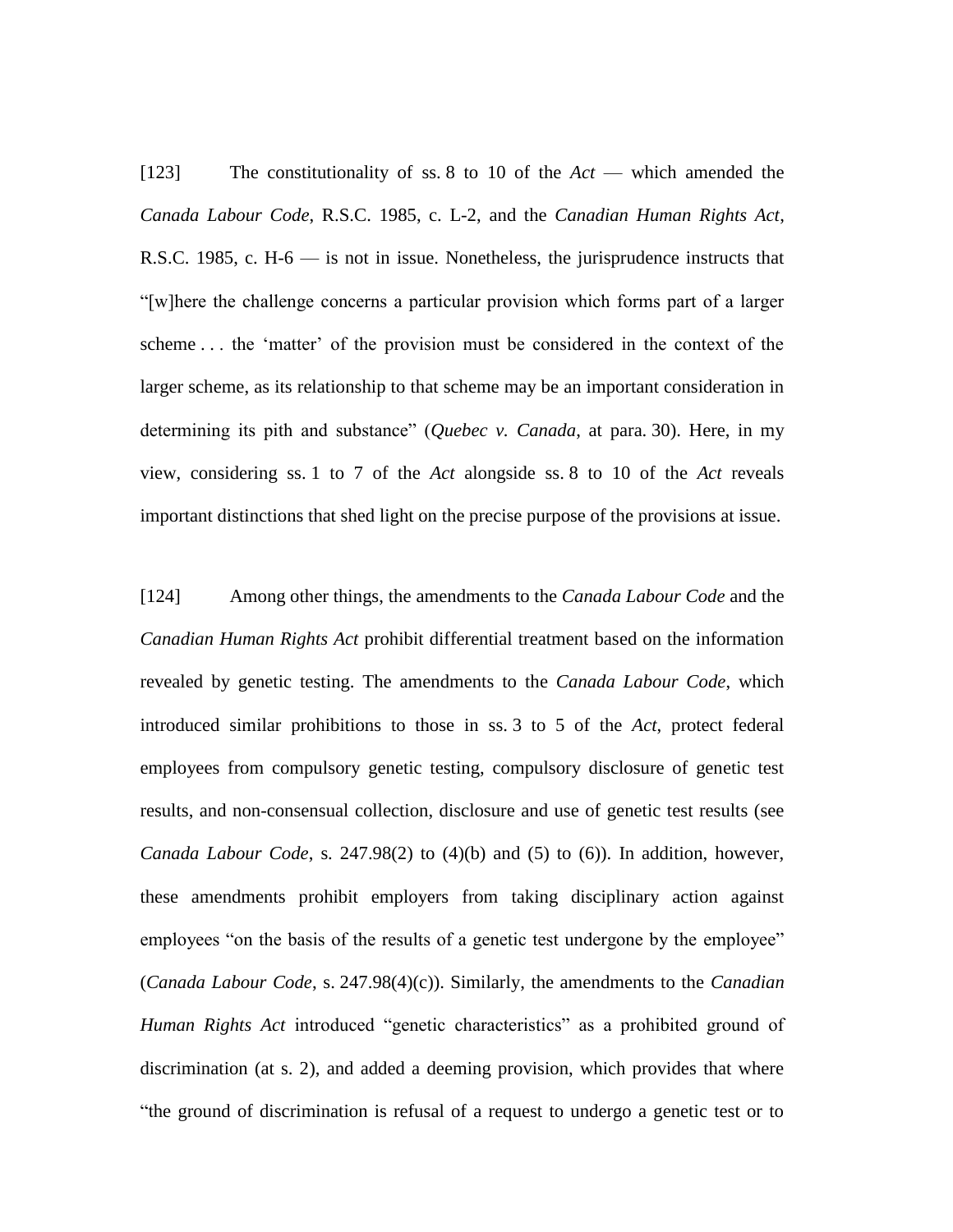disclose, or authorize the disclosure, of the results of a genetic test, the discrimination shall be deemed to be on the ground of genetic characteristics" (at s. 3(3)).

[125] Unlike the changes to the *Canada Labour Code* and the *Canadian Human Rights Act*, the provisions in issue do not prohibit genetic discrimination — that is, differential treatment "on the basis of the results of a genetic test" or based on one's "genetic characteristics". Sections 1 to 7 could have included such a prohibition, but they do not. In my view, the different approach taken by Parliament in the amendments to the *Canada Labour Code* and the *Canadian Human Rights Act* as compared to the impugned provisions indicates that where Parliament's dominant objective was to prevent and prohibit genetic discrimination, it did so directly. This supports my conclusion that the dominant purpose of ss. 1 to 7 is not preventing and prohibiting genetic discrimination, but rather prohibiting conduct that deprives individuals of control over their genetic test results in order to protect health. It follows that I am unable to agree with Justice Karakatsanis's conclusion that the three parts of the *Act* are all part of "a multi-pronged approach to combatting genetic discrimination" (para. 48). With respect, that conclusion is too broad and fails to place adequate weight on the important differences between ss. 1 to 7 and ss. 8 to 10.

#### (b) *The Parliamentary Record*

[126] The parliamentary record bolsters my conclusion regarding the purpose of the provisions in question. On my reading of the debates and the testimony heard by the Senate and House of Commons committees tasked with reviewing Bill S-201, *An*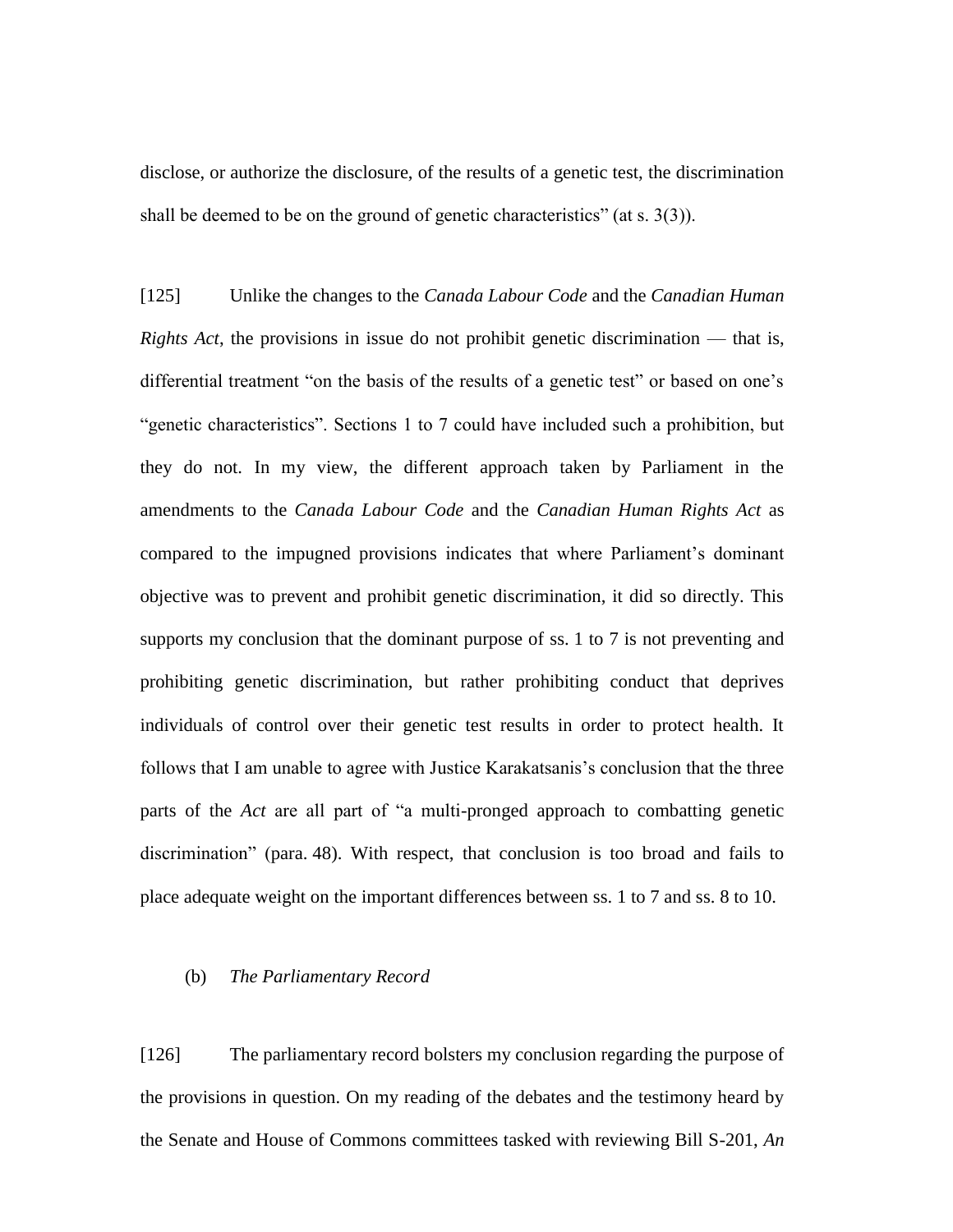*Act to prohibit and prevent genetic discrimination*, 1st Sess., 42nd Parl., 2017, the focus was clearly directed at the devastating health consequences that were resulting from people foregoing genetic testing out of fear that the personal health information revealed by such testing could be used against them, including in discriminatory ways. By enacting ss. 1 to 7 of the *Act*, Parliament sought to prohibit conduct that was causing individuals who wished to undergo genetic testing to instead forego such testing, to the detriment of their health.

[127] The debates and committee testimony are replete with discussions that attest to this purpose. Although the purpose becomes most clear by reading the debates and committee testimony in their full context, I will highlight a few excerpts that emphatically make the point. I begin with statements made by Senator Cowan, the sponsor of Bill S-201:

> The science of medical genetics is developing at a truly astonishing speed. When I first spoke to my bill on April 23, 2013, I described how a decade earlier there were some 100 genetic tests available for genes identified for particular diseases. I noted that this had grown by that time — that's April 23,  $2013$  — to 2,000 tests, which I thought was pretty impressive. Colleagues, today, less than three years later, there are over 32,600 genetic tests registered with the United States National Institutes of Health's Genetic Testing Registry.

> This is a staggering pace. There are tests for genes associated with various heart diseases, prostate cancer, colon cancer, kidney disease, ALS, cystic fibrosis, and early-onset Alzheimer's. There are rare diseases and there are very common ones. These are just a few examples, and the list keeps growing.

> > . . .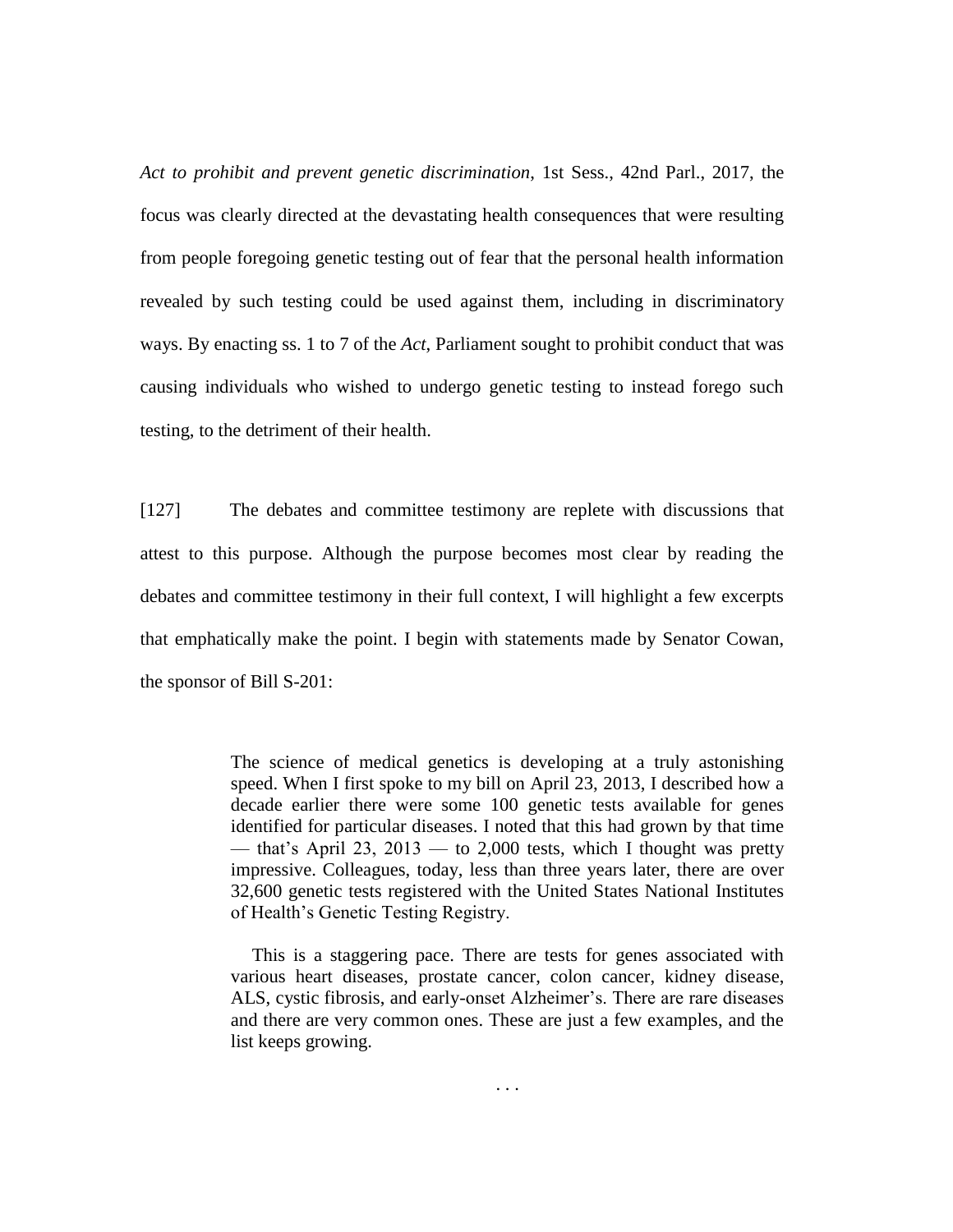. . . nothing in [Bill S-201] requires anyone to take a genetic test. Indeed, one of the fundamental points is to protect against that. The decision whether or not to take a genetic test is a deeply personal one. There are many factors that a person weighs in making the decision. There are some illnesses for which, at present, there is no treatment or cure. One, understandably, may prefer not to know. There may be concerns for the impact on one's family members, who may be worried about their own genetic makeup. There are many very serious issues to be considered. But, colleagues, genetic discrimination should not be such an issue. That kind of worry should simply not enter into the discussion.

It isn't often that an issue arises where a simple bill — and Bill S-201 is very short — can address a problem and clear the way for many Canadians to live healthier lives. Scientists are doing their part, advancing the knowledge of genetic medicine — doctors are ready and eager to be able to offer these technologies to Canadians — and Canadians are very eager to take advantage of these medical advances. Now, it's up to us to do our part, to clear away this legal hurdle that is causing real harm to so many of our fellow Canadians. [Emphasis added.]

. . .

(*Debates of the Senate*, vol. 150, No. 8, 1st Sess., 42nd Parl., January 27, 2016, at pp. 147-51)

[128] Robert Oliphant, Member of Parliament, also made comments which support the view that Parliament was acting to protect health by prohibiting conduct that was causing people to make deleterious health choices:

> This bill is inspired by the belief that all Canadians should profit from the advances in genetic science. To achieve this goal, the genetic non-discrimination act seeks to ensure that the knowledge that we have through genetic research is protected from potential abuse and that there are as few impediments as possible to getting tested.

> In Canada, unlike most western countries, if one has a genetic test, there is no protection from a third party using that information, those test results, perhaps to one's detriment. This is the problem of genetic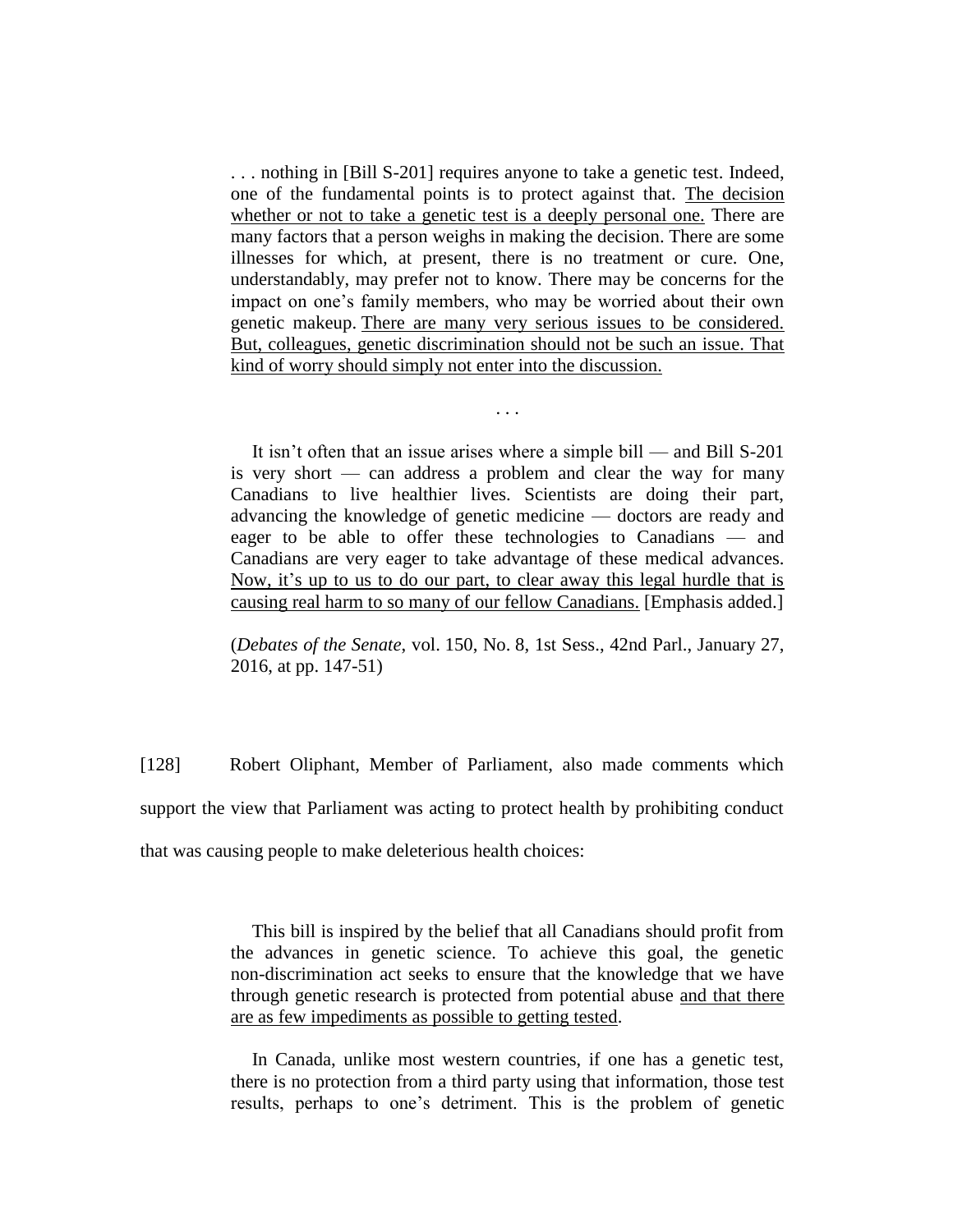discrimination and that is what Bill S-201 seeks to address. [Emphasis added.]

(*House of Commons Debates*, vol. 148, No. 77, 1st Sess., 42nd Parl., September 20, 2016, at p. 4886)

This House has the opportunity to act and to act strongly and clearly. We should give the provinces the opportunity to comment on the bill and act with them and on behalf of all Canadians to ensure that this Act has the kind of teeth it needs to protect them in the most vulnerable place: their health, their existence.

. . . We have a moment in this House, with this Act, to make a change that can actually change the lives of millions of Canadians, who can, with trust and confidence, go to their physicians and get the tests they need so that their clinicians, the practitioners who help them, can have the very best tools. [Emphasis added.]

(*House of Commons Debates*, vol. 148, No. 97, 1st Sess., 42nd Parl., October 25, 2016, at p. 6128)

[129] I recognize, as Justice Karakatsanis does, that discussions of genetic discrimination figure prominently in the parliamentary record. However, I believe that when the parliamentary record is considered together with what ss. 1 to 7 of the *Act* actually do, it is clear that in enacting these provisions Parliament sought to address individuals' fears that their information would be subject to compulsory disclosure and used without their consent — including, potentially, in discriminatory ways — because of the deleterious effects those fears had on health. Therefore, while reducing the opportunities for discrimination is an important feature of the legislation, I am of the view that preventing discrimination is not the dominant purpose of the provisions in issue.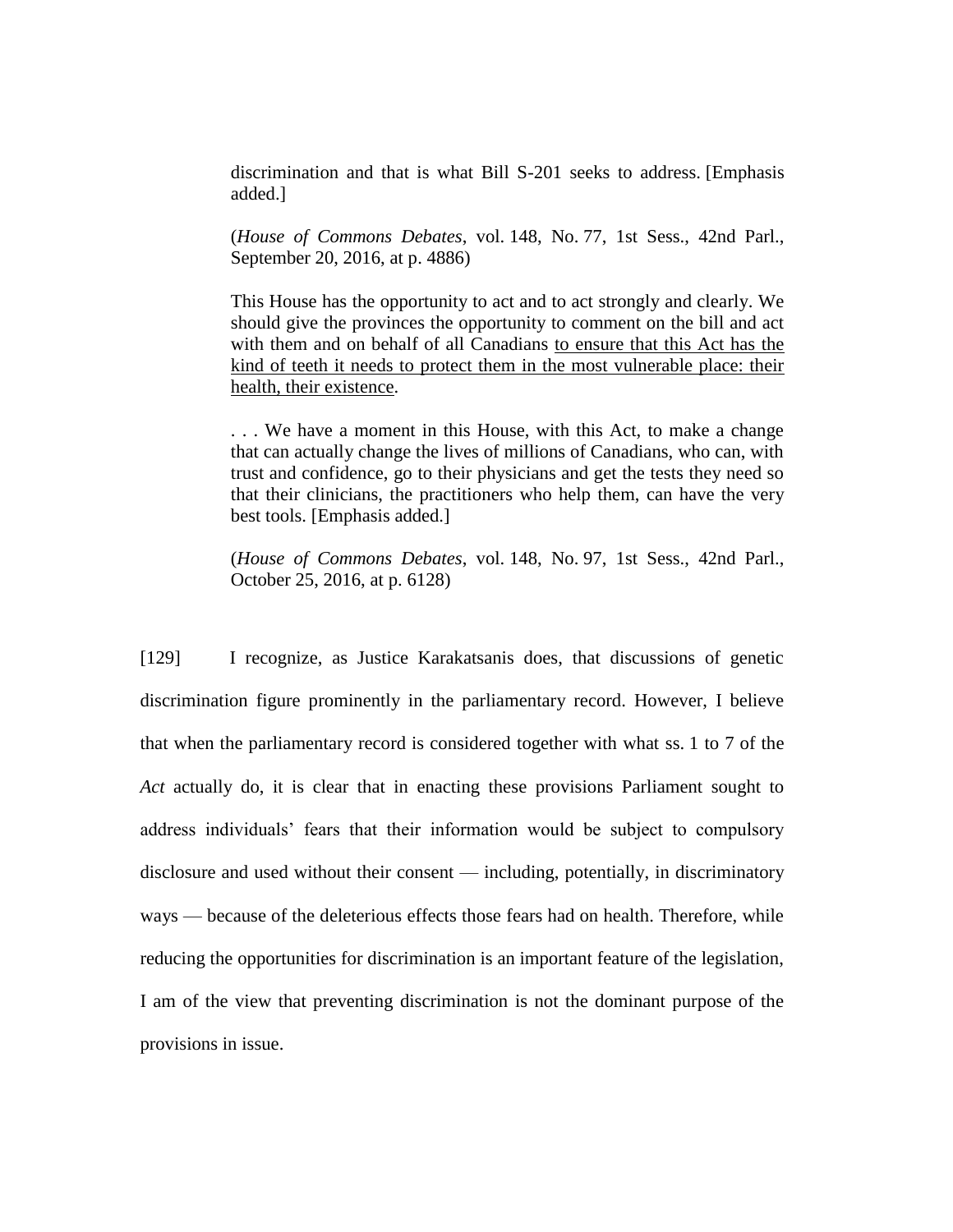[130] On my reading of the parliamentary record, there is no support for the view that Parliament's purpose was to regulate contracts and the provision of goods and services, or to regulate particular industries. I acknowledge that the record contains references to contracts such as insurance contracts and employment agreements, and the provision of goods and services. While these references demonstrate that Parliament was aware of the incidental effects the impugned provisions may have on certain areas, that was not its focus. Rather, those references served to explain and give examples of the contexts in which individuals' fears regarding control over their genetic test results were leading them to make harmful health decisions.

[131] Additionally, I must respectfully disagree with Justice Kasirer's assertion that the debates and committee testimony support the view that ss. 1 to 7 of the *Act*  represent an attempt by Parliament to encourage or promote genetic testing (paras. 196-200). To the contrary, these sources demonstrate that Parliament was focused on the health-related harms that were being suffered by those who wished to protect themselves and their families by undergoing genetic testing, but whose concerns about relinquishing control over their genetic information were acting as a barrier (or disincentive) that prevented them from doing so. That is, the discussions in the debates and the committees centered on people who, of their own volition and without any encouragement by the government, wished to undergo genetic testing, but who were refraining from exercising that free choice out of fear that the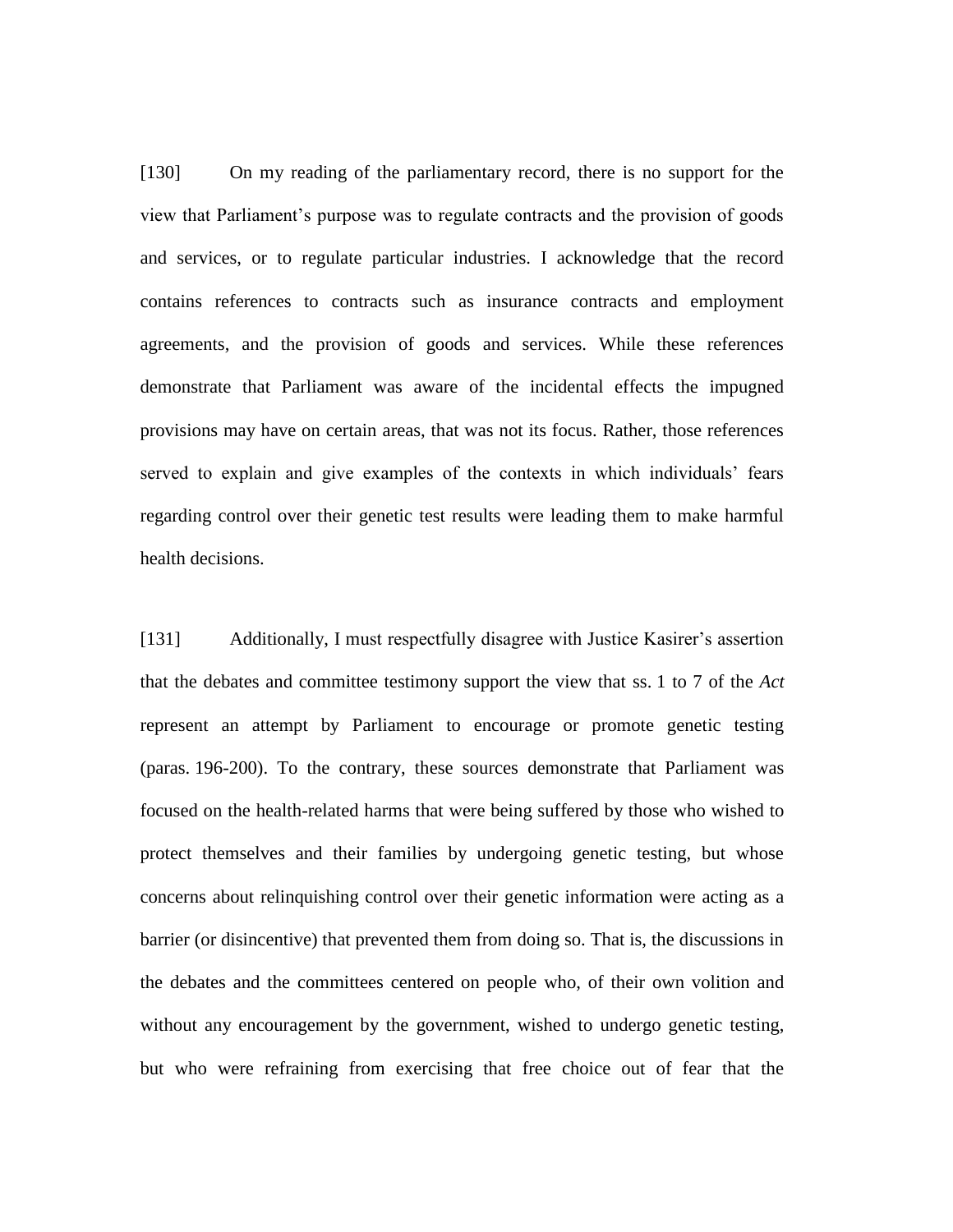information revealed by such testing would be used against them. Simply put, Parliament was focused on removing this disincentive, not creating incentives.

[132] My colleague Justice Kasirer's assertion that "Parliament was focused on removing barriers in order to create incentives for genetic testing: i.e. in order to promote the well-being of Canadians" (para. 200) misreads this aspect of my reasons and fails to account for the distinction between disincentives and incentives, whether non-financial or financial in nature. Let me be clear: in enacting ss. 1 to 7 of the *Act*, Parliament was not incentivizing — that is, motivating or encouraging — genetic testing. Parliament could easily have created such an incentive. To give but one example, Parliament could have offered financial compensation in the form of tax credits to people who underwent genetic testing. But that was not the approach it chose. Instead, Parliament targeted a *disincentive* to genetic testing: individuals' lack of control over the personal health information revealed by genetic testing. It sought to remove this barrier by prohibiting conduct that deprived individuals of that control. This is borne out in the very excerpts of the debates to which Justice Kasirer refers: Senator Cowan speaks of "removing roadblocks to people's being able to access genetic testing, if they choose" and stresses that genetic testing "is a matter of choice, and that choice should be the individual's to make"; Mr. Oliphant observes how people's fears about the uses to which their genetic test results could be put was standing in the way of their desire to undergo genetic testing (see Kasirer J.'s reasons, at paras. 197-99 (emphasis in original deleted, emphasis added), citing *Debates of the Senate*, vol. 148, No. 154, 1st Sess., 41st Parl., April 23, 2013, at pp. 3744-45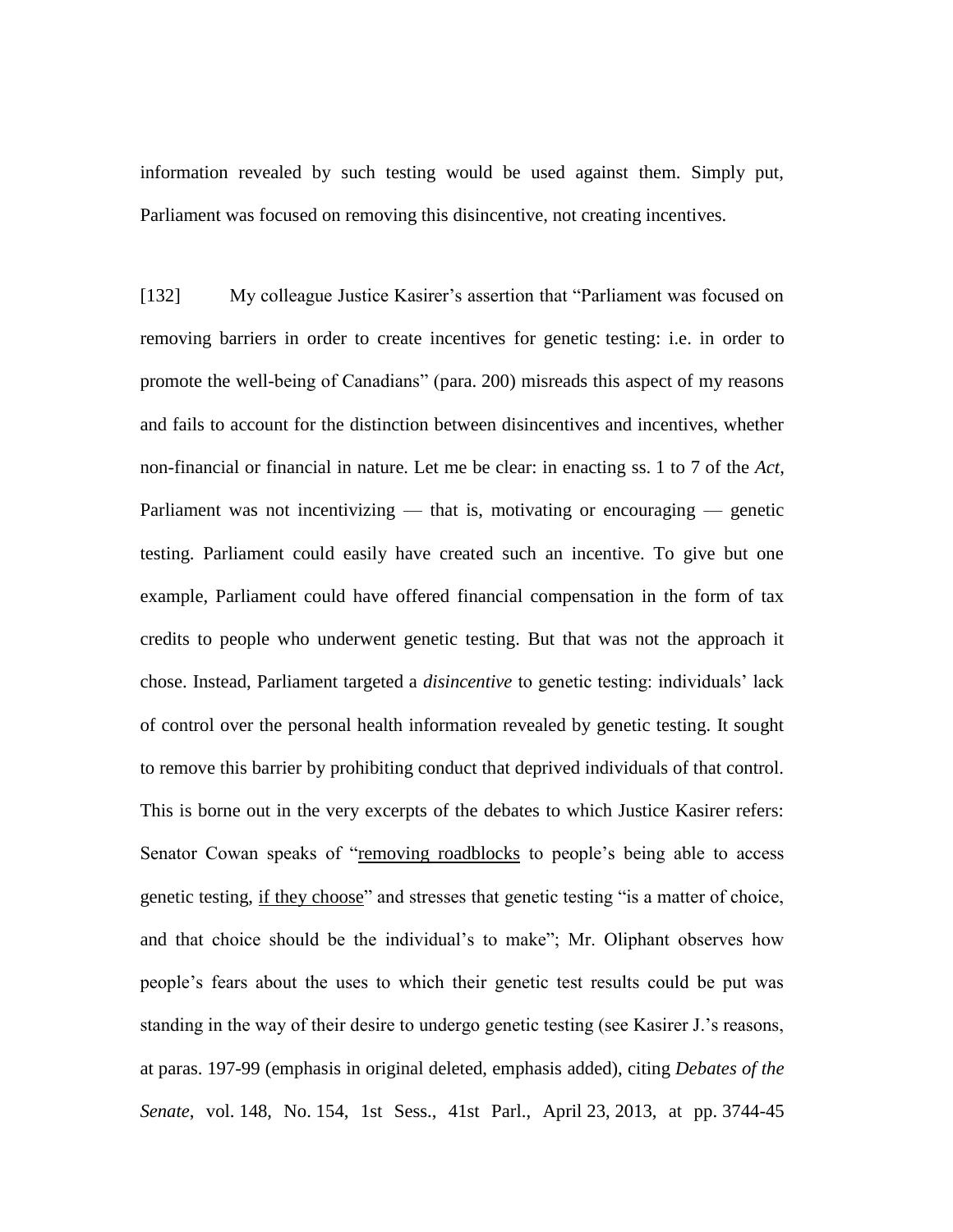(Senator Cowan); *Debates of the Senate*, vol. 149, No. 137, 2nd Sess., 41st Parl., May 5, 2015, at pp. 3270-78 (Senator Cowan); *House of Commons Debates*, vol. 148, No. 47, 1st Sess., 42nd Parl., May 3, 2016, at p. 2736 (Mr. Oliphant)).

#### (2) Effects

[133] I substantially agree with how Justice Karakatsanis has characterized the effects of the challenged provisions. In particular, I agree with her observation that, while the challenged provisions reduce the opportunities for genetic discrimination, "[t]he most significant practical effect of the *Act* is that it gives individuals control over the decision of whether to undergo genetic testing and over access to the results of any genetic testing they choose to undergo" (para. 54; see also paras. 55-56). The challenged provisions do not, as Justice Kasirer suggests, "grant individuals limited control over a narrow class of genetic information" (para. 158; see also para. 193). To the contrary, ss. 1 to 7 confer near complete control over the specific category of genetic information that Parliament was targeting (i.e. "genetic test" results). These sections give individuals the ability to dictate the manner and extent to which their genetic test results may be collected, disclosed, and used in a wide array of contexts. I am hard-pressed to see how Parliament could have given people any more control over their genetic test results.

[134] This control has cascading effects that ultimately result in the protection of health. By giving individuals control over the intimate health-related information revealed by genetic testing, the pertinent provisions have the effect of reducing their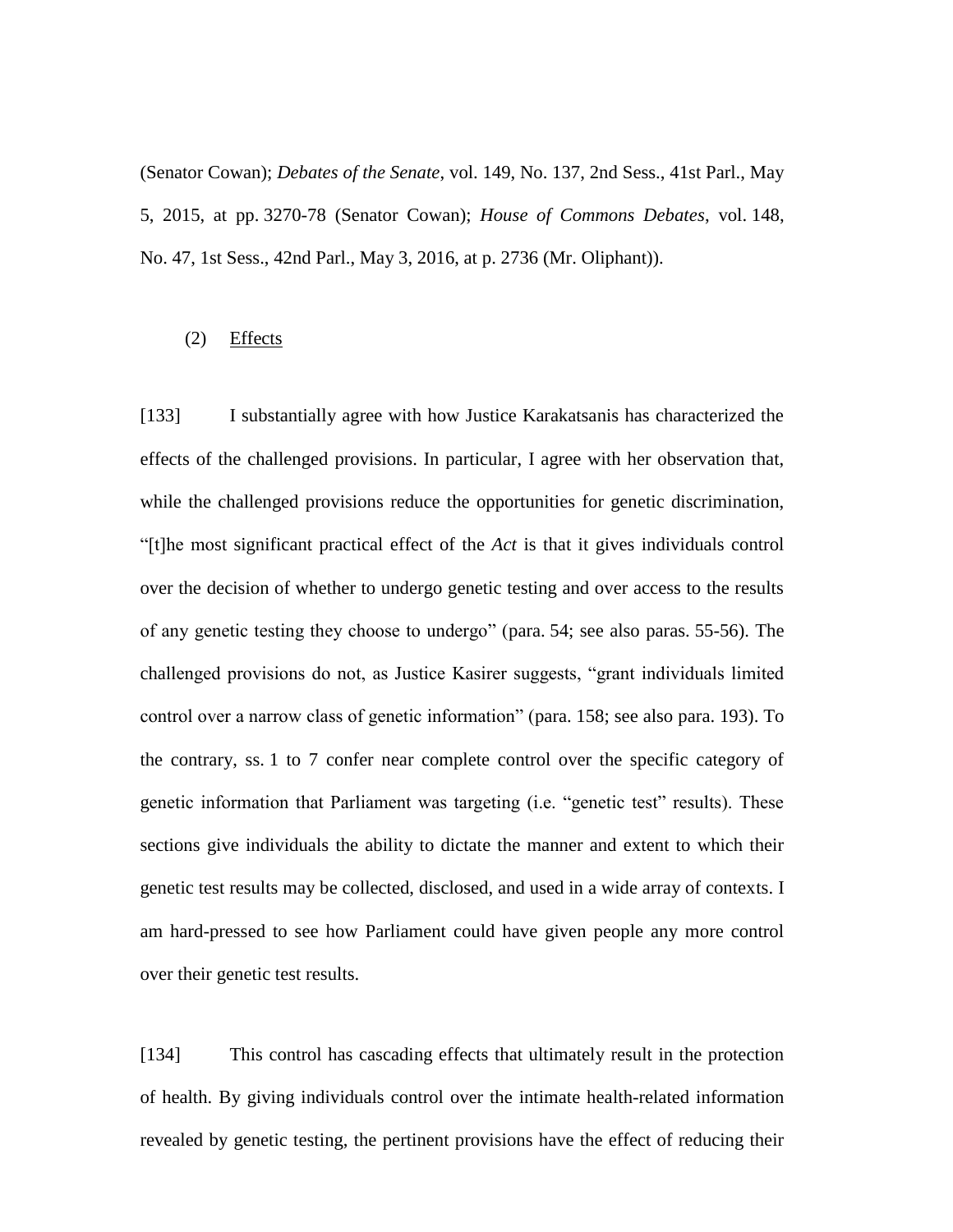fears that this information will be used against them in myriad ways. Such fears, Parliament heard, were leading many Canadians to forego genetic testing that they otherwise wished to pursue, which in turn was having deleterious effects on health. Accordingly, by mitigating individuals' fears, ss. 1 to 7 may reasonably be expected to have the further effect of preventing significant health-related harms.

[135] I also substantially agree with Justice Karakatsanis's explanation, at paras. 57-62, as to why regulating insurance contracts forms no part of the pith and substance of the provisions in issue notwithstanding the incidental effects they may have on the insurance industry. As indicated, however, I respectfully disagree with her description of the pith and substance of the provisions.

## (3) Conclusion

[136] For these reasons, I conclude that the pith and substance of ss. 1 to 7 of the *Act* is to protect health by prohibiting conduct that undermines individuals' control over the intimate information revealed by genetic testing. These provisions prohibit compulsory genetic testing, compulsory disclosure of genetic test results, and the non-consensual collection, disclosure and use of those results in a wide array of contexts that govern how people interact with society. By giving people control over this information, ss. 1 to 7 of the *Act* mitigate their fears that it will be used against them. Such fears lead many to forego genetic testing, to the detriment of their own health, the health of their families, and the public healthcare system as a whole.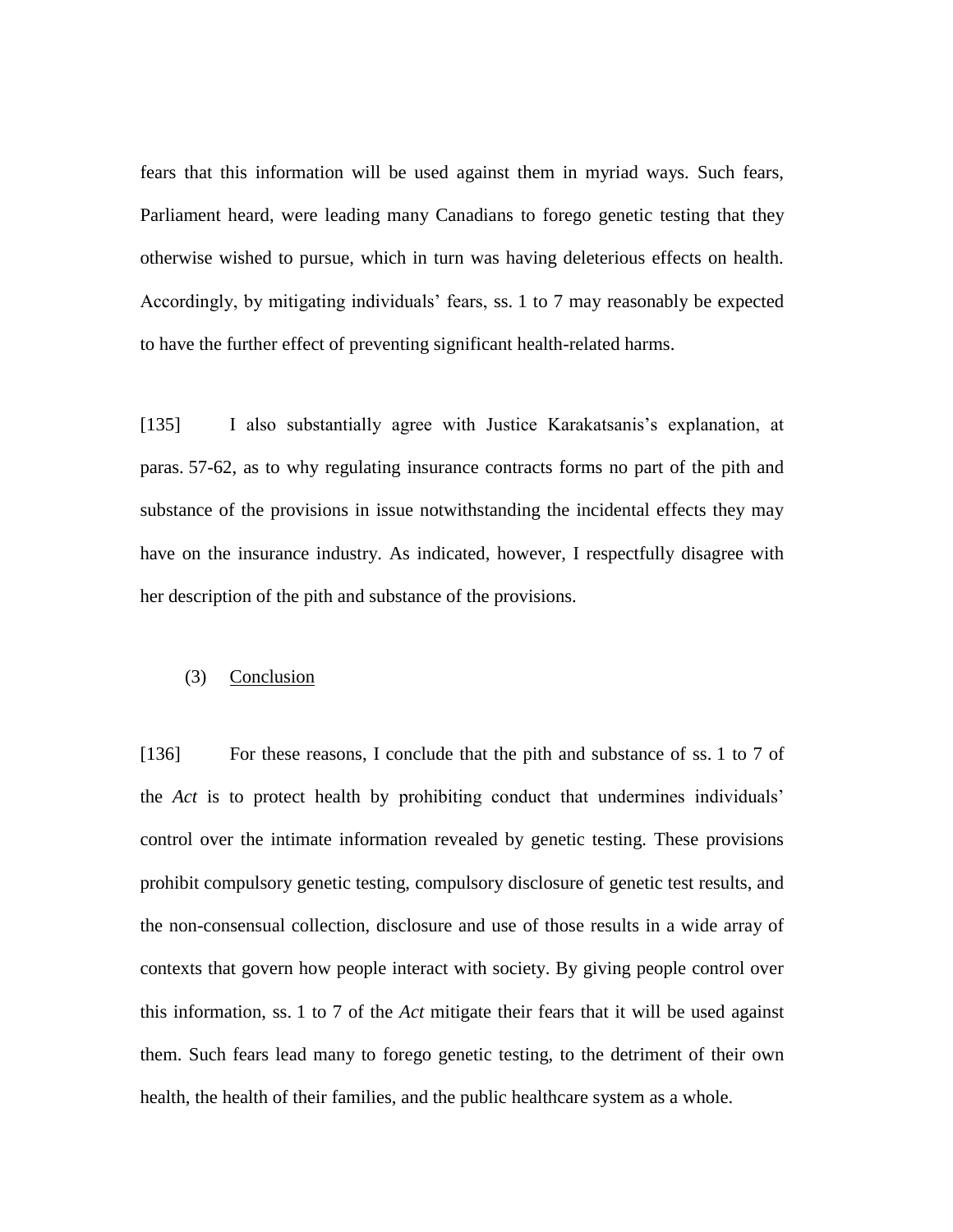## B. *Classification*

[137] As my colleagues have noted, the classification stage of this appeal turns on whether ss. 1 to 7 of the *Act* are backed by a criminal law purpose. Justice Karakatsanis has reviewed the essential aspects of this Court's jurisprudence on the criminal law power at paras. 67-79 of her reasons, and I see no need to replicate her work; I agree with the legal principles she has set out. As she observes, "[a] law will have a criminal law purpose if it addresses an evil, injurious or undesirable effect on a public interest traditionally protected by the criminal law, or another similar public interest" (para. 74). In *Reference re Validity of Section 5(a) of the Dairy Industry Act*, [1949] S.C.R. 1 ("*Margarine Reference*"), Rand J. identified "[p]ublic peace, order, security, health, [and] morality" as the "ordinary though not exclusive ends served by [the criminal] law" (p. 50).

[138] As I understand it, my colleagues disagree with each other as to what Parliament must establish about the targeted harm in order for the Court to find that the criminal law purpose requirement is met. Justice Karakatsanis would hold that "[a]s long as Parliament is addressing a reasoned apprehension of harm to one or more of [the public interests protected by the criminal law], no degree of seriousness of harm need be proved before it can make criminal law" (para. 79). By contrast, Justice Kasirer would require something more — he would hold that Parliament must be responding to a "threat [that is] 'real', in the sense that Parliament had a concrete basis and a reasoned apprehension of harm" (para. 234 (emphasis added)). I would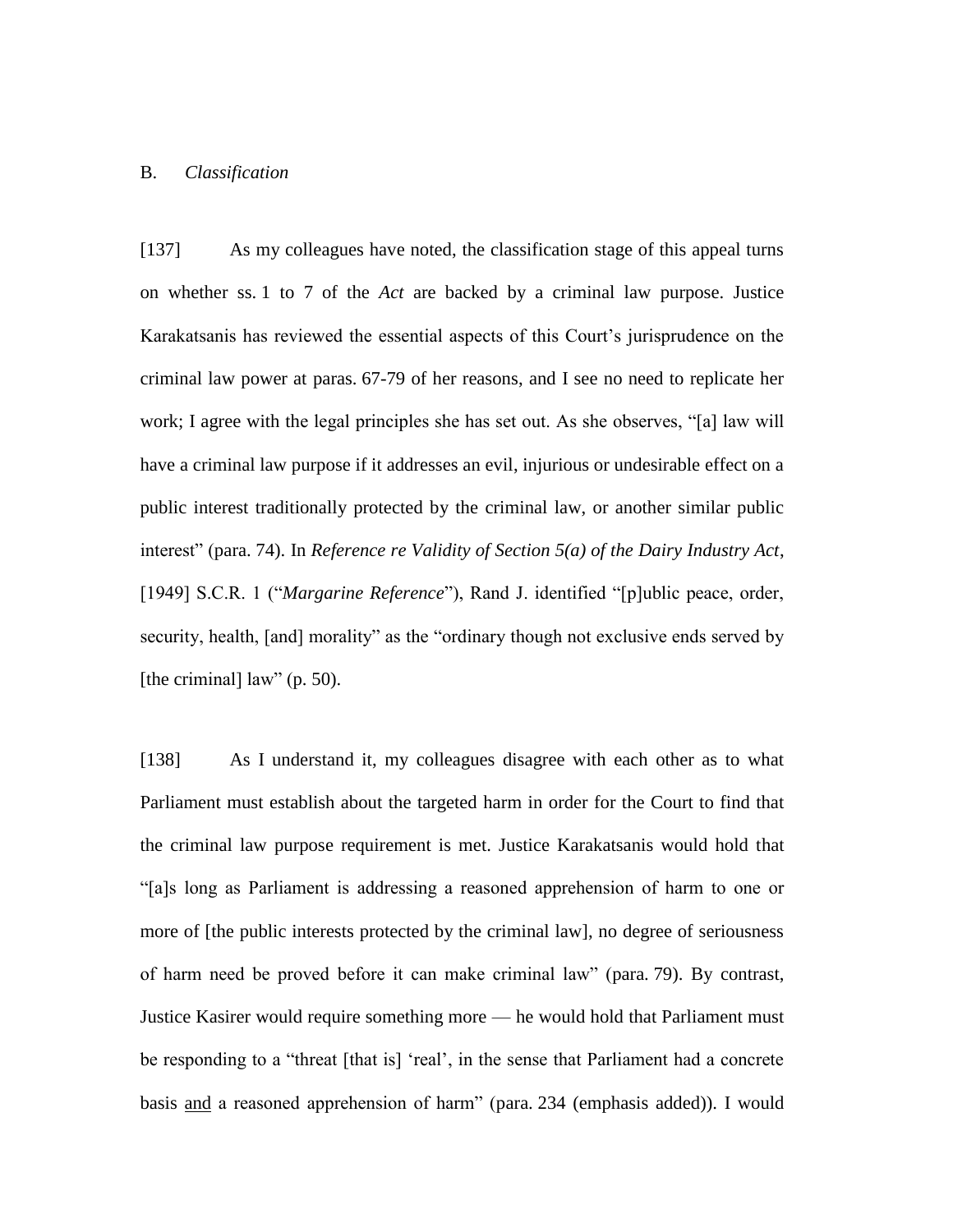respectfully decline to weigh in on this question, since I am of the view that the criminal law purpose requirement is met under either of my colleagues' approaches.

[139] Sections 1 to 7 of the *Act* are backed by a criminal law purpose because they are directed at suppressing a threat to health. People were choosing to put themselves at risk of preventable death and disease because they were concerned that they would not have control over the information revealed by genetic tests in a wide variety of contexts that govern how they interact with and in society. Parliament sought to mitigate these concerns by prohibiting conduct — namely, compulsory genetic testing, and compulsory disclosure and non-consensual collection, disclosure, and use of genetic test results — that undermined individuals' control over the information revealed by genetic testing. By giving people control over that information, Parliament sought to mitigate their fears that it would be used against them, thereby curbing the injurious effect on health.

[140] The threat to health that Parliament targeted by enacting ss. 1 to 7 of the *Act* was real — in every sense of the word. Parliament had ample evidence before it that people were refraining from undergoing genetic testing out of fear as to how their genetic test results could be used, thereby suffering significant harm or putting themselves at risk of significant and avoidable harm. The debates and committee testimony are saturated with examples of the life-saving, life-extending, and life-enhancing potential of genetic testing — all of which individuals felt they had to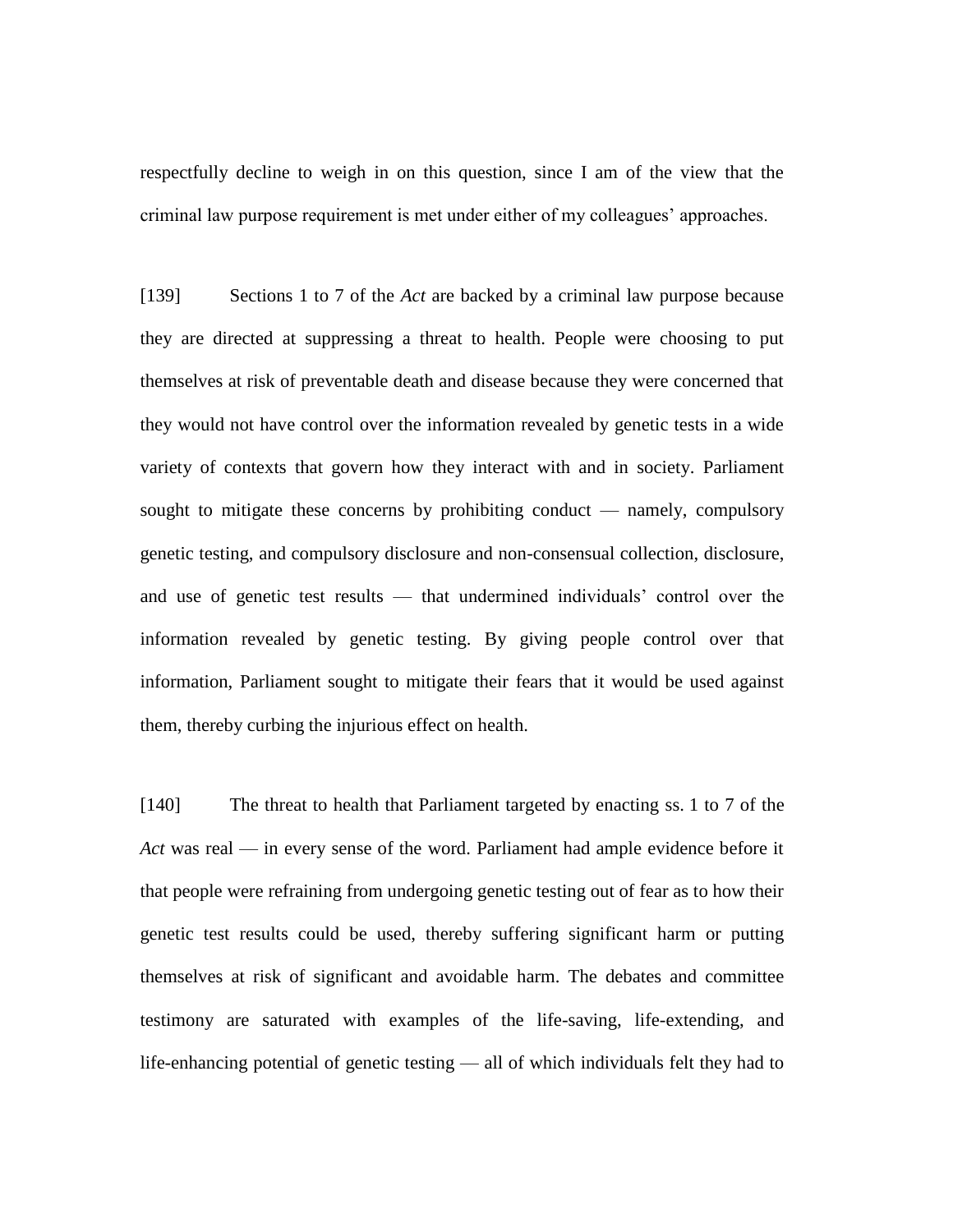forego because they could not control the ways in which the results of such testing would be used in various contexts.

[141] In her testimony before the House of Commons Standing Committee on Justice and Human Rights, Ms. Bev Heim-Myers, Chair of the Canadian Coalition for Genetic Fairness, gave a succinct example that throws the life and death consequences of the choice to forego genetic testing out of fear for how the results of such testing may be used into stark relief:

> I'll give you an example. Two brothers in a family in their early twenties have long QT syndrome, a genetic heart disease, which means they could die very young from a heart attack. One brother is job hunting and the other brother isn't. One is tested for long QT and knows it is in his family. He has the gene, and he'll be on beta blockers for the rest of his life, and he'll be fine. The other brother decides not to get tested, because he's job hunting, and he doesn't want anybody to find out that this is in his family. Who wins when he's 35 years old and dies, leaving a family behind, when it could have been managed his whole life? Prevention is huge in saving health care dollars, but it's really about saving lives.

> (House of Commons, Standing Committee on Justice and Human Rights, *Evidence*, No. 35, 1st Sess., 42nd Parl., November 17, 2016, at p. 13)

[142] The debates and committee testimony are also replete with discussions of genes that can indicate a predisposition to breast and/or ovarian cancer (the BRCA1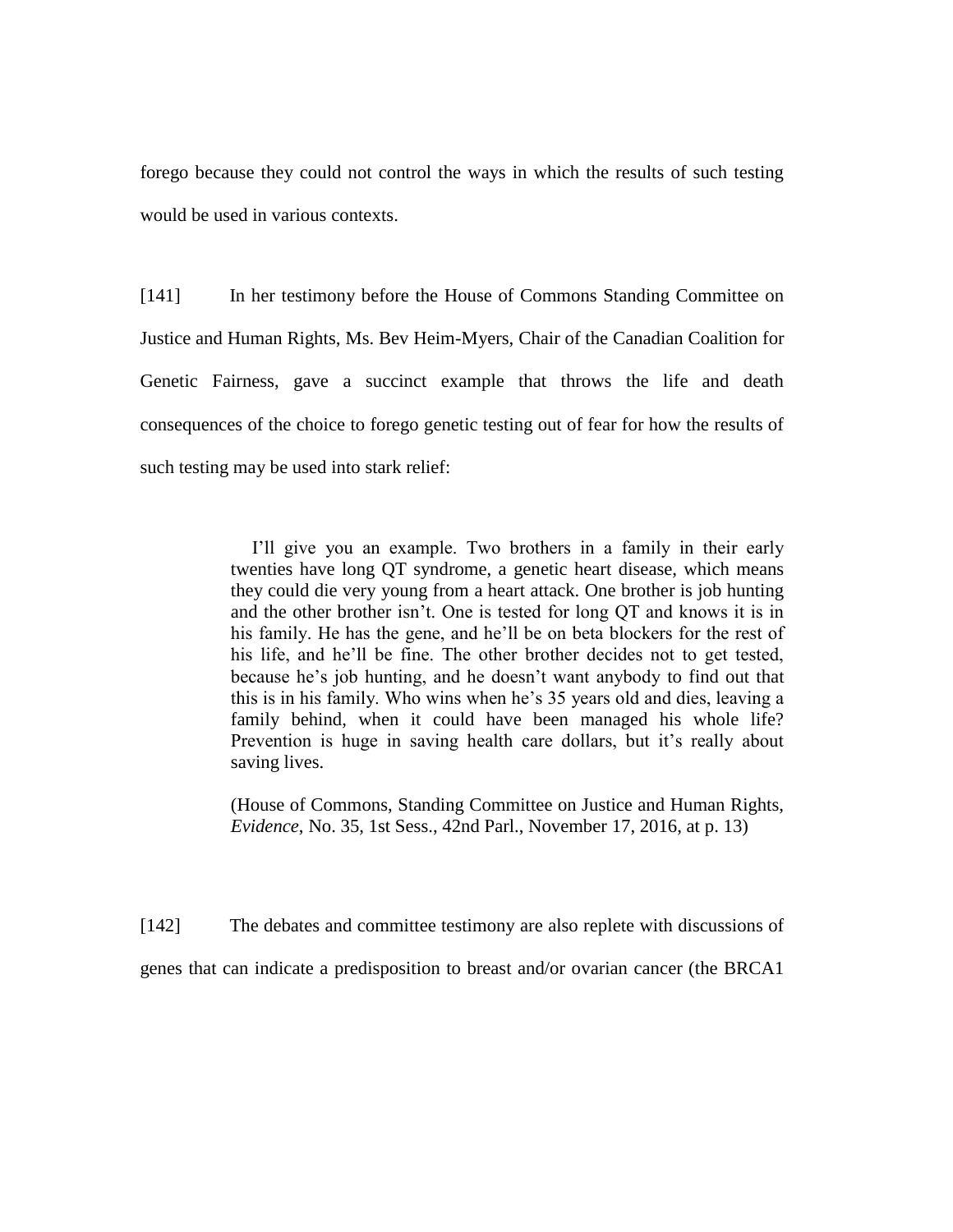and BRCA2 genes), and the impact that testing for these genes has on women's health care choices.<sup>10</sup> Mr. Oliphant, describing Bill S-201 at Second Reading, stated:

> . . . knowledge is power and this opens up the possibility of taking concrete steps to reduce the possibility or the chance that a disease or a condition will develop in the first place.

> Perhaps the most famous example of this is actor Angelina Jolie. People will probably know that her mother died of cancer. When she looked at that, she decided to undergo the test and determined that indeed she was a carrier for the BRCA1 gene. Women with this genetic mutation have as high as 87% chance of developing breast cancer and as high as 60% chance of developing ovarian cancer. Ms. Jolie opted to have preventative surgery and reduced her chance of getting breast cancer from 87% down to 5% and reduced her chance of getting ovarian cancer by some 98%. She wrote in *The New York Times*, "I can tell my children that they don't need to fear they will lose me to breast cancer".

> The benefits of genetic knowledge should be not limited though to celebrities. Every one of us in the House may want to undertake a genetic test at some point. Famous or not, none of us should be denied access to a genetic test and none of us should be afraid of having a genetic test for fear of discrimination.

(*House of Commons Debates*, vol. 148, No. 77, at p. 4886)

And as Don Davies, Member of Parliament, observed:

 $\overline{a}$ 

Ovarian cancer is the most fatal women's cancer. In Canada every year it claims approximately 1,800 lives, and nearly 2,800 Canadian women will be newly diagnosed with the disease every year. Because it is often caught in its late stages, 55% of women diagnosed with ovarian cancer will die within five years. Although existing research has confirmed a strong link between genetics and ovarian cancer, women may fear testing and some do not get testing because their genetic privacy remains unprotected.

<sup>10</sup> See, e.g., *Debates of the Senate*, vol. 150, No. 8, at pp. 146-47 and 149-50; *House of Commons Debates*, vol. 148, No. 77, at pp. 4889-90 and 4892-94; *House of Commons Debates*, vol. 148, No. 97, at pp. 6126-27.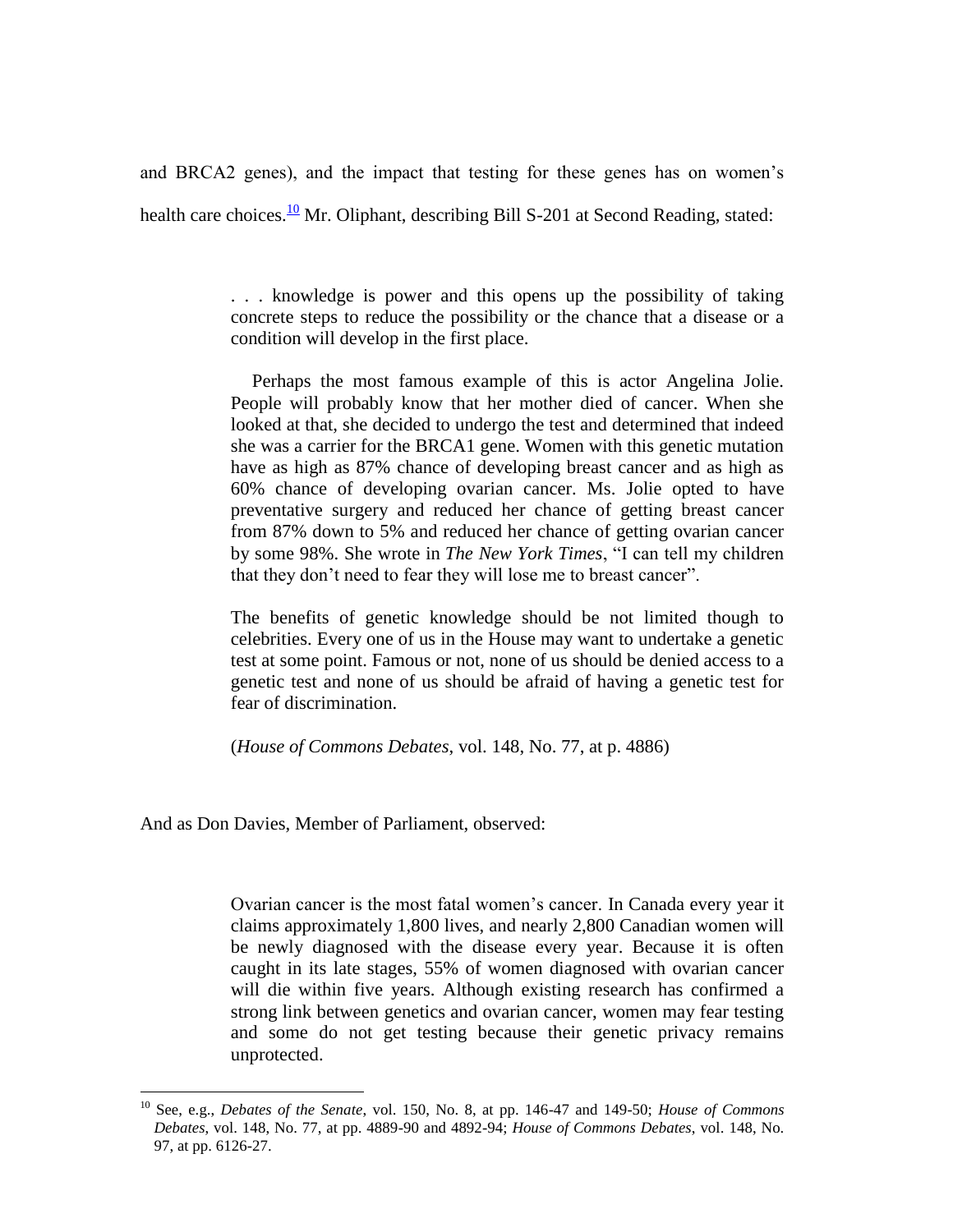According to Elisabeth Baugh, the CEO of Ovarian Cancer Canada:

While all women are at risk for ovarian cancer, women with specific gene mutations are at greater risk than others. Knowing about your genetic makeup enables informed decisions about preventive action.

(*House of Commons Debates*, vol. 148, No. 77, at p. 4890)

The BRCA example was also highlighted by several of the witnesses who appeared before the Standing Committee on Justice and Human Rights, including Dr. Cindy Forbes, Past President of the Canadian Medical Association, who gave the following testimony:

> I think that mainly what I've seen as a family physician is the fear of discrimination, with patients not being tested for genetic abnormalities because they're fearful that they won't be insurable or they won't be eligible for employment in a certain field. That fear is very real, and they act on that fear.

> I can give you some examples. We have patients in our practice who are twins. One was diagnosed with breast cancer at the age of 43, and the other twin at the age of 44. There likely could be a genetic cause, but neither of them is willing to be tested because of the fear of uninsurability and the implications for their children as well . . . .

> If these women were tested because of the nature of the gene they have and if they were positive for the nature of the cancer they have, they would be offered treatments—surgical treatments, perhaps removal of their ovaries, or mastectomies and other treatments—that would not be available to them if they were not [tested]. . .

Those are the kinds of examples that I would see of people refusing.

(House of Commons, Standing Committee on Justice and Human Rights, *Evidence*, No. 37, 1st Sess., 42nd Parl., November 24, 2016, at p. 4)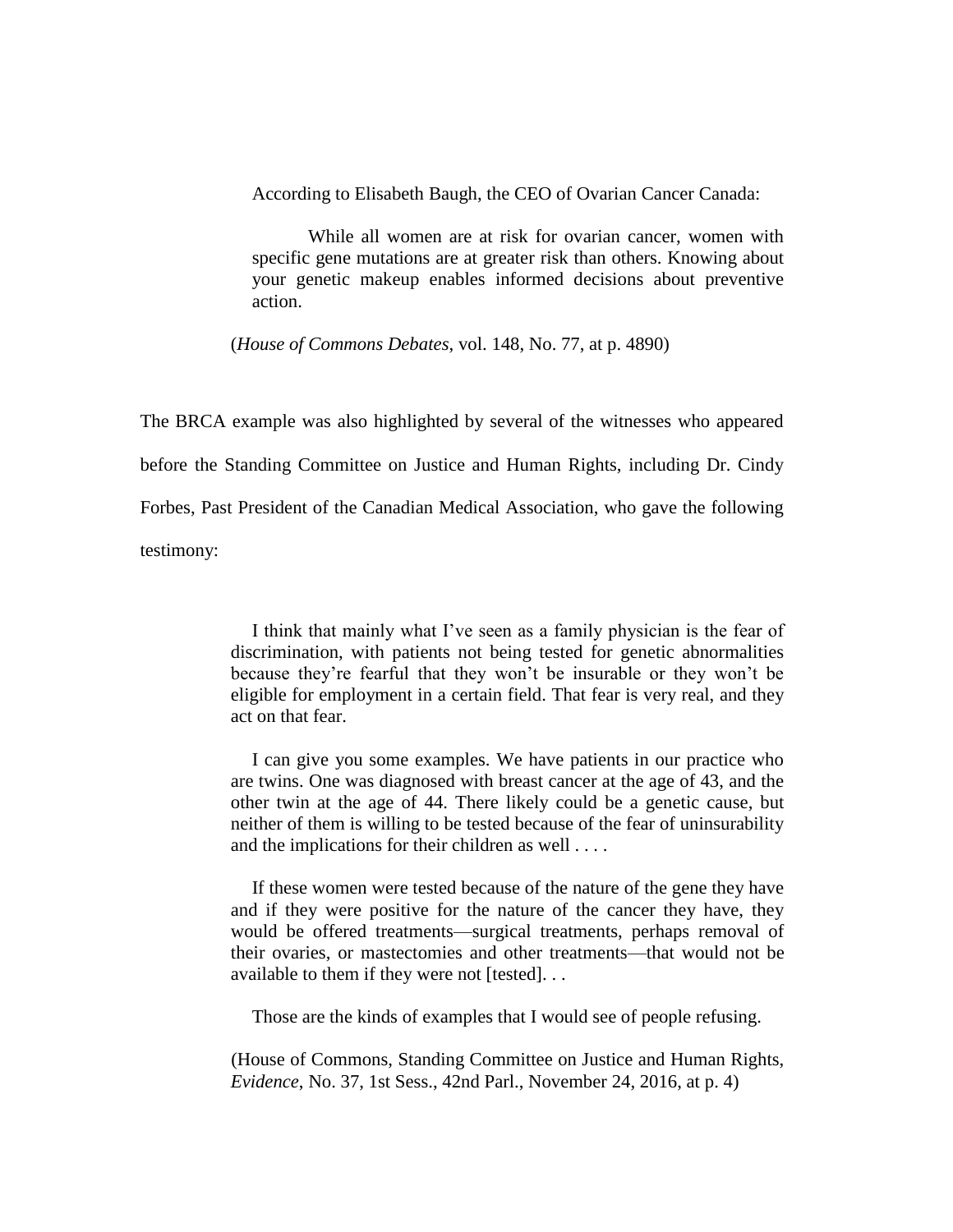[143] In light of this evidence, I cannot agree with Justice Kasirer's conclusion that the impugned provisions do not target a "'public health evil' or threat", but rather seek "to foster or promote beneficial health practices" (para. 239). While my colleague agrees that the provisions in question relate to a public purpose that is properly the subject of criminal law — health — he contends that "there is no defined 'public health evil' or threat to be suppressed" (para. 239). As I see it, by contrast, ss. 1 to 7 are not directed at the mere "promotion of beneficial health services or practices" (Kasirer J.'s reasons, at para. 240), but rather at protecting people from severe harms to their health caused by foregoing genetic testing out of fear that their information will be used against them (e.g., by way of non-consensual collection, disclosure, or use of genetic test results). While it is no doubt true that not dying of a preventable disease is a "better health outcom[e]" than dying from that disease (Kasirer J.'s reasons, at para. 239), I believe it makes more sense to describe measures directed at preventing such outcomes as being protective of health.

[144] Beyond addressing the dangers of preventable disease, the impugned provisions also protect other significant facets of health, like privacy and autonomy. Parliament recognized that the decision of whether to undergo a genetic test is "a deeply personal one" (*Debates of the Senate*, vol. 150, No. 8, at p. 150). This is especially so given that the types of diseases and conditions for which Parliament heard genetically-informed medicine holds particular promise are ones that many consider to be deeply private and central to personal identity. Parliament accordingly sought to empower individuals to make the best choice for their own health and the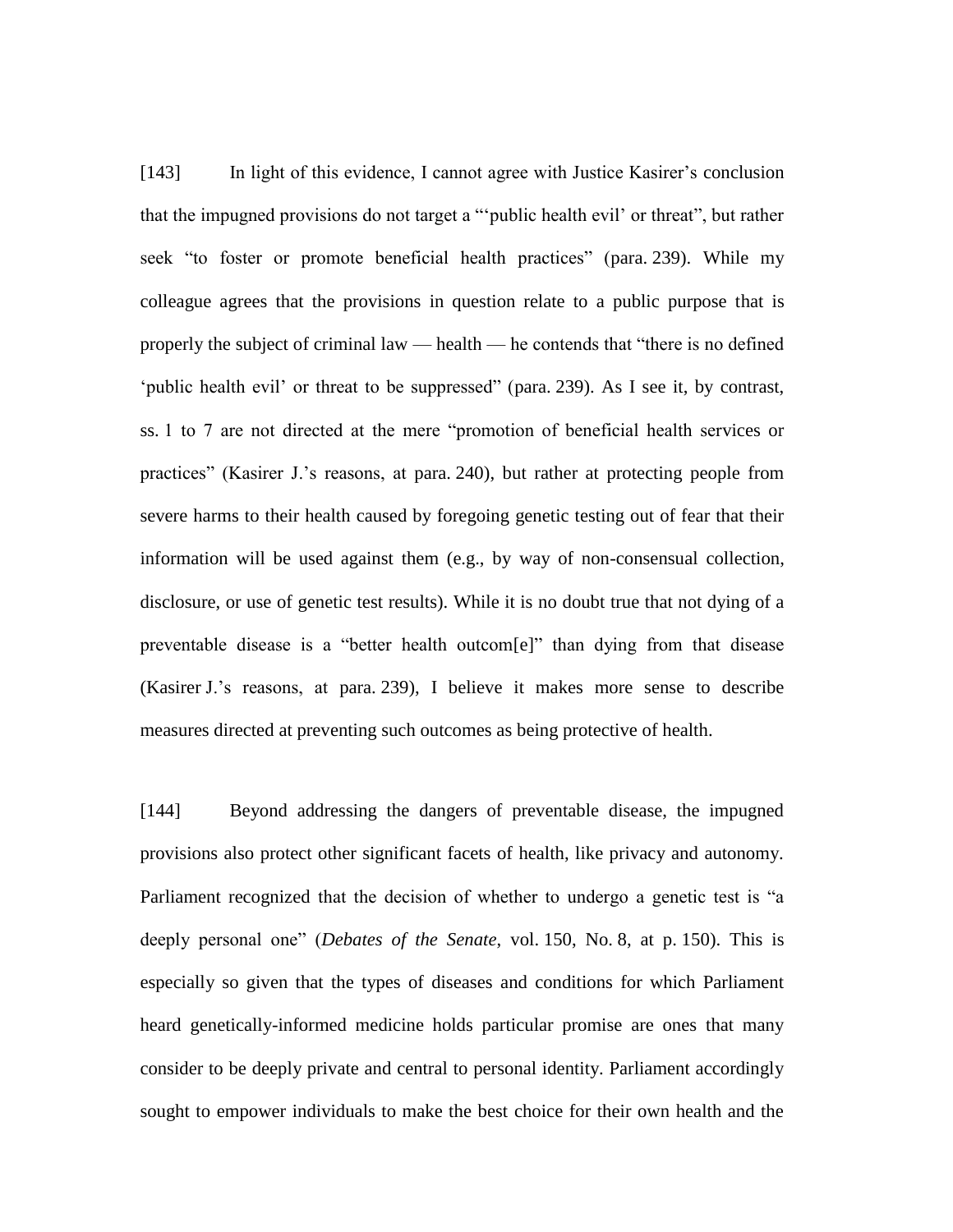health of their families by removing barriers that were preventing them from making that choice. In so doing, contrary to Justice Kasirer's assertion, Parliament eliminated the choice between entering into agreements and undergoing genetic testing that people were facing and that was posing a threat to health (para. 246).

[145] Further, I must also respectfully disagree with Justice Kasirer's contention that *RJR-MacDonald* is distinguishable from this case. To the contrary, I believe that *RJR-MacDonald* provides a full answer to this case. In *RJR-MacDonald*, the Court examined, among other things, the constitutionality of federally-enacted legislation that prohibited the advertising and promotion of tobacco products, and the sale of tobacco products that did not come in packaging that set out prescribed health warnings and information (para. 2). Much like the opposing views in this case, there was disagreement between the levels of court in *RJR-MacDonald* about both the characterization and classification of the legislation at issue. At first instance, the Quebec Superior Court "characterized [the impugned legislation] as legislation that is, in pith and substance, in relation to the regulation of advertising and promotion carried on by a particular industry" (*RJR-MacDonald*, at para. 13, citing *RJR-MacDonald Inc. v. Canada (Attorney General)* (1991), 82 D.L.R. (4th) 449 (Que. Sup. Ct.), at pp. 467-68). The Superior Court then determined that the legislation was not a valid exercise of Parliament's criminal law power. That decision was overturned by the Quebec Court of Appeal, which notably disagreed with the trial judge's characterization of the legislation, holding instead that it was "legislation, in pith and substance, in relation to the protection of public health"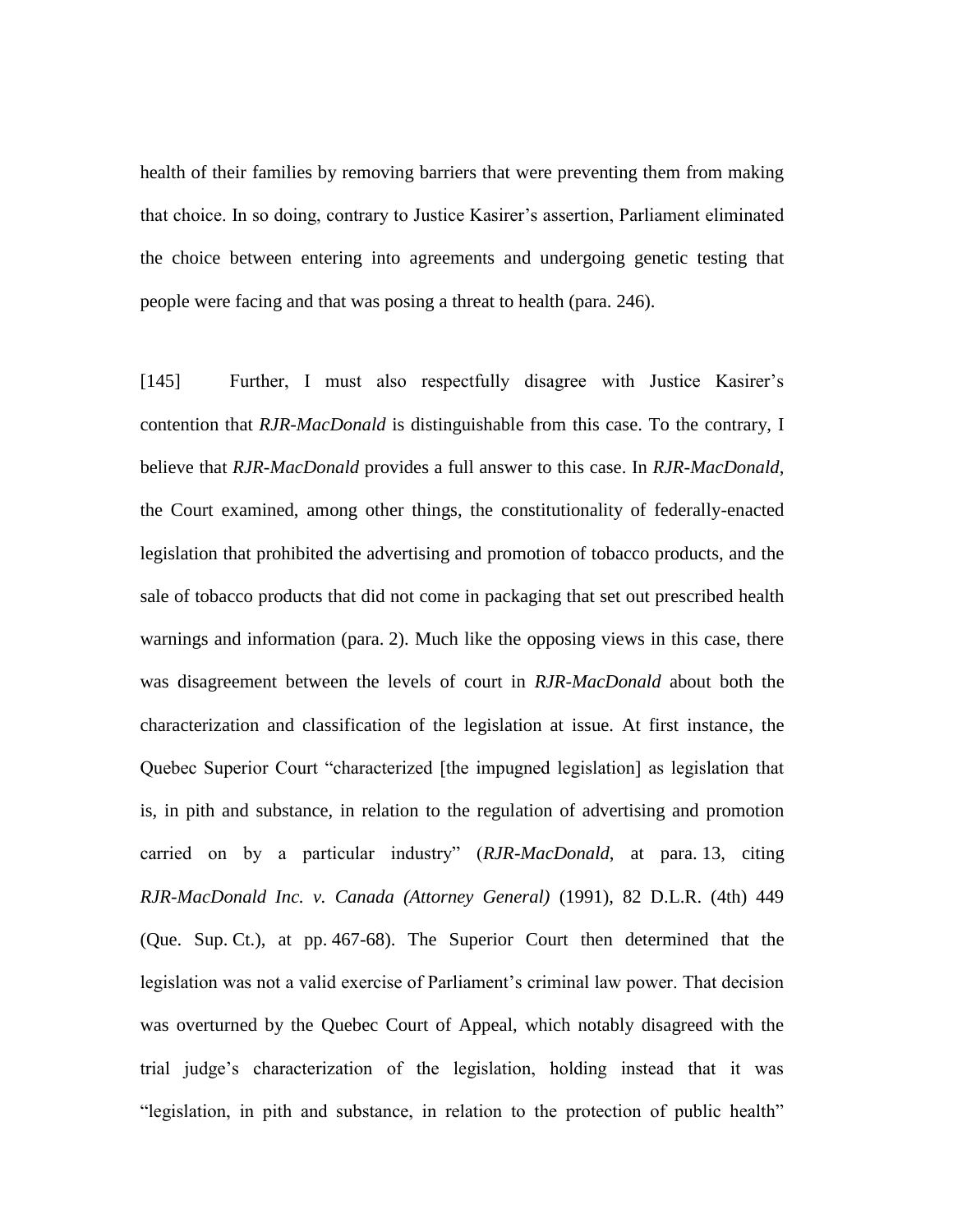(para. 19, citing *RJR-MacDonald Inc. v. Canada (Attorney General)* (1993), 102 D.L.R. (4th) 289 (Que. C.A.), at pp. 338-39). The Court of Appeal's determination that the legislation was within the legislative competence of Parliament was subsequently upheld by this Court. The Court concluded that "the pith and substance of the Act is criminal law for the purpose of protecting public health" (para. 45), with "the evil targeted by Parliament [being] the detrimental health effects caused by tobacco" (para. 30).

[146] As I see it, the criminal law purpose that buttressed the legislation at issue in *RJR-MacDonald* is analogous to the criminal law purpose that backs ss. 1 to 7 of the *Act* in this case. In *RJR-MacDonald*, Parliament had determined, based on the evidence before it, that choosing to use tobacco constituted a threat to individuals' health due to the significant negative health consequences that could result from that choice. Similarly here, Parliament identified a clear threat to health: people choosing to forego genetic testing for no reason other than their fear that they would not retain control over the information revealed by genetic testing in a wide variety of contexts. Parliament had ample evidence before it that by refraining from testing, people were suffering harm and/or putting themselves and their families at risk of avoidable harm. Parliament also had evidence that this was causing harm to the public healthcare system as a whole. Accordingly, Parliament recognized that this choice, like the choice to use tobacco, constitutes a threat to health. Both of these choices can lead to significant health-related harms.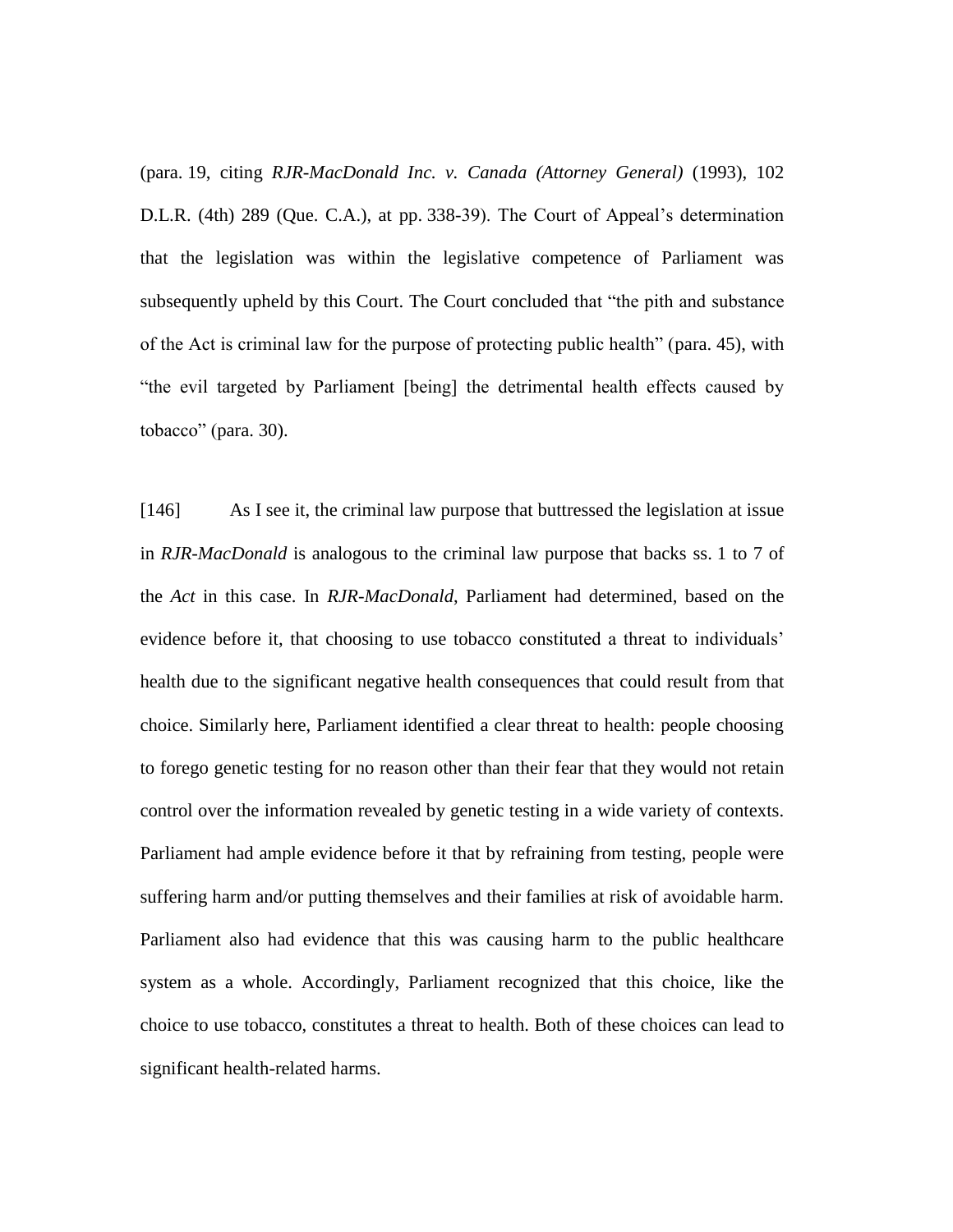[147] Additionally, *RJR-MacDonald* instructs that once Parliament has identified a valid criminal law purpose, it has the flexibility to use indirect means in pursuit of that purpose. Indeed, the Court in *RJR-MacDonald* observed that distinctions "with respect to the form employed by Parliament to combat the 'evil'" targeted by the legislation are — unless accompanied by evidence of colourability — "not constitutionally significant" (para. 44; see also *Reference re Firearms Act (Can.)*, 2000 SCC 31, [2000] 1 S.C.R. 783, at para. 39). I note that there is no suggestion that the legislation at issue represents a colourable intrusion into provincial jurisdiction.

[148] Here, like in *RJR-MacDonald*, Parliament employed indirect means to suppress the threat to health it identified. As in *RJR-MacDonald*, it was constitutionally entitled to do so. In both cases, Parliament enacted legislation which prohibited conduct that was influencing people to make a choice that could lead to significant health-related harms. In *RJR-MacDonald*, Parliament recognized that advertising tobacco products was influencing people's choice to use tobacco, to the potential detriment of their health (para. 32). Instead of prohibiting tobacco consumption — a direct approach that would have mitigated the detrimental health effects but raised other issues — Parliament prohibited certain conduct that was influencing individuals' choice of whether to use tobacco. Similarly here, Parliament determined that the disquieting possibility of compulsory genetic testing, and compulsory disclosure and non-consensual collection, disclosure, and use of genetic test results were influencing people's choice to forego genetic testing, to the potential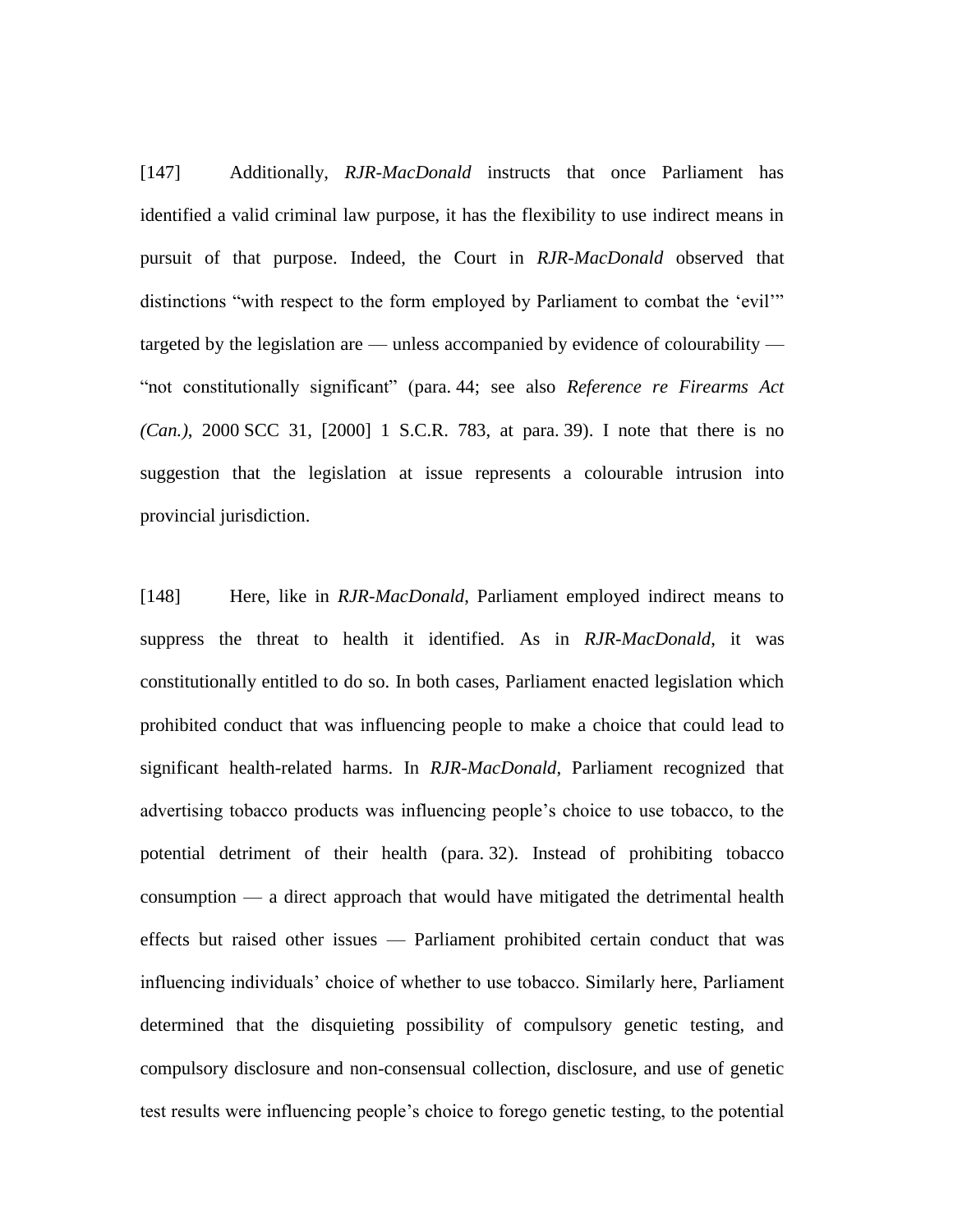detriment of their health. Rather than forcing individuals to take genetic tests — a direct approach that would have mitigated the detrimental health effects but raised other issues — Parliament saw fit to prohibit the influential conduct.

[149] I would add that, contrary to Justice Kasirer's suggestion, prohibiting discrimination based on genetic characteristics would not have been a direct approach to addressing the threat to health that Parliament was targeting (para. 250). As I have explained, that threat was the threat of individuals foregoing genetic testing out of fear as to how the information revealed by such testing might be used, which in turn was resulting in detrimental health effects. Because genetic discrimination is just one use giving rise to that fear — with compulsory disclosure and non-consensual use being examples of others — prohibiting genetic discrimination would in all likelihood have fallen short of achieving Parliament's purpose. Relatedly, this is why I point out that forcing people to take genetic tests would have been a direct approach to addressing the identified threat to health — though I recognize that this was likely not a viable option, given the health-related privacy and autonomy concerns it would have raised. In any event, as indicated earlier, there is no real need to inquire into what else Parliament might or could have done since this Court has stated that, absent evidence of colourability, Parliament has wide latitude in determining the means by which it addresses the evil or injurious or undesirable effect it is targeting (see *RJR-MacDonald*, at para. 44; *Reference re Firearms Act*, at para. 39).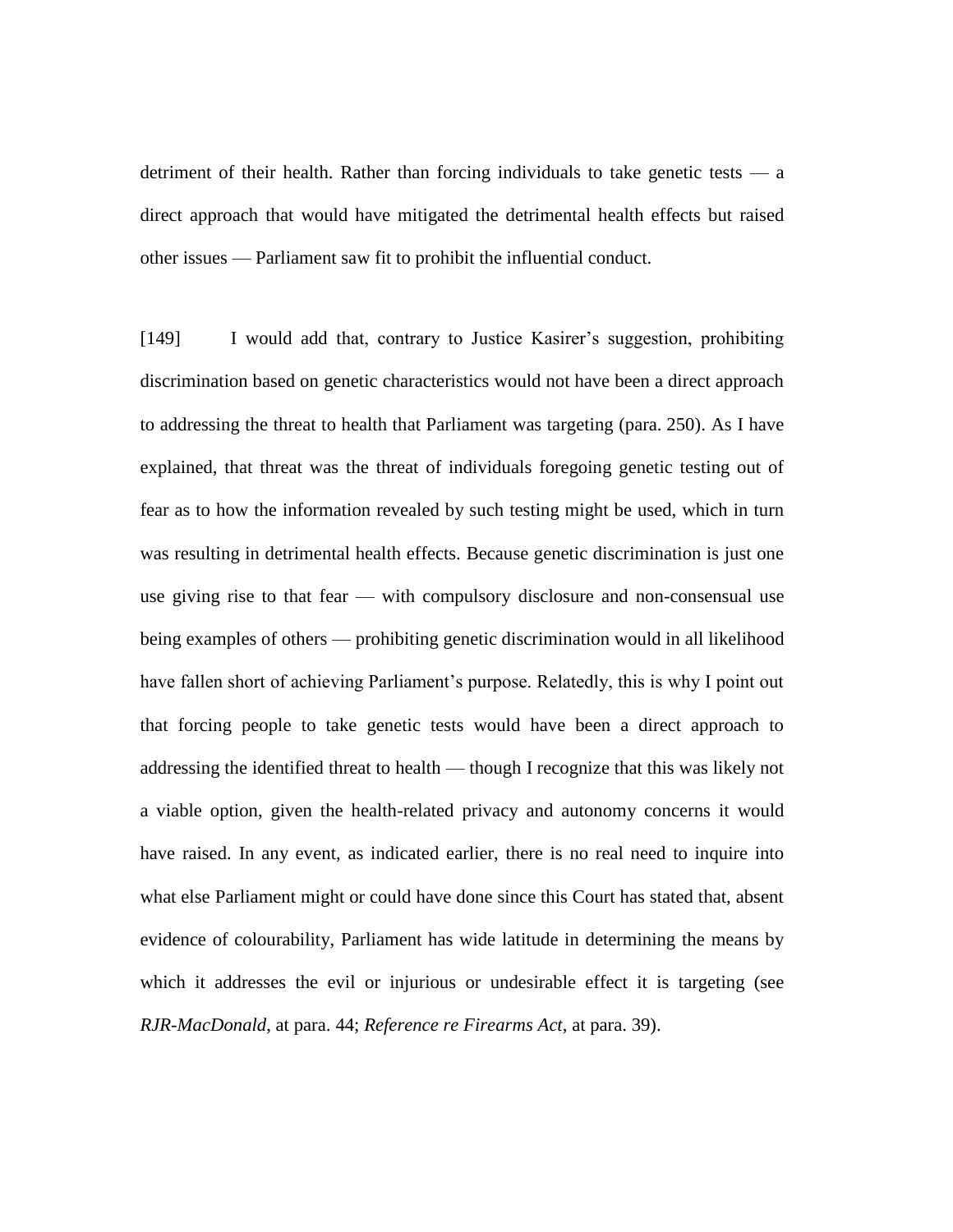[150] In sum, as I see it, by enacting ss. 1 to 7 of the *Act*, Parliament targeted conduct that was having an injurious effect on health. Canadians choosing to forego genetic testing and thereby dying preventable deaths and suffering other preventable health-related harms for no reason other than the fear that their genetic test results could be used against them is a threat to health that Parliament was constitutionally entitled to address, pursuant to s. 91(27) of the *Constitution Act, 1867*. Sections 1 to 7 of the *Act*, which prohibit conduct that undermines individuals' control over the information revealed by genetic testing in a wide variety of contexts that govern how people interact with and in society, accordingly represent a valid exercise of Parliament's power to enact laws in relation to the criminal law.

### III. Conclusion

[151] For these reasons, I would dispose of the appeal in the manner proposed by Justice Karakatsanis (see para. 108).

The reasons of Wagner C.J. and Brown, Rowe and Kasirer JJ. were delivered by KASIRER J. —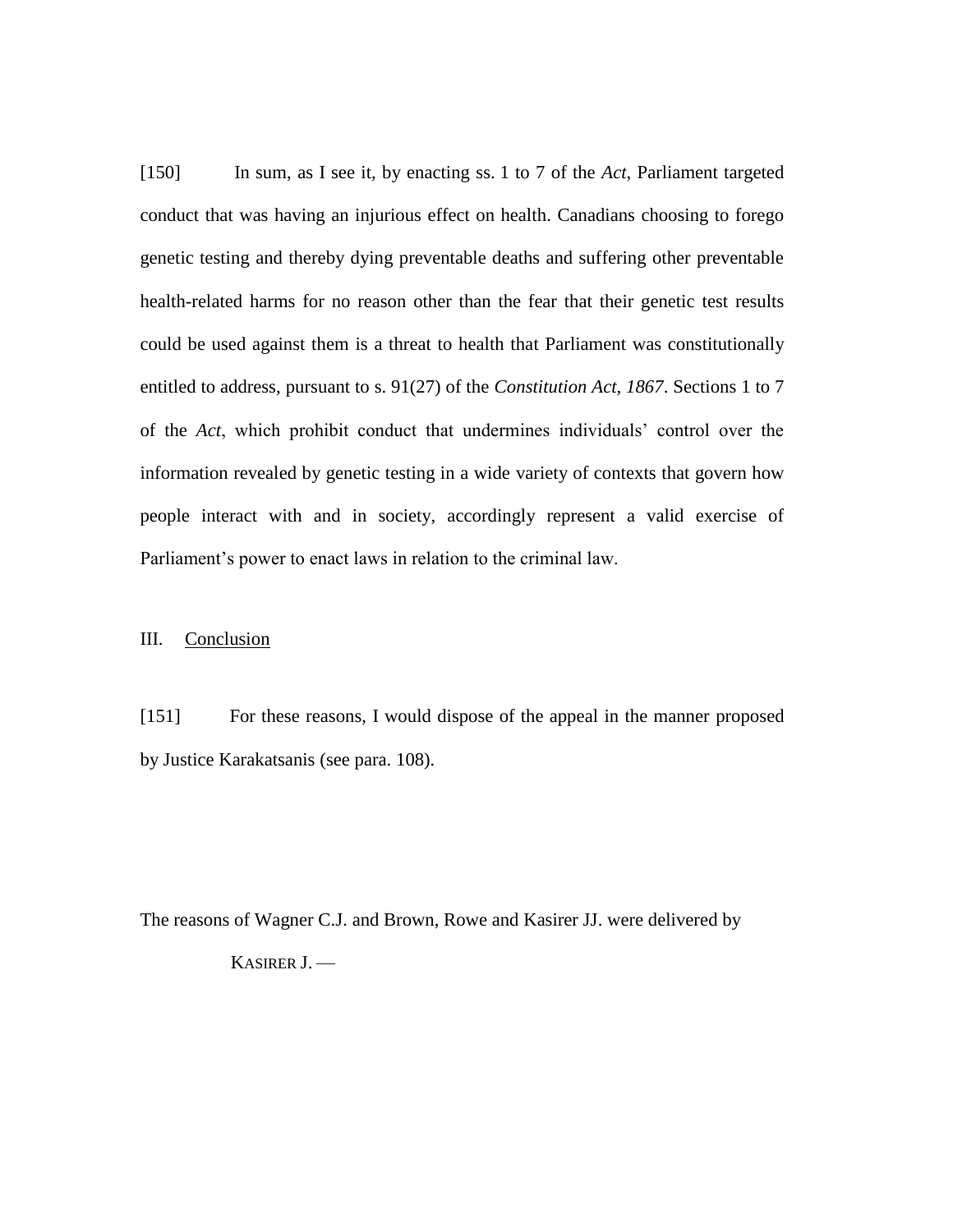## I. Introduction

[152] I begin these reasons by noting that I find the explanations of the method for determining the constitutionality of ss. 1 to 7 of the *Genetic Non-Discrimination Act*, S.C. 2017, c. 3 ("*Act*"), offered by my colleagues Justice Moldaver and Justice Karakatsanis most helpful. With great respect, however, I do not share their view that the impugned provisions were enacted within the constitutional authority of the Parliament of Canada over the criminal law pursuant to s. 91(27) of the *Constitution Act, 1867*.

[153] We disagree on the characterization — the pith and substance, in constitutional terms — of ss. 1 to 7 of the *Act* and, at the end of the day, how these provisions should be classified within the heads of power enumerated in ss. 91 and 92 of the *Constitution Act, 1867*.

[154] On my understanding, the pith and substance of ss. 1 to 7 is to regulate contracts and the provision of goods and services, in particular contracts of insurance and employment, by prohibiting some perceived misuses of one category of genetic tests, the whole with a view to promoting the health of Canadians. The *Act* has certain incidental purposes and effects, but when the dominant character of the impugned provisions is identified, they cannot be classified as a valid exercise of Parliament's constitutional power over criminal law. These provisions do not prohibit what is often styled, in language archaic but telling, an "evil" associated with the criminal law. Instead, ss. 1 to 7 fall within the provinces' constitutional authority over property and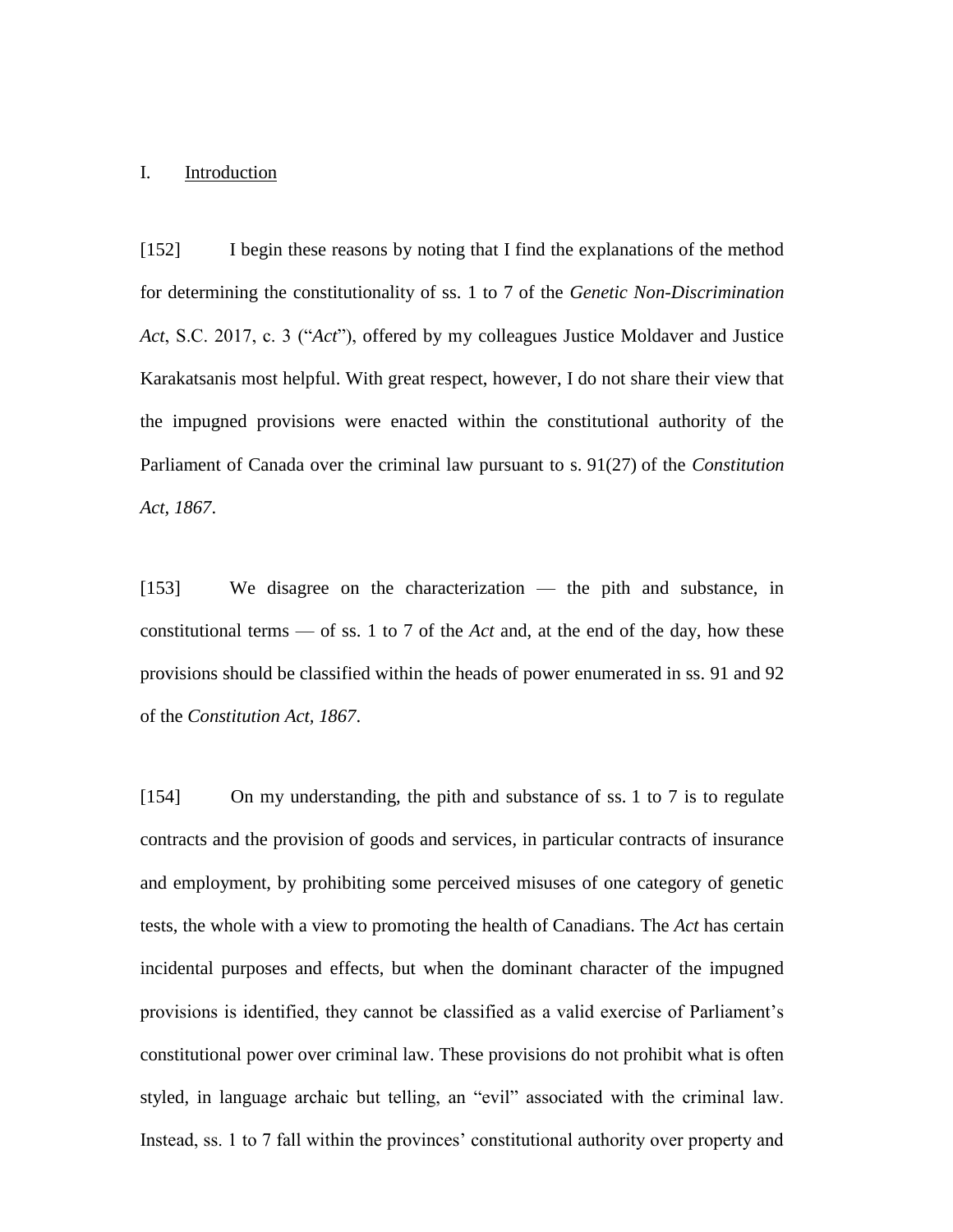civil rights conferred by s. 92(13) of the *Constitution Act, 1867*. In the main, I find myself in broad agreement with the report of the Court of Appeal in the reference.

[155] Many of the spirited submissions made in support of the impugned legislation's constitutionality stressed what might be understood, in some circles, as noble public policy: to encourage government action that would combat genetic discrimination so that Canadians can, without fear, undergo genetic testing if they so desire. Whether or not this Court feels it is appropriate to recognize what the appellant referred to as the deeply personal character of the decision to undertake a genetic test is not the question before us. The task of the courts — perforce in a constitutional reference such as this one — is not to measure the suitability of public policy but to determine the validity of legislation pursuant to the division of powers under the Constitution. The urgings in favour of what counsel supporting the law see as sound policy would be best done before the appropriate legislative powers that be, acting within their right spheres of constitutional jurisdiction.

[156] Moreover, whatever my own views may be on the merits of prohibiting discrimination on the basis of genetic characteristics — the objective championed by many proponents of this initiative — and notwithstanding the title of the *Act*, ss. 1 to 7 do *not* prohibit genetic discrimination. The Court of Appeal saw this plainly and characterized the pith and substance of the impugned provisions accordingly. I hasten to note, as I will seek to explain below, that ss. 9 and 10 of the *Act* — not at issue in this appeal — do prohibit such discrimination, in respect of certain matters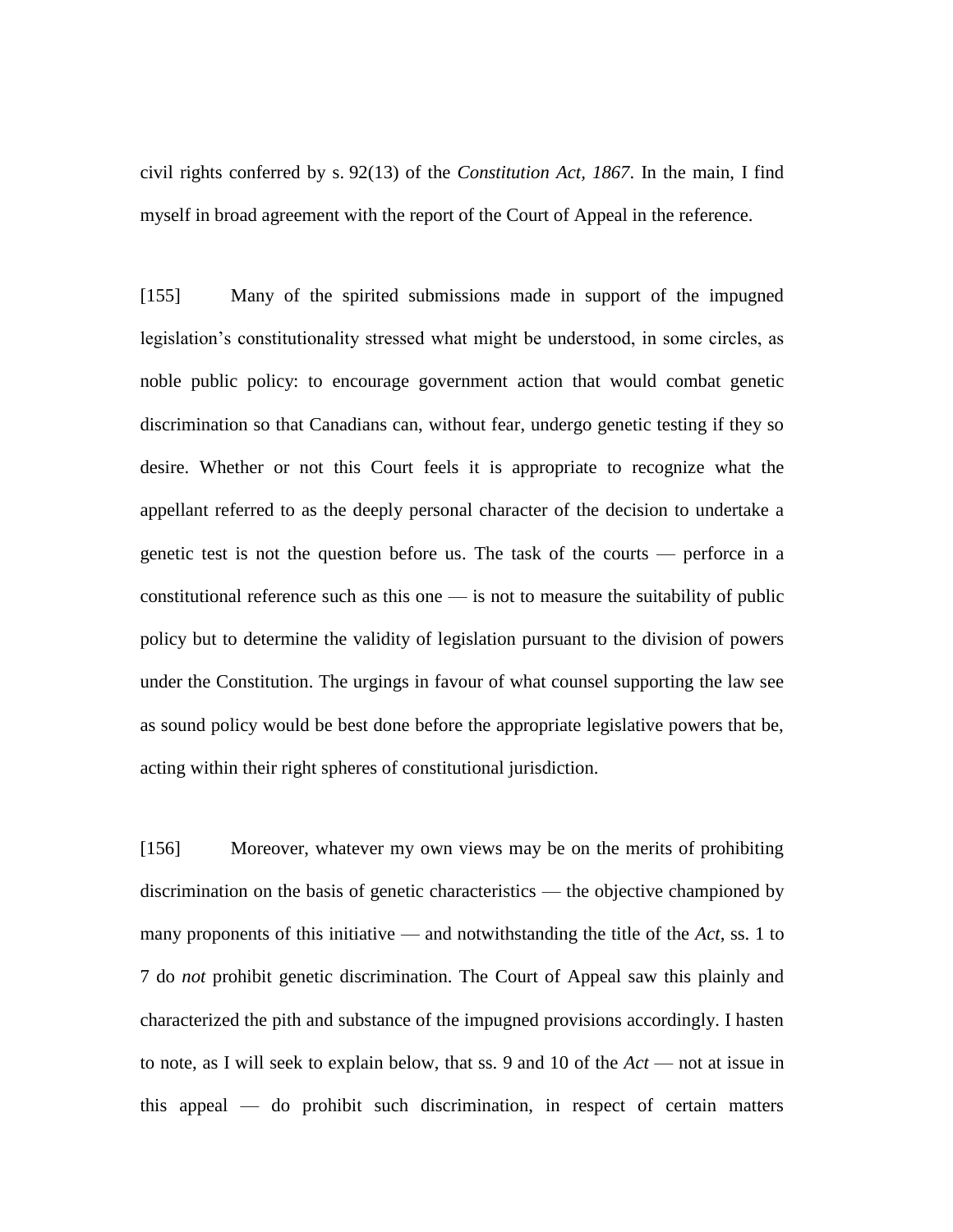unquestionably falling within the purview of the legislative authority of the Parliament of Canada, by amending the *Canadian Human Rights Act*, R.S.C. 1985, c. H-6 ("*CHRA*"). In addition, s. 8 of the *Act* — again not before us — has been enacted to a comparable end in respect of the *Canada Labour Code*, R.S.C. 1985, c. L-2 ("*CLC*").

[157] Sections 1 to 7 cut a different and broader swath through the regulation of contract and the provision of good and services. While parliamentarians voiced special concern for discriminatory use of genetic testing in contracts of insurance, none of these provisions prohibits genetic discrimination. Instead, in connection with contracts and the provision of good and services, they prohibit only one class of genetic tests from being required and ensure that the results of such tests already taken not be forcibly disclosed, all as a means of promoting health.

[158] The contested provisions do grant individuals limited control over a narrow class of genetic information, thus achieving two distinct, but interrelated, incidental effects: preventing circumstances from arising that would otherwise have the consequential effect of allowing some forms of discrimination based on genetic characteristics, and protecting individuals' privacy and autonomy related to the decision to undergo genetic testing. But if either of these were the *Act*'s dominant aim, Parliament would have broadened the scope of its provisions beyond forced testing and forced disclosure and not limited ss. 1 to 7 to a narrow category of genetic tests. In other words, the fact that Parliament did not directly target genetic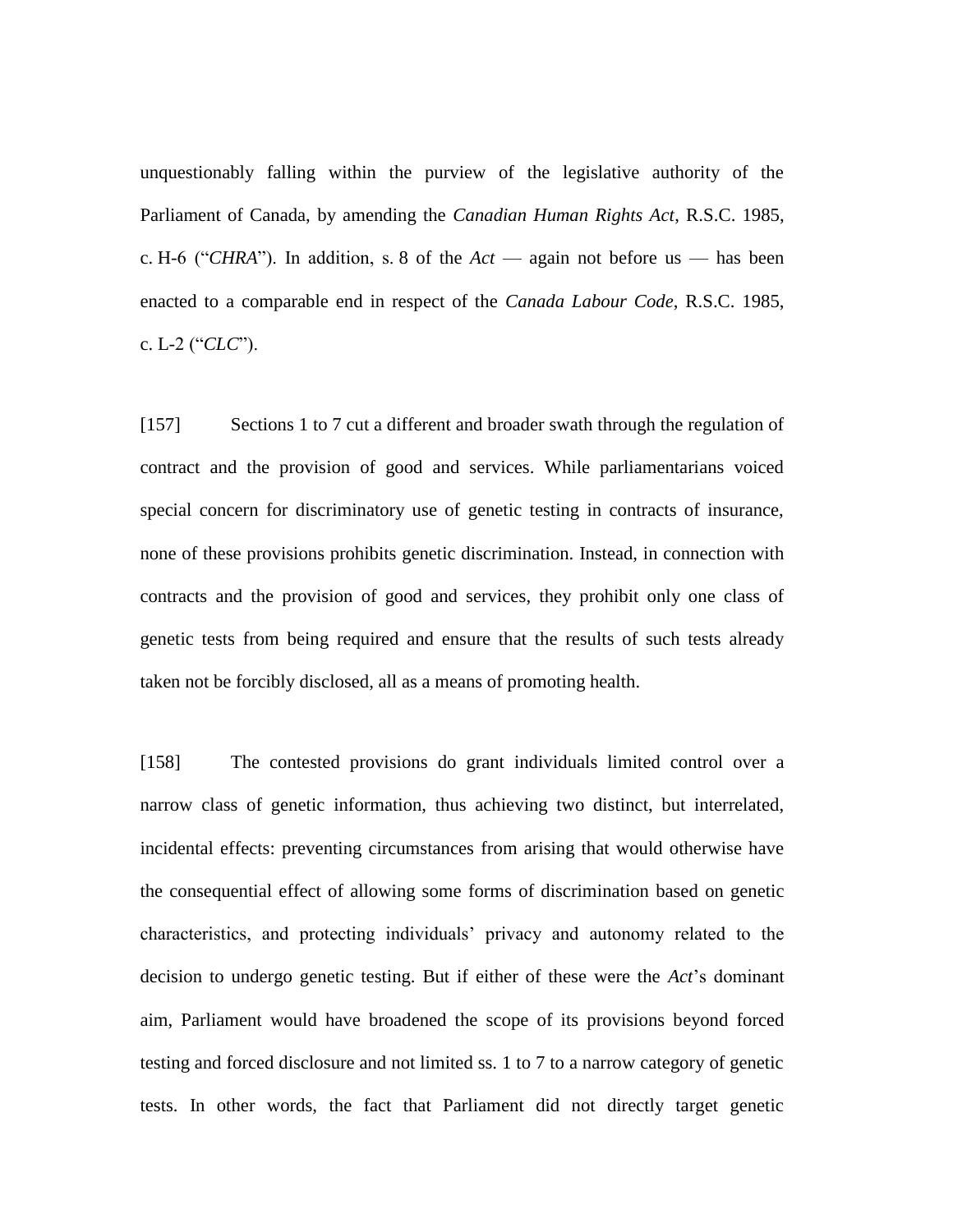discrimination — the alleged reason behind Canadians' fear of undergoing genetic testing and for which their personal information must be protected — is fatal to the appellant's and *amicus curiae*'s positions.

[159] When classifying the law, the Court of Appeal also rightly relied on authority that I consider to reflect settled law. The court reported that, when properly characterized, ss. 1 to 7 cannot be classified as criminal law given the absence of what is known in constitutional circles as an evil or injurious or undesirable effect upon the public to which the *Act* is directed (drawing on the *Reference re Validity of Section 5(a) of the Dairy Industry Act*, [1949] S.C.R. 1, at p. 49 ("*Margarine Reference*")). Genetic discrimination may well be evil, injurious, or undesirable and, as such, worthy of prohibition but, as I say, the *Act* does not place this question before us. Despite its confounding short title, the *Genetic Non-Discrimination Act*, in ss. 1 to 7, does not prohibit reprehensible behaviour or an inherent danger like violent crime or smoking. Similarly, while I do not dispute the importance of privacy and autonomy as it pertains to genetic information, the scope of the prohibitions means that these concerns are incidental in this case.

[160] Moreover, I respectfully resist the interpretation of recent jurisprudence, advanced in particular by the *amicus curiae*, that it is enough for Parliament to say it perceives a risk of harm as a basis for enacting legislation under the criminal law power. According to this approach, the judiciary owes deference to Parliament's view such that, when tested constitutionally before the courts, the legislation will be valid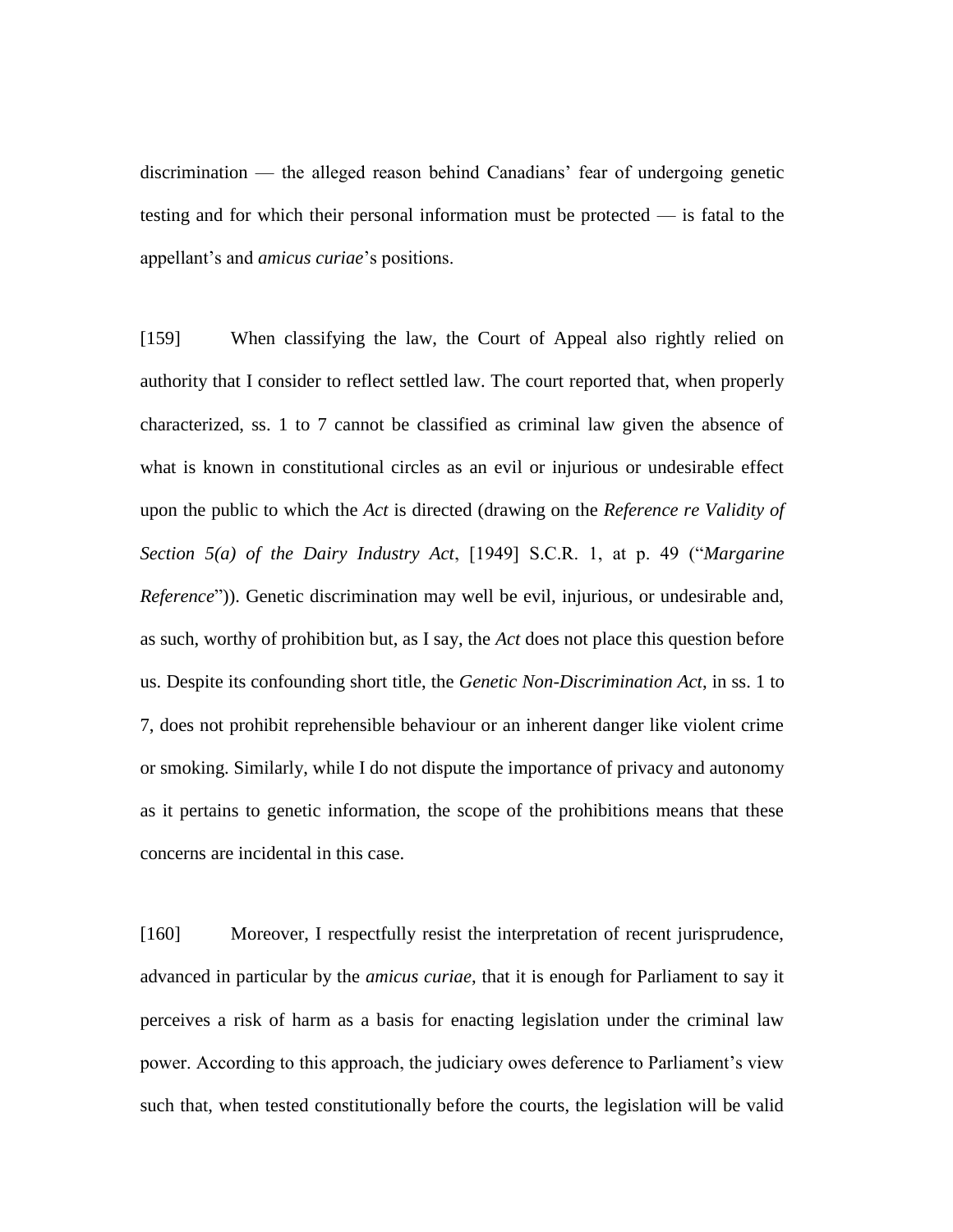criminal law. I note that the respondent Attorney General of Canada is more circumspect in his understanding of the scope of Parliament's criminal law power.

[161] A further point should be made by way of introduction. Sections 1 to 7 were enacted against the advice of the then federal Minister of Justice who was concerned that the proposed law went beyond Parliament's jurisdiction and noted that it had "significant potential to upset the constitutional balance between federal and provincial powers".<sup>11</sup> I agree. The respondent Attorney General of Canada makes the same argument before this Court and he is joined, in his invitation that we declare the law *ultra vires*, by the respondent Attorney General of Quebec. Such an unusual congruence of views between federal and provincial attorneys general in division of powers litigation encourages the exercise of caution. That said, it is not determinative and of course judges of this Court come to their own views of such matters.

# II. Analysis

 $\overline{a}$ 

[162] Like my colleagues, I propose to answer the question as to whether ss. 1 to 7 of the *Act* are *ultra vires* Parliament's jurisdiction over criminal law under s. 91(27) of the *Constitution Act, 1867*, according to the method employed by the Court of Appeal. First, courts must characterize the law. That is, they must determine its pith and substance. Second, courts must classify the law and determine whether it comes within the jurisdiction of the level of government that enacted it.

<sup>&</sup>lt;sup>11</sup> Statement by the Minister of Justice, *Government Position Regarding Bill S-201*, An Act to prohibit *and prevent genetic discrimination*, November 17, 2016, reproduced in R.R. (AGC), vol. XII, at pp. 108-9.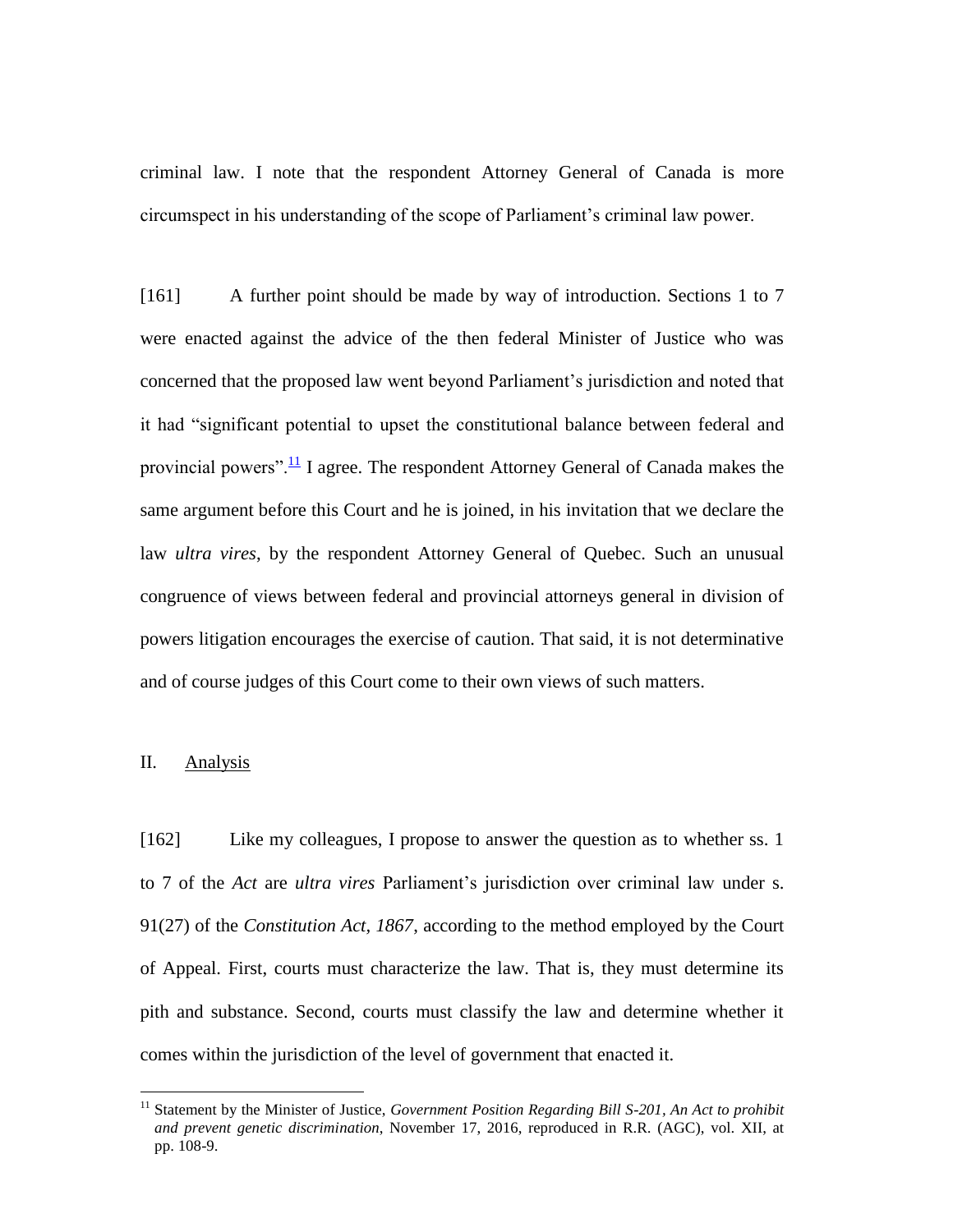A. *Characterization: What is the Pith and Substance of Sections 1 to 7 of the Act?*

[163] It is often said that the exercise of characterization of impugned legislation must be as precise as possible and "spelled out sufficiently to inform anyone asking, 'What's it all about?'" (A. S. Abel, "The Neglected Logic of 91 and 92" (1969), 19 *U.T.L.J.* 487, at p. 490, cited in *Desgagnés Transport Inc. v. Wärtsilä Canada Inc.*, 2019 SCC 58, at para. 35). I note that the true character of legislation is one which reflects its "dominant purpose and effect" (*Reference re Assisted Human Reproduction Act*, 2010 SCC 61, [2010] 3 S.C.R. 457, at para. 20, per McLachlin C.J.; see also para. 184, per LeBel and Deschamps JJ. ("*AHRA Reference*")).

[164] Accordingly, in cases such as this, where the impugned legislation potentially relates to several different topics, the leading feature of the statute will be its pith and substance, meaning that the secondary purposes and effects effectively stand outside a precise characterization of the law's true character. That is, while other incidental features of the law may be noted, they should not dictate characterization lest the second step — classification — be sent down the wrong path (see G. Régimbald and D. Newman, *The Law of the Canadian Constitution* (2nd ed. 2017), at pp. 177-78, citing *Canadian Western Bank v. Alberta*, 2007 SCC 22, [2007] 2 S.C.R. 3, at para. 28; *Canada (Attorney General) v. PHS Community Services Society*, 2011 SCC 44, [2011] 3 S.C.R. 134). Indeed, where the characterization of pith and substance lacks precision, the consequential exercise of classification among the constitutional heads of powers may well become difficult if not wrong-headed.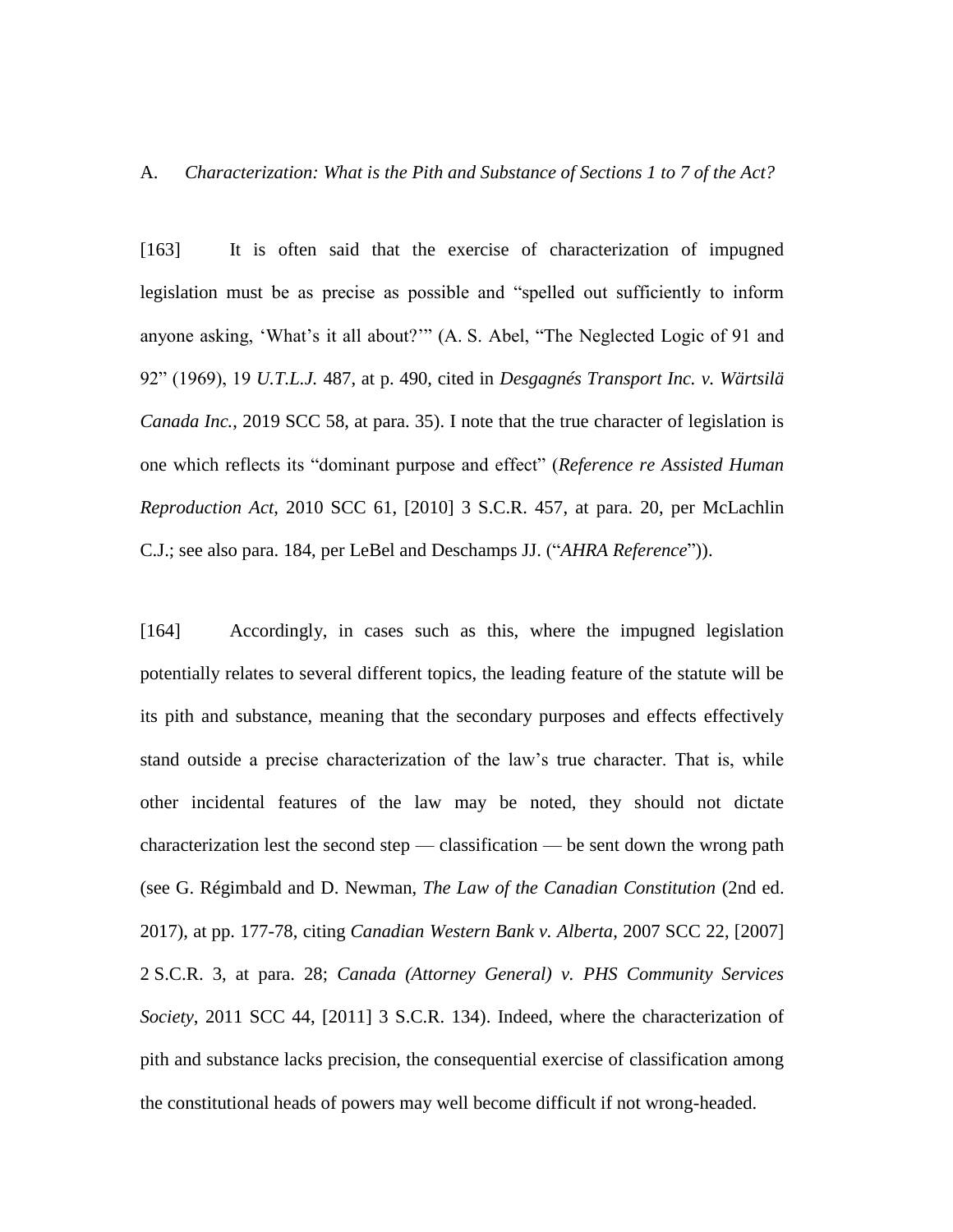[165] I agree with the view that "[t]he focus is on the law itself and what it is really about" (Karakatsanis J.'s reasons, at para. 31). In order to rise to this degree of precision, and because it is the constitutionality of enactment that is at issue, the court's inquiry into pith and substance must be anchored in the text of the impugned legislation. In the final analysis, it is the substance of the legislation that needs to be characterized, not speeches in Parliament or utterances in the press by well-meaning sponsors or opponents of the law.

[166] Moreover, in the identification of the pith and substance of a law, legislative form cannot trump the substance of the law. Again, as my colleague Justice Karakatsanis helpfully notes, it is right to be mindful that the goal of this characterization exercise is to identify the law's true subject matter, even when "it differs from its apparent or stated subject matter" (para. 28). Indeed, the apparent purpose or formal indicia of purpose can occasionally be what Newbury J.A. called a "smokescreen" for a matter lying outside the enacting government's jurisdiction (see *Reference re Environmental Management Act (British Columbia*), 2019 BCCA 181, 25 B.C.L.R. (6th) 1, at para. 13, aff'd 2020 SCC 1). Courts must therefore be careful not to let form control the inquiry; they should examine the substance of the legislation "to determine what the legislature is really doing" (*R. v. Morgentaler*, [1993] 3 S.C.R. 463, at p. 496). At this stage, extrinsic evidence may also be considered in order to ascertain whether the true purpose of the legislation differs from its stated purpose (see *Reference re Firearms Act (Can.)*, 2000 SCC 31, [2000] 1 S.C.R. 783, at para. 18).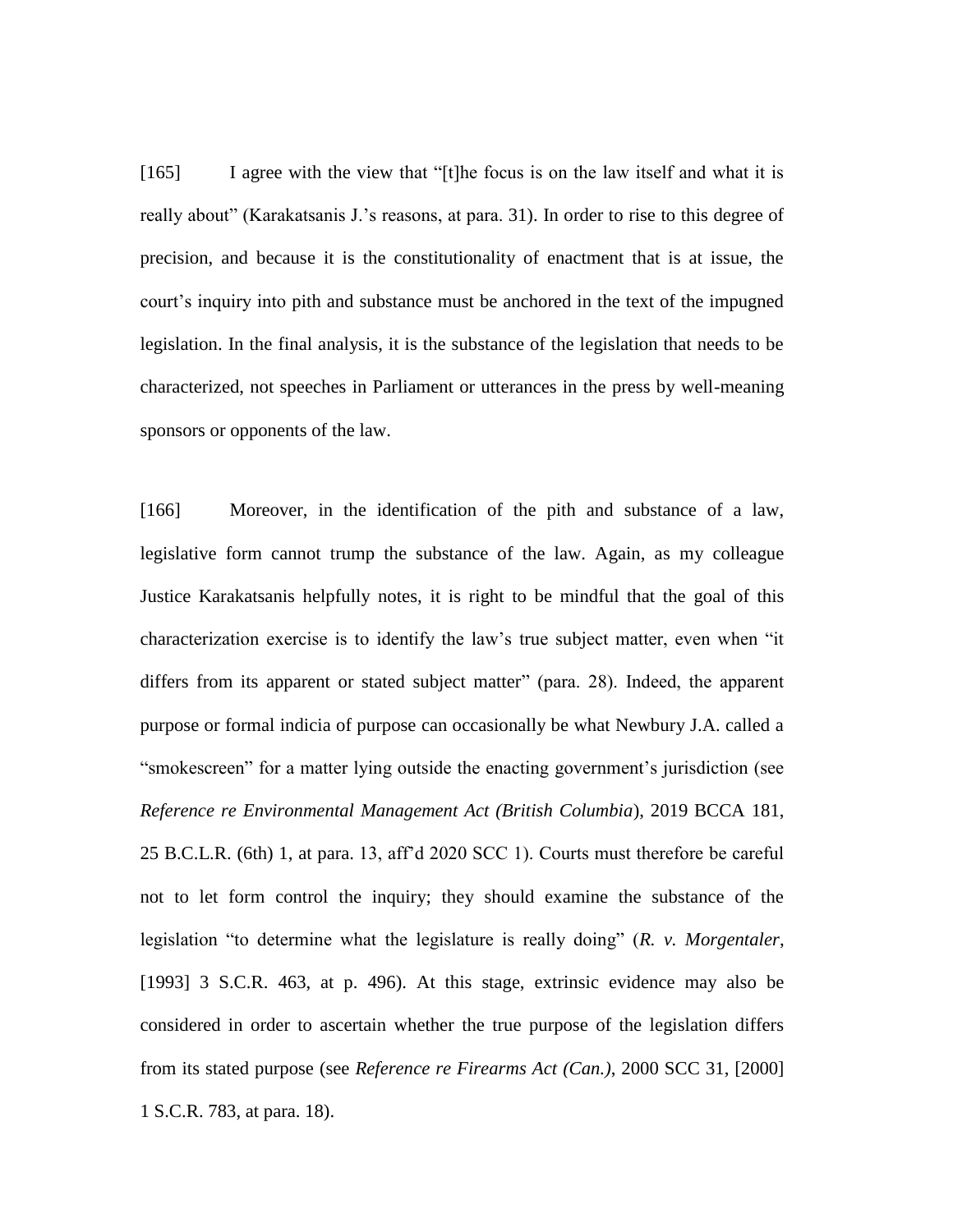[167] In this case, the submissions of the parties, *amicus curiae*, and interveners contain a wide array of different characterizations of the impugned provisions, including the protection and promotion of health; the protection of privacy, physical and psychological security, and dignity of vulnerable persons; the prohibition and prevention of genetic discrimination; and the regulation of contracts, particularly insurance contracts, in order to promote health.

[168] My colleague Justice Karakatsanis has concluded that the purpose of the legislation is to combat genetic discrimination and the fear of genetic discrimination based on the results of genetic tests. She notes that this purpose is borne out in the provisions' effects, the most important of which is to give individuals control over the decision whether to undergo genetic testing and access to the results thereof. She writes that, accordingly, the pith and substance of ss. 1 to 7 is to "protect individuals' control over their detailed personal information disclosed by genetic tests in the areas of contracting and the provision of goods and services in order to address fears that individuals' genetic test results will be used against them and to prevent discrimination based on that information" (para. 65).

[169] As I understand it, my colleague Justice Moldaver generally agrees that Parliament sought to mitigate Canadians' fears about the use of genetic test results by giving them a measure of control over some of their personal information. In his view, the pith and substance of the impugned provisions is "to protect health by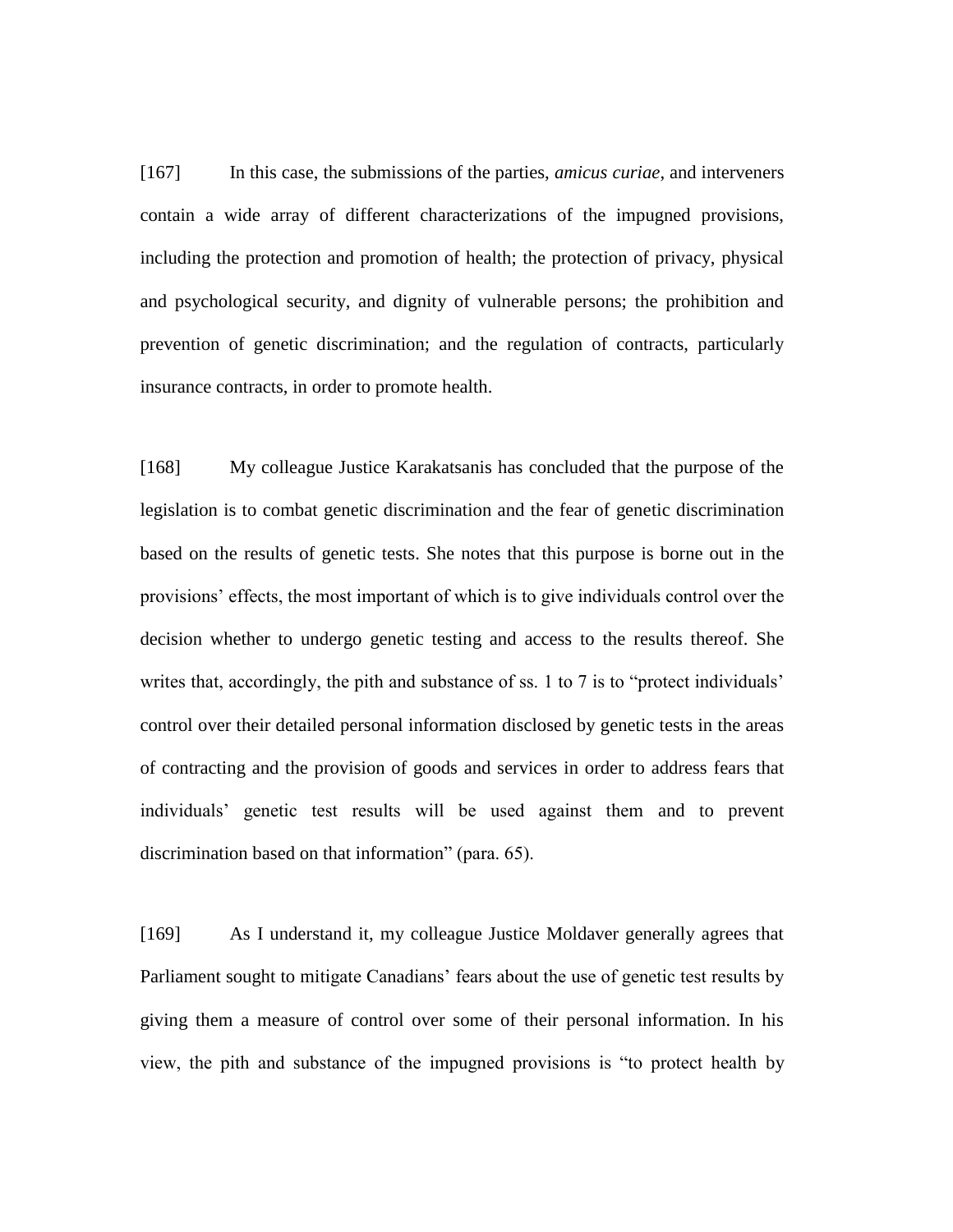prohibiting conduct that undermines individuals' control over the intimate information revealed by genetic testing" (para. 111).

[170] The wide range of characterization in this case suggests strongly to me that not all of the interpretative efforts at this stage have followed the cardinal rule that it is the *dominant* purpose and effect of ss. 1 to 7 that should concern us. In fairness, part of the mischief comes from Parliament's choice for the *Act*'s short title (*Genetic Non-Discrimination Act*). This title may have put some readers of the impugned provisions on the wrong path by stressing what may have been an aspiration of parliamentarians — legitimate or not, be that as it may — that does not find expression in the statute's leading purpose or effects. Moreover, another part of the mischief appears to come from the wide-ranging and disparate character of the legislative debates, which offer a number of often conflicting accounts of the purposes and effects of the *Act*. This makes the identification of pith and substance difficult, especially given the absence of a statutory preamble or clearly-stated objective in the contested portion of the *Act* itself.

[171] The Court of Appeal, for its part, made no such mistake. It concluded that ss. 1 to 7 aim "to prohibit the use of genetic tests or of their results in order to allow Canadians to access these tests without their results being used without their consent when they enter into agreements with third parties or when they seek the provision of goods and services" (2018 QCCA 2193, 2019 CLLC ¶230-020, at para. 8). While the court accepted that the provisions have some impact on privacy, autonomy, and the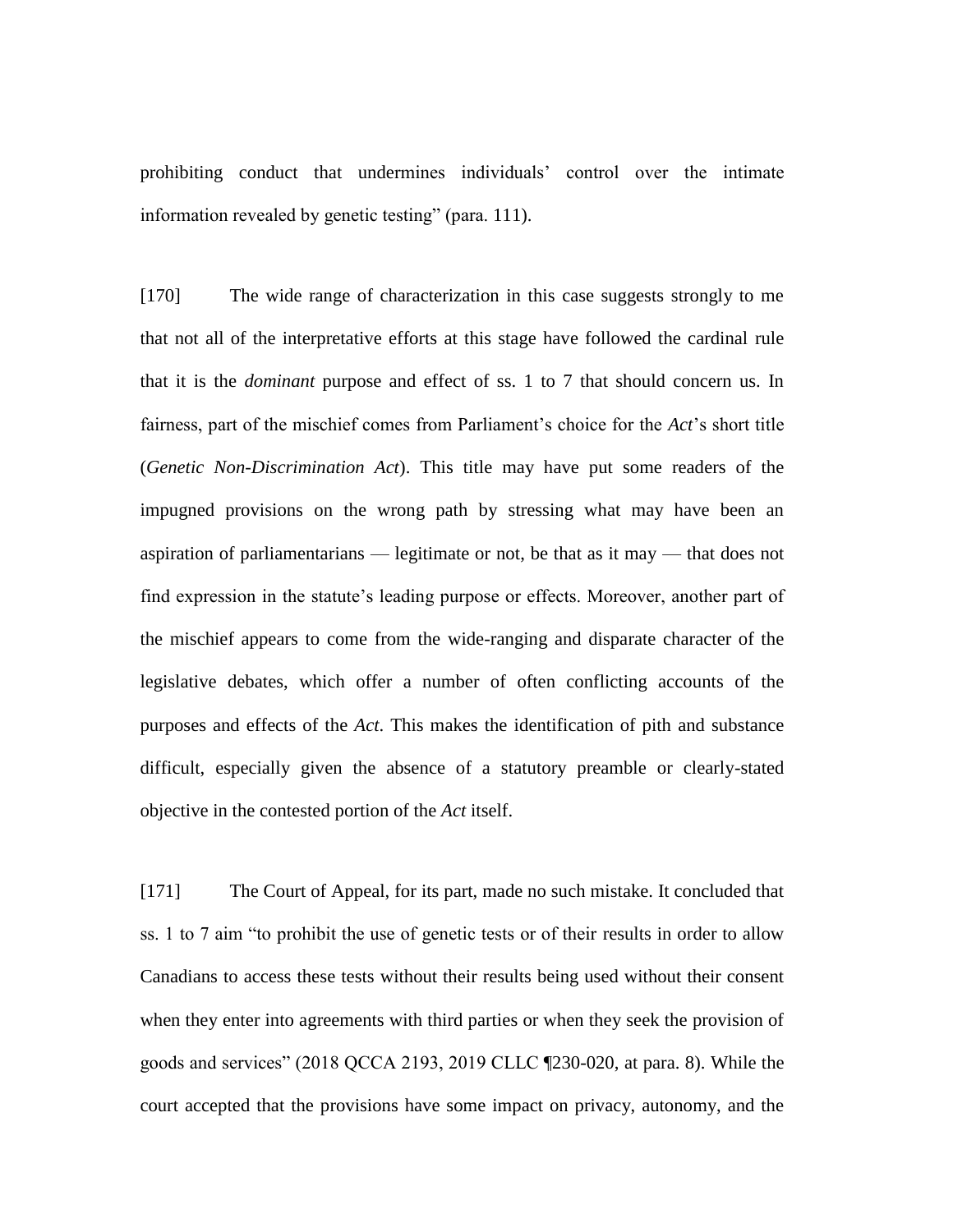prevention of discrimination, it nonetheless recognized that these effects were both limited and incomplete, as the use of genetic information that may be disclosed voluntarily or that may be obtained through means other than genetic tests was not prohibited (para. 10). The objective of the provisions, in its view, was rather to encourage the use of genetic tests in order to improve the health of Canadians by suppressing the fear of some that this information could eventually serve discriminatory purposes (para. 11). As will be apparent from the following discussion, I am in general agreement with the Court of Appeal.

## (1) The Purpose of the Impugned Provisions

[172] In order to discern the purpose for which the impugned provisions were adopted, I will consider both intrinsic and extrinsic evidence. As will become apparent, however, the most illuminating window into the purpose of ss. 1 to 7 is found within the *Act* itself (see, e.g., *Quebec (Attorney General) v. Canada (Attorney General)*, 2015 SCC 14, [2015] 1 S.C.R. 693, at para. 30).

## (a) *Intrinsic Evidence*

[173] Before this Court, it was argued that the importance of the *Act*'s title is indicative of its pith and substance, and my colleague Justice Karakatsanis notes that Parliament's twofold purpose is suggested by both its long and short titles (para. 35). I agree that a statute's title can be helpful to identify its pith and substance, but note that legislatures sometime use titles to other ends. As Professor Sullivan has written: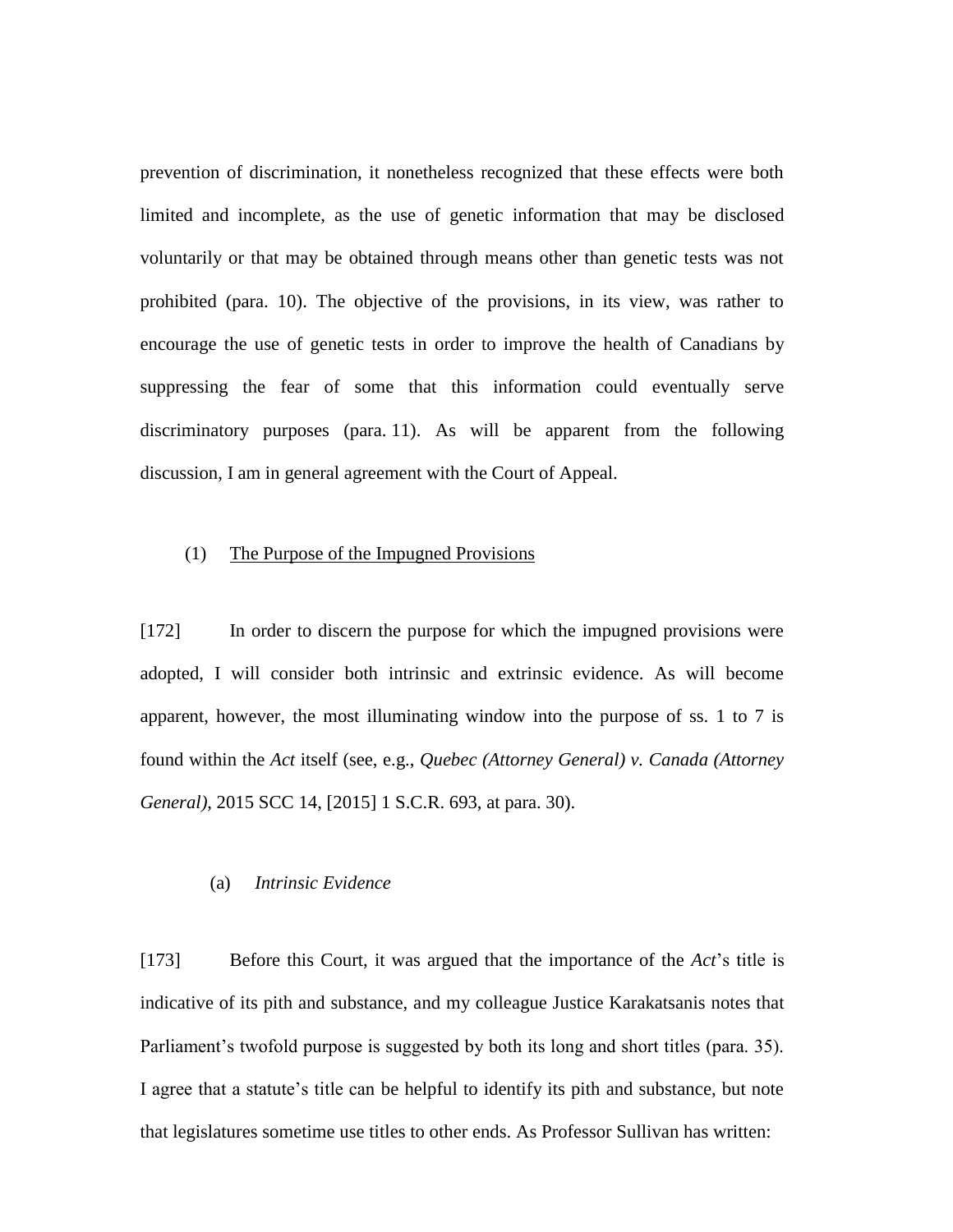Titles have more recently attracted political interest, and they are now commonly used to draw attention to a piece of legislation and highlight its purported benefits. It remains to be seen how these titles will affect the interpretation of legislation, but it is difficult to imagine they will have a significant impact as indicators of legislative intent. [Footnotes omitted.]

(*Statutory Interpretation* (3rd ed. 2016), at p. 162)

This observation, made in connection with the law on statutory interpretation, is a welcome warning, too, for the exercise of determining a law's pith and substance. The idea that a title may be the source of mischief in discerning purpose is especially true of short titles that seek to encapsulate, in a few short words, the essence of a statute that may not rest on a single idea.

[174] In my view, neither the long title of this statute — *An Act to prohibit and prevent genetic discrimination* — nor its short title — *Genetic Non-Discrimination Act* — can be said to reflect clearly the impugned provisions' true purpose. With respect, I disagree that these titles reveal that the provisions' purpose is to prohibit discrimination on genetic grounds and prevent such discrimination from occurring in the first place. To my mind, genetic non-discrimination cannot be said to be the primary objective of the impugned provisions.

[175] Like the Court of Appeal, I am of the view that the title does not support a conclusion that ss. 1 to 7 seek to *prohibit* discrimination on genetic grounds because, as I will explain, the provisions stop well short of directing that (C.A. reasons, at para. 10). While the long title explicitly refers to the prohibition of genetic discrimination, it must be borne in mind that this long title speaks to the entirety of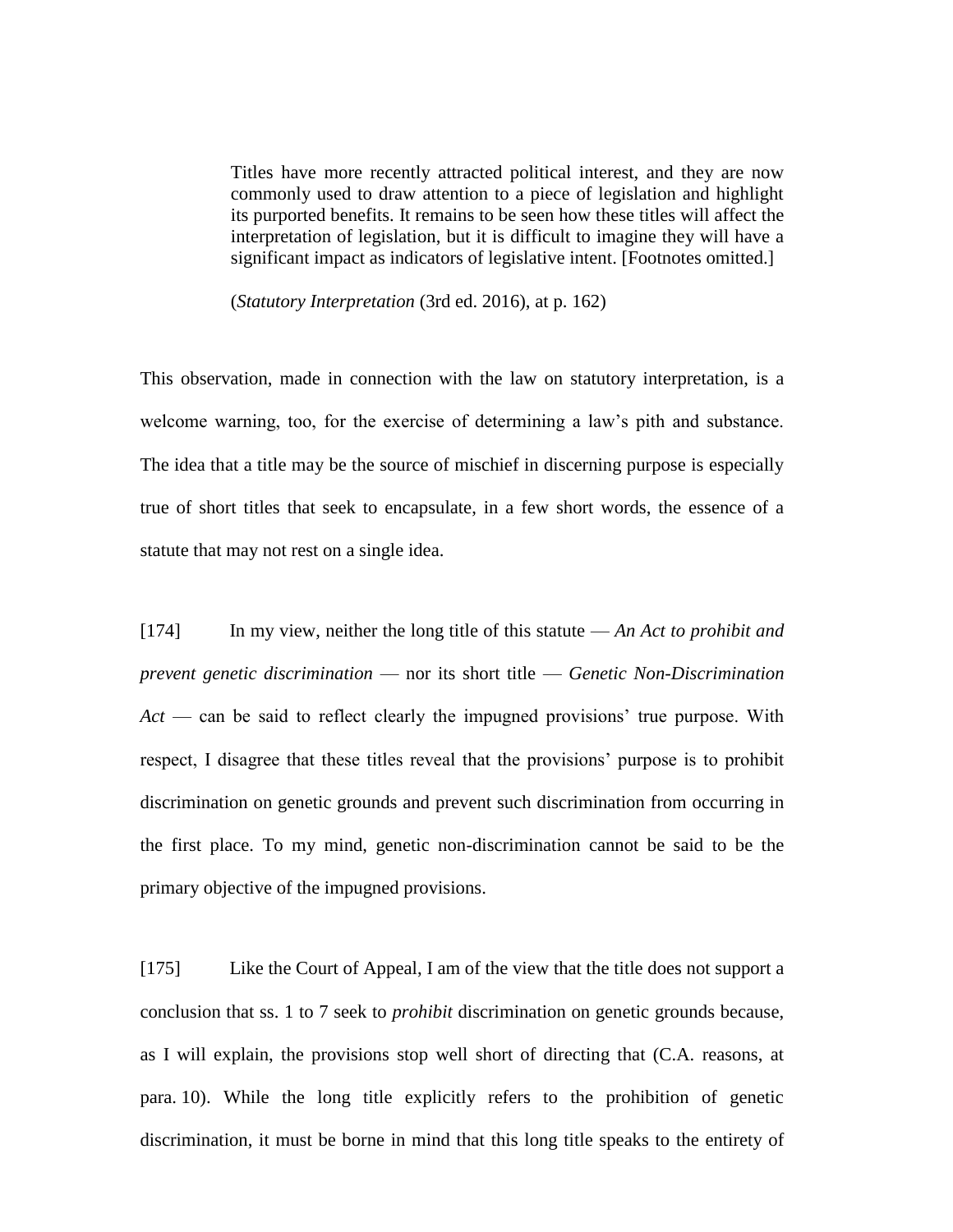the *Act*, which includes amendments to the *CLC* and the *CHRA*. As I will note below, the amendments to the *CLC* and the *CHRA* purport to prohibit genetic discrimination directly whereas the prohibitions in ss. 1 to 7 do not. As a result, the long title does not support the conclusion that the impugned provisions — the focus of the pith and substance inquiry — seek to prohibit genetic discrimination, as the "prohibition" in the long title could easily be referring to the *CLC* and *CHRA* amendments, but not to ss. 1 to 7. Indeed, the appellant and the *amicus curiae* themselves have conceded that ss. 1 to 7 do not *prohibit* genetic discrimination; at best, they seek to indirectly *prevent* genetic discrimination from occurring in the first place.

[176] This then brings us to the prevention of discrimination on genetic grounds, which is also explicitly referred to in the long title. While I accept that ss. 1 to 7 do seek to curtail circumstances in which genetic discrimination can occur, and thus prevent such circumstances from arising in connection with contracts and the provision of goods and services, the provisions leave open the possibility that genetic information may be legitimately used — thereby not precluding use for drawing distinctions based on genetic characteristics — when it has been disclosed voluntarily or obtained through other means than a genetic test. In that sense, even "preventing genetic discrimination" cannot be properly understood to be the main objective of the contested provisions. At most, preventing some circumstances from arising that could facilitate genetic discrimination is one of the many consequences of ss. 1 to 7, but an unconvincing way to describe its dominant purpose.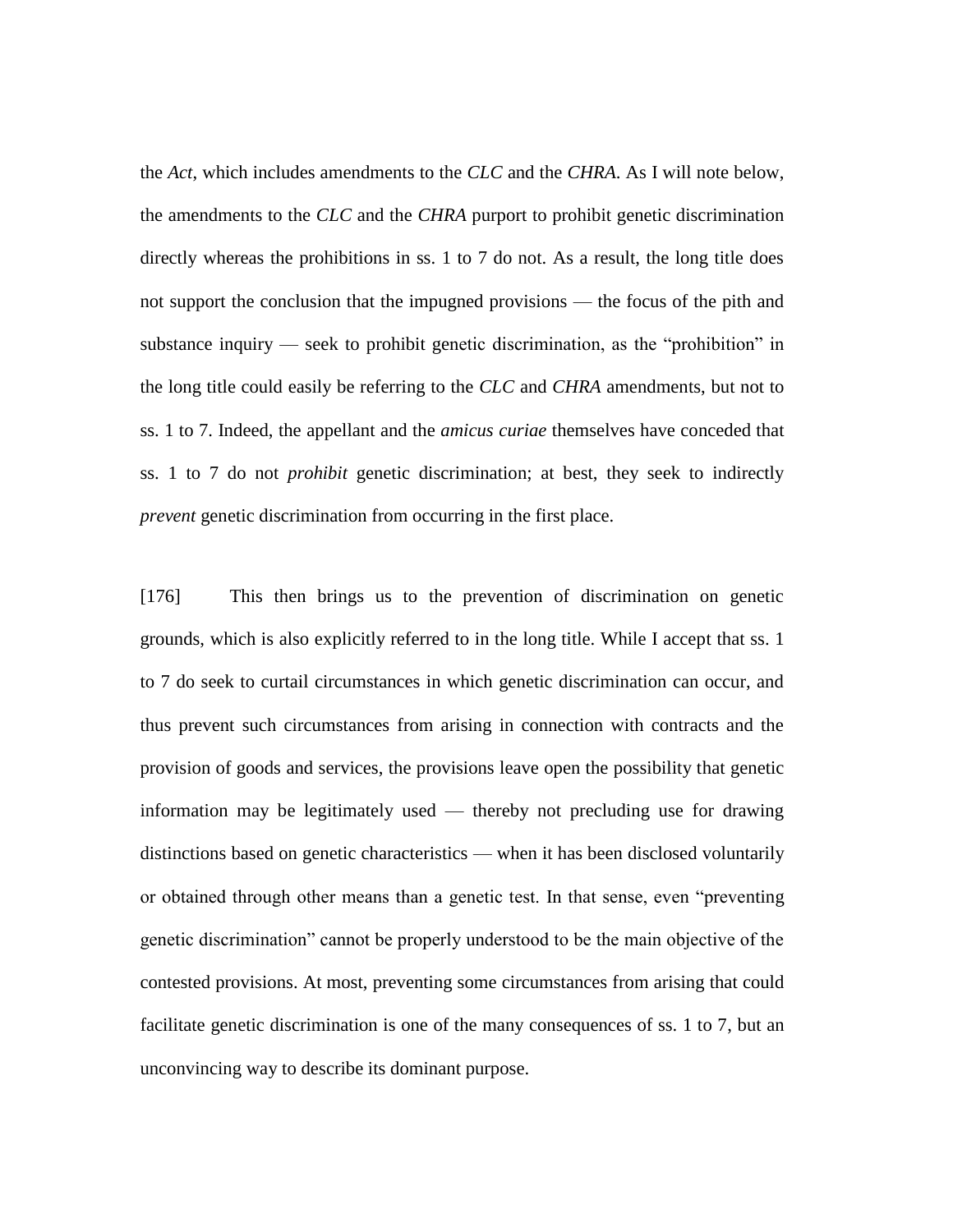[177] Similarly, given the possibility that genetic information may be misused notwithstanding the prohibitions in the *Act*, I must also disagree with the view that the titles disclose Parliament's dominant purpose as focused on privacy and autonomy. As I note below, the protection of individuals' control over their genetic information by the impugned provisions is narrow in scope, far from comprehensive in its compass, and stands second to the provisions' health-related purpose. Giving individuals control over genetic information therefore cannot be seen as their overarching objective. The much broader scope of amendments to the *CHRA*, as compared to the protections offered by the impugned provisions, supports this conclusion.

[178] No preamble or purpose section outlines the *raison d'être* of the law. Accordingly, the text of the provisions takes particular significance in determining their pith and substance.

[179] Turning, then, to the "Interpretation" section of the *Act*, s. 2 sets out three "definitions": "disclose", "genetic test", and "health care practitioner".

[180] The definition of "genetic test" is central to identifying the law's purpose as relating to the promotion of health. A genetic test, for the purposes of ss. 1 to 7, refers to "a test that analyzes DNA, RNA or chromosomes for purposes such as the prediction of disease or vertical transmission risks, or monitoring, diagnosis or prognosis". This definition is thus limited to genetic tests that seek to gather health information on an individual with a view to predicting disease or treating medical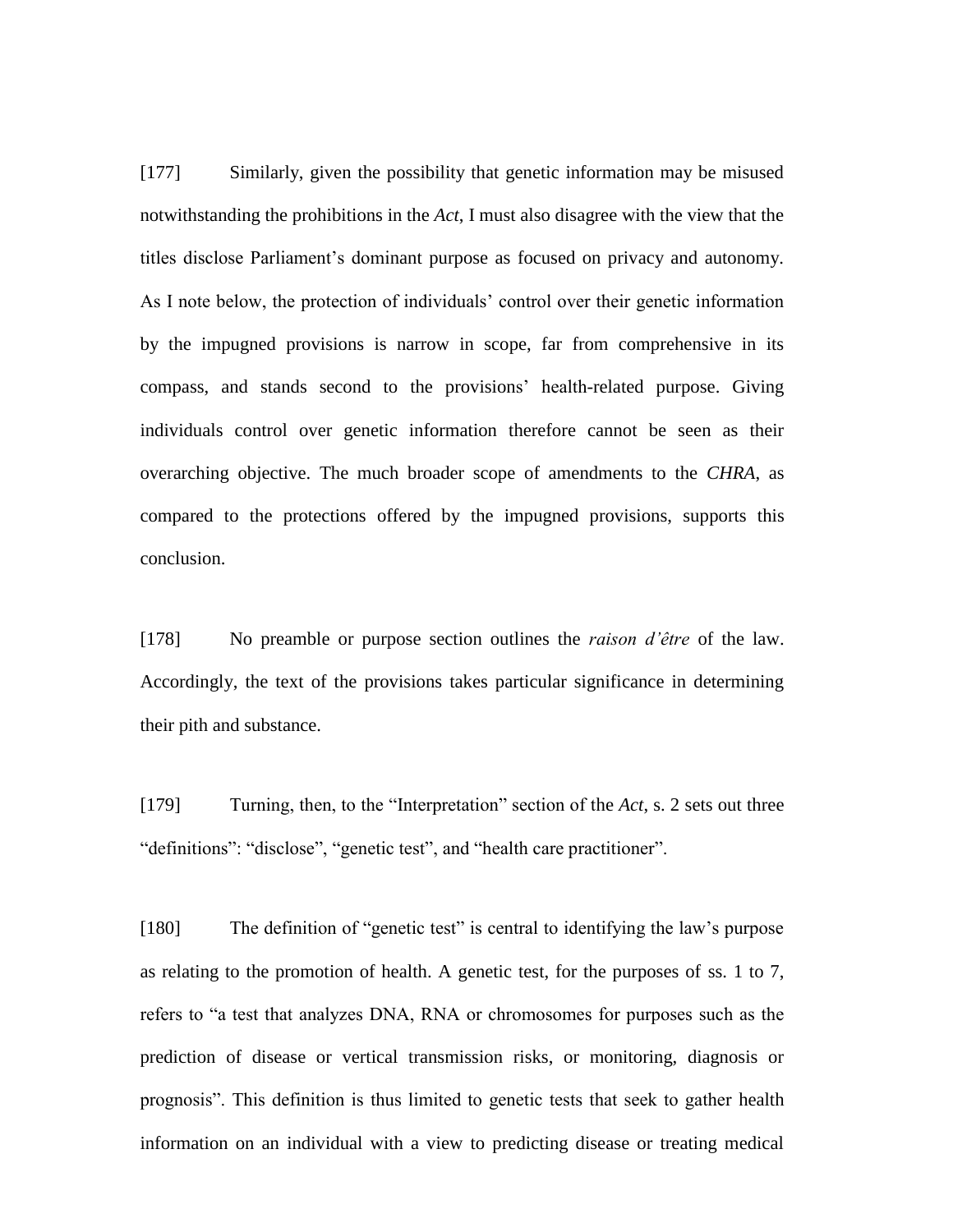problems. Even noting that Parliament uses the expression "such as", and recognizing that its list of purposes set out in s. 2 is not closed, the statutory turn of phrase plainly indicates that Parliament is pointing to purposes *ejusdem generis* (i.e. "of the same kind") as the ones listed, all of which are health-related.

[181] Sections 3 to 5 of the *Act* outline "Prohibitions". Sections 3 and 4 prohibit persons from requiring an individual to undergo a "genetic test" or to disclose the results of such test as a condition of providing goods and services to that individual, or of entering into or maintaining a contract or any of its terms. They also prohibit persons from refusing to engage in any of these activities on the grounds that an individual has refused to undergo a genetic test or to disclose the results of such a test. Section 5 prohibits the collection, use, or disclosure of the results of an individual's genetic test without that person's written consent. The provisions say nothing about genetic tests that do not fall within the narrow health-related definition in s. 2, but could nonetheless be used as a condition for a contract, for example. Moreover, they say nothing about the use of a genetic test outside the — albeit broad — purview of contracts and the provision of good and services.

[182] Section 6 exempts health care practitioners (as defined in s. 2) and researchers from the application of ss. 3 to 5 of the *Act* in respect of an individual to whom they are providing "health care services" or who is participating in healthrelated "research". Notably, where a health care practitioner or a researcher undertakes a genetic test for a non-health-related reason, the *Act* does not apply. This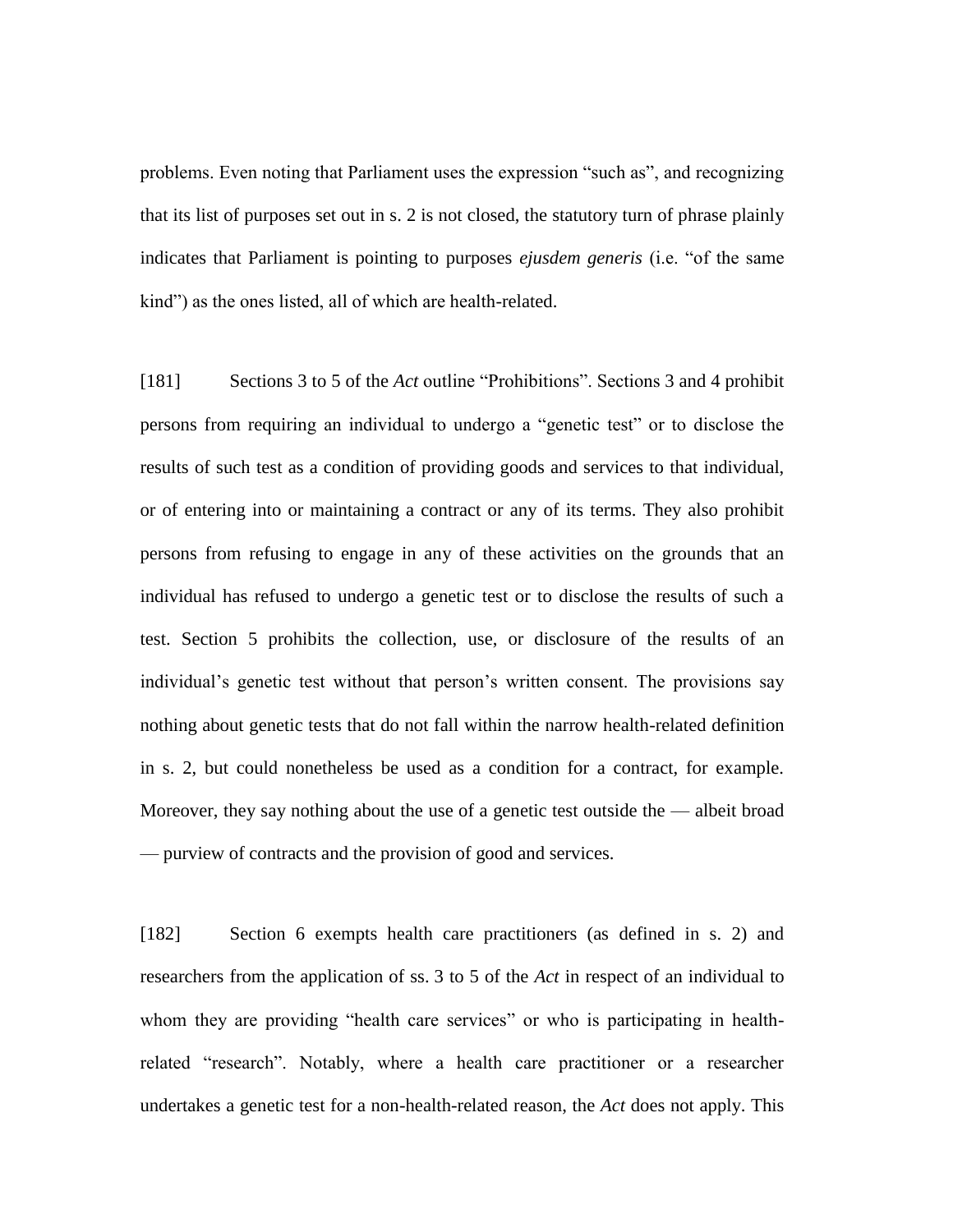supports the view that the impugned provisions target health. Moreover, through this provision, Parliament offered a common-sense exception for situations in which genetic tests may be required as part of providing treatment or undergoing research. The goal, simply stated, is to protect those professionals that may require access to genetic tests to provide appropriate health care or to conduct important research.<sup>12</sup> As a result, and with respect for differing views, I would not draw an inference that Parliament "explicitly carve<sup>[d]</sup> out conduct that is beneficial", which then demonstrates that its "focus was squarely on protecting health" (Moldaver J.'s reasons, at para. 121). Rather, Parliament sought to ensure, among other things, that health care practitioners could continue to discuss genetic tests with their patients, prescribe such tests, and use their results when this would be to the patient's benefit. To my mind, this supports the view that Parliament viewed genetic tests as beneficial and therefore something to be encouraged, with a view to improving the health of Canadians.

[183] Finally, s. 7 provides substantial penalties for violating the prohibitions outlined in ss. 3 to 5. On indictment, a person who contravenes one of these provisions is liable to a fine of a maximum of \$1,000,000, imprisonment for a maximum of five years, or both. On summary conviction, a person is liable to a fine of a maximum of \$300,000, imprisonment for a maximum of twelve months, or both.

 $\overline{a}$ 

<sup>12</sup> See, e.g., *Proceedings of the Standing Senate Committee on Human Rights*, No. 2, 1st Sess., 42nd Parl., March 9, 2016, at p. 2:15; House of Commons, Standing Committee on Justice and Human Rights, *Evidence*, No. 34, 1st Sess., 42nd Parl., November 15, 2016, at p. 2; House of Commons, Standing Committee on Justice and Human Rights, *Evidence*, No. 37, 1st Sess., 42nd Parl., November 24, 2016, at pp. 3-11.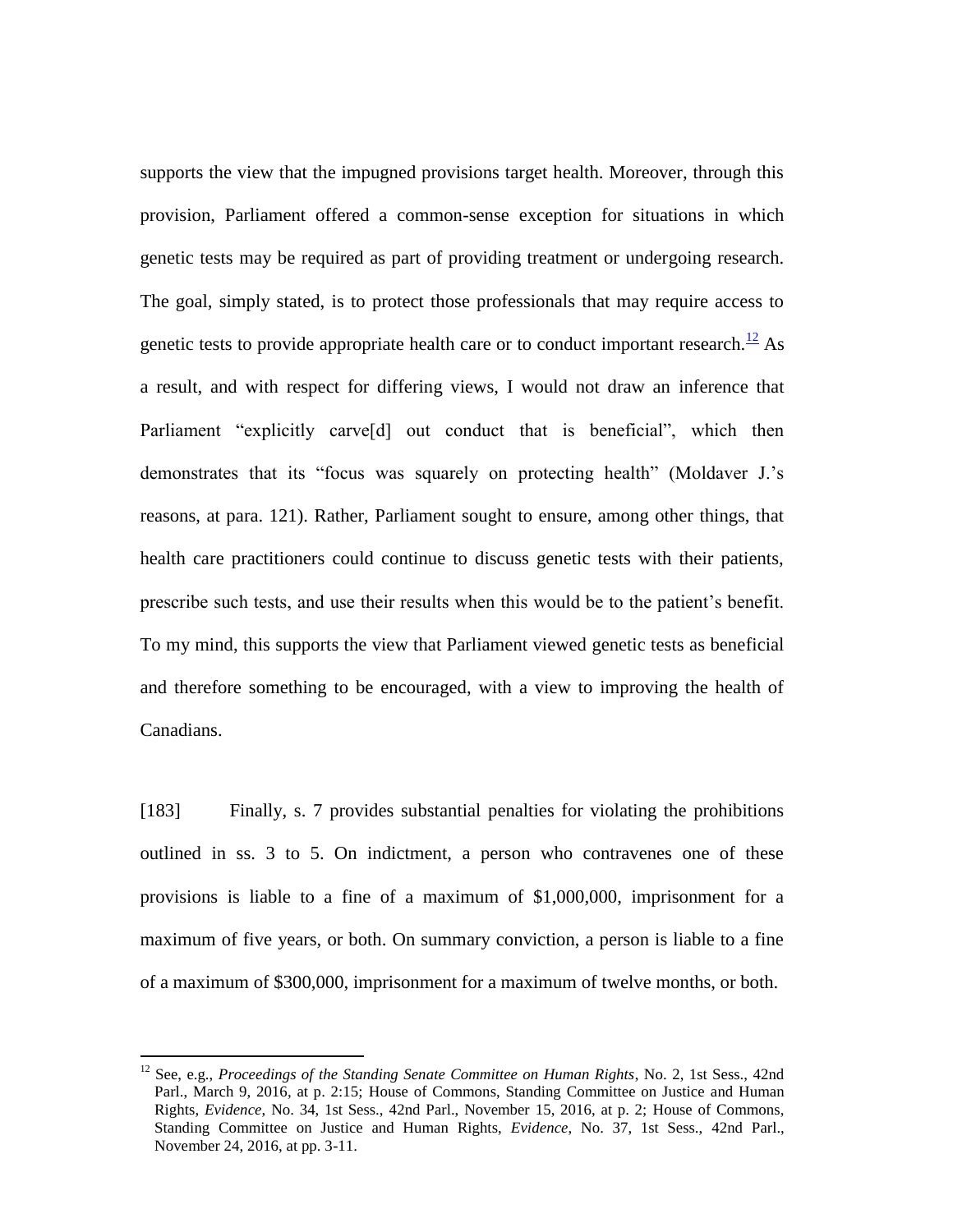[184] As the Court of Appeal explained in its reasons, taken together, ss. 1 to 7 aim to prohibit making the provision of goods and services or the making, continuing, or offering of specific terms or conditions of a contract conditional upon an individual undergoing or disclosing the results of genetic testing (paras. 8 and 10). The provisions do not prohibit the use of genetic information that may be disclosed voluntarily or that may be required or obtained through other means, such as family history or other medical tests, and they do not prohibit genetic discrimination. It is clear that the purpose of ss. 1 to 7 is different from the veritable prohibitions against discrimination based on genetic characteristics set forth in the amendments made to the *CHRA* and to the *CLC* in ss. 8 to 10 of the *Act*, which are extrinsic to the impugned provisions, to which I turn in the next section.

[185] Moreover, I stress that the prohibitions in ss. 3 to 5, the exemption in s. 6, and the penalties in s. 7 all rely on the narrow, health-based definition of "genetic test" found in s. 2. The scope of this definition excludes genetic tests done for other reasons, for example, to reveal a person's ancestry or for forensic purposes, or to determine parental lineage or non-disease traits. Genetic tests can obviously indicate other human physical characteristics unrelated to predicting disease and treating medical problems. Some of these characteristics — aspects of physical appearance, for example, or ancestry — might be used as grounds for discrimination or misused in some other manner, but they are not spoken to in the *Act* because they are excluded from the definition of a "genetic test". Sections 1 to 7 of the *Act* simply do not speak to genetic tests undertaken for other purposes. Any privacy or autonomy concerns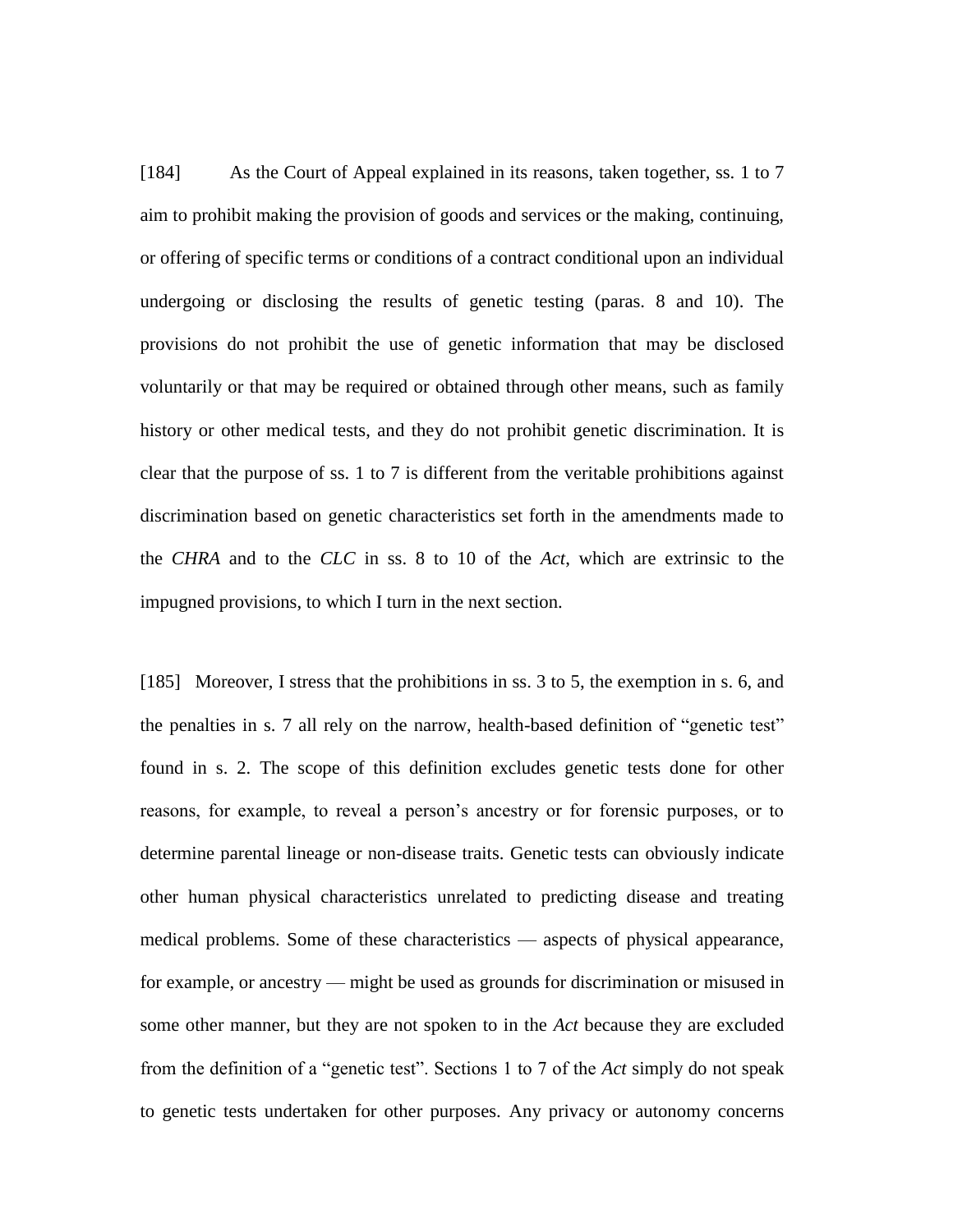related to tests undertaken in pursuit of these different ends are therefore not addressed by the *Act*. While the provisions grant individuals some control over their genetic information, this protection is limited to health-related information. Similarly, the protection granted by the provisions is incomplete, as genetic information revealed by means other than a genetic test receives no protection.

[186] This is important: whatever discrimination may or may not be prevented by these sections of the *Act*, and whatever safeguards to privacy and autonomy may or may not be granted, they are limited in compass to a category of certain healthbased genetic tests and exclude protection for genetic information obtained by other means — contrary to the amendments to the *CHRA*.

## (b) *Extrinsic Evidence*

# (i) Amendments to the *CHRA* and to the *CLC* in Sections 8 to 10 of the *Act*

[187] While only the constitutionality of ss. 1 to 7 of the *Act* is at issue, it is useful to consider the whole of the *Act* — including the amendments to the *CLC* and the *CHRA* — in order to discern, more precisely, the purpose for which the impugned provisions were adopted. I recognize that a wrong focus can subvert pith and substance analysis. My sense is that examining what Parliament sought to do in parts of the *Act* that are not contested here is helpful in understanding the true character of what was done and not done, and the effects thereof, in ss. 1 to 7. In other words,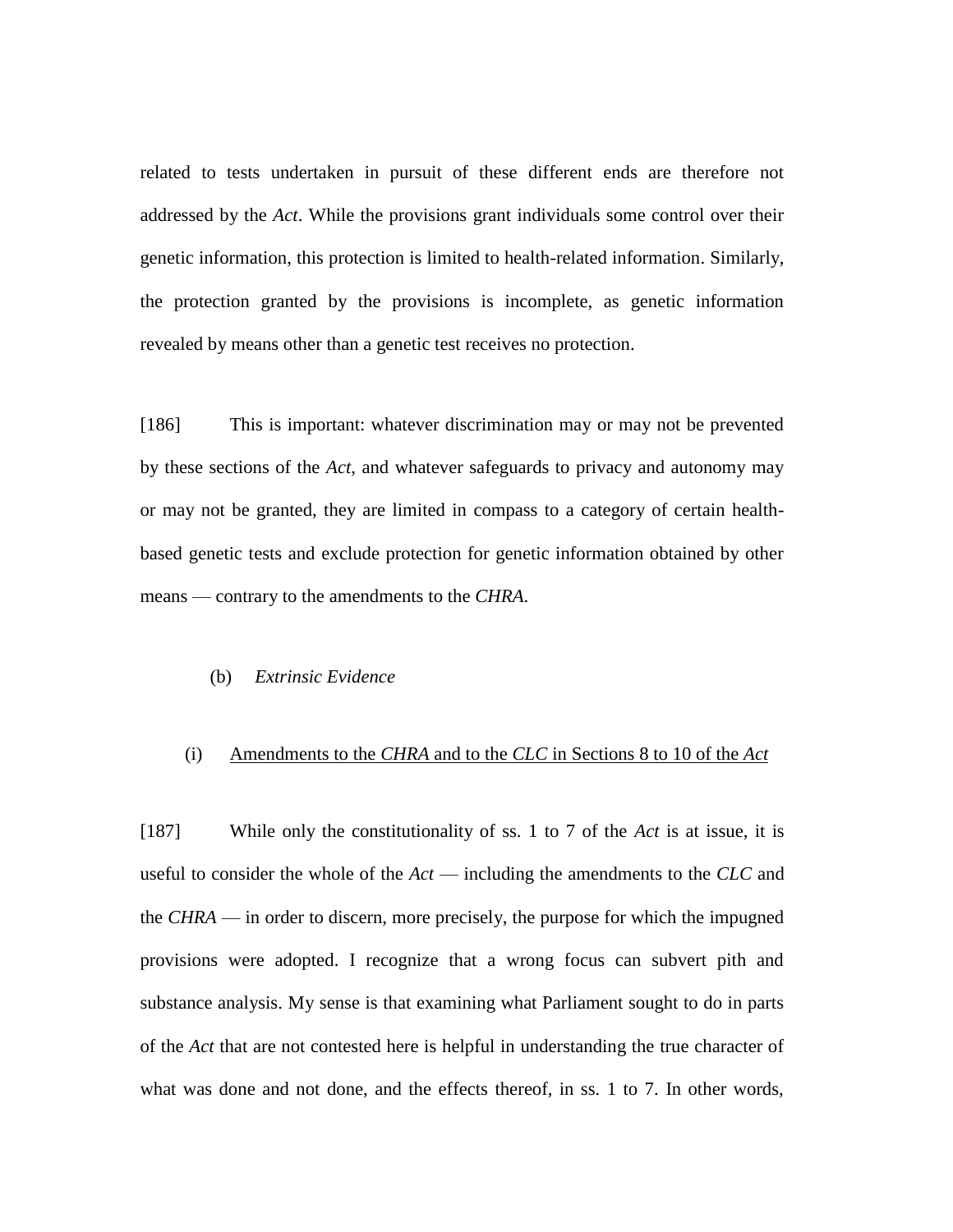what is absent from the impugned legislation but present elsewhere in the *Act* provides a clue on the true aim of the contested provisions.

[188] When it enacted amendments to the *CHRA* and to the *CLC* in ss. 8 to 10 of the *Act*, Parliament plainly created prohibitions against genetic discrimination. By comparing the impugned provisions with the *Act*'s amendments to federal human rights and labour legislation, however, it is plain that the purpose of ss. 1 to 7 is not to prohibit discrimination based on genetic characteristics.

[189] Sections 9 and 10 of the *Act* amend the *CHRA* in three ways in order to directly combat genetic discrimination "within the purview of matters coming within the legislative authority of Parliament" (*CHRA*, s. 2). First, an injunction against discriminatory practices based on "genetic characteristics" is added to the purpose section of the *CHRA*. Second, "genetic characteristics" are included as an enumerated ground of prohibited discrimination. Third, a new deeming provision is added to assist those alleging genetic discrimination.<sup>13</sup> This provision indicates that where the ground of discrimination is refusal of a request to undergo a genetic test or to disclose, or authorize the disclosure of, the results of a genetic test, "the discrimination shall be deemed to be on the ground of genetic characteristics" (*CHRA*, s. 3(3)). The amendments set out at ss. 9 and 10 of the *Act* are applicable only to the *CHRA* and not to ss. 1 to 7, contested here.

 $\overline{a}$ 

<sup>&</sup>lt;sup>13</sup> Compare the existing s. 3(2) of the *CHRA*, which provides that discrimination on the ground of pregnancy or child-birth is "deemed" to be on the ground of sex.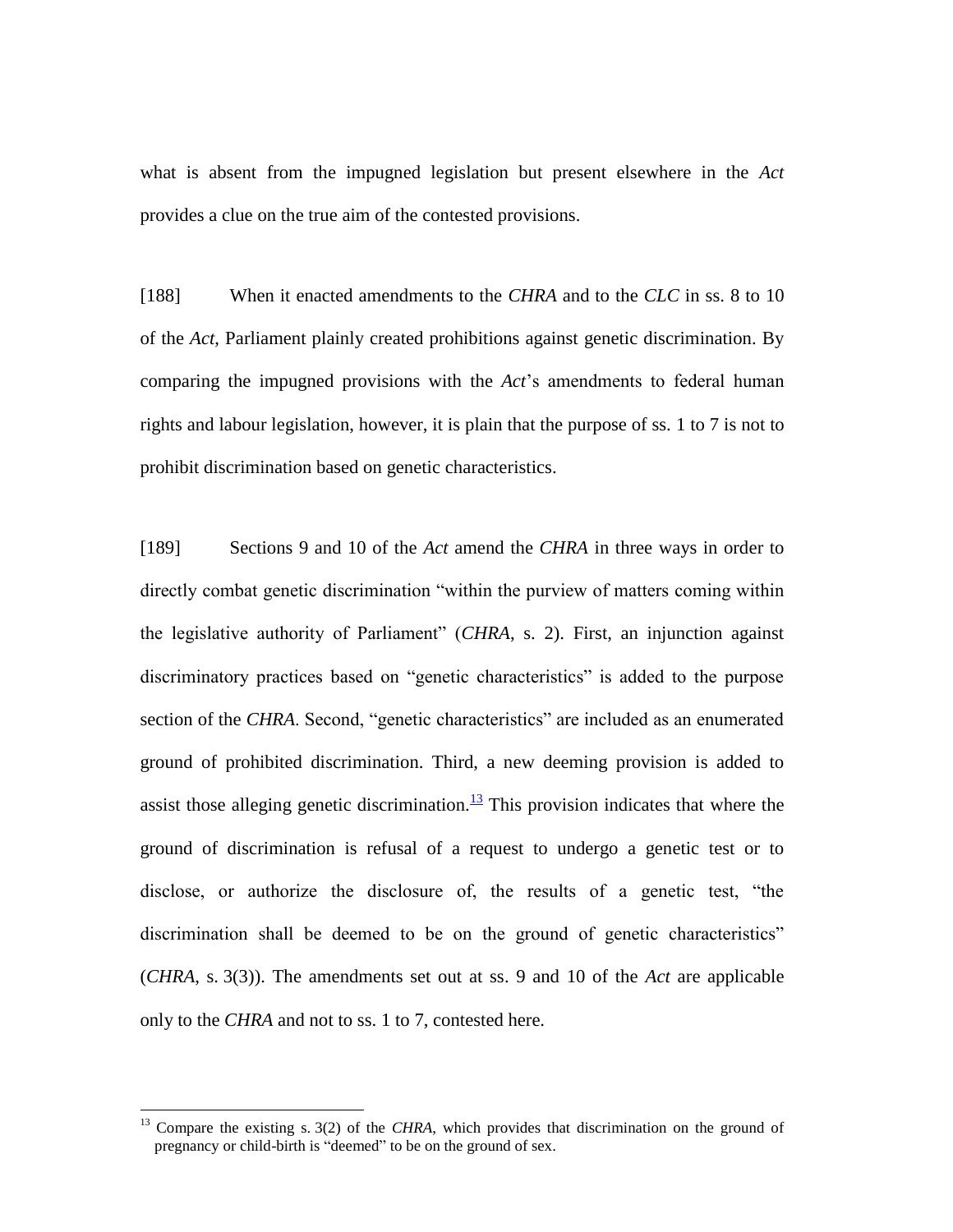[190] While ss. 3 to 5 of the *Act* contain prohibitions relating to refusal to undergo a genetic test or to disclose its results, Parliament does not say, in contrast to ss. 9 and 10, that there is a right to equality, free from genetic discrimination, in respect of contracts and the provision of good and services. While the impugned provisions provide that forced testing and forced disclosure is prohibited as a condition to contract or to provide goods and services, discrimination on the basis of genetic characteristics is not directly or even indirectly prohibited if the genetic testing or disclosure of the results thereof were made lawfully. Parliament could have attempted to mirror the amendments to the *CHRA* with a broad prohibition against discrimination based on genetic characteristics in ss. 1 to 7 but did not do so.

[191] The amendments to the *CHRA* also encompass a broader range of genetic information than ss. 1 to 7. First, since no definition is provided for "genetic characteristics", the protection is not limited to a narrow health-based definition of genetic tests. Second, by protecting "genetic characteristics" rather than information disclosed by genetic tests, the amendments to the *CHRA* include genetic information obtained through other means. The deeming provision supports this interpretation: the *CHRA* specifically ensures that one cannot be forced to undergo a genetic test and that results of a genetic test cannot be forcibly disclosed, which does not preclude the fact that a broader range of genetic information is protected. The broad purview of the *CHRA* goes to show, in my respectful view, that ss. 1 to 7 also cannot be characterized in pith and substance as protecting individuals' control over private information.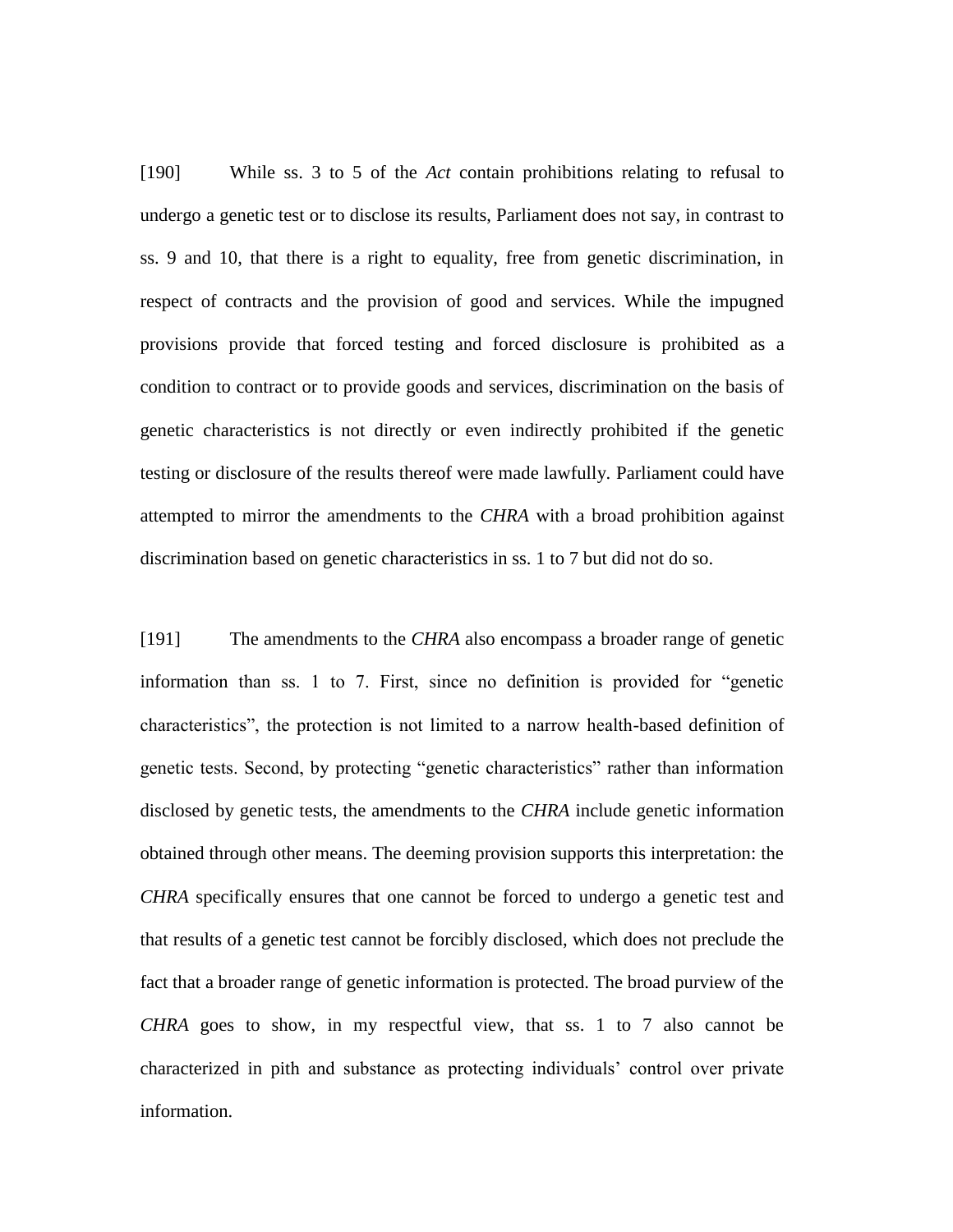[192] The impugned provisions should also be contrasted with s. 8 of the *Act*, which amends the *CLC*, the basic instrument of labour law applicable in the federal sphere of jurisdiction. While the amendments to the *CLC* echo some of ss. 3 to 5 of the *Act*, they contain an additional provision: s. 247.98(4)(c) of the *CLC* provides that an employer cannot dismiss, suspend, lay off, or demote an employee, impose a penalty on an employee, or take disciplinary actions against an employee "on the basis of the results of a genetic test undergone by the employee". This provision, which directly prohibits employers from sanctioning their employees "on the basis" of genetic information, is absent from ss. 1 to 7 of the *Act*, even if the latter purports to apply to contracts of employment not subject to the *CLC*.

[193] The contrast between the amendments to the *CHRA* and the *CLC*, which create prohibitions against discrimination, and the impugned provisions, which do not, shows that the purpose of ss. 1 to 7 is different from that of these amendments. If Parliament had attempted to take a coordinated approach to genetic discrimination in the *Act*, discrimination on the basis of genetic characteristics would have been directly prohibited in the impugned provisions, and not only in the *CHRA* and *CLC*. So, as the Court of Appeal recognized, while the impugned provisions may offer, to some extent, limited control to individuals over their genetic information, they do not reduce their fears surrounding genetic testing in any real measure, since the impugned provisions do nothing to prohibit genetic discrimination.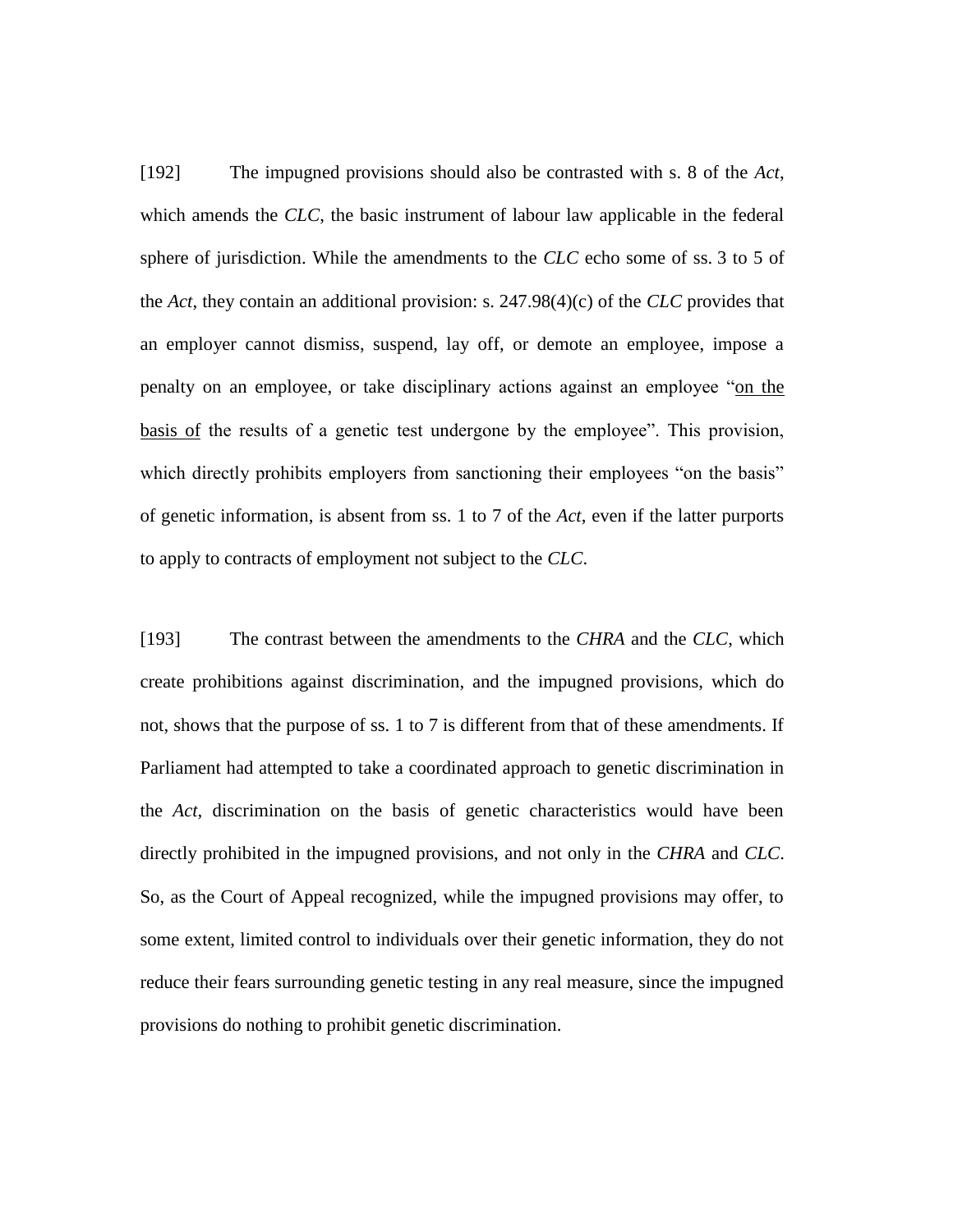## (ii) Legislative Debates

[194] There is a general consensus that legislative debates are useful in the determination of pith and substance because they give context to the statute, explain its provisions, and articulate the policy of the government that proposed it (see P. W. Hogg, *Constitutional Law of Canada* (5th ed. Supp. (loose-leaf)), vol. 1, at pp. 15-14 to 15-15). However, courts must remain mindful of the fact that legislative debates "cannot represent the 'intent' of the legislature, an incorporeal body" (*Morgentaler*, at p. 484). There is a risk, courted here by the appellant and the *amicus curiae* who give very broad importance to the purpose of the law stated in the House of Commons and the Senate, of substituting commentary on the *Act* for the *Act* itself. While the debates are an indicia of the legislature's intent, they cannot stand for the *Act* and replace its provisions.

[195] In this case, the legislative debates were wide-ranging in their reference to legislative purpose; it is possible to discern some emphasis, to differing degrees, placed on discrimination, insurability, employability, health, and privacy. Moreover, the usefulness of this part of the record is limited by the often general character of comments on the various iterations of the *Act*, which usually did not explicitly state whether they referred to the *Act* in its entirety or only to certain portions thereof. Any attempt to take away a single message from the legislative debates is consequently difficult.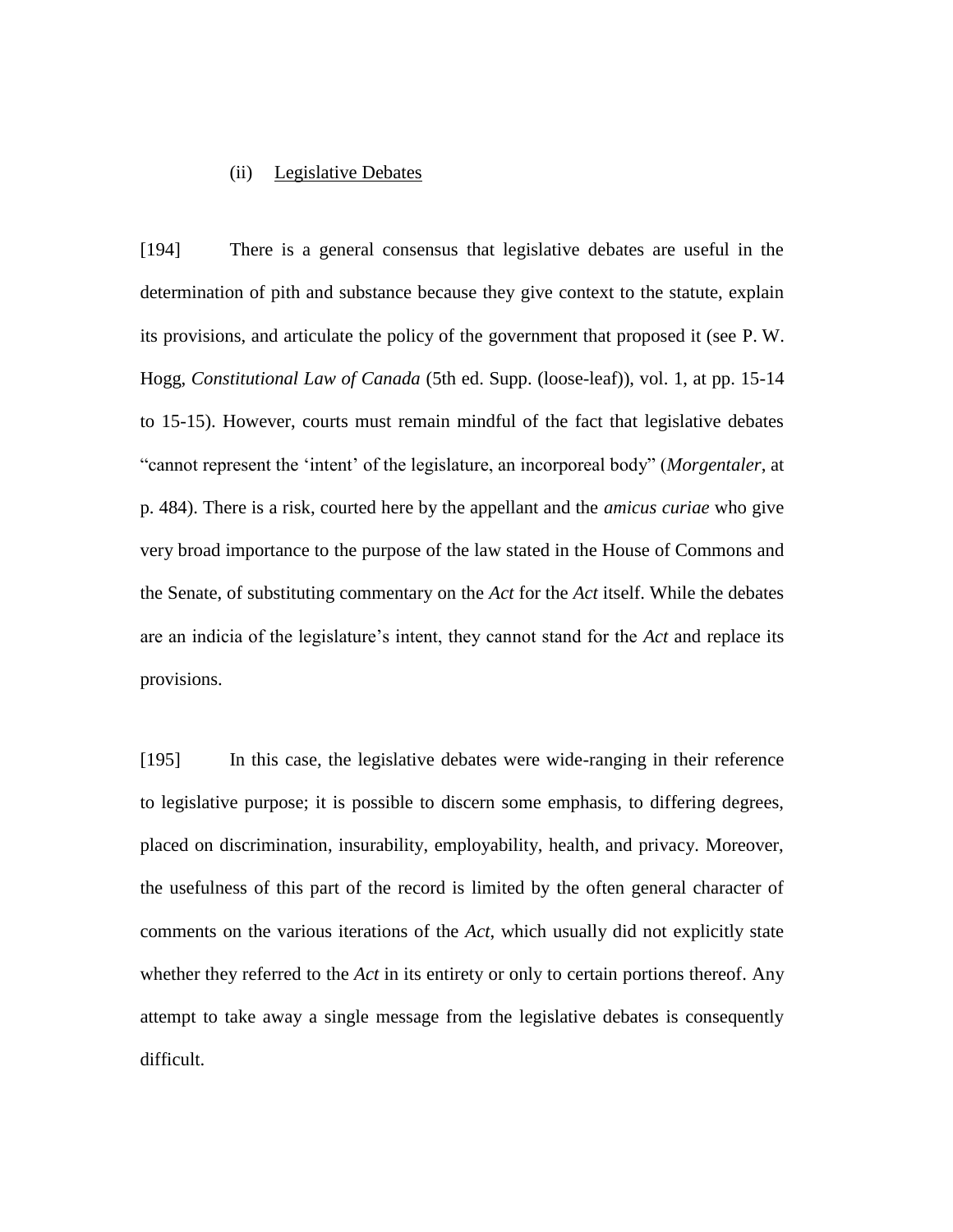[196] With that said, in my view, the debates generally reveal that genetic tests were considered to be beneficial and viewed as a means of opening avenues to improved health treatment, as they allow Canadians to be aware of risks and change their behaviour. The choice to take a genetic test should not be influenced by a person's fear over the potential impact taking such a test may have on their prospects of obtaining or maintaining insurance or employment. Both Senator Cowan, the principal sponsor of the bill, and Mr. Oliphant, who moved for the bill to be read for the first time at the House of Commons, made comments to this effect on multiple  $occasions<sup>14</sup>$ 

[197] For instance, at the second reading of Bill S-218, *An Act to prohibit and prevent genetic discrimination*, 1st Sess., 41st Parl., 2013 (not passed), the first iteration of the *Act*, Senator Cowan explained it as follows:

> . . . [T]here might be steps that a person could take to reduce the likelihood that they will develop the disease if they know they carry a gene associated with it.

> > . . .

As a matter of public policy, I believe we should be removing roadblocks to people's being able to access genetic testing, if they choose. It is a matter of choice, and that choice should be the individual's to make. Someone recognizing that they may be at risk of developing a genetic disease already has so many concerns to balance. Fear about

 $\overline{a}$ 

<sup>14</sup> See, e.g., *Debates of the Senate*, vol. 150, No. 22, 1st Sess., 42nd Parl., March 22, 2016, at p. 381 (Senator Cowan); *Debates of the Senate*, vol. 150, No. 8, 1st Sess., 42nd Parl., January 27, 2016, at p. 147; *Debates of the Senate*, vol. 148, No. 154, 1st Sess., 41st Parl., April 23, 2013, at p. 3744 (Senator Cowan); *Debates of the Senate*, vol. 149, No. 137, 2nd Sess., 41st Parl., May 5, 2015, at p. 3281 (Senator Cowan); *House of Commons Debates*, vol. 148, No. 47, 1st Sess., 42nd Parl., May 3, 2016, at p. 2736 (Mr. Robert Oliphant).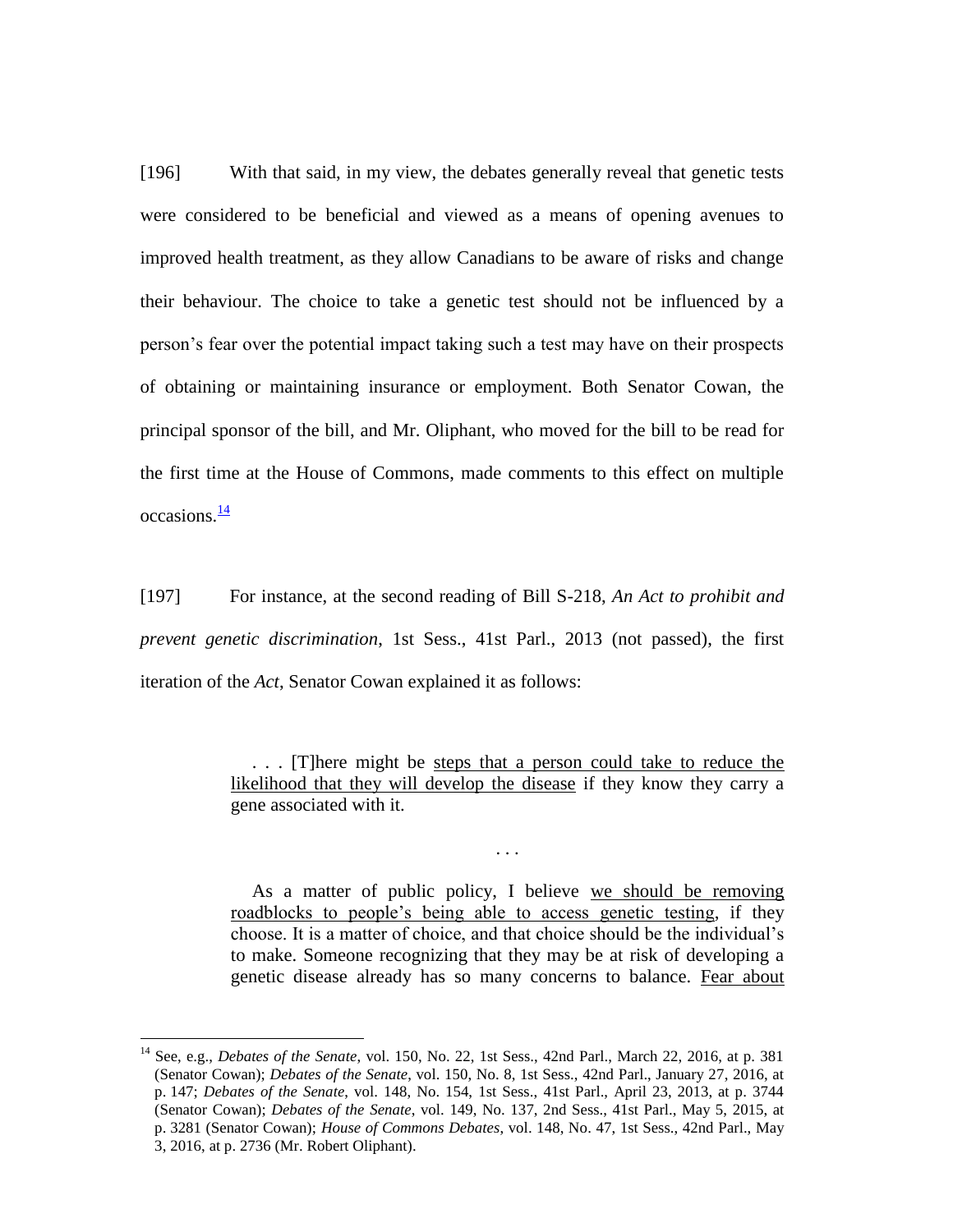insurability for themselves or their children or about how their employer will react simply should not be among them.

. . .

. . . Genetic testing offers the possibility that someone can obtain information that then can very concretely become informed about choices that may be able to give them a better chance at a healthy life. Of course, preventative steps can also yield significant savings in health care costs for taxpayers. These are good things, honourable senators. We know that fear of genetic discrimination, particularly in insurance, is actively working to discourage people from having testing that they should otherwise have in order to better manage their personal health. As I said before, there are many factors and concerns that weigh upon a person in deciding whether or not to take a genetic test. Insurability should not be one of them. [Emphasis added.]

(*Debates of the Senate*, vol. 148, No. 154, at pp. 3744-45)

[198] Similarly, in the debates about Bill S-201, *An Act to prohibit and prevent genetic discrimination*, 2nd Sess., 41st Parl., 2015 (not passed), the second iteration of the *Act*, Senator Cowan reiterated these points when he asked the senators to defeat the report of the Standing Senate Committee on Human Rights. Specifically, he spoke of the fact that genetic testing could help Canadians "lead healthier, longer lives" and that "[k]nowing that you have a particular genetic predisposition can open up steps that you can take to reduce the chance that you will develop the disease or condition". He was focused on how genetic testing could help Canadians improve their health (*Debates of the Senate*, vol. 149, No. 137, at pp. 3270-78).

[199] When Mr. Oliphant moved for Bill S-201, *An Act to prohibit and prevent genetic discrimination*, 1st Sess., 42nd Parl., 2017, the third iteration of the *Act*, to be read for the first time at the House of Commons, he explained that "[t]he protections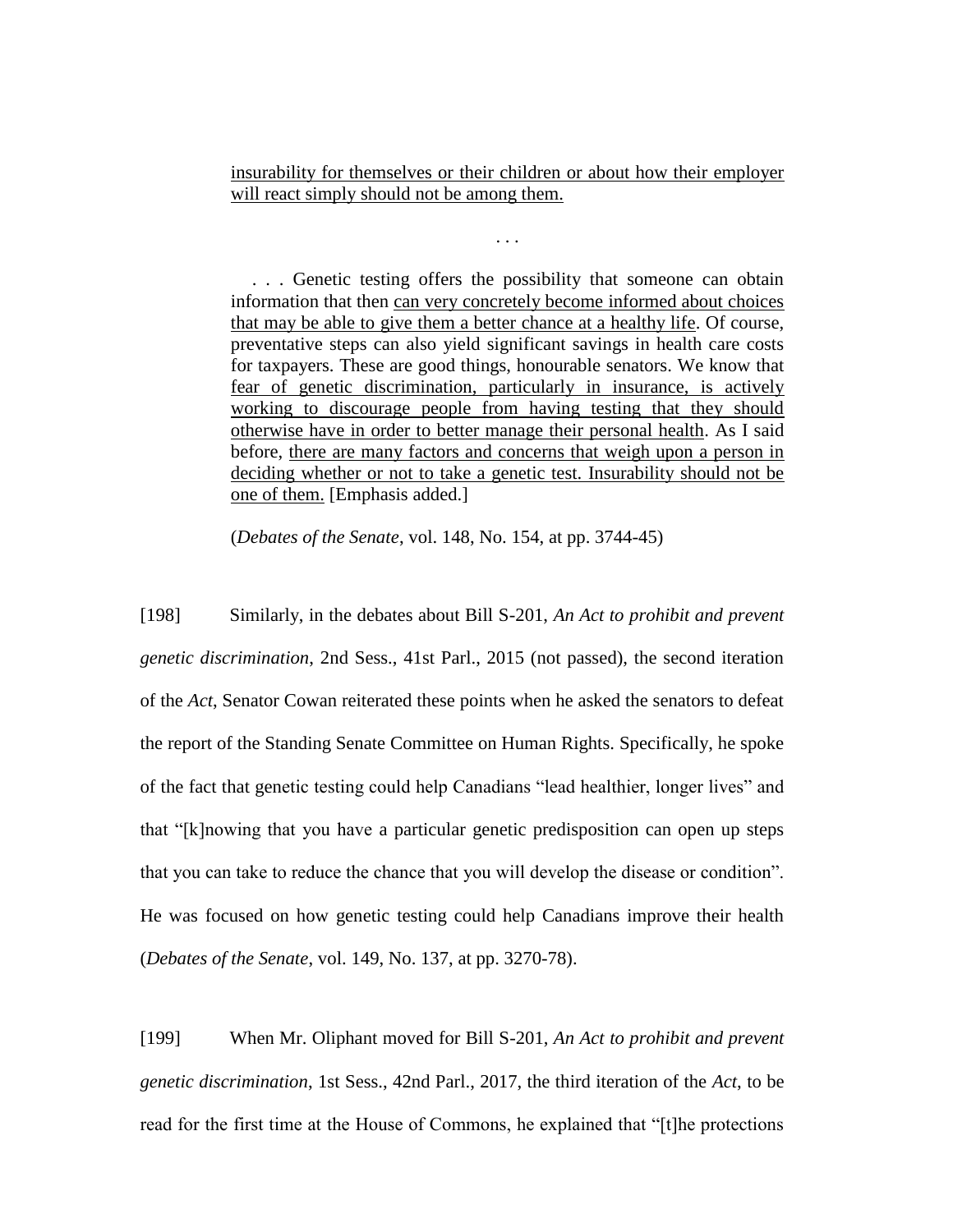in the bill would enable Canadians to access medical advances in genetic testing without the fear of negative consequences or repercussions on them and their families" and that "[i]t would empower Canadians to have better health" (*House of Commons Debates*, vol. 148, No. 47, 1st Sess., 42nd Parl., May 3, 2016, at p. 2736). At the second reading of this bill, which eventually became law, he added: "[t]his is our chance, as legislators, to bring better health to Canadians and ensure that Canadians have access to genetic tests" (*House of Commons Debates*, vol. 148, No. 77, 1st Sess., 42nd Parl., September 20, 2016, at p. 4887).

[200] In my respectful view, it is plain, from the foregoing, that Parliament was focused on removing barriers in order to create incentives for genetic testing: i.e. in order to promote the well-being of Canadians. The parliamentary record is replete with references indicating that Parliament was focused on the promotion of health when it enacted the impugned legislation. Providing encouragement for genetic testing may be achieved otherwise than by offering financial incentives; we have, in this case, an example of a non-financial incentive to genetic testing. While Parliament recognized that the choice to undergo genetic testing was a personal one, it sought to encourage individuals to make that choice by removing barriers, such as fears in respect of insurability, and thereby improve Canadians' long-term health outcomes. The removal of a stumbling block and the creation of incentives for genetic testing go hand-in-hand — rather than being in opposition to one another — and work together to improve the health of Canadians.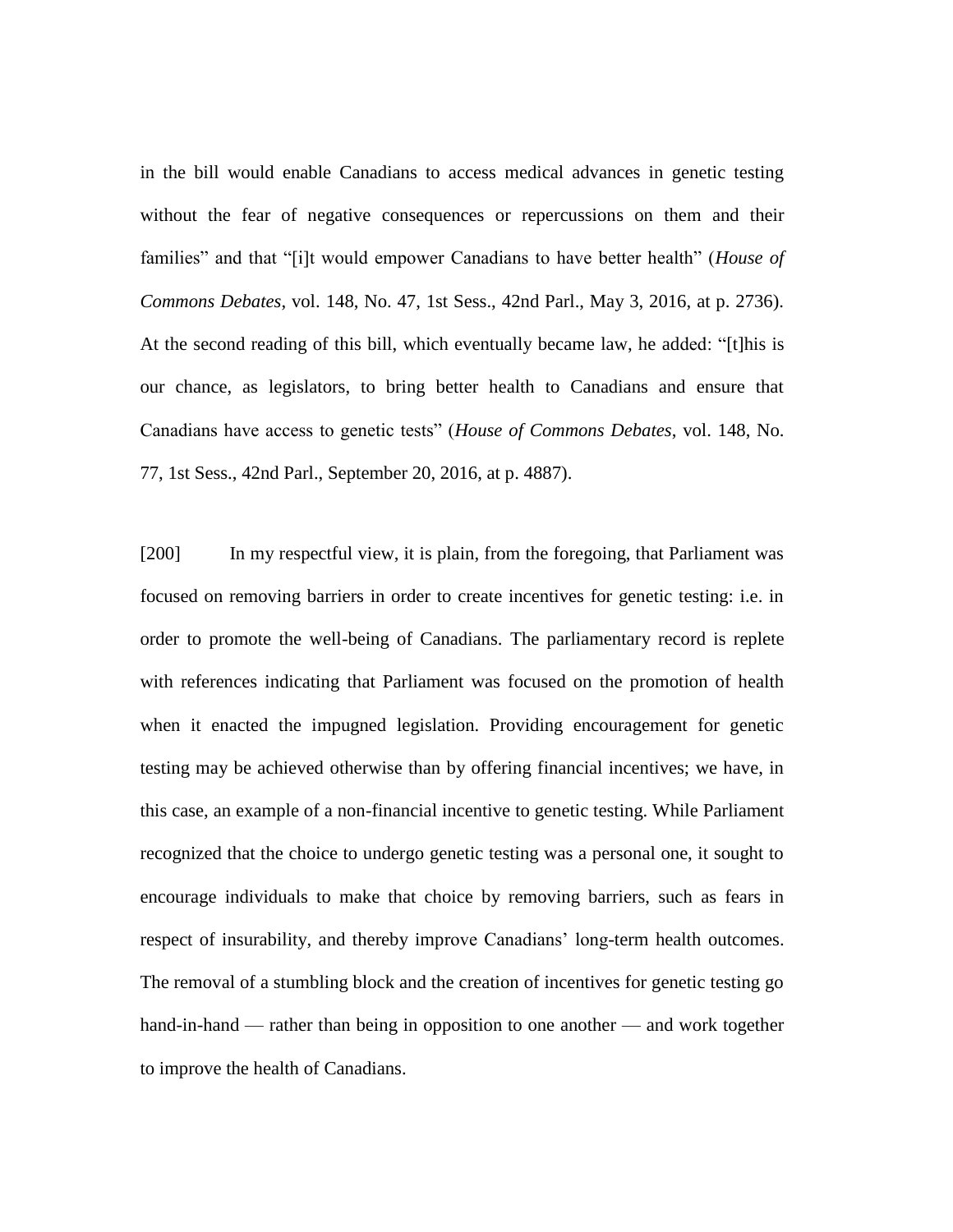[201] Moreover, on my reading of the record, and as can be seen in the excerpt at para. 197, the main sectors of focus were insurance and employment. According to Senator Cowan, "fears about not being able to obtain affordable insurance for oneself or one's family or not being able to find or hold a job should not be the barriers that prevent Canadians from accessing the extraordinary medical advances of the genetics revolution and the hope that it carries for better health and a better quality of life". He added that "[f]ear of repercussions for insurability is probability [*sic*] the single biggest concern that people have about genetic testing" (*Debates of the Senate*, vol. 149, No. 32, 2nd Sess., 41st Parl., February 5, 2014, at p. 889). Furthermore, although the testimony of Dr. Bombard, to which my colleague Justice Karakatsanis refers in her reasons, briefly mentioned discrimination in legal proceedings and in adoption, it focused on the insurability and employability of persons following genetic tests.<sup>15</sup> Moreover, Dr. Cohn's testimony, to which my colleague also refers, also focused on insurance and employment issues.<sup>16</sup> Yet neither insurance nor employment is mentioned a single time within the appellant's account of the statute's purpose.

[202] On balance, these debates emphasize that while the amendments to the *CLC* and *CHRA* prohibit genetic discrimination, ss. 1 to 7 of the *Act* were included as

 $\overline{a}$ 

<sup>&</sup>lt;sup>15</sup> See *Proceedings of the Standing Senate Committee on Human Rights*, No. 11, 2nd Sess., 41st Parl., October 2, 2014, at pp. 11:91 to 11:96; Y. Bombard, *Written testimony to the Standing Senate Committee on Human Rights regarding Bill S-201*, *An Act to Prohibit and Prevent Genetic Discrimination*, February 29, 2016, reproduced in R.R. (AGC), vol. XII, at p. 25; *Debates of the Senate*, vol. 150, No. 8, at p. 148.

<sup>&</sup>lt;sup>16</sup> See *Proceedings of the Standing Senate Committee on Human Rights*, No. 11, at pp. 11:88 to 11:91; House of Commons, Standing Committee on Justice and Human Rights, *Evidence*, No. 36, 1st Sess., 42nd Parl., November 22, 2016, at pp. 12-13.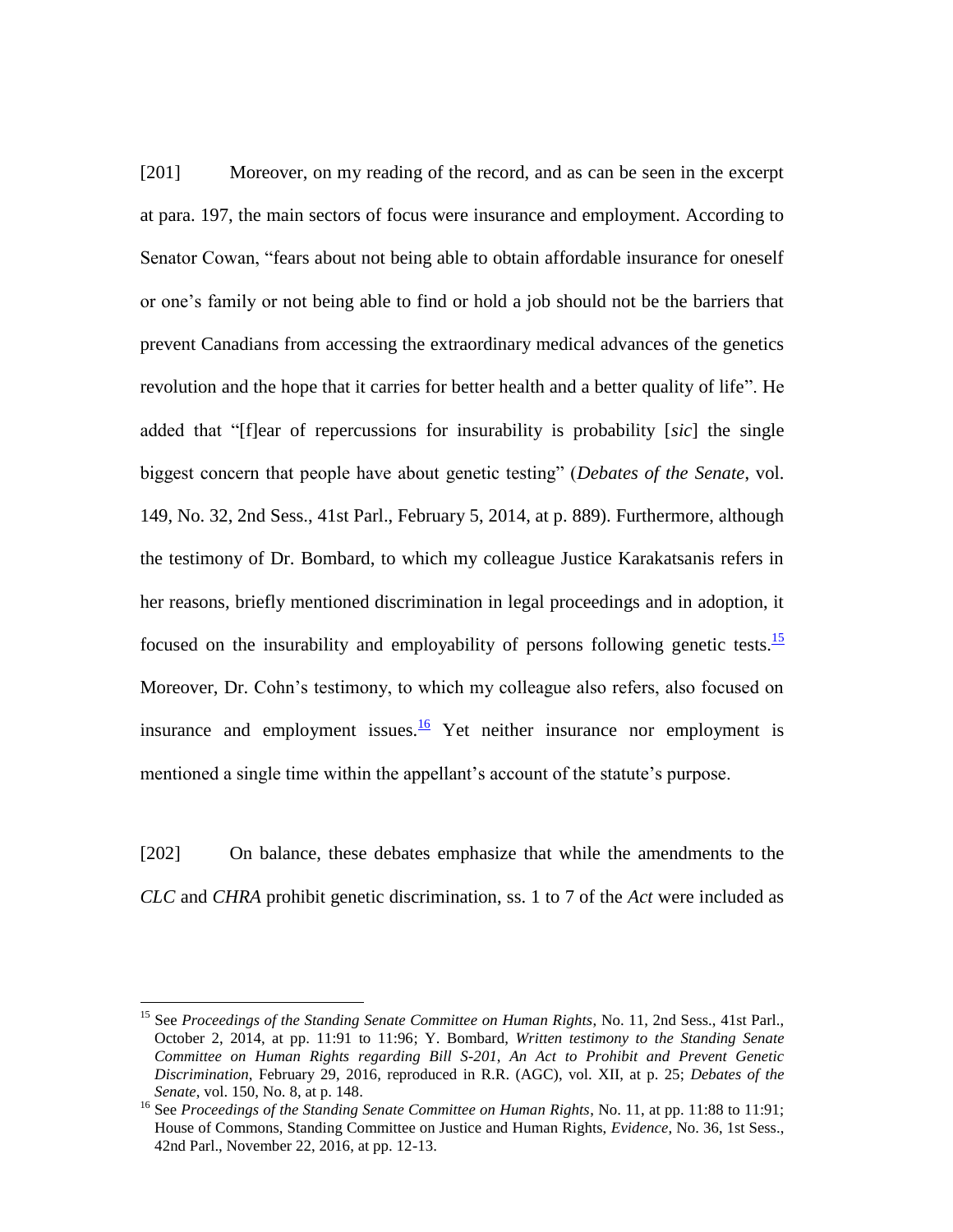a way to encourage Canadians to undergo genetic tests, by mitigating their fears that they would be misused, in particular in respect of insurance and employment.

## (c) *Conclusion*

[203] When considering the whole of the record, and giving appropriate weight to intrinsic and extrinsic evidence of purpose, it is plain that the main goal of ss. 1 to 7 is not to combat discrimination based on genetic characteristics. Genetic discrimination may have been on the mind of parliamentarians, but it is not prohibited in the impugned provisions. Nor is their objective to control the use of private information revealed by genetic testing, which is secondary to the true purpose of the provisions. Rather, the true aim of the provisions is to regulate contracts, particularly contracts of insurance and employment, in order to encourage Canadians to undergo genetic tests without fear that those tests will be misused so that their health can ultimately be improved.

# (2) The Effects of the Impugned Provisions

[204] Effects are relevant to the validity of a law "in so far as they reveal its pith and substance" (*Global Securities Corp. v. British Columbia (Securities Commission)*, 2000 SCC 21, [2000] 1 S.C.R. 494, at para. 23). While all the intended effects of a law are relevant at this stage of the analysis, one should not lose sight of the fact that the point of the pith and substance inquiry is to measure the dominant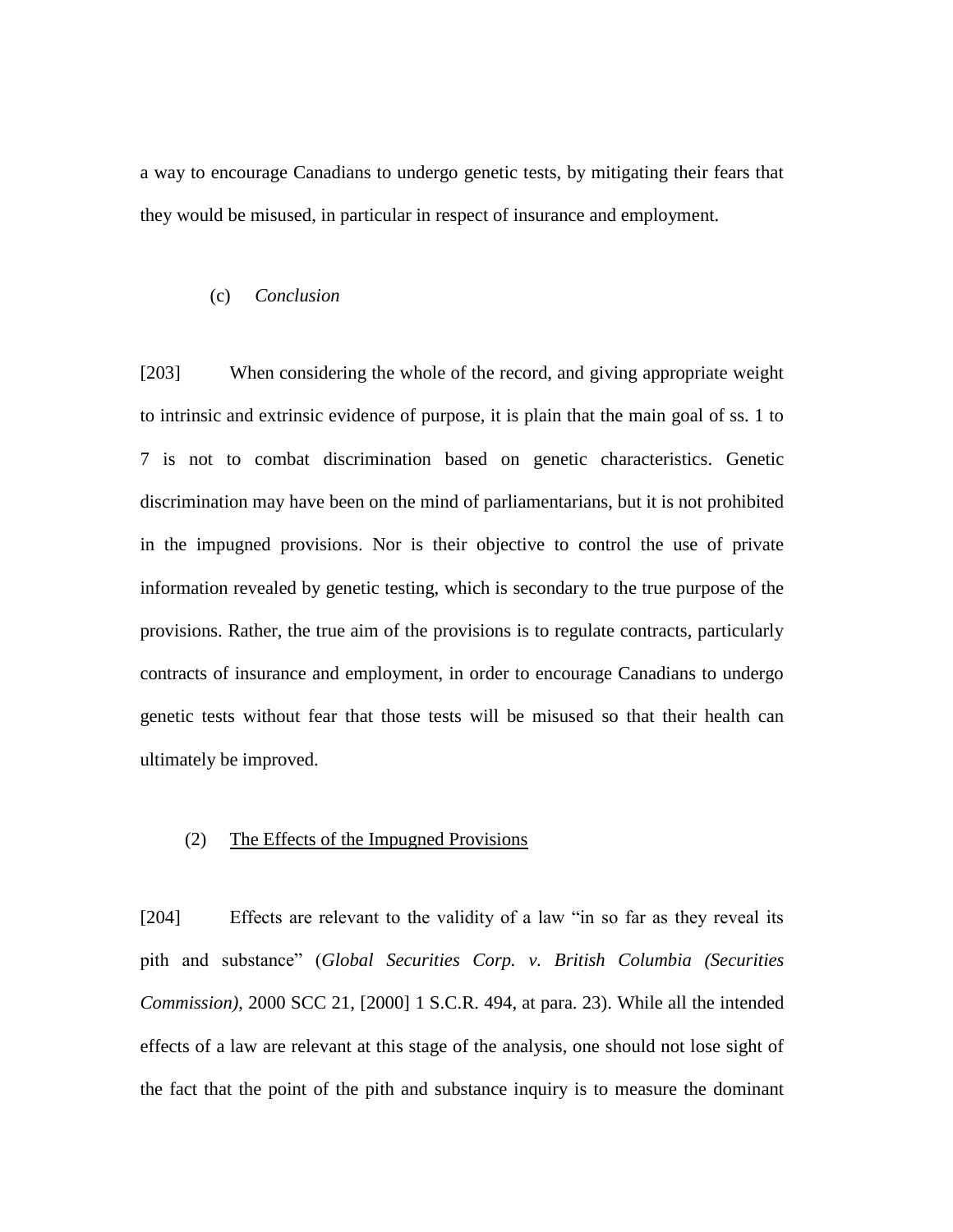characteristics of ss. 1 to 7 of the *Act*. As such, the immediate effects of the provisions are relevant, not the indirect or speculative effects.

[205] In my view, the dominant effects of the impugned provisions concern the regulation of insurance and the promotion of health rather than the protection of privacy and autonomy or the prevention of genetic discrimination.

## (a) *Health, Privacy, and Autonomy*

[206] Both the definition of "genetic test" in s. 2 and the health-related character of the prohibitions in ss. 3 to 5 support the view, constantly referred to in the parliamentary record, that a dominant intended effect of the *Act* is an anticipated positive impact on the health of Canadians. Put simply, the contested provisions seek to improve the health of Canadians through the removal of a stumbling block: the fear that genetic tests will be misused.

[207] To be sure, the provisions do bear upon privacy and autonomy. As explained by the Court of Appeal, ss. 1 to 7 "render more difficult access to and use of [genetic] information" (para. 10). Indeed, ss. 4 and 5 of the *Act* undoubtedly grant individuals more control over their genetic information and thereby ensure, to some extent, that they can protect their informational privacy. Allowing people to maintain control over their genetic information promotes a sense of security and autonomy and, at the same time, protects their dignity and psychological security.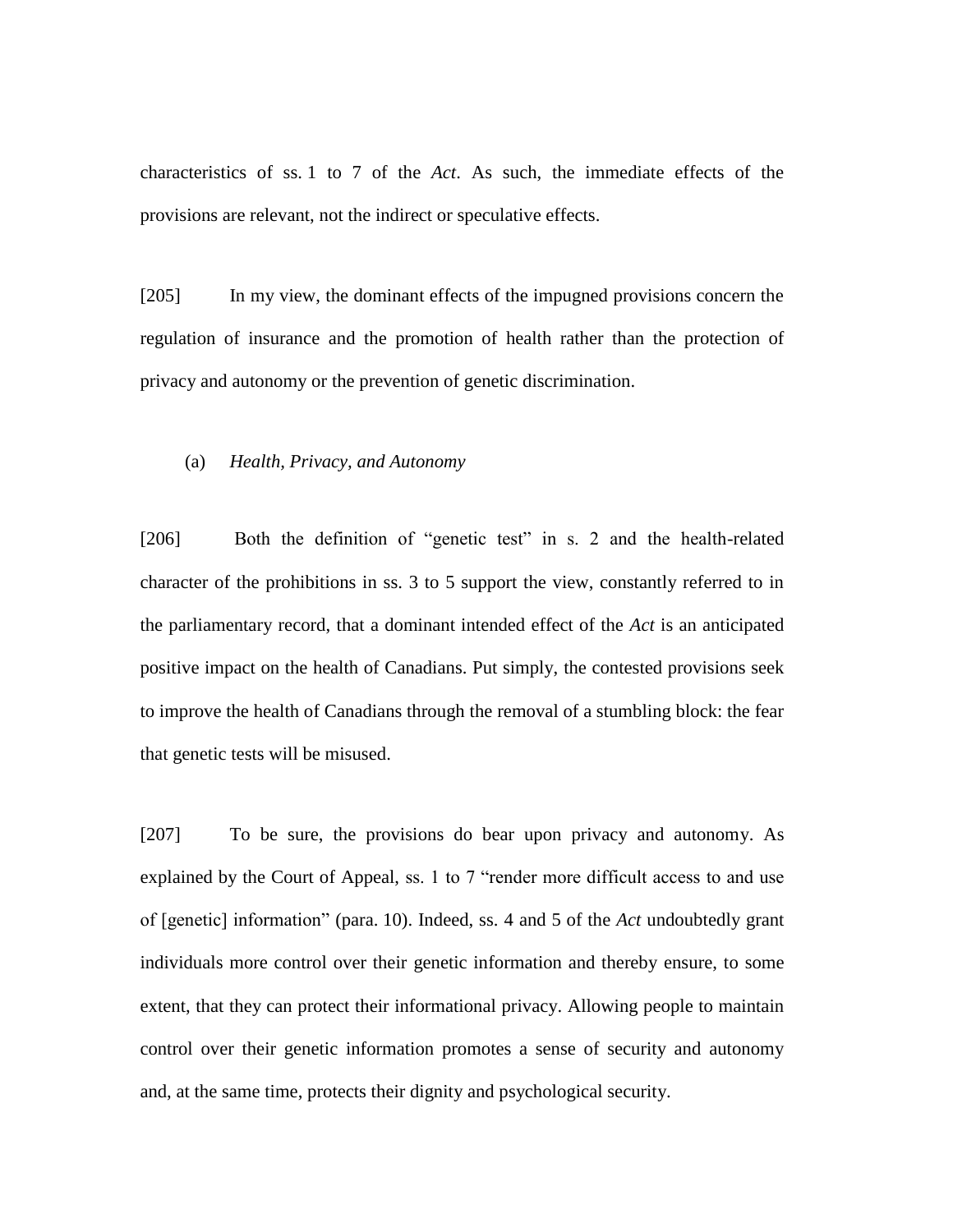[208] The impugned provisions do not, however, prevent the misuse of the results of a genetic test if they are obtained lawfully, nor do they protect genetic information coming from other sources. As a result, while I do not dispute that the impugned provisions provide a measure of control to individuals over the results of health-related genetic tests, the focus on this narrow category of testing and only on genetic information derived from such tests affords incomplete protection to Canadians regarding their privacy and autonomy.

[209] Indeed, the definition of "genetic test" and the conditions placed on contracts and the provision of services indicate plainly that health improvement is the dominant effect sought by ss. 1 to 7 of the *Act*. The privacy interest, say, relevant in respect of a genetic test undertaken to determine one's ancestry is not engaged by the health-linked definition of "genetic test". The autonomy concern engaged by a nonmedical genetic test undertaken to determine parental lineage, for example, is left outside the purview of the *Act*. The effects on privacy spoken to in ss. 1 to 7 only exist to the extent they promote health by removing the fear, for contracts and the provision of goods and services, that health-linked genetic tests may be misused in that context.

[210] All information about one's health — whether it is gathered from a blood test, a physical examination, or family history — is considered private. To protect the privacy of health information gathered from genetic tests is a necessary corollary of the promotion of these tests to improve health. Here, the protection of privacy does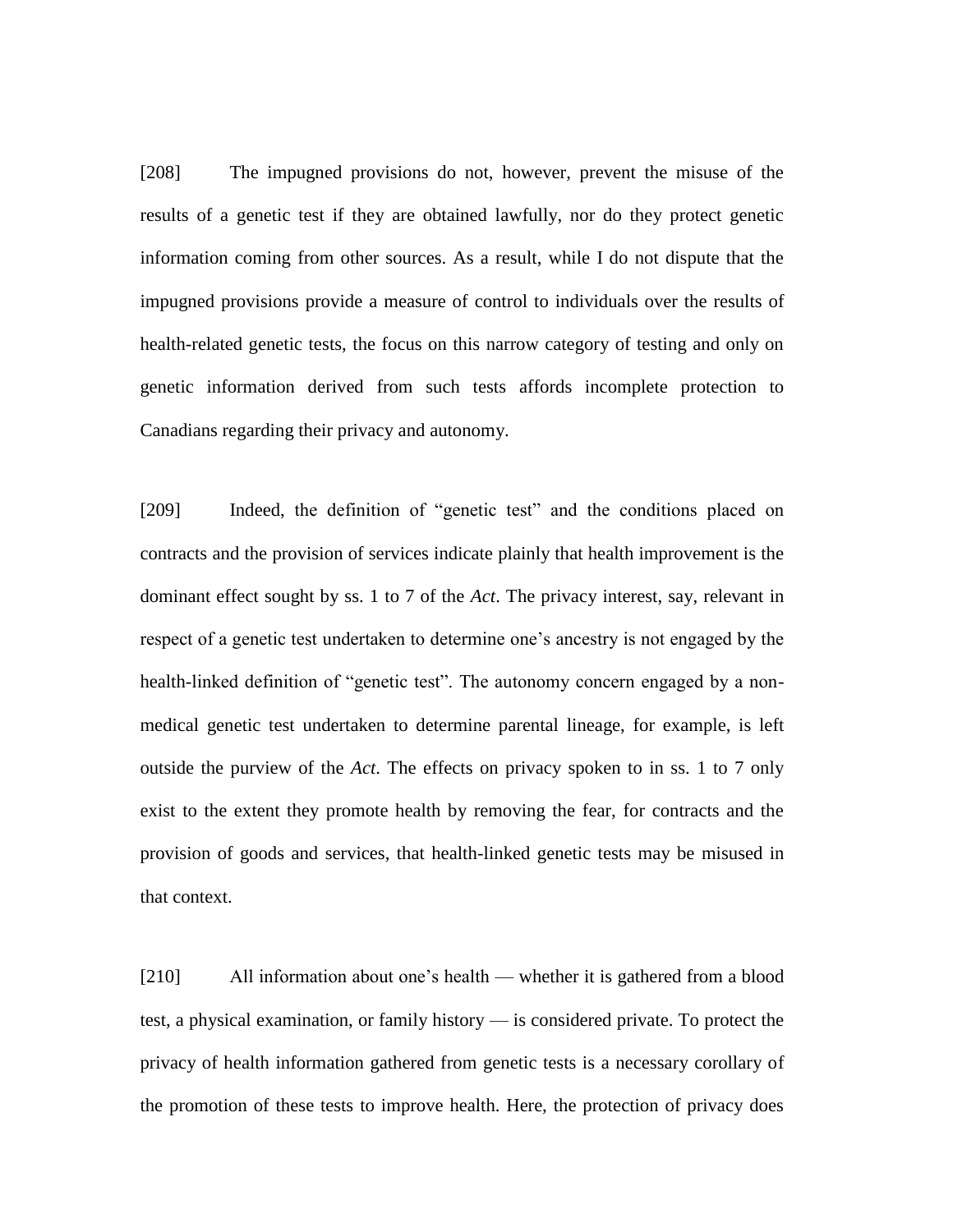not extend beyond what is necessary to promote health: the protection from forced disclosure of genetic information is limited to information pertaining to health, and deliberately excludes other genetic information. This supports the conclusion that the effects of the impugned provisions on privacy are incidental to the promotion of health. On balance, they stand second to the effects on health.

## (b) *Genetic Discrimination*

[211] In defining the effects of the law, it is useful to note what the law does not prohibit. As explained above, a thorough analysis of the *Act* reveals that ss. 1 to 7 do not prohibit genetic discrimination. However, the *Act* does make access to genetic information more difficult when that information is sought in connection with a contract or the provision of goods and services. In that sense, the *Act* inhibits certain opportunities to discriminate based on genetic characteristics and, as such, could be said to prevent genetic discrimination. But discrimination based on genetic characteristics, explicitly prohibited in s. 9 of the *Act* through an amendment to the *CHRA*, is not spoken to in ss. 1 to 7.

[212] By prohibiting anyone from requiring another to undergo genetic testing and to disclose the results of a genetic test as preconditions to entering into contracts or providing goods and services, ss. 1 to 7 only have the indirect effect of preventing circumstances from arising that could later expose individuals to the threat of discrimination. Quite simply, if genetic information is not disclosed to a person, this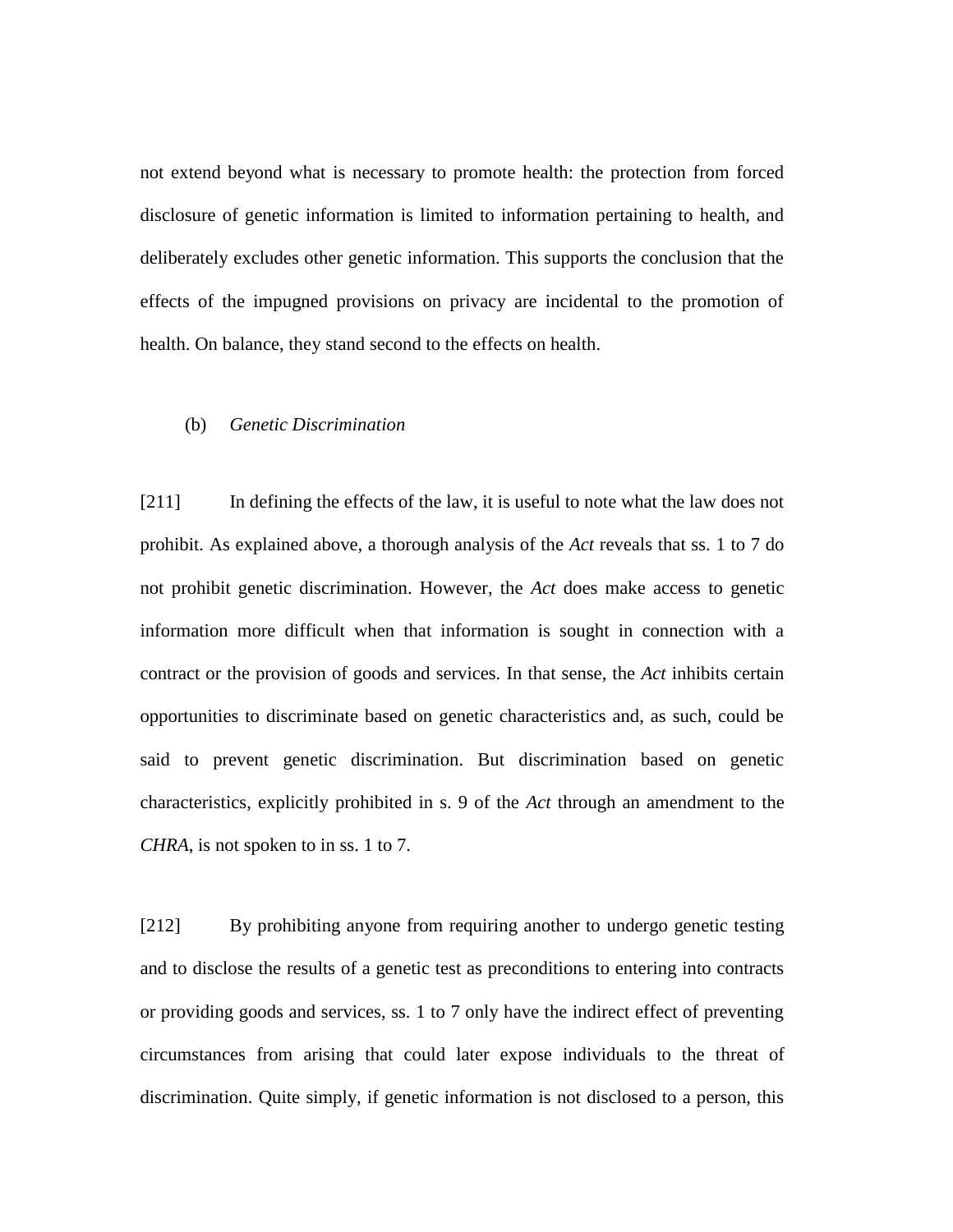person has no opportunity to discriminate on its basis, as explained by my colleague Justice Karakatsanis at para. 56.

[213] However, while ss. 1 to 7 purport to prevent discrimination, the prohibitions allow discrimination to persist in numerous respects. Should the results of a genetic test be obtained lawfully, either because they are part of medical records or because an individual consents to their disclosure, there is no prohibition on discrimination on this basis. Moreover, genetic information that comes from sources other than a genetic test, such as family histories, blood tests, or voluntary disclosure, could lawfully be used for discriminatory purposes. The impugned provisions do *nothing* to prevent discrimination based on genetic information from such sources.

[214] I therefore conclude, first, that the impugned provisions do not directly prohibit discrimination and, second, that while ss. 1 to 7 may have an incidental effect of granting individuals some control over their genetic information and thus preventing some discriminatory behaviour from occurring, neither of these effects can be said to be the primary effect of the legislation. Rather, as the Attorney General of Canada asserts, the provisions' focus is on controlling the exchange of information obtained through specific means in relation to contracts and the provision of goods and services.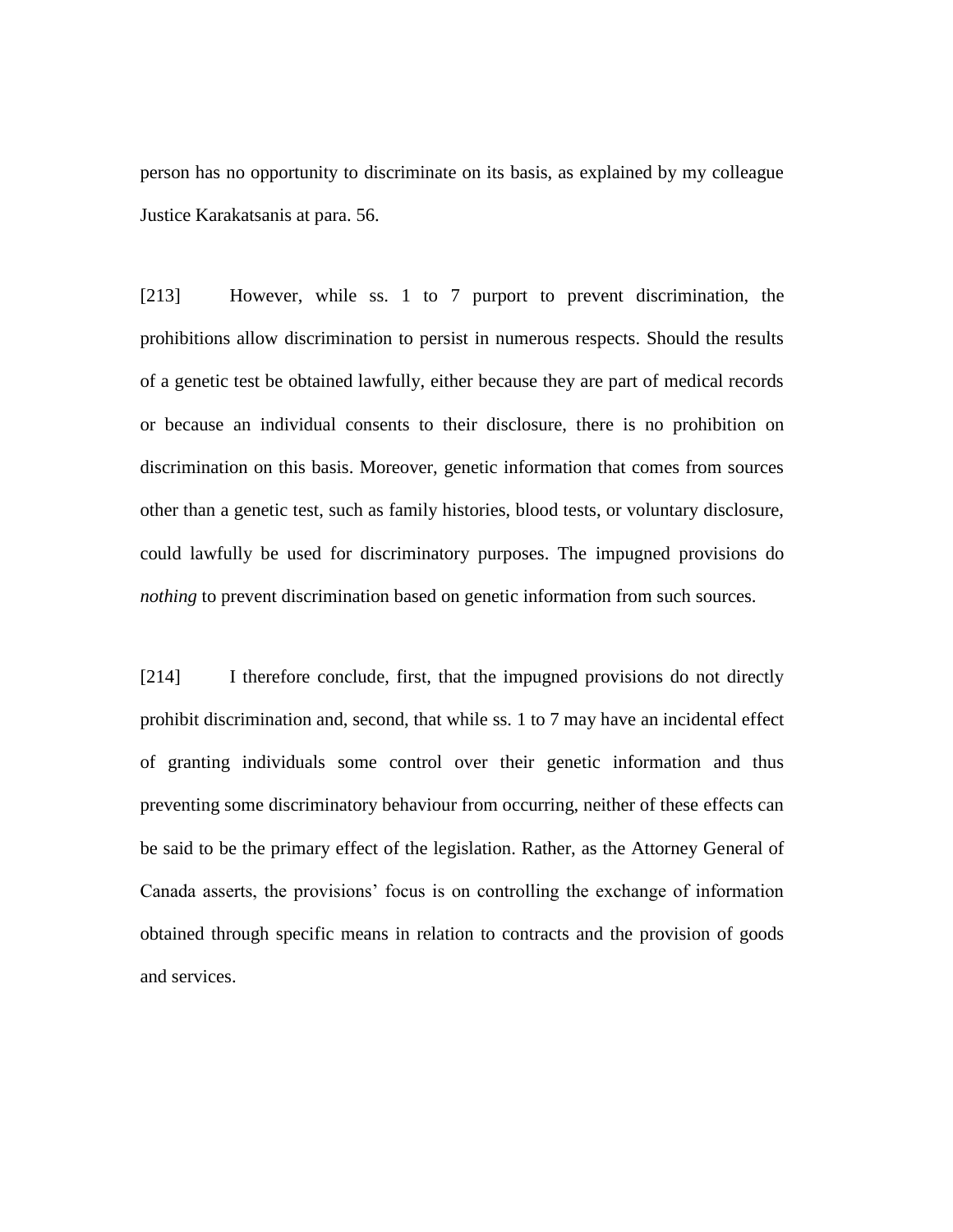#### (c) *Insurance Contracts*

[215] While ss. 1 to 7 speak to all contracts and provision of goods and services generally, I agree with the Court of Appeal that the dominant effects of the contested provisions — both legally and practically — bear on the insurance industry (para. 8). Legally, they represent a departure from the provincial law of insurance and human rights legislation in Canada; practically, the insurance market will be affected by the incomplete information insurers receive from some policy-holders. Indeed, as explained above, this is bolstered by the fact that parliamentarians were deeply concerned that Canadians were making poor choices about their health because of insurance-related concerns.

[216] Insurance contracts, in both the common law and the civil law, require utmost good faith from both parties (see D. Boivin, *Insurance Law* (2nd ed. 2015), at p. 129; and D. Lluelles, *Droit des assurances terrestres* (6th ed. 2017), at pp. 31-35). As a result, the principle of equal information, according to which material information must be disclosed, is central to insurance contracts.

[217] Section 4 of the *Act* — which allows individuals who have undergone genetic tests to enter into contracts without having to disclose the results of those tests — represents a departure from this well-established principle. It allows individuals to choose to provide favourable genetic test results to insurers while allowing others to retain unfavourable ones, thus permitting some people to take advantage of the provisions to enter into an insurance contract even though they are aware of a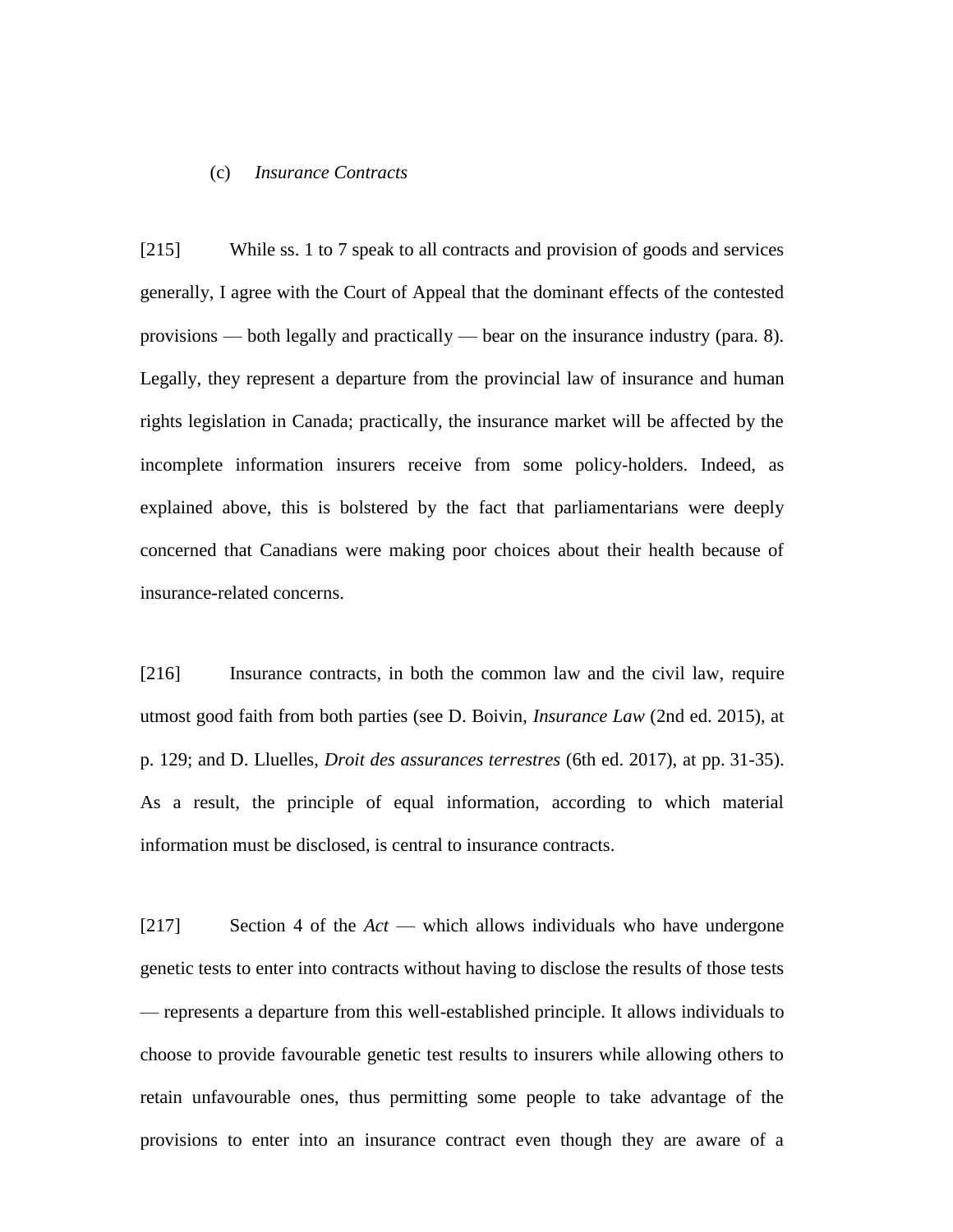material risk that has not been divulged to the insurer. This could have significant impacts on premiums across the pool of policy-holders, as insurers attempt to transfer the risk of non-disclosure to other policy-holders.

[218] Moreover, the impugned provisions affect the applicability of human rights legislation across the country. Quebec's *Charter of Human Rights and Freedoms*, CQLR, c. C-12, offers one example. The *Quebec Charter* protects against discrimination based on handicap in the realm of contracts (ss. 10, 12 and 13). However, it also specifies that, in insurance contracts, "the use of health as a risk determination factor does not constitute discrimination" (s. 20.1 para. 2). Consequently, the *Quebec Charter* exempts the use of certain health information which could materially influence insurers' decisions, even though such use might be found discriminatory in other realms. It bears recalling that the impugned provisions do not prohibit an insurer from using the results of a genetic test if they are obtained lawfully. Nonetheless, the *Act*'s provisions counter the purpose behind the exception for the use of health as risk determination factor found in s. 20.1 para. 2 of the *Quebec Charter*.

[219] Similar exceptions for discrimination in the insurance context exist in human rights legislation across the country (see, e.g., Ontario *Human Rights Code*, R.S.O. 1990, c. H.19, s. 22).

[220] In my view, the impugned provisions upset the balance struck by provincial law concerning the respective obligations of insurers and insured persons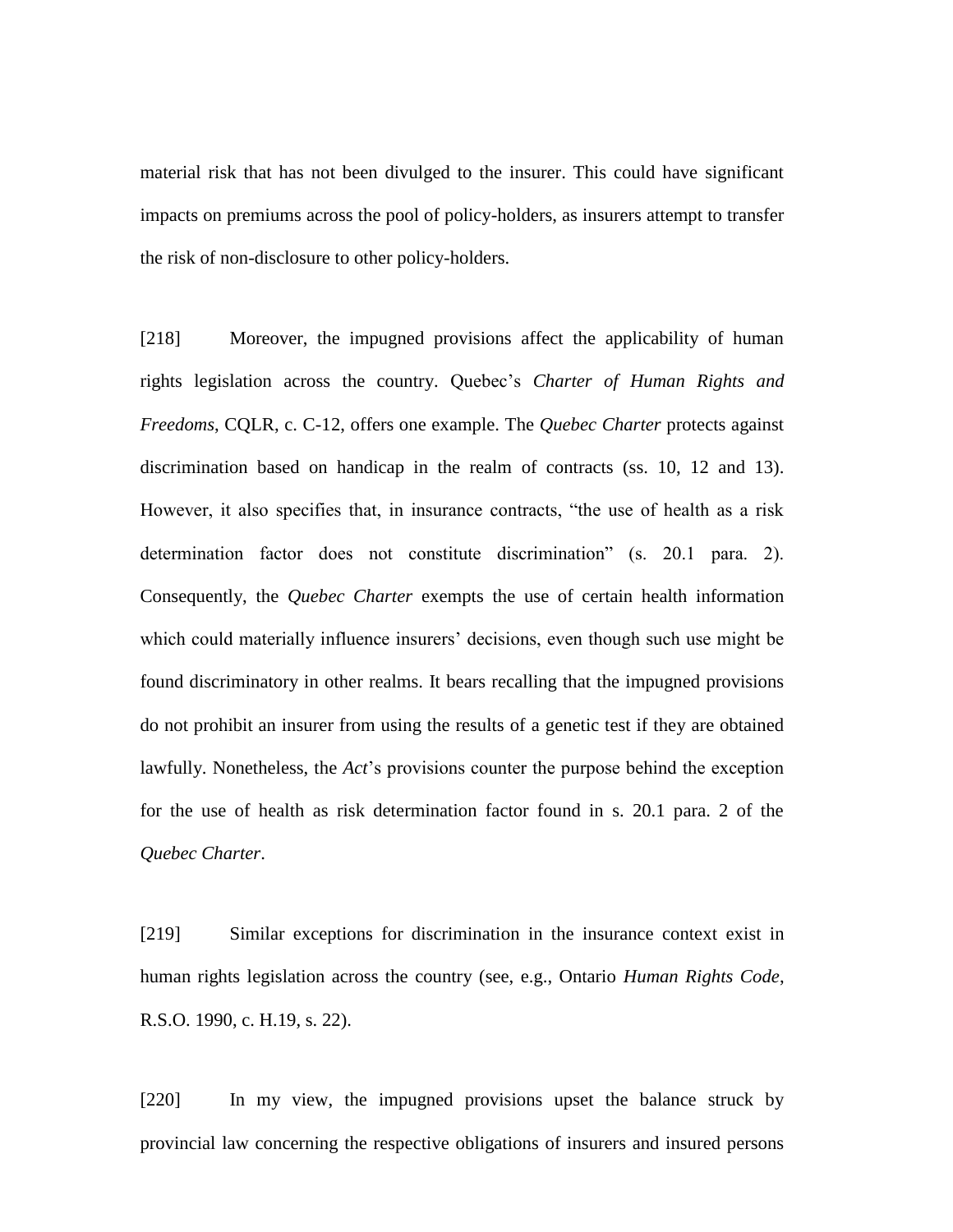in relation to disclosure of information. Indeed, these provisions mean that insured persons can circumvent certain exemptions in human rights legislation, and do not have to disclose any results of a genetic test, even if this information is relevant to insurability, risk appraisal, or amount of premium charged (see, e.g., *Civil Code of Québec*, art. 2408).

## (3) Conclusion

[221] I agree with the Court of Appeal that the aim of the impugned provisions is to remove the fear that information from genetic tests could serve discriminatory purposes in the provision of goods and services, in particular in insurance contracts, in order to encourage Canadians to avail themselves of those tests, should they so wish. This is done with a view to improve health by making people aware of their pre-existing medical conditions and hoping that they take precautionary steps. On my reading of her opinion, my colleague Justice Karakatsanis appears to agree that health dominates the discussion, given that health is at the heart of her analysis on the classification of the impugned provisions. Similarly, my colleague Justice Moldaver also considers health to be central to this case.

[222] In terms of whether the pith and substance is to combat discrimination based on the results of genetic tests, I must respectfully disagree with my colleague Justice Karakatsanis. While Parliament could have chosen to directly target discrimination in ss. 1 to 7 of the *Act*, those provisions instead tolerate discrimination on the basis of genetic characteristics so long as the genetic testing and disclosure of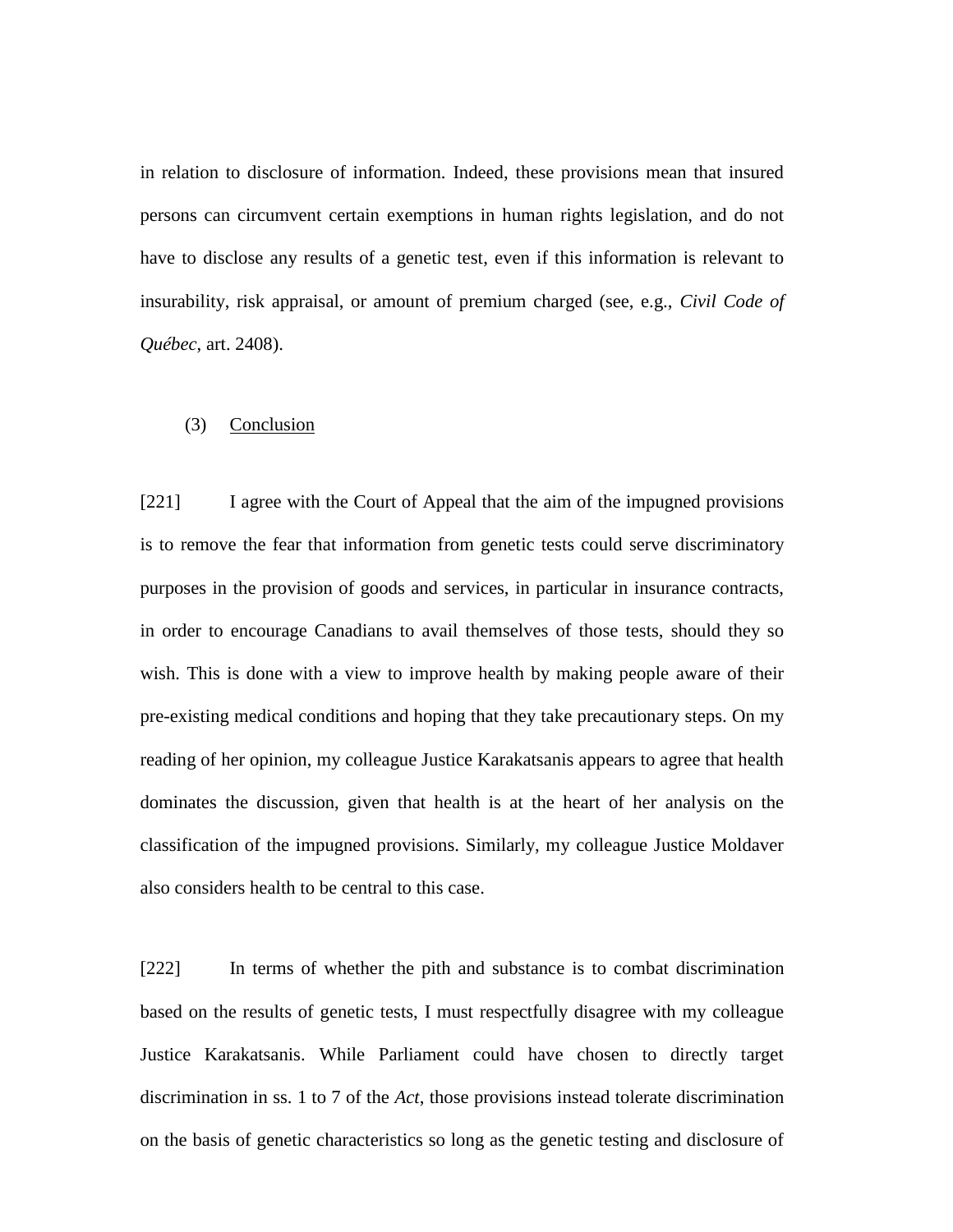the results thereof were made lawfully or so long as tests are undertaken for nonhealth reasons. This is particularly obvious when ss. 1 to 7 are contrasted with the amendments to the *CLC* and to the *CHRA*. Genetic discrimination therefore cannot be at the centre of ss. 1 to 7's pith and substance.

[223] I must also respectfully disagree with Justice Moldaver that the pith and substance is focused on the control that individuals have over the information revealed by genetic tests. The protection of privacy and autonomy granted in the impugned provisions is only present as a necessary corollary of the promotion of health, since they apply only to a narrow health-based definition of genetic tests. As such, the control granted to individuals over the information revealed by genetic testing stands second — both in terms of purpose and effects — to Parliament's overarching objective of encouraging the well-being of Canadians. As a result, and recalling that genetic information revealed through other means is not protected, it also cannot form part of the pith and substance of the impugned provisions.

[224] Finally, the regulation of contracts and the provision of goods and services appropriately forms part of the pith and substance. The impugned prohibitions focus solely on situations concerning a "contract or agreement" or "providing goods or services": indeed, ss.  $3(1)$  and  $(2)$ ,  $4(1)$  and  $(2)$ , and 5 all refer explicitly to these concepts. As such, the regulation of contracts and the provision of goods and services is an integral part of the legislation in that it is the heart of what the impugned provisions do.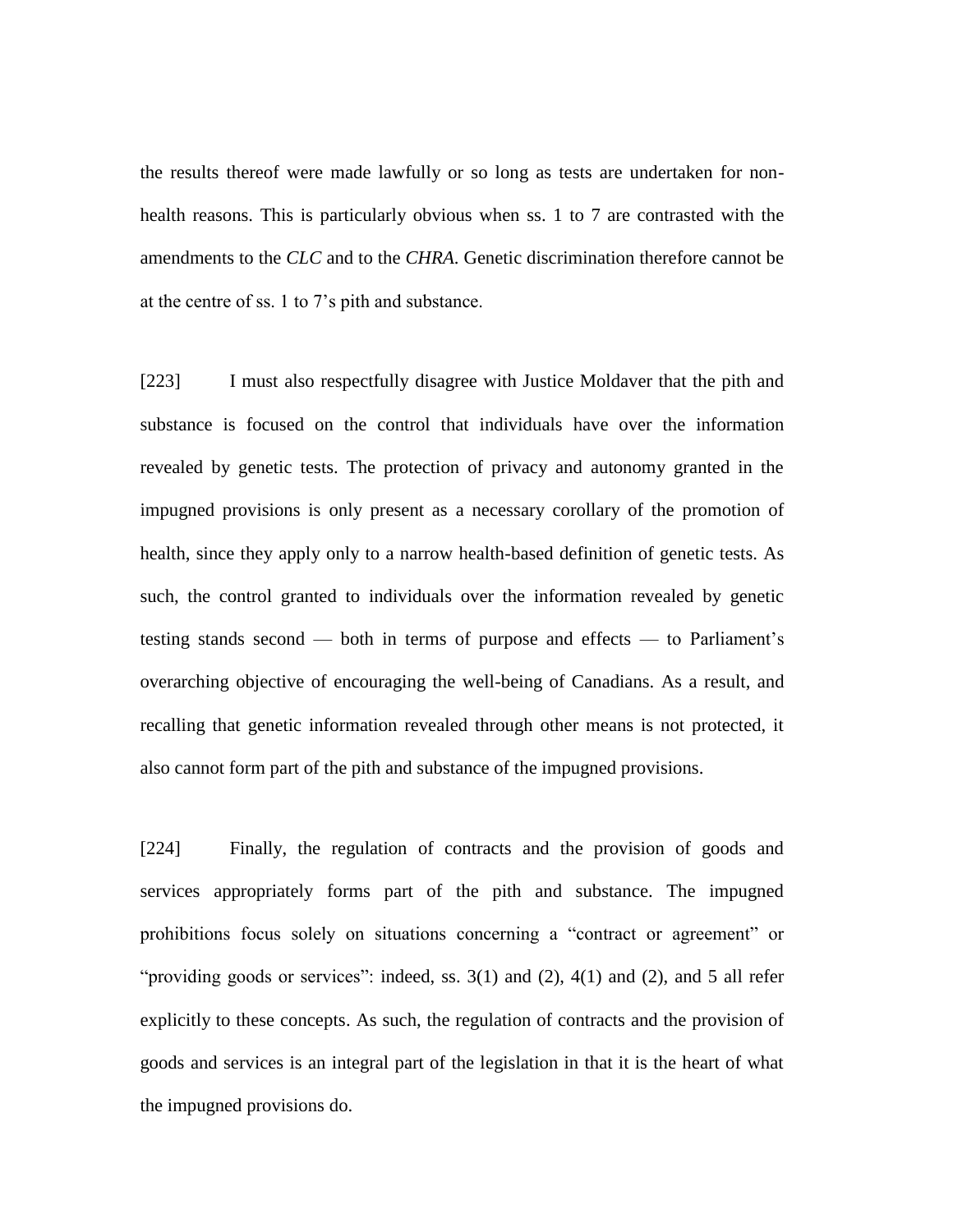[225] I would add that even if the regulation of contracts and of the provision of goods and services was merely the "means" used by Parliament, those means would be so intimately tied to the objective to improve health that they would rightly form part of the pith and substance (Moldaver J.'s reasons, at para. 116). While courts must of course be careful not to confuse the law's purpose with the means chosen to achieve it, this caution does not lead to the conclusion that any reference to "means" is problematic (see *Ward v. Canada (Attorney General)*, 2002 SCC 17, [2002] 1 S.C.R. 569, at para. 25). In *Ward*, the Court found that the challenged provision's purpose was to prevent the harvesting of seals (para. 20). The respondent's argument that the provision was directed at "regulat[ing] the property and processing of a harvested seal product" confused purpose and means because, "[v]iewed in the context of the legislation as a whole and the legislative history, there [was] nothing to suggest that Parliament was trying to regulate the local market for trade of seals and seal products" (para. 25).

[226] As a result, understood in its proper context, I do not read *Ward* as standing for the proposition that "means" cannot be important to the legislative objective in some cases. The pith and substance of a law, after all, is also conceptualized as "[w]hat is the essence of what the law does and how does it do it?" (*Chatterjee v. Ontario (Attorney General)*, 2009 SCC 19, [2009] 1 S.C.R. 624, at para. 16). It is therefore possible that its dominant characteristic is closely tied-up in means; indeed, a clear distinction between means and ends will often not be apparent. As such, even the "prohibit[ion] [of] conduct that undermines individuals' control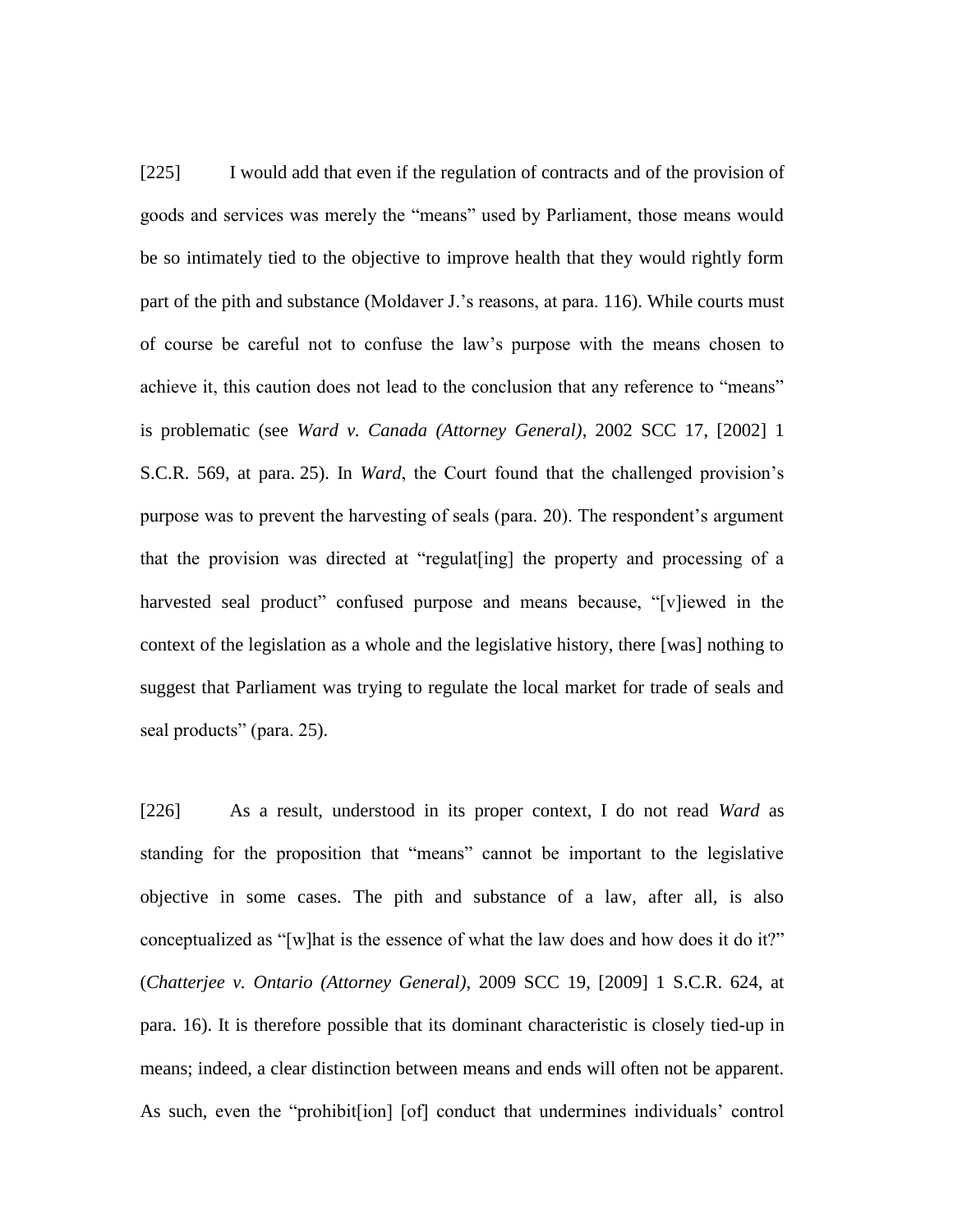over the intimate information revealed by genetic testing" could be understood as the mere means used by Parliament to "protect health" (Moldaver J.'s reasons, at para. 111). In this case, the regulation of contracts and the provision of goods and services was at the forefront of parliamentarians' minds, are central to the impugned provisions, and are caught up in the expression of legislative purpose.

[227] As a result of the foregoing, in my view, the pith and substance of ss. 1 to 7 of the *Act* is to regulate contracts and the provision of goods and services, in particular contracts of insurance and employment, by prohibiting some perceived misuses of one category of genetic tests, the whole with a view to promoting the health of Canadians.

# B. *Classification: Does the Pith and Substance of the Impugned Provisions Fall Under the Section 91(27) Criminal Law Power?*

[228] I agree with my colleagues that the sole issue at the classification stage is whether Parliament was authorized to enact the impugned provisions under the criminal law power conferred by s. 91(27) of the *Constitution Act, 1867*. As I will explain, Parliament exceeded its jurisdiction, as the impugned provisions, in pith and substance, fall squarely within provincial jurisdiction over property and civil rights under s. 92(13).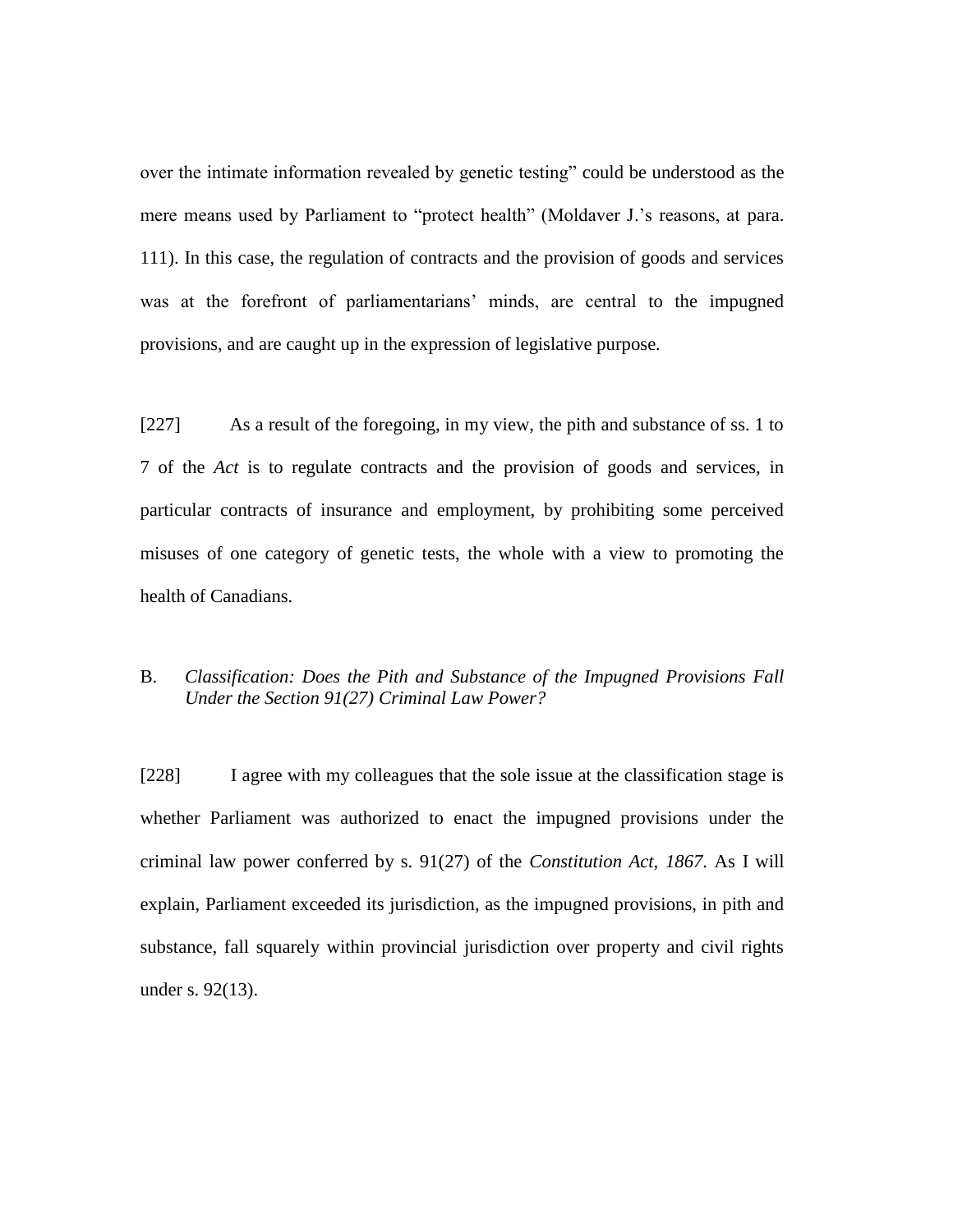#### (1) Scope of the Criminal Law Power

[229] A law will be properly categorized as valid criminal law if three essential elements are satisfied: a prohibition, a penalty related to that prohibition, and a valid criminal law purpose (see *Margarine Reference*, at pp. 49-50). The first two elements are formal requirements while the third is substantive. This tripartite test ensures Parliament cannot use its authority improperly to invade upon provinces' areas of competence, thus ensuring the balance of federalism is respected (see *R. v. Comeau*, 2018 SCC 15, [2018] 1 S.C.R. 342, at para. 78; *Canadian Western Bank*, at para. 24; *Firearms Reference*, at paras. 26 and 53). As McLachlin C.J. explained in the *AHRA Reference*, "a limitless definition [of the criminal law power] has the potential to upset the constitutional balance of federal-provincial powers" and thus "extensions that have the potential to undermine the constitutional division of powers should be rejected" (para. 43).

[230] As the parties all agree, the impugned provisions satisfy the formal requirements of a criminal law. The only issue concerns whether they are supported by the third requirement, a valid criminal law purpose. My colleague Justice Karakatsanis and I have different views of this requirement, and we accordingly reach different conclusions on whether it is satisfied. Our respective views of the matter which find echo in the disagreement at the heart of the *AHRA Reference* — cannot be said to have no impact on the result of this case.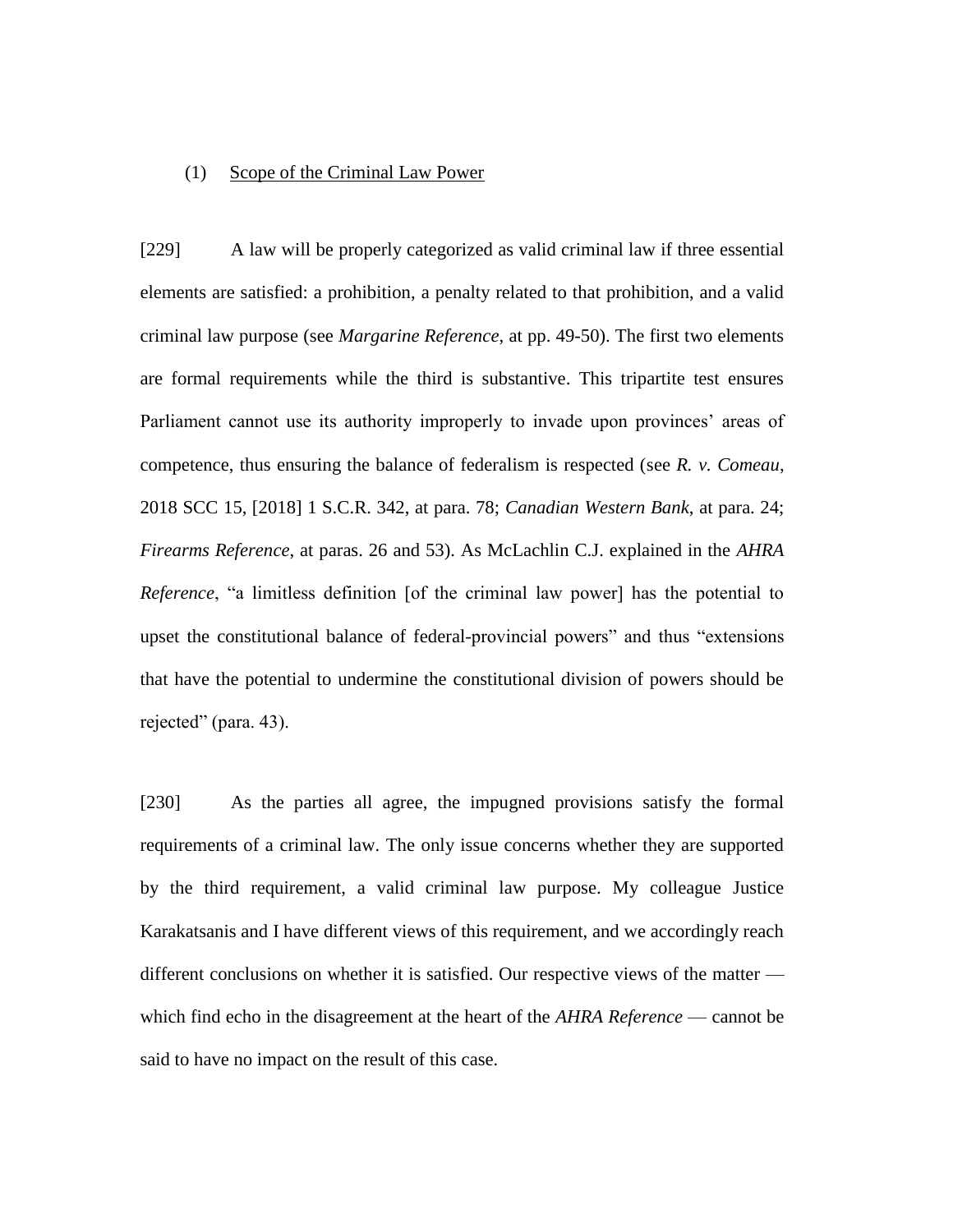# (2) Criminal Law Purpose

[231] In the *Margarine Reference*, Rand J., whose reasoning was adopted by the Privy Council in *Canadian Federation of Agriculture v. Attorney-General for Quebec*, [1951] A.C. 179, explained the substantive "criminal law purpose" requirement:

> A crime is an act which the law, with appropriate penal sanctions, forbids; but as prohibitions are not enacted in a vacuum, we can properly look for some evil or injurious or undesirable effect upon the public against which the law is directed. That effect may be in relation to social, economic or political interests; and the legislature has had in mind to suppress the evil or to safeguard the interest threatened.

> Is the prohibition then enacted with a view to a public purpose which can support it as being in relation to criminal law? Public peace, order, security, health, morality: these are the ordinary though not exclusive ends served by that law . . . [Emphasis added; pp. 49-50.]

. . .

Accordingly, it is not sufficient that Parliament merely wishes to legislate with respect to some public purpose. Rather, the impugned legislation must also be directed at an "evil or injurious or undesirable effect upon the public".

[232] I disagree with the appellant that the word "evil" — the traditional measure of the criminal law in this context  $-$  is unhelpful in the classification analysis. Rather, the concept of "evil" is necessary to remind Parliament that mere undesirable effects are not sufficient for legislation to have a criminal purpose, contrary to my colleague's suggestion (see Karakatsanis J.'s reasons, at para. 76). In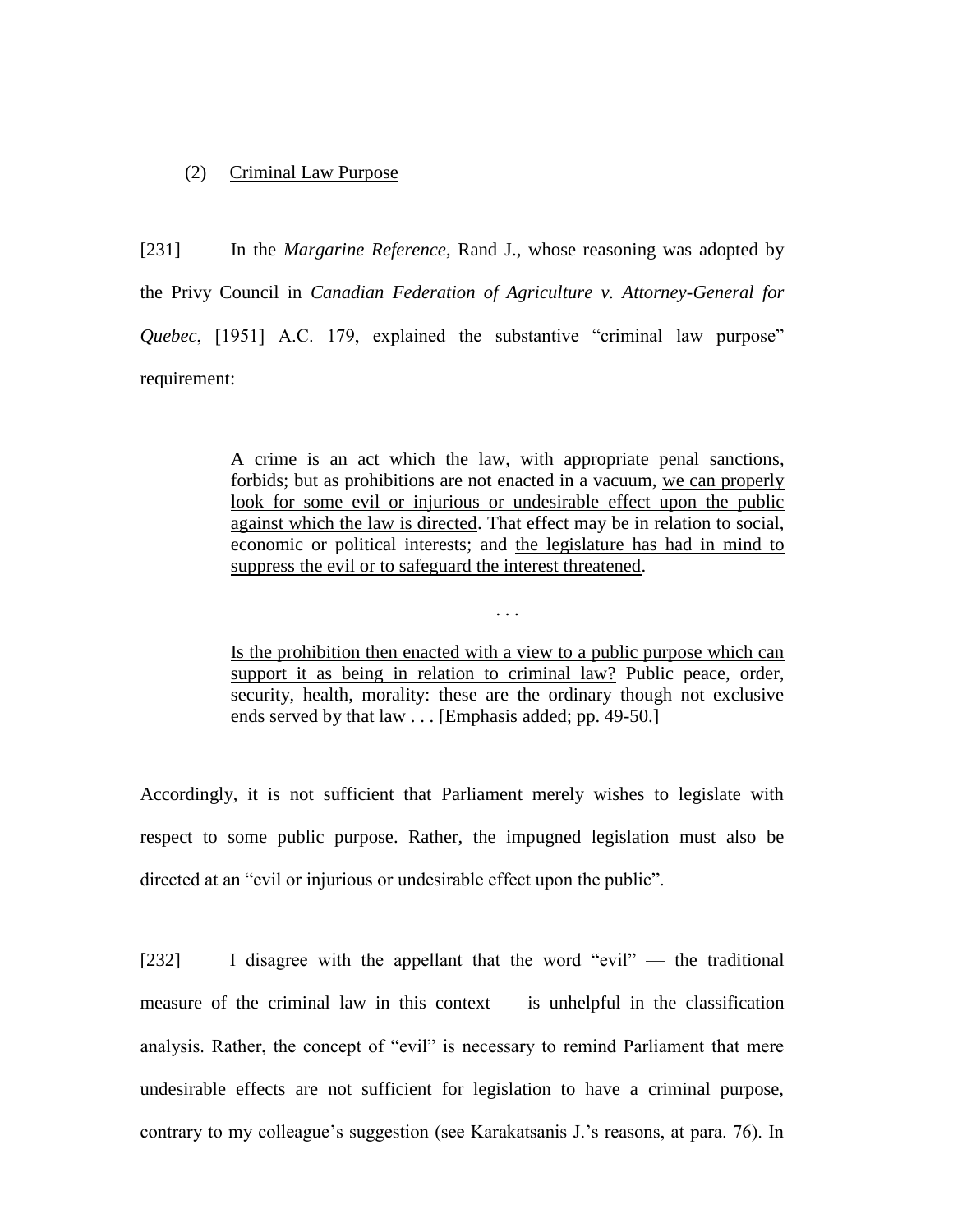my view, discarding this concept from the core of the criminal law purpose inquiry would be a dramatic change of course from this Court's past jurisprudence. While the word "evil" may echo language drawn from another time, it has been used frequently in the modern law and it remains conceptually useful for courts to search for an evil before the criminal law purpose requirement is satisfied. Furthermore, to my ear, the French equivalent "*mal*" is perfectly current as a choice of word and I observe that other equivalent words such as "*fléau*" are also used for "evil" in the decided cases (see, e.g., *R. v. Malmo-Levine*, 2003 SCC 74, [2003] 3 S.C.R. 571, at para. 33).

[233] The words "some evil or injurious or undesirable effect upon the public against which the law is directed" point to a more precise idea than the protection of central moral precepts, in a broad sense: Parliament cannot act unless it seeks to suppress some threat. This threat itself must be well-defined and have ascertainable contours to constitute the valid subject-matter of criminal law pursuant to s. 91(27) of the *Constitution Act, 1867*. It must also be real, in the sense that Parliament has a concrete basis and a reasoned apprehension of harm. To suggest otherwise would be to render the substantive requirement so vague as to be impractical as a measure of what amounts to criminal law for constitutional purposes.

[234] I draw from the *Margarine Reference* and LeBel and Deschamps JJ.'s reasons in the *AHRA Reference* that three questions must be confronted when determining whether a law rests upon a valid criminal law purpose. First, does the impugned legislation relate to a "public purpose", such as public peace, order,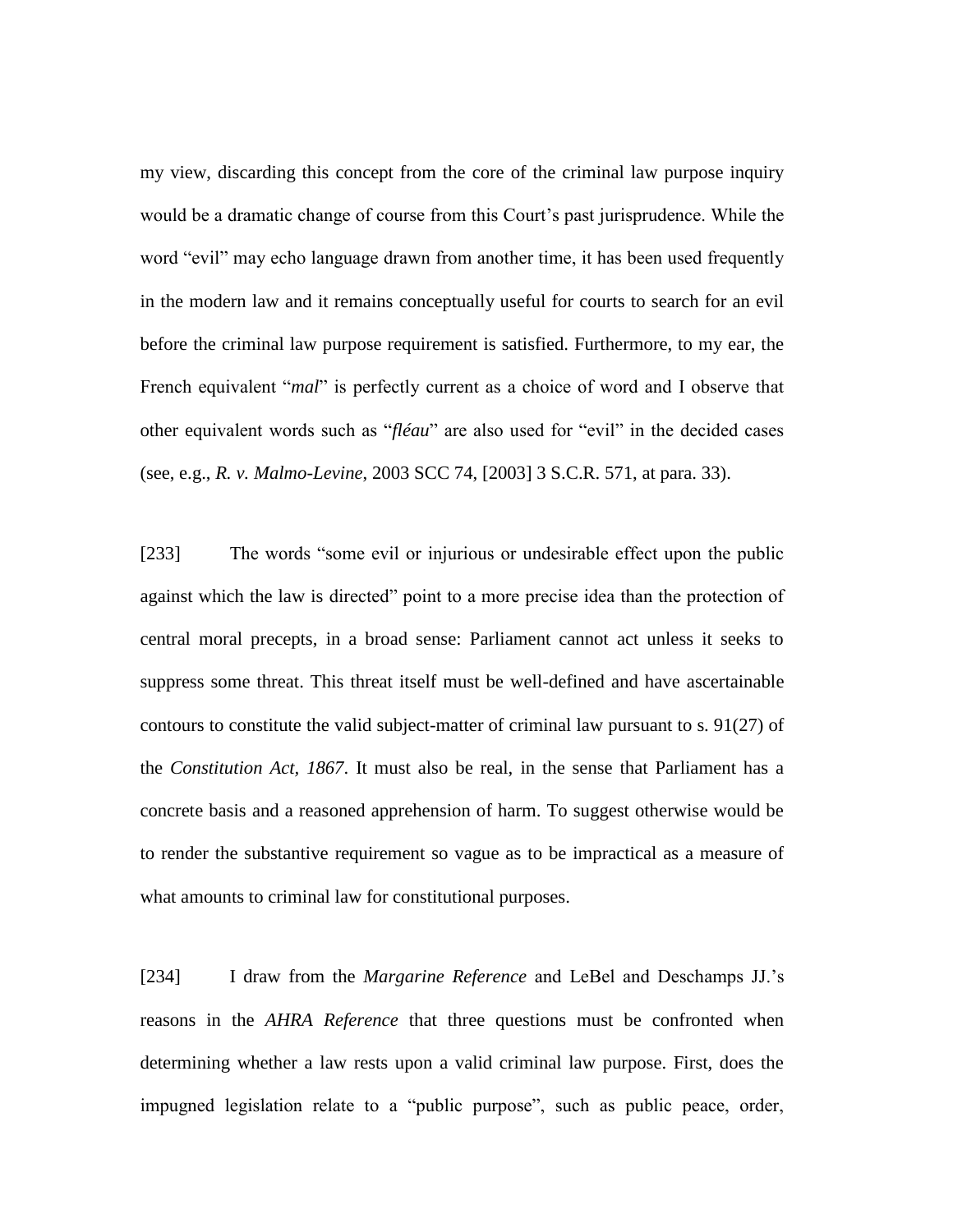security, health, or morality? Second, did Parliament articulate a well-defined threat to be suppressed or prevented by the impugned legislation (i.e. the "evil or injurious or undesirable effect upon the public")? Third, is the threat "real", in the sense that Parliament had a concrete basis and a reasoned apprehension of harm when enacting the impugned legislation? I will discuss each question in turn.

#### (3) Application

#### (a) *Do the Impugned Provisions Relate to a Public Purpose?*

[235] The first question courts must consider when determining whether impugned legislation has a valid criminal law purpose is whether the prohibition is in relation to a public purpose, such as public peace, order, security, health, or morality (see *Margarine Reference*, at p. 50). Notably, this is a non-exhaustive and broad list, and this first question is thus a relatively low bar to meet.

[236] My colleagues and I agree that the contested provisions can be said to relate to a public purpose: health. As I have concluded, the pith and substance of ss. 1 to 7 of the *Act* is to regulate contracts and the provision of goods and services, in particular contracts of insurance and employment, by prohibiting some perceived misuses of one category of genetic tests, the whole with a view to promoting the health of Canadians. Thus, there is a clear dimension related to health in the dominant character of the legislation. I recognize that the impugned provisions have an impact on privacy and autonomy but, as I have said, the scope of the definition of "genetic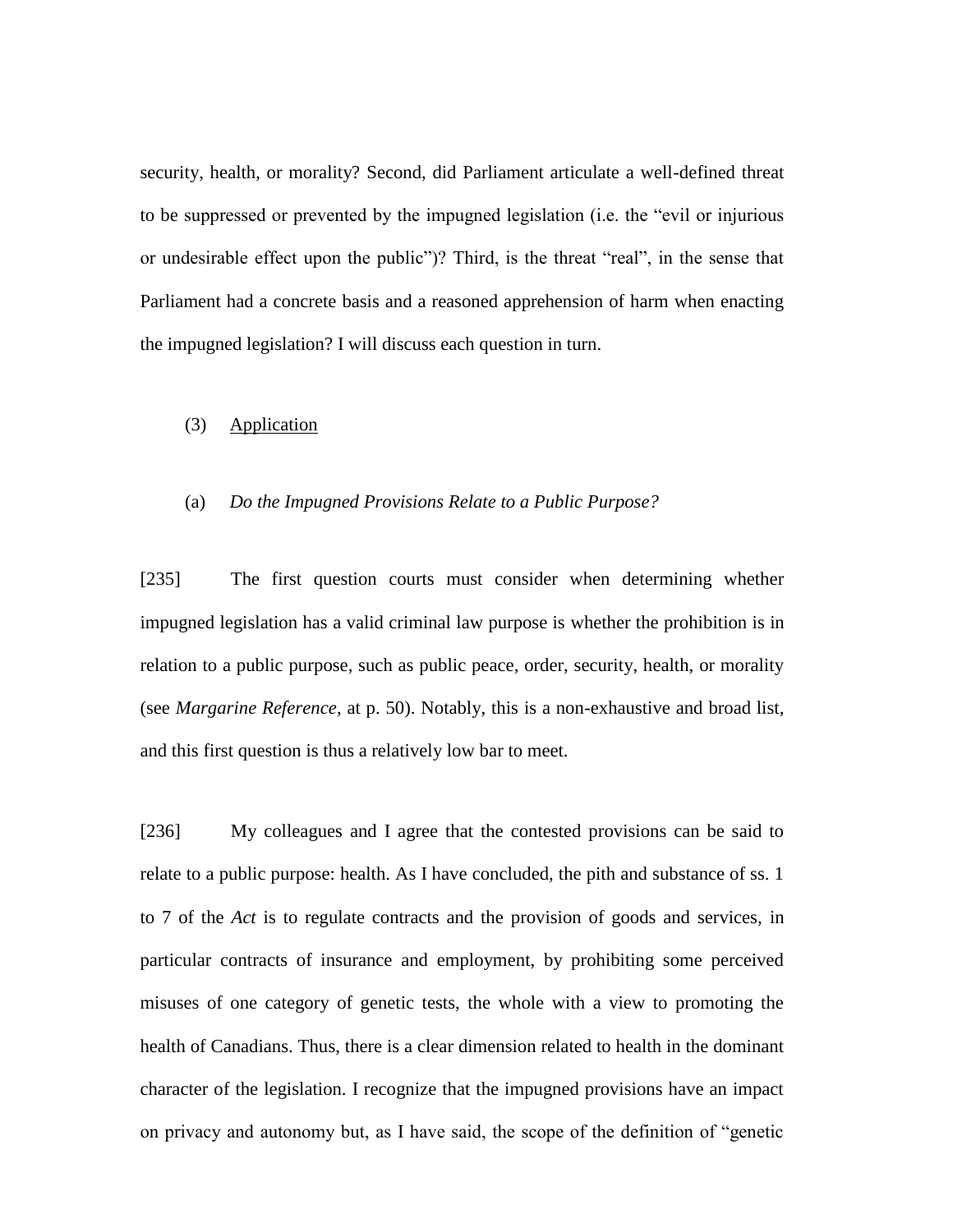test" means that health is the primary character of the law and that privacy and autonomy are only derivatives thereof.

# (b) *Has Parliament Articulated a Well-Defined Threat to Be Suppressed or Prevented By the Impugned Legislation?*

[237] Parliament cannot use the criminal law power to address a vague threat. Rather, the legislation must be directed against "some evil or injurious or undesirable effect upon the public" and the legislature must have in mind "to suppress the evil or to safeguard the interest threatened". As a result, Parliament must clearly articulate and define the scope of the threat it seeks to suppress. That is, it must articulate a precise threat with ascertainable contours. This requirement ensures that the scope of Parliament's actions is limited to a specific problem, and it is particularly important in relation to matters that have provincial aspects, such as health, in order to preserve the balance of federal and provincial powers.

#### (i) Health

[238] The appellant argues that, in this case, the protection and promotion of health is a valid criminal law purpose. This Court has certainly confirmed numerous times that laws aiming to prohibit conduct posing a threat to health satisfy the substantive component of the criminal law. However, this Court has never accepted that it is sufficient for the impugned provisions' pith and substance to merely relate to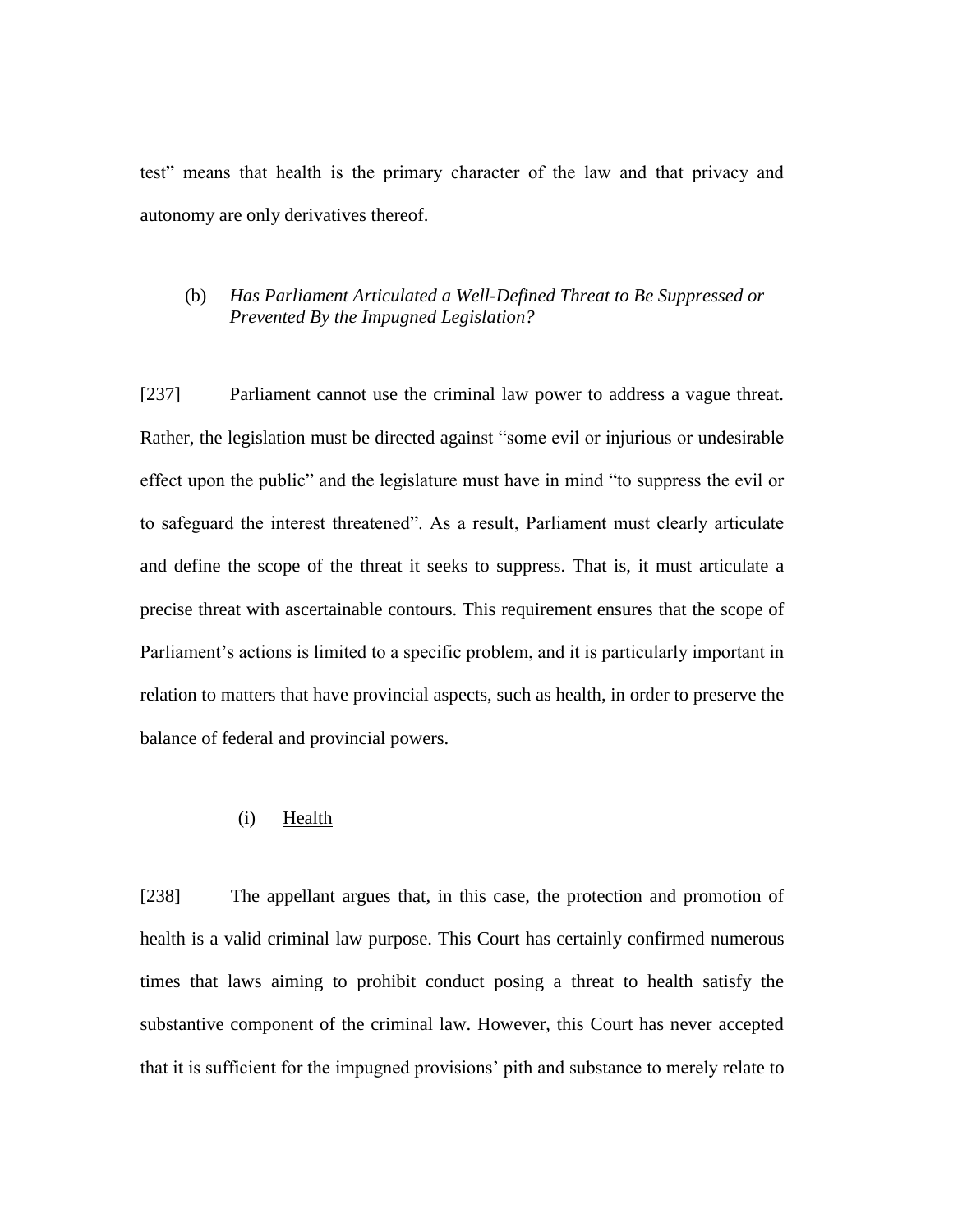health. To invoke Rand J.'s words once again, the impugned legislation must also involve suppressing an "evil or injurious or undesirable effect upon the public".

[239] Consequently, I must respectfully disagree with the appellant on this point, substantially for the reasons of the Court of Appeal, at paras. 20 to 24. In short, there is no defined "public health evil" or threat to be suppressed. The objective of the impugned provisions is to foster or promote beneficial health practices. That is, the legislation seeks to encourage Canadians to undergo genetic testing, which may then result in better health outcomes.

[240] Yet, as the Court of Appeal explained at para. 21 of its reasons, the promotion of beneficial health services or practices is not a threat attracting criminal sanctions. In *Schneider v. The Queen*, [1982] 2 S.C.R. 112, for example, the Court found that the dominant purpose of the relevant statute was not to punish conduct but to treat an illness such that, the legislation could not be said to be suppressing a threat (p. 138). Similarly, in *PHS*, this Court offered examples of valid health-related criminal law purposes: the prohibition of medical treatments that are "dangerous" or "socially undesirable" (para. 68). Encouraging the use of health-related genetic tests relates to neither of these categories.

[241] In the *AHRA Reference*, the Court divided, with McLachlin C.J. writing for herself and three judges; LeBel and Deschamps JJ., writing for themselves and two others; and Cromwell J., writing for himself. The majority of judges did agree on at least one point: the promotion of beneficial health practices alone is not sufficient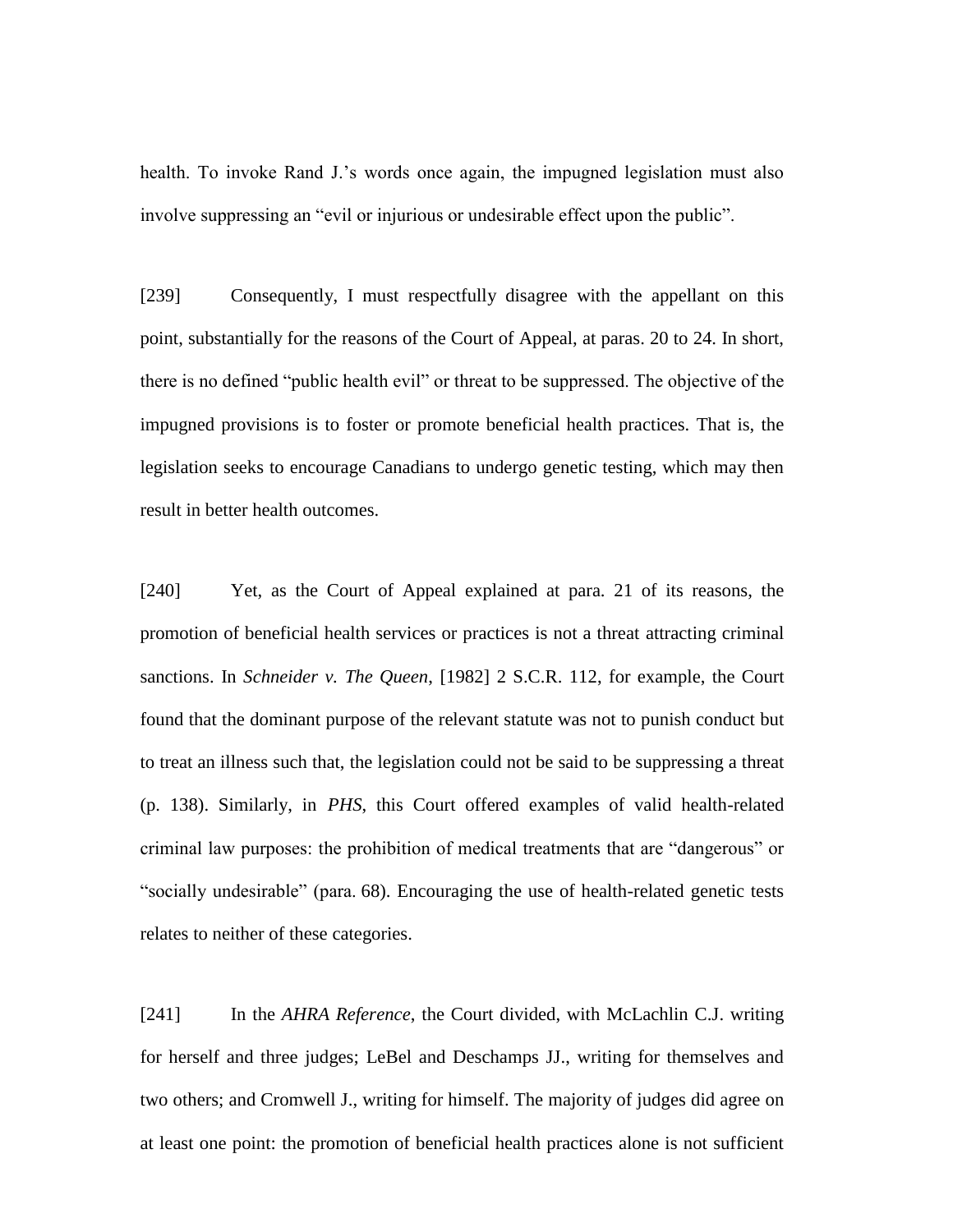for classification as criminal law (paras. 24, 26, 30, 33, 38 and 75-76, per McLachlin C.J., paras. 250-51, per LeBel and Deschamps JJ.). As explained by McLachlin C.J., there is a critical difference between a "public health problem" and a "public health evil", and only the latter is subject to the criminal law (para. 55). I therefore agree with the submission of the Attorney General of Canada on this point: "mere reference to 'health' will not, in itself, be sufficient to ground a finding that a valid criminal law purpose is made out. More is required" (R.F., at para. 93).

[242] Consequently, the "promotion of health" in and of itself will simply not suffice at this stage. This no doubt explains why the Court of Appeal wrote that, whether one adopted the views of McLachlin C.J. or LeBel and Deschamps JJ., in the *AHRA Reference*, ss. 1 to 7 of the *Act* are *ultra vires* Parliament's jurisdiction (see C.A. reasons, at para. 19). The record must reveal a well-defined threat (i.e. the "evil or injurious or undesirable effect upon the public") to be suppressed or prevented by the impugned legislation. As my colleague Justice Karakatsanis notes, such threats may be as diverse as tobacco (*RJR-MacDonald Inc. v. Canada (Attorney General)*, [1995] 3 S.C.R. 199); dangerous food products (*R. v. Wetmore*, [1983] 2 S.C.R. 284); illicit drugs (*Malmo-Levine*); firearms (*Firearms Reference*); and toxic substances (*R. v. Hydro-Québec*, [1997] 3 S.C.R*.* 213).

[243] My colleague Justice Moldaver writes that the impugned provisions are directed not at the promotion of health, but at the protection of individuals from health-related harms. In his view, the impugned provisions protect against deleterious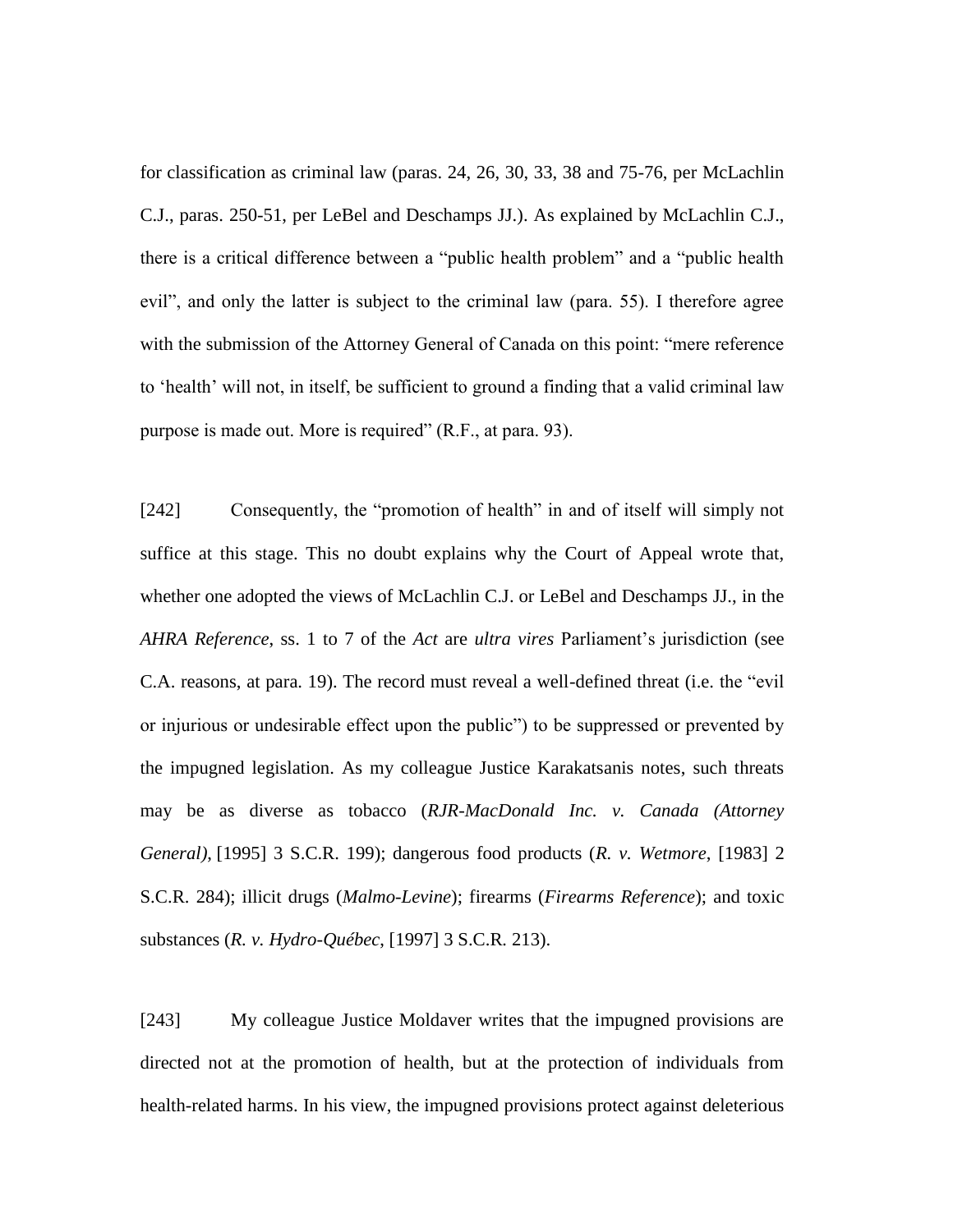effects on health that have resulted from Canadians foregoing genetic testing (paras. 116 and 140-43). In the circumstances of this case, however, any protection from health-related harms is present solely because it is a consequence of another objective: the promotion of better health outcomes for all Canadians. Contrary to McLachlin C.J.'s conclusion in the *AHRA Reference*, beneficial practices in our case are not "incidentally" permitted; rather, they are at the very core of the impugned legislation (para. 30). In other words, Parliament viewed genetic tests as beneficial, and therefore sought to remove barriers so Canadians could access them.

[244] I would highlight that the distinction between the promotion and protection of health is exactly why the substantive criterion of the criminal law is so important. Approaches where Parliament must merely respond "to a risk of harm to health" or an "injurious or undesirable effect" when enacting criminal law have the potential to upset the constitutional balance of powers in this field by greatly expanding Parliament's ability to enact legislation over health practices (see Karakatsanis J.'s reasons, at paras. 95 and 101). After all, such a requirement could be satisfied in nearly all cases, since many beneficial health services may also involve injurious or undesirable effects (see U. Ogbogu, "The Assisted Human Reproduction Act Reference and the Thin Line Between Health and Crime" (2013), 22 *Constitutional Forum* 93, at pp. 95-96). LeBel and Deschamps JJ.'s conceptualization of the criminal law power in the *AHRA Reference* — which my colleague Justice Karakatsanis has rejected  $-$  is, in my view, the appropriate approach for courts to take because it helps guard against this possibility.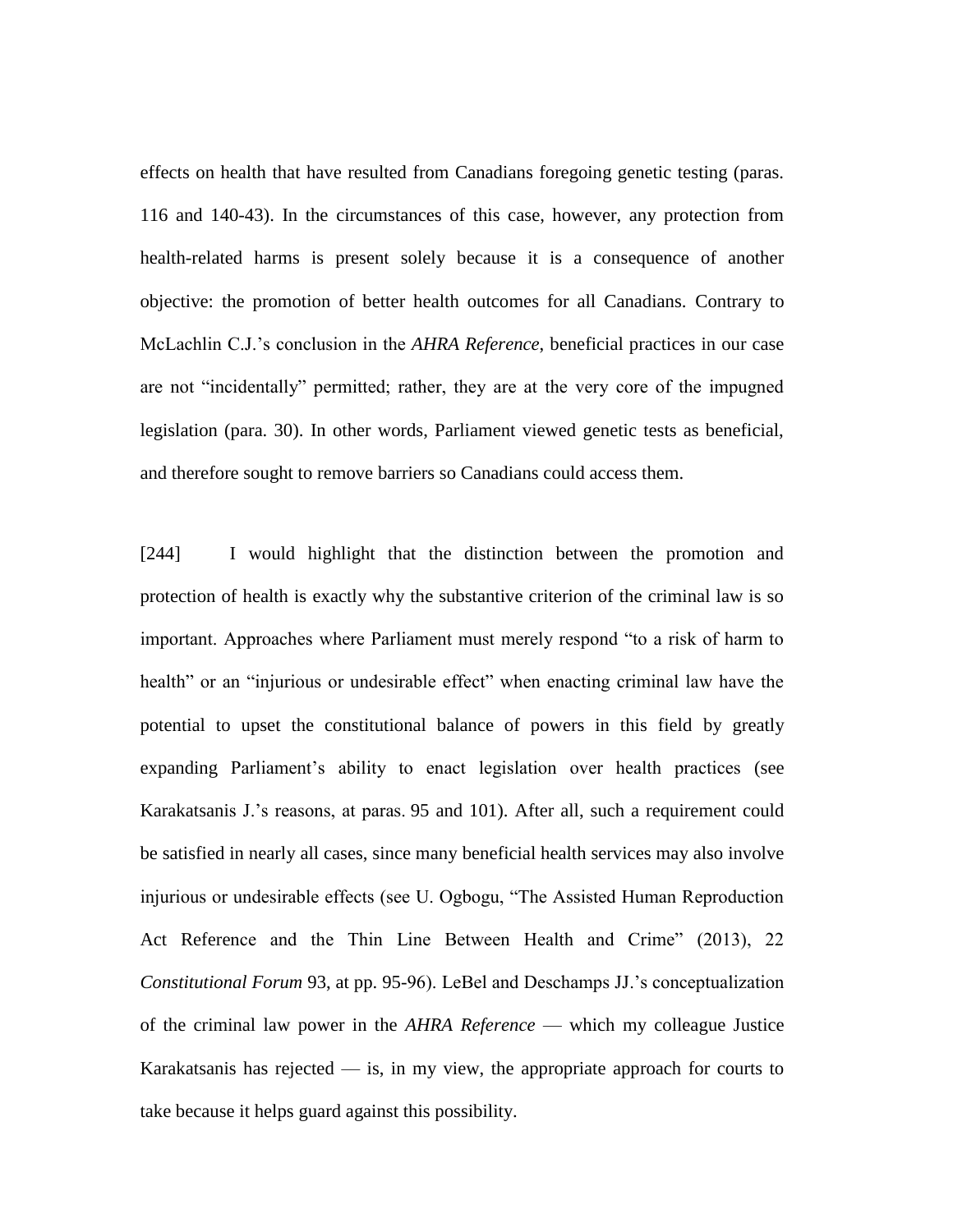[245] In this sense, respectfully stated, Justice Karakatsanis' approach is incompatible with LeBel and Deschamps JJ.'s opinion in the *AHRA Reference*.

[246] The question therefore remains: does the legislation in this case aim to suppress or prevent a well-defined threat to health? The appellant submits that the specific threat is the threat to health posed by the current lack of legal guarantees of genetic informational security. This leads to, it is said, some individuals making an unenviable choice between two options: undergoing a genetic test or entering into contracts. I do not dispute there is testimony before Parliament to that effect. This may indeed, as one observer said in the House of Commons, be a choice that no Canadian should have to make (*House of Commons Debates*, vol. 148, No. 140, 1st Sess., 42nd Parl., February 14, 2017, at. p. 8955 (Michael Cooper)). Yet, even if I were to accept this argument, I do not see how it helps the appellant given the lack of connection between the pith and substance of the impugned provisions and this alleged threat. Quite simply, Parliament did not eliminate that choice with the impugned provisions.

[247] As explained above, ss. 1 to 7 do not prohibit genetic discrimination. While they may be said to have an indirect effect of preventing genetic discrimination from occurring in the first place, the primary objective of the provisions is not to prohibit or even to prevent genetic discrimination. Rather, the impugned provisions prohibit requiring a genetic test or the disclosure or use of the results in the conclusion of a contract or in the provision of goods and services, except where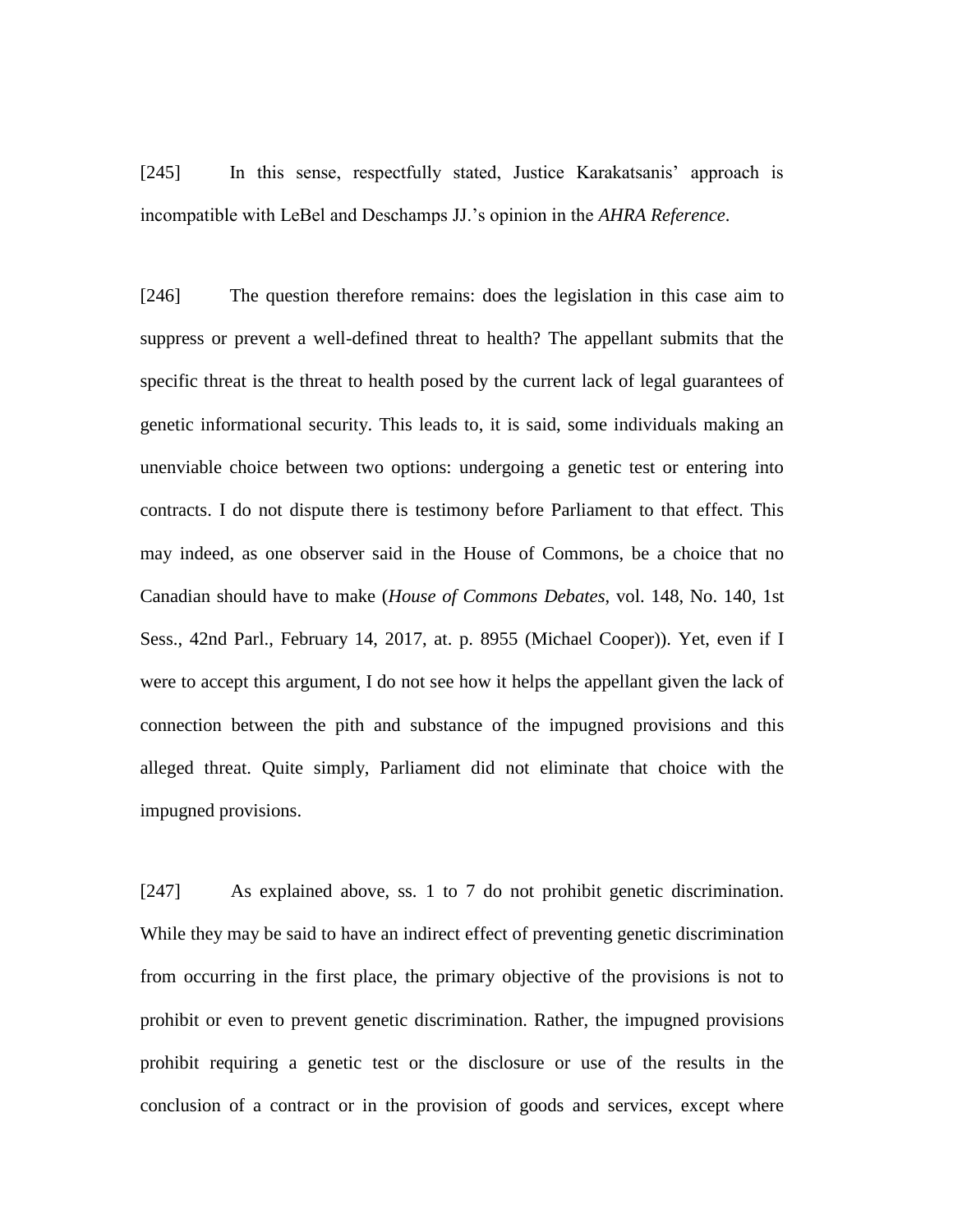consent is given. Nothing in the record suggests that these prohibited activities should be regarded as conduct that is a threat to health.

[248] As the Attorney General of Canada argues, while the information obtained from a genetic test may be broader in scope, it is not qualitatively different from other medical information, such as information revealed from biopsies, family history, or blood tests, all of which can be obtained and used lawfully under the impugned provisions. Simply because genetic information is relatively novel does not mean that its collection, use, or disclosure constitutes a threat to health. Quite frankly, the collection, use, or disclosure of genetic information is not a threat to Canadians' health by its very nature, unlike tobacco, illicit drugs, or firearms.

[249] Of course, Parliament can use indirect means in the exercise of its criminal law power, as was the case in *RJR-MacDonald*. Yet, contrary to the *amicus curiae*'s suggestion, *RJR-MacDonald* is of little assistance in this case. In that case, the threat targeted by Parliament was the detrimental effects caused by tobacco, which was supported by a copious body of evidence demonstrating that tobacco poses a serious threat to Canadians' health. As La Forest J. noted, "the detrimental health effects of tobacco consumption are both dramatic and substantial. Put bluntly, tobacco kills" (para. 32; see also paras. 30 and 31). Consequently, Parliament had a valid criminal law purpose when it enacted the legislation — the "reduction of tobacco consumption and the protection of public health" — and the measures relating to advertising were undertaken to combat the public health evil represented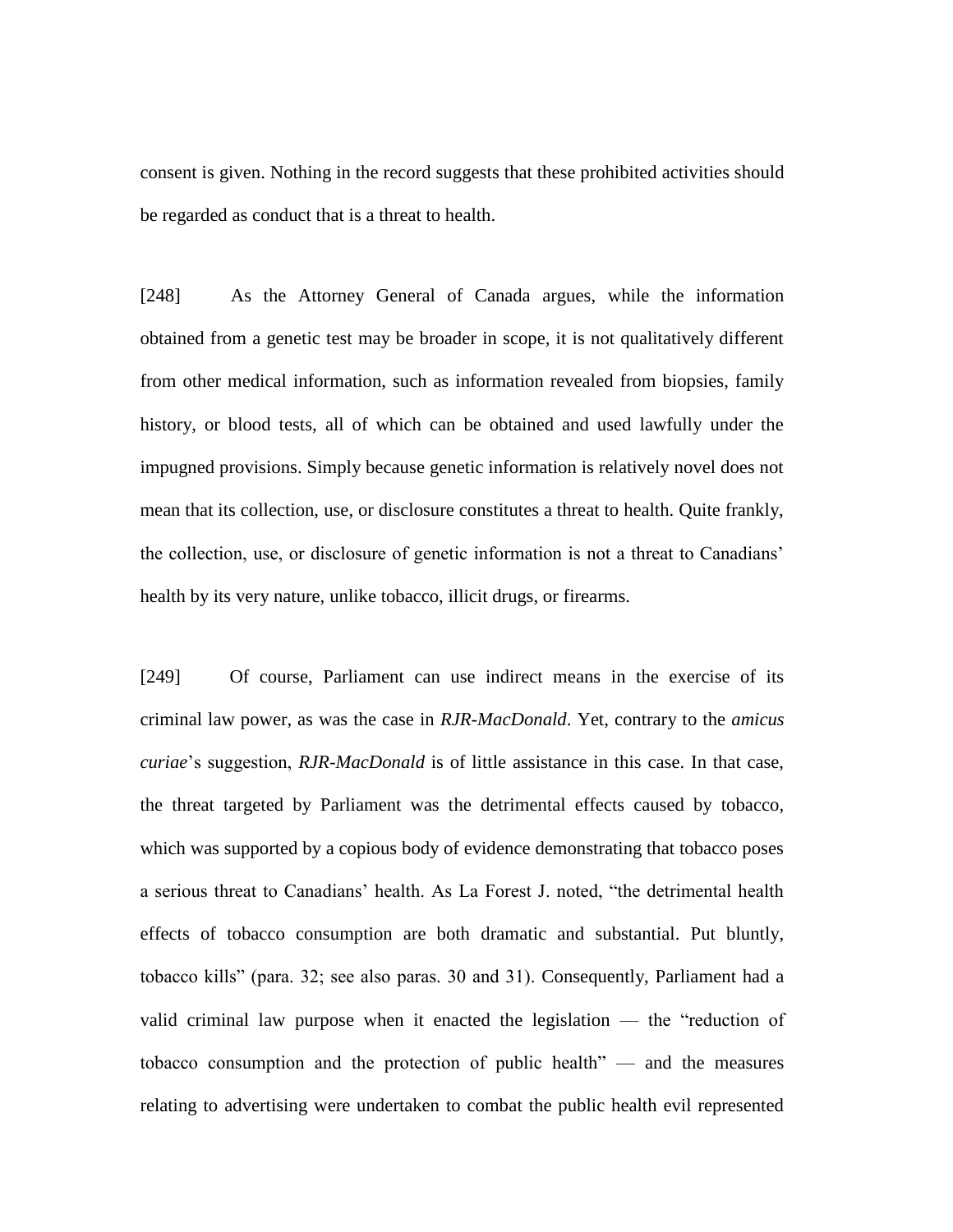by tobacco use (para. 33). As such, the legislation was a proper exercise of the criminal law power. In this case, the impugned provisions are designed to encourage the use of genetic tests, which is a beneficial health practice as opposed to an inherently harmful substance, in an attempt to improve Canadians' health. Since Parliament did not target a threat to health, there is simply no public health evil present here.

[250] I also wish to briefly address my colleague Justice Moldaver's statement that "[r]ather than forcing individuals to take genetic tests . . . Parliament saw fit to prohibit the influential conduct" (para. 148). With respect, there is no suggestion, either in the record or before this Court, that individuals should be forced to take genetic tests. Again, if it truly targeted a threat to health, Parliament could have prohibited, for example, discrimination based on genetic characteristics.

## (ii) Privacy and Autonomy

[251] I agree with my colleagues that privacy and autonomy interests are of utmost importance to Canadians. I recognize that the Attorney General of Canada conceded that Parliament could enact legislation targeting a threat to privacy and autonomy that might well constitute a valid criminal law purpose. I make no comment on this point except to say that, in this case, the pith and substance of the impugned provisions is not to protect privacy or autonomy. Indeed, the effects of the impugned provisions on privacy and autonomy are secondary to its true purpose: to promote beneficial health practices by removing some of the fear surrounding the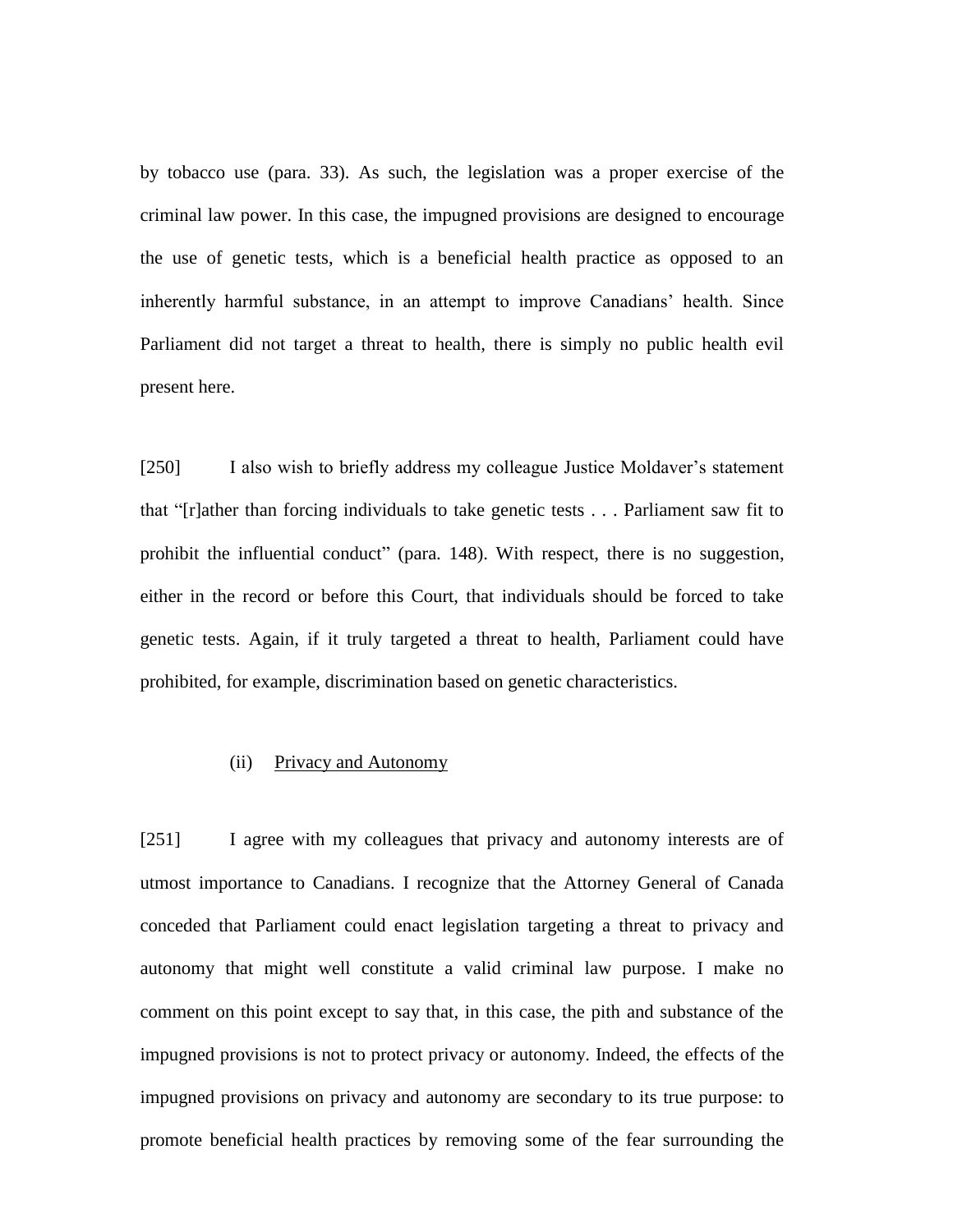misuse of genetic tests. For this reason, the impugned provisions fail at this stage of the analysis: Parliament did not target a threat to privacy and autonomy when it enacted them.

[252] My colleague Justice Karakatsanis notes that the Privacy Commissioner emphasizes the unknown number of inferences that may be drawn from genetic testing information as well as the unknown scope and degree of the potential for abuse of such genetic information (paras. 88-89). In a related manner, my colleague Justice Moldaver emphasizes that the impugned provisions ensure individuals maintain control over this deeply personal information (para. 120). Yet ss. 1 to 7 do not bear on "genetic testing information" in a broad sense, but instead on a narrower definition of "genetic test" in the *Act*, pertaining only to health-related matters. Genetic information bearing on non-health related matters, and the serious privacy concerns it might raise, are left unregulated. Privacy is a concern for Parliament, but only as it relates to its dominant preoccupation, reflected in the terms of the *Act*, which is health.

[253] Moreover, as noted above, genetic information is not qualitatively different from other medical information. In my respectful view, the mere fact that genetic testing is a novel development does not, on its own, bring its regulation within the purview of the criminal law. Such a holding would encourage the view that any new technology with implications bearing on public morality might form the basis for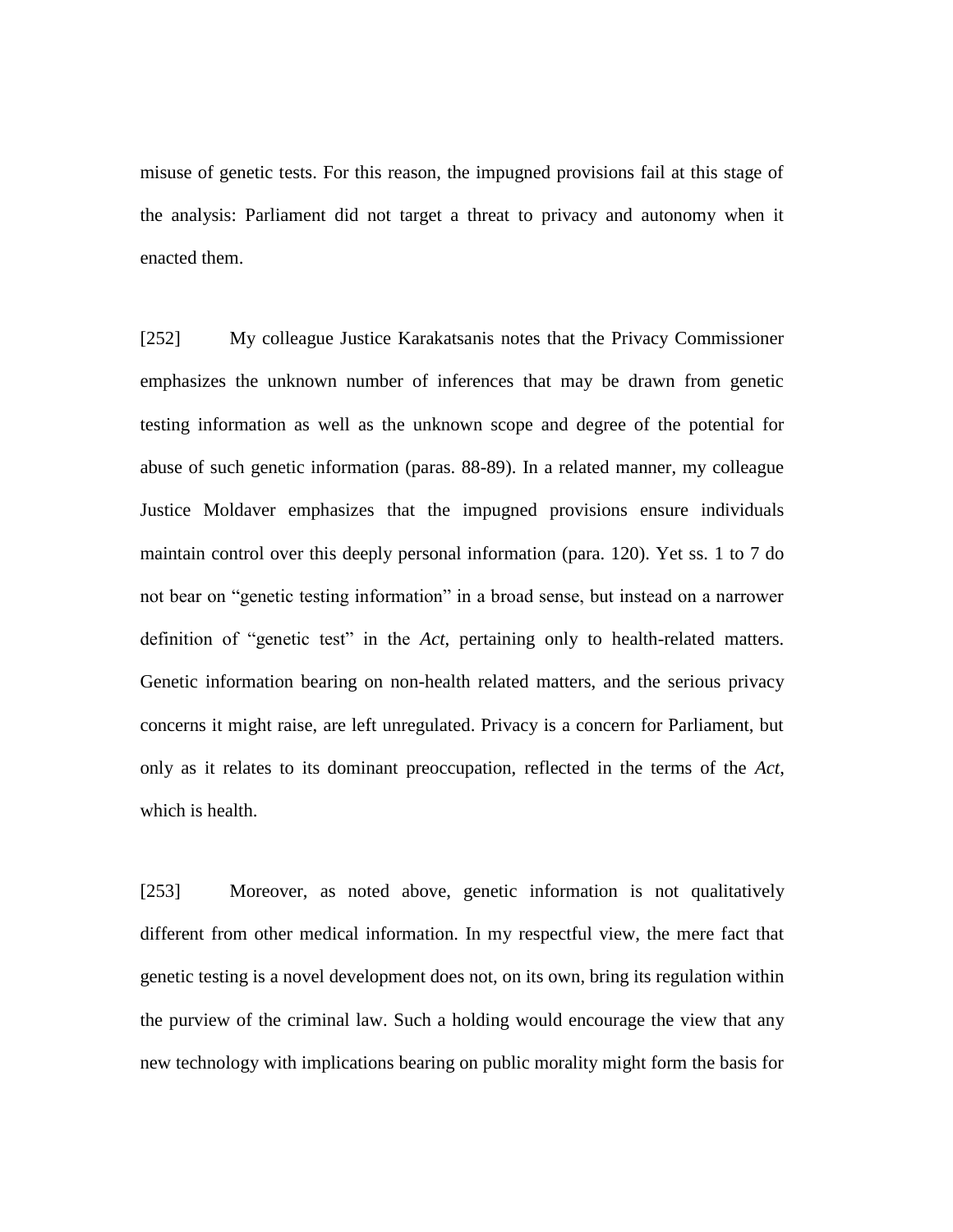the criminal law power, and potentially, bring a wide range of scientific developments within federal jurisdiction on no principled constitutional basis.

## (iii) Conclusion

[254] In my view, Parliament did not target a threat within the purview of the criminal law through the impugned provisions. Quite simply, the prohibitions target certain practices related to contracts and the provision of goods and services, and more specifically, to insurance and employment. There is nothing on the record suggesting that the prohibited conduct is a threat to Canadians.

[255] Before I move on to the third stage of analysis, I wish to briefly comment on my colleague Justice Karakatsanis' statement that "Parliament acted to combat genetic discrimination and the fear of genetic discrimination based on genetic test results . . . by filling the gap in Canada's laws that made individuals vulnerable to genetic discrimination in the areas of contracting and the provision of goods and services" (para. 63). This echoes the ambition of Senator Cowan and his sense that a gap in the law was reason enough to fill it.

[256] In my respectful view, a gap in provincial legislations across the country is not a well-defined threat that justifies recourse to the criminal law. Moreover, given Parliament's choice not to prohibit genetic discrimination except in connection with its own human rights and labour legislation, one is hard pressed to see ss. 1 to 7 as filling a gap. In any event, Parliament's dissatisfaction with the state of the law in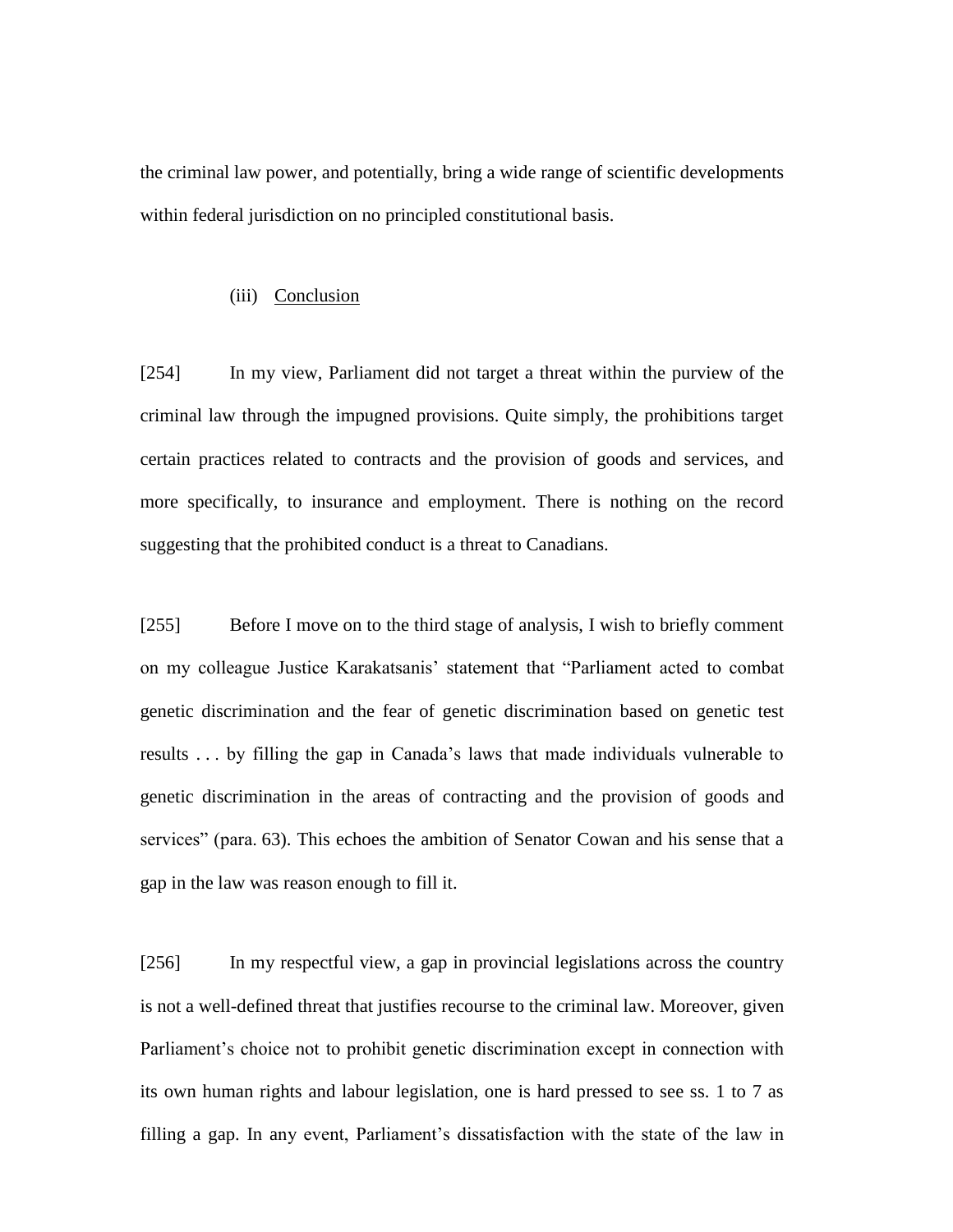matters of provincial jurisdiction does not allow it to use the blunt tool of the criminal law to occupy a field to which it has no proper claim.

[257] Moreover, I respectfully disagree with the view that just because the impugned law "'target[s] conduct that Parliament reasonably apprehends as a threat to our central moral precepts'", this means that the impugned provisions are validly backed by a criminal law purpose (Karakatsanis J.'s reasons, at para. 73, citing with approval *AHRA Reference*, at para. 50, per McLachlin C.J.). It bears emphasizing that McLachlin C.J. went on to state that "[t]he role of the courts is to ensure that such a criminal law in pith and substance relates to conduct that Parliament views as contrary to our central moral precepts" and upheld the legislation because "[i]t targets conduct that Parliament has found to be reprehensible" (para. 51; see also para. 30 (emphasis added)). Yet, as LeBel and Deschamps JJ. explained, while "the criminal law often expresses aspects of social morality or, in broader terms, the fundamental values of society . . . . care must be taken not to view every social, economic or scientific issue as a moral problem" (*AHRA Reference*, at para. 239). In other words, "Parliament's wisdom" cannot trump the requirement to identify a real evil, even from the standpoint of morality (paras. 76 and 250). To do otherwise has the potential to amplify the scope of s. 91(27) beyond any constitutional precedent (paras. 43 and 239).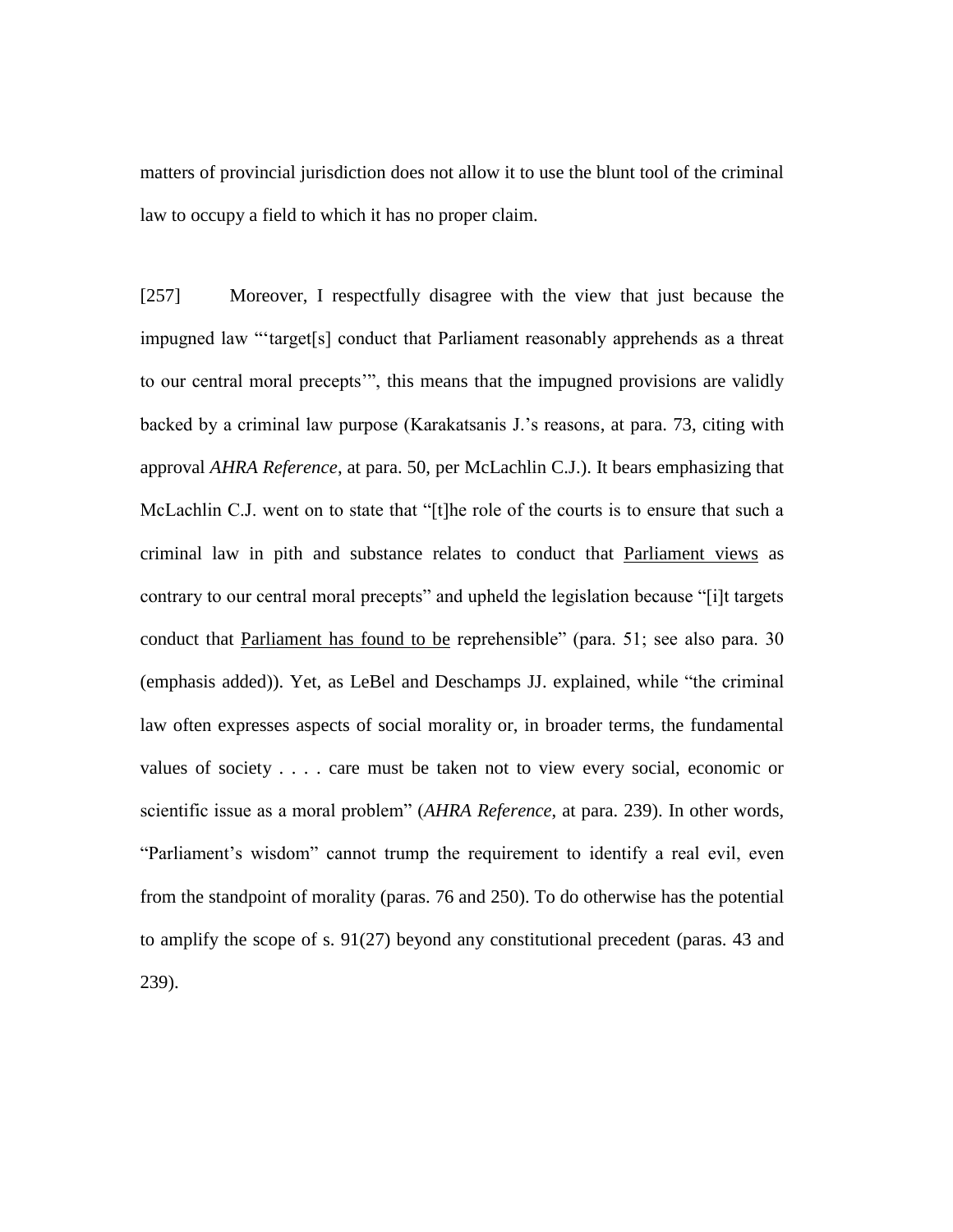(c) *Is the Threat Real, in the Sense That Parliament Had a Concrete Basis and a Reasoned Apprehension of Harm When Enacting the Impugned Legislation?* 

[258] Finally, in addition to a well-defined threat being identified, the threat must also be real. I wish to briefly comment on the *amicus curiae*'s proposed approach to this stage of analysis, as adopted by my colleague Justice Karakatsanis.

[259] The *amicus curiae* urges this Court to embrace McLachlin C.J.'s approach in the *AHRA Reference*. McLachlin C.J. accepted that "the need to establish a reasonable apprehension of harm means that conduct with little or no threat of harm is unlikely to qualify as a 'public health evil'" (para. 56). However, while McLachlin C.J. used the phrase "reasonable apprehension of harm", she also categorically rejected any constitutional threshold level of harm. She noted that LeBel and Deschamps JJ.'s view "substitutes a judicial view of what is good and what is bad for the wisdom of Parliament" (para. 76).

[260] I understand this to be an important point of disagreement between McLachlin C.J. and LeBel and Deschamps JJ. As the *amicus curiae* argued, while McLachlin C.J. "accepted that actual proof that conduct was clearly injurious was not necessary", LeBel and Deschamps JJ. "advocate[d] for a more stringent standard" (factum of the *amicus curiae*, at paras. 30-31; see also M.-E. Sylvestre, "Droit criminel, droit pénal et droits individuels", in *JurisClasseur Québec — Collection droit public — Droit constitutionnel* (loose-leaf), by P.-C. Lafond, ed., fasc. 14, at No. 42). Essentially, what is urged upon us is that where Parliament perceives a risk of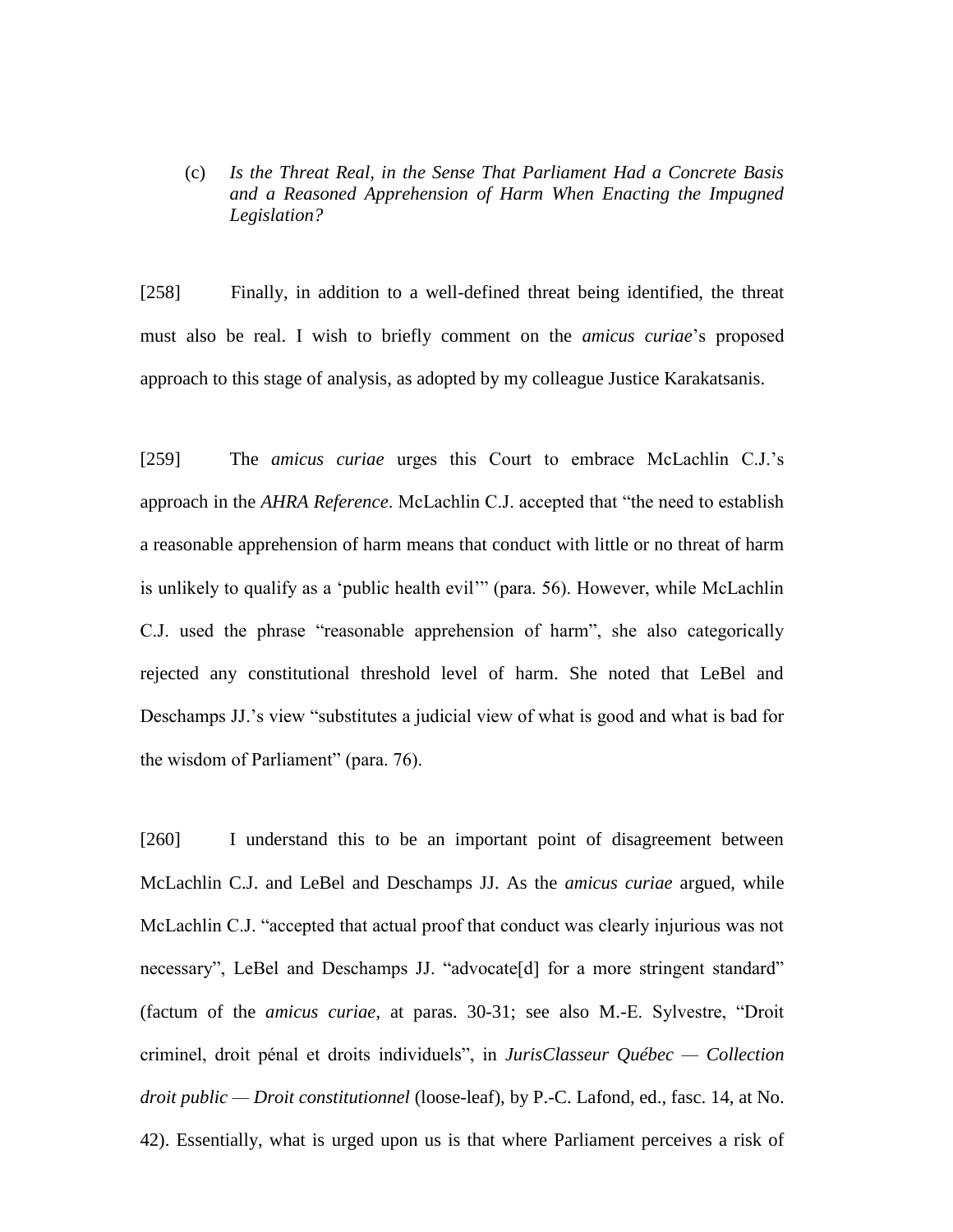harm, that is sufficient for the criminal law power to exist. According to this view, if this Court were to conclude that a certain threshold of harm must be met before Parliament could adopt criminal prohibitions, this would amount to courts secondguessing Parliament.

[261] I respectfully disagree with this point because the approach advocated for is overly deferential to Parliament on division of powers disputes and, if left unchecked, could undermine the federal-provincial balance of powers as set by the Constitution. Whether behaviour constitutes a risk of harm, such that it should be prohibited, is a question of public policy, rather than a basis for constitutional authority. In my respectful view, LeBel and Deschamps JJ.'s reasons in the *AHRA Reference* should guide this Court, although I reiterate that, as explained above, McLachlin C.J.'s own requirement of a "public health evil" (para. 56) would, on its own, suffice to dismiss the argument of the *amicus curiae* and the appellant in this case.

[262] In respect of the "harm" argument, LeBel and Deschamps JJ. would require Parliament to describe the apprehended harm "precisely enough that a connection can be established between the apprehended harm and the evil in question" (para. 237). Ensuring Parliament can clearly identify the harm it seeks to suppress and how the impugned legislation is rationally connected to that harm is not onerous, and it does not amount to courts "second-guessing" Parliament (see A.F., at para. 28; factum of the *amicus curiae*, at paras. 4 and 41). Rather, it merely prevents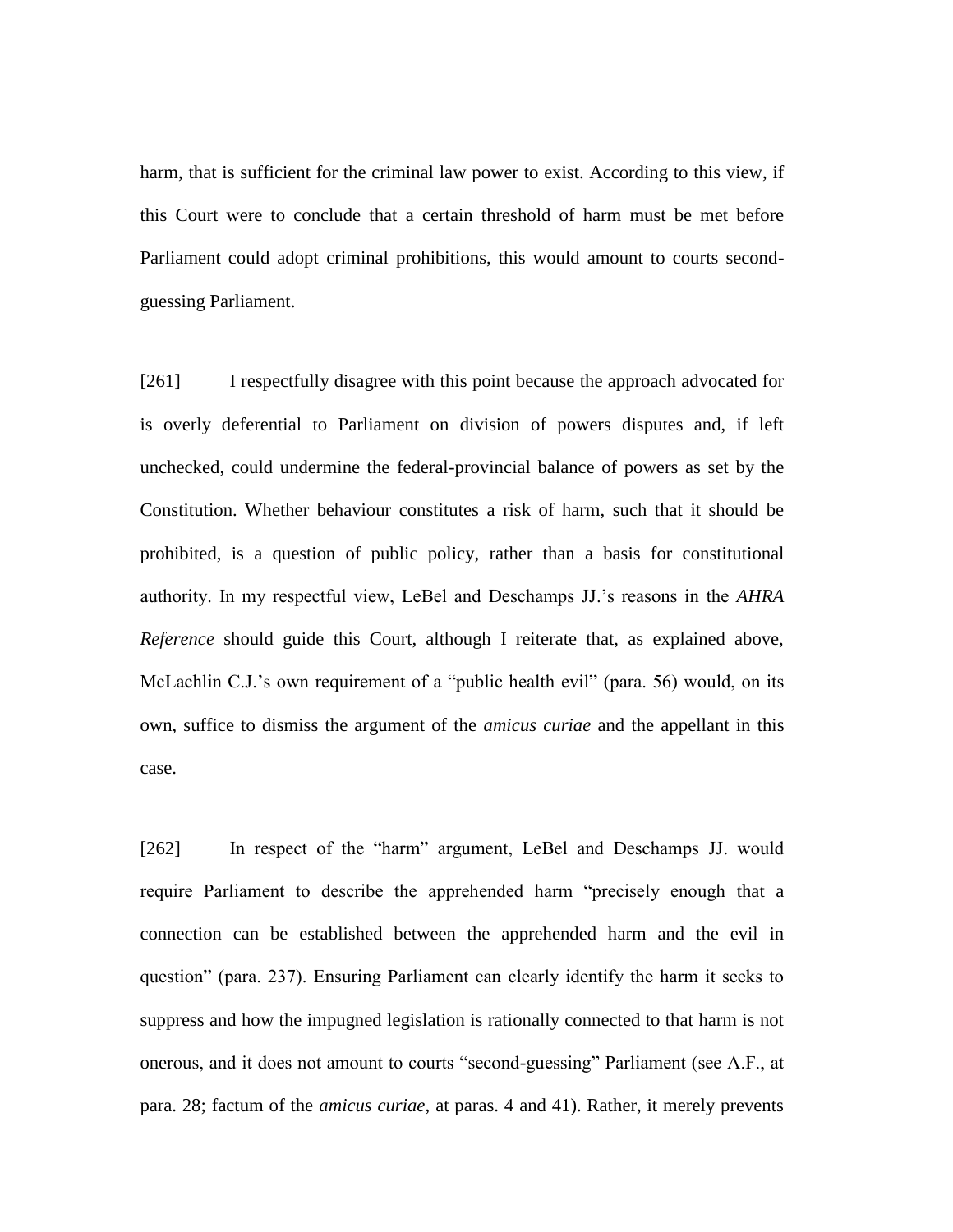Parliament from invoking vague terms such as "morality", "safety", or even "evil" to justify laws that in reality have little connection to the criminal law.

[263] Without this requirement, the federal criminal law power would risk becoming "unlimited and uncontrollable", permitting Parliament "to make laws in respect of any matter, provided that it cited its criminal law power and that it gave part of its legislation the form of a prohibition with criminal sanctions" (*AHRA Reference*, at para. 240, per LeBel and Deschamps JJ.).

[264] Applying these principles, LeBel and Deschamps JJ. would have struck down all the impugned provisions of the *Assisted Human Reproduction Act*, S.C. 2004, c. 2, because there was no adequate evidentiary foundation of harm. Rather, the record revealed that Parliament viewed assisted reproductive technologies as beneficial to Canadians, and thus there was no real threat to be suppressed (para. 251). While Parliament undoubtedly has wide latitude to determine the nature and degree of harm to which it wishes to respond, it cannot act where no reasoned apprehension of harm has been established.

[265] Requiring a reasoned apprehension of harm, as defined by LeBel and Deschamps JJ., also accords with the bulk of jurisprudence in this country (see D. Newman, "Changing Division of Powers Doctrine and the Emergent Principle of Subsidiarity" (2011), 74 *Sask. L.R.* 21, at pp. 22-26). In the *Margarine Reference*, Rand J. inserted a substantive requirement in addition to a prohibition and a penalty into the analysis of the criminal law power to restrain the federal government. In that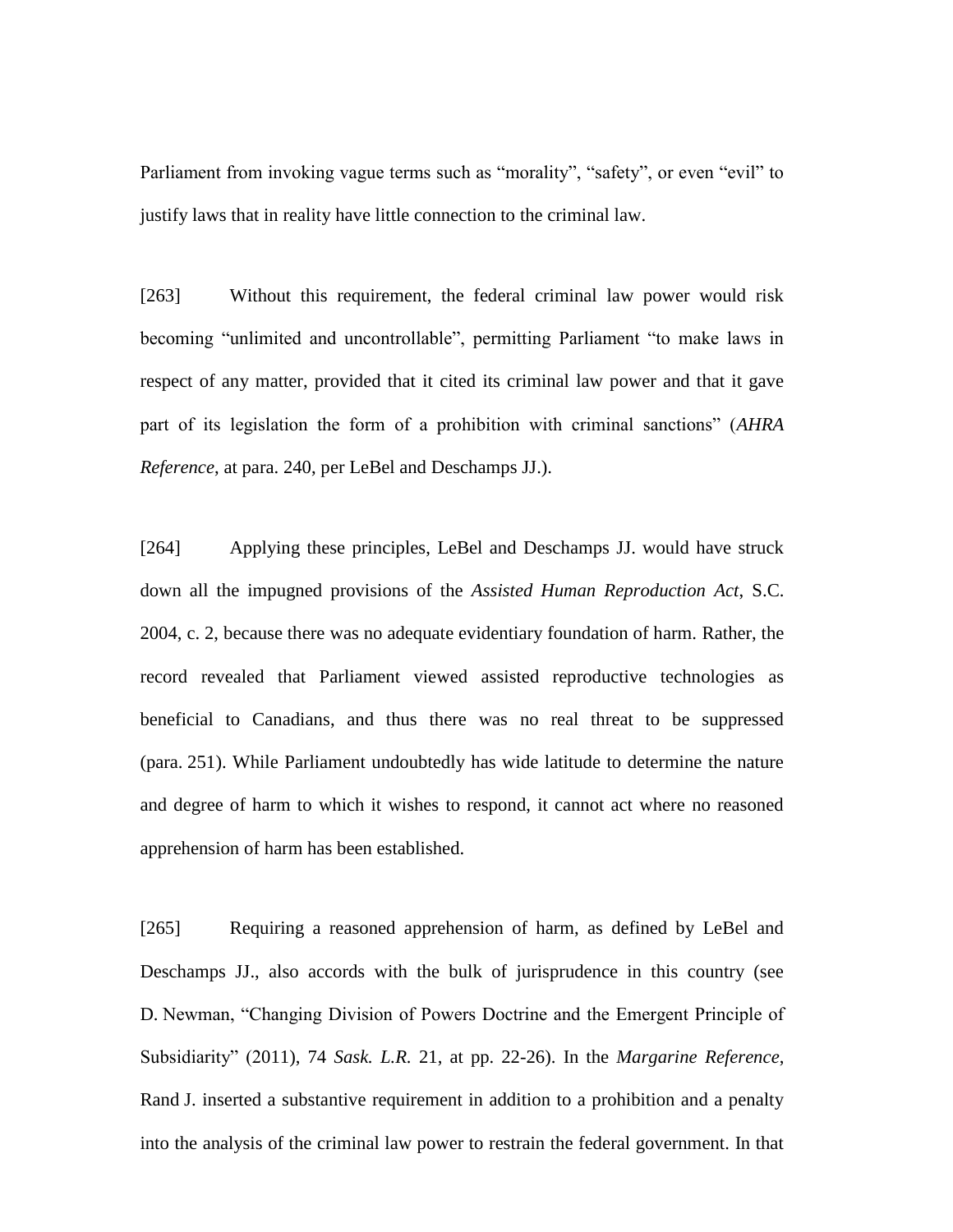case, the impugned legislation included a preamble asserting that margarine was "injurious to health", yet Parliament eventually conceded that this was not so. This concession, which was made in light of medical facts, ultimately supported the conclusion that the legislation was not in pith and substance aimed at suppressing an "evil or injurious or undesirable effect upon the public". Similarly, in *Labatt Breweries of Canada Ltd. v. Attorney General of Canada*, [1980] 1 S.C.R. 914, Estey J. explained that the failure to demonstrate that a risk was associated with the consumption of malt liquors meant that the law did not protect health and therefore could not fall within the criminal law power (pp. 934-35).

[266] Moreover, the concept of "harm" is evident throughout much of this Court's jurisprudence (see Sylvestre, at No. 42). In *R. v. Hauser*, [1979] 1 S.C.R. 984, Dickson J., as he then was (dissenting, but not on this point), stated that the criminal law power allowed Parliament to prohibit "acts or omissions considered to be harmful to the State, or to persons or property within the State" (p. 1026). Indeed, in many cases, the Court upheld criminal legislation because it was concerned about harmful effects. This harm can take many forms: it could relate to the dangerous effects of tobacco consumption on health (*RJR-MacDonald*, at paras. 31 and 41), the harm caused by misuse of firearms (*Firearms Reference*, at paras. 21 and 24), the harmful effects of toxic substances on the environment, human life, and health (*Hydro-Quebec*, at para. 33), or the harmful psychoactive and health effects of marihuana use (*Malmo-Levine*, at paras. 61 and 78, citing *R. v. Butler*, [1992] 1 S.C.R. 452, at p. 504).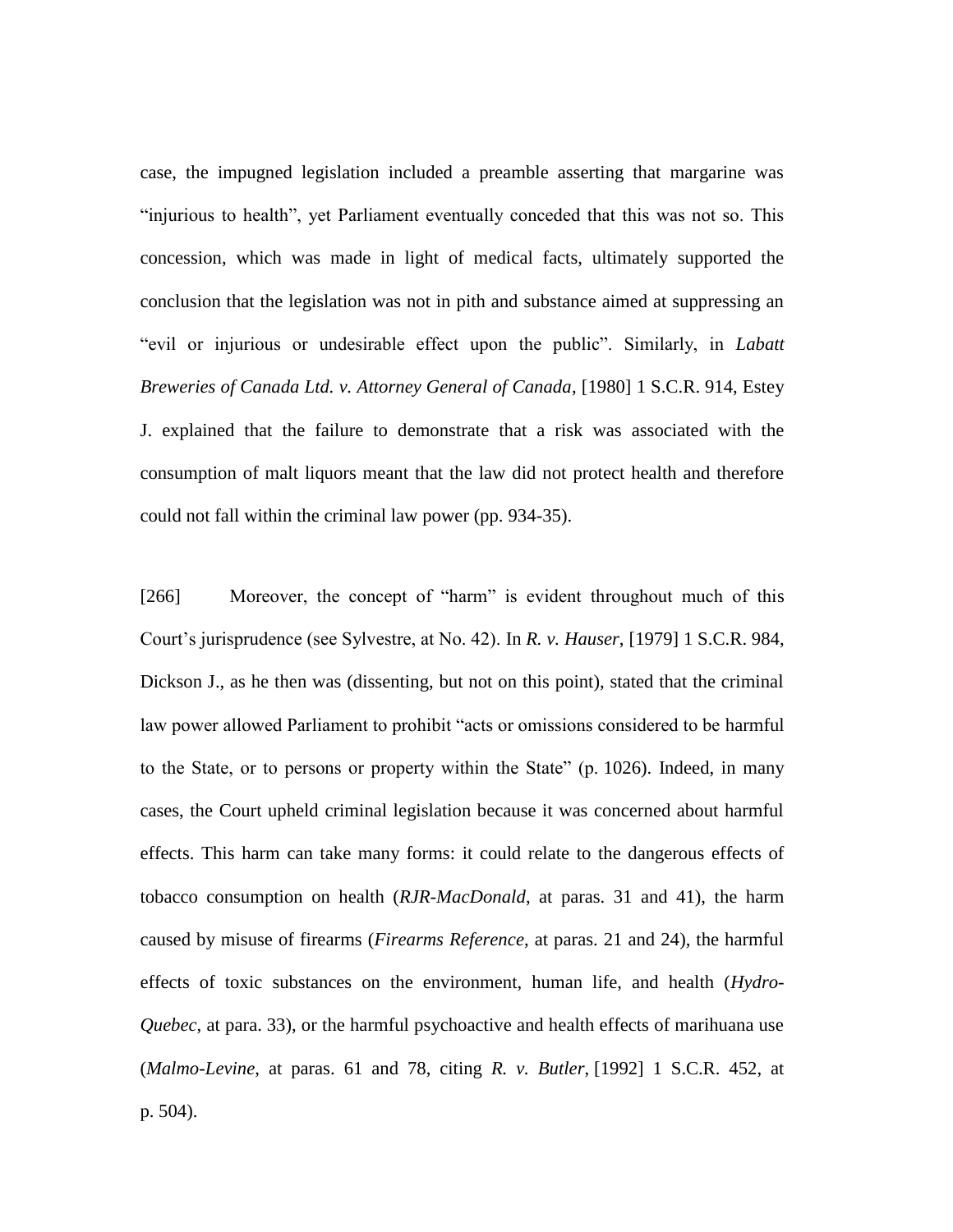[267] In my view, the threat Parliament seeks to suppress must be real, in the sense that Parliament has a concrete basis and a reasoned apprehension of harm.

[268] This conclusion applies with equal force where the legislative action is based on morality. In the *AHRA Reference*, LeBel and Deschamps JJ. explained how an approach anchored in Parliament's perception of a threat, like the one urged for here by the *amicus curiae*, would render the substantive requirement of the criminal law meaningless:

> The issue would simply be whether a moral concern is addressed and whether there is a consensus that the concern is of fundamental importance (para. 51). This approach in effect totally excludes the substantive component that serves to delimit the criminal law. Not only does it go far beyond morality, which as a result serves only as a formal component, but it inevitably encompasses innumerable aspects of very diverse matters or conduct, such as participation in a religious service, the cohabitation of unmarried persons or even international assistance, which, although they involve moral concerns in respect of which there is a consensus that they are important, cannot all be considered to fall within the criminal law sphere. [para. 238]

I agree. Such "limitless definitions" cannot be accepted by this Court. At the end of the day, "legislative action by Parliament on this basis presupposes the existence of a real and important moral problem" (*AHRA Reference*, at para. 239, per LeBel and Deschamps JJ.).

[269] I also agree with LeBel and Deschamps JJ.'s comments at para. 240, apposite here: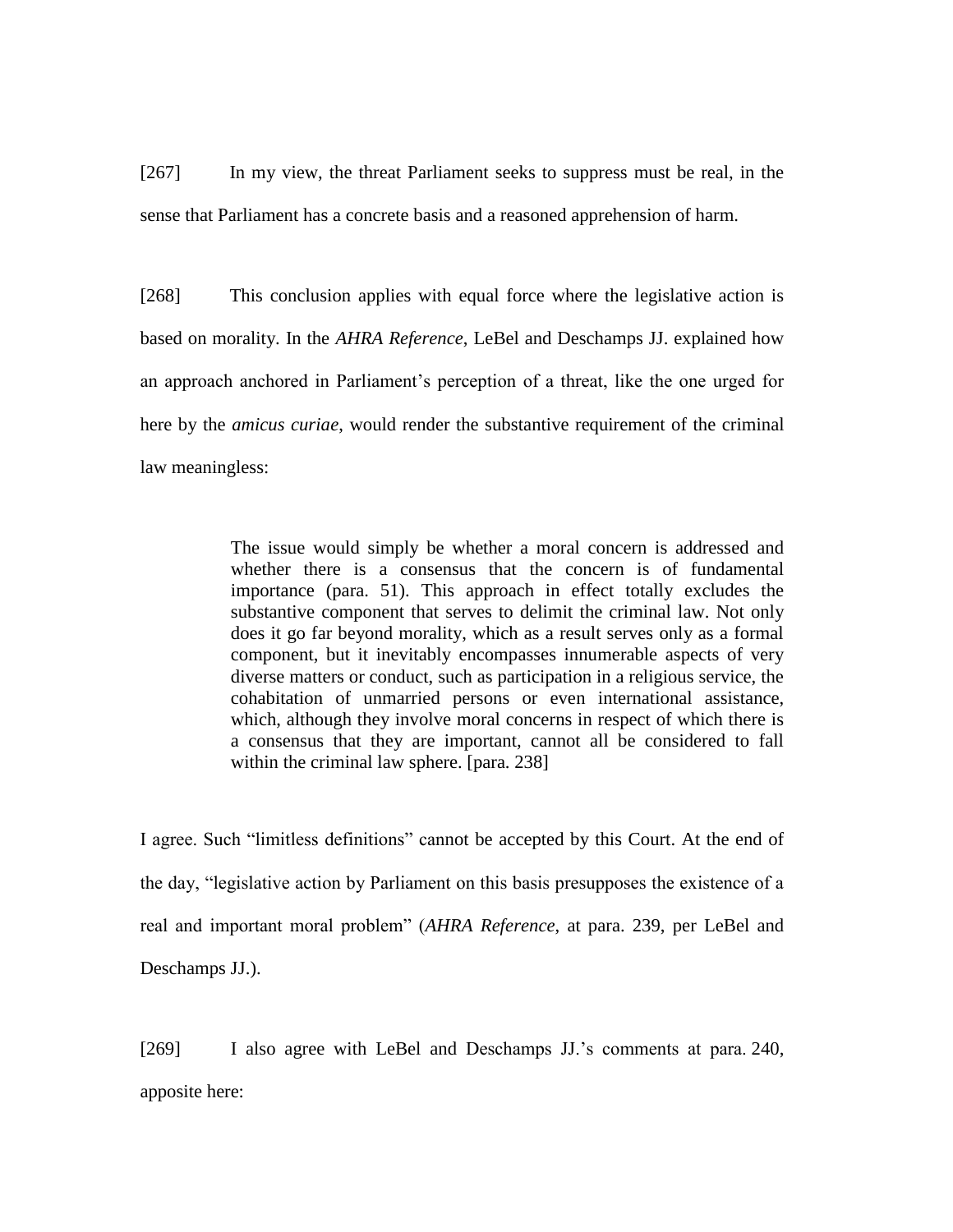In this context, absent an intention to change the law and give the federal criminal law power an unlimited and uncontrollable scope, the requirement of a real evil and a reasonable apprehension of harm constitutes an essential element of the substantive component of the definition of criminal law. Without it, the federal criminal law power would in reality have no limits. The federal government would have the authority under the Constitution to make laws in respect of any matter, provided that it cited its criminal law power and that it gave part of its legislation the form of a prohibition with criminal sanctions. This is what Rand J. wanted to prevent in the *Margarine Reference*.

[270] In this case, had I concluded there is a well-defined threat, I would also conclude that there is no evidentiary foundation of harm. Rather, Parliament seeks to improve the health of Canadians by making them aware of underlying conditions they may have and does so by attempting to encourage the use of genetic tests. Just as in the *AHRA Reference*, this advance in technology and health services is beneficial to Canadians, and has always been perceived as such.

## (d) *Conclusion*

[271] From the foregoing, I conclude that the contested provisions do not satisfy the substantive component of criminal law. While they do relate to a public purpose, Parliament has neither articulated a well-defined threat that it intended to target, nor did it provide any evidentiary foundation of such a threat. It matters little to the present task whether the impugned provisions constitute good policy: they are *ultra vires* Parliament's criminal law power.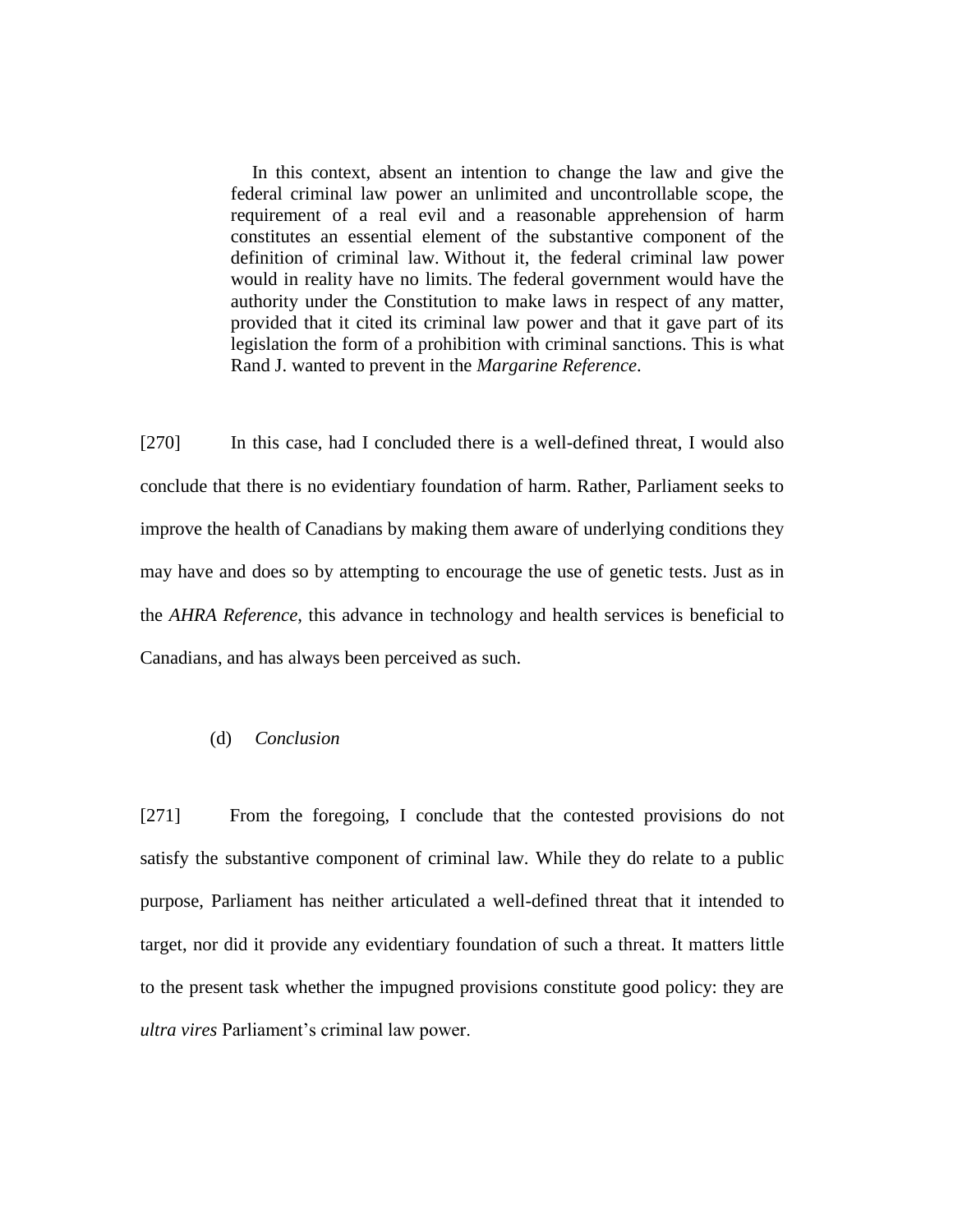[272] In my view, ss. 1 to 7 of the *Act* rather fall within provincial jurisdiction over property and civil rights conferred by s. 92(13) of the *Constitution Act, 1867*. As explained above, the impugned provisions substantially affect the substantive law of insurance as well as human rights and labour legislation in all provinces. There is no question that the provinces could enact the impugned provisions in their own jurisdiction, if they so desired (see *Citizens Insurance Co. v. Parsons* (1881), 7 App. Cas. 96 (P.C.)).

III. Costs

[273] With respect of the appellant's request for an order for special costs on a full indemnity basis whether the appeal is allowed or dismissed, as explained in *Carter v. Canada (Attorney General)*, 2015 SCC 5, [2015] 1 S.C.R. 331, special costs are available only if the case involves "matters of public interest that are truly exceptional" (para. 140). In my view, this case does not reach this high standard. The determination of whether a law is *ultra vires* of the level of government that adopted it is fairly routine. While it is unusual that the Attorney General of Canada decided not to defend the legality of federal legislation, this situation is not sufficient to render the circumstances of the case "exceptional". Given my conclusion on the first criteria, it is unnecessary to address the second requirement for special costs.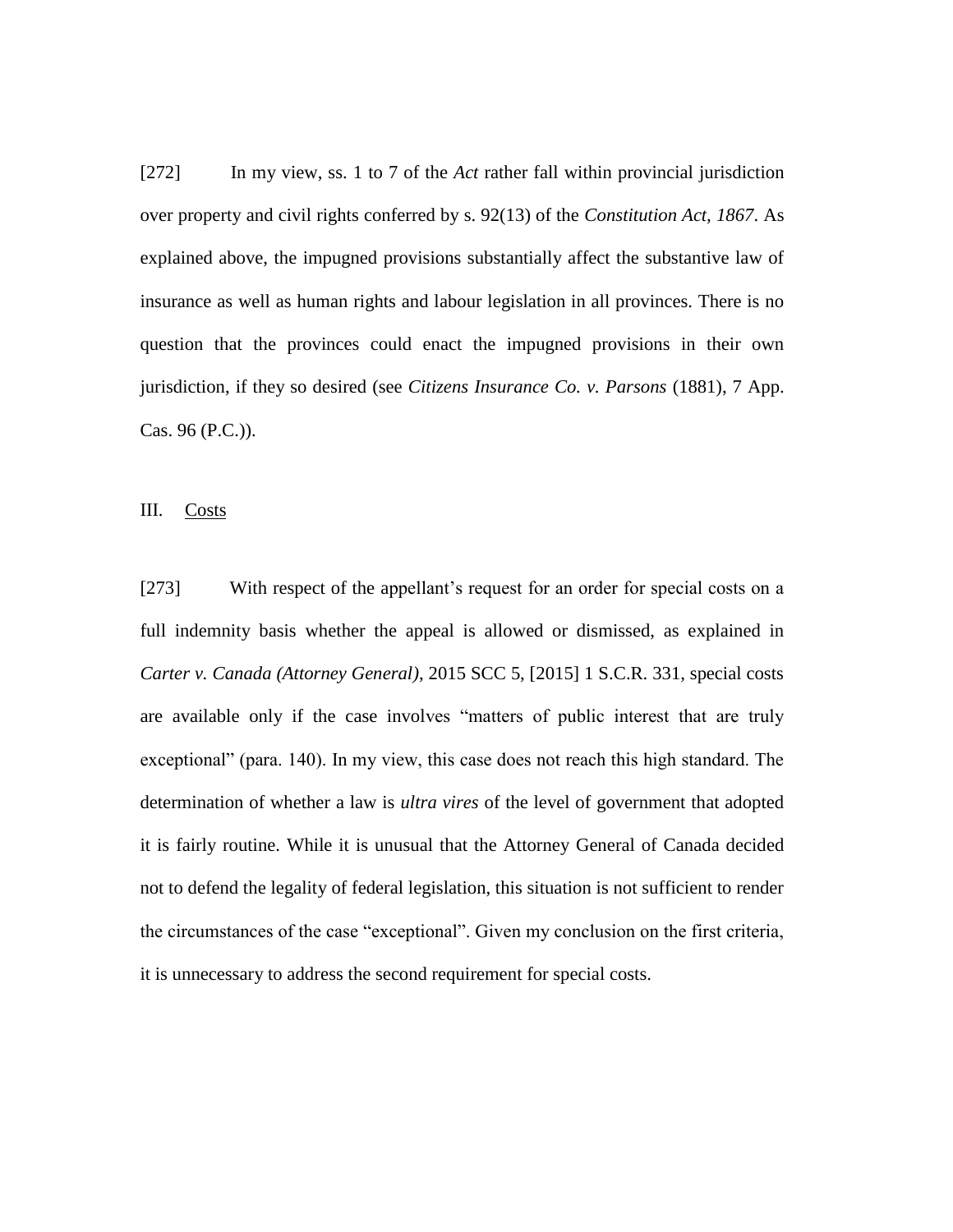## IV. Disposition

[274] In my respectful view, the reference question should be answered affirmatively. The *Genetic Non-Discrimination Act* enacted by ss. 1 to 7 of the *Act to prohibit and prevent genetic discrimination*, S.C. 2017, c. 3, is *ultra vires* to Parliament's jurisdiction over criminal law under s. 91(27) of the *Constitution Act, 1867*.

[275] For these reasons, I would dismiss the appeal without costs.

*Appeal allowed with costs,* WAGNER C.J. *and* BROWN*,* ROWE *and*  KASIRER JJ*. dissenting.*

*Solicitors for the appellant: Arvay Finlay, Vancouver; Osgoode Hall Law School, York University, Toronto; Michael Sobkin, Ottawa; Kugler Kandestin, Montréal.*

*Solicitor for the respondent the Attorney General of Canada: Attorney General of Canada, Montréal.*

*Solicitor for the respondent the Attorney General of Quebec: Bernard, Roy (Justice-Québec), Montréal.*